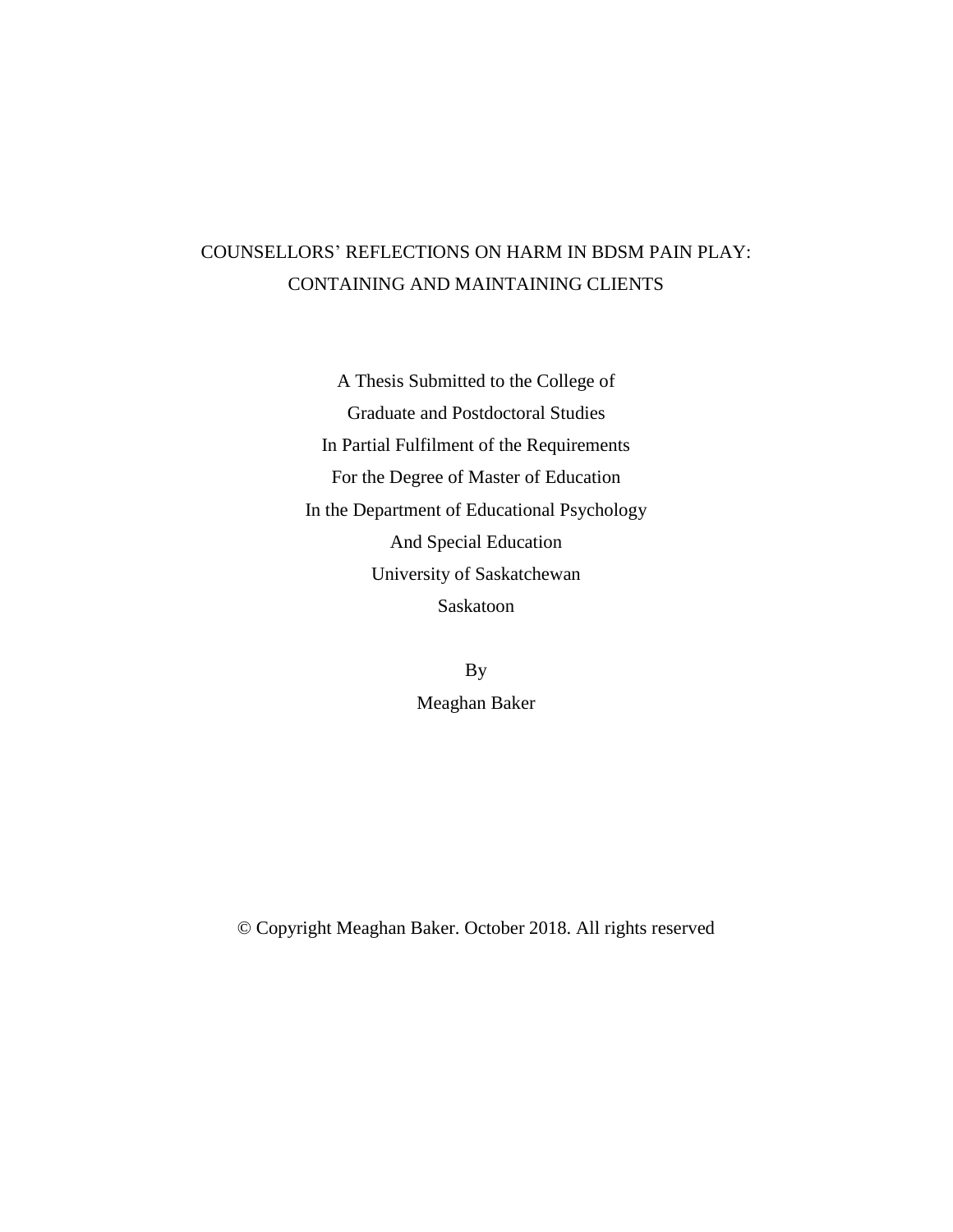#### **PERMISSION TO USE**

<span id="page-1-0"></span>In presenting this thesis in partial fulfillment of the requirements for a graduate degree from the University of Saskatchewan, I agree that the libraries of this university may make it freely available for inspection. I further agree that permission for copying of this thesis in any manner, in whole or in part, for scholarly purposes may be granted by the professor or professors who supervised my thesis work, or in their absence, by the head of the department or the dean of the college in which my thesis work was done. It is understood that any copying or publication or use of this thesis or parts thereof for financial gain shall not be allowed without my written permission. It is also understood that due recognition shall be given to me and to the University of Saskatchewan in any scholarly use which may be made of any material in my thesis. Requests for permission to copy or to make other use of material in this thesis in whole or part should be addressed to:

Department Head Educational Psychology and Special Education College of Education University of Saskatchewan 28 Campus Drive Saskatoon, SK S7N 5X1 Canada

# Dean

College of Graduate and Postdoctoral Studies University of Saskatchewan 116 Thorvaldson Building, 110 Science Place Saskatoon, Saskatchewan S7N 5C9 Canada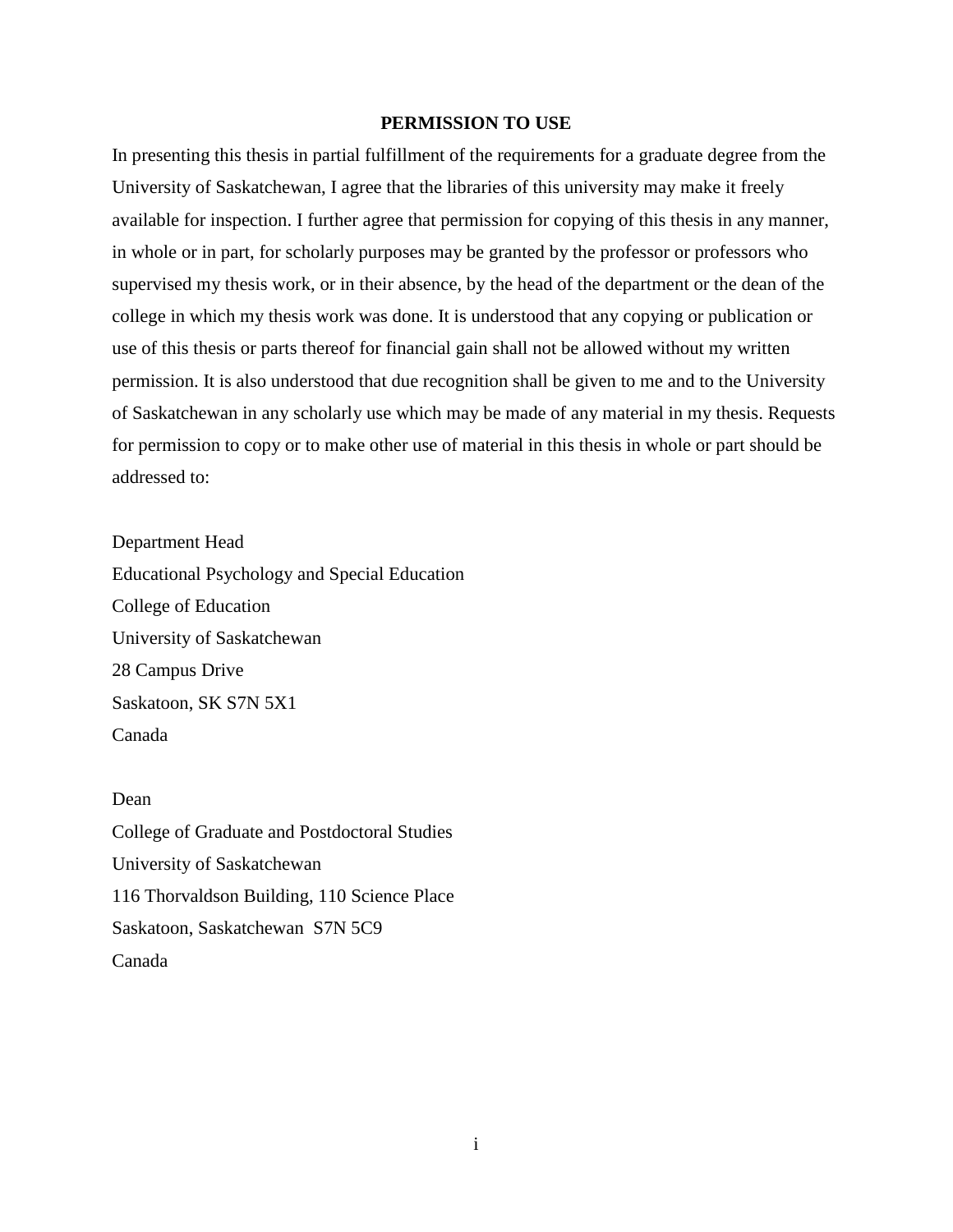### **ABSTRACT**

<span id="page-2-0"></span>People who participate in BDSM (bondage/discipline, Dominance/submission, and sadism/masochism) activities have reported some instances of stigmatization and ethical violations from mental health care providers (e.g., Bezrreh, Weinberg & Edgar, 2012; Kolmes, Stock, & Moser, 2006). However, the literature pertaining to counsellor's understandings of clients who participate in BDSM is limited to a handful of studies (e.g., Garrott, 2008; Kelsey, Stiles, Spiller, & Diekhoff, 2013; Kolmes, et al., 2006; Lawrence & Love-Crowell, 2008). Given the potential for ethical violations, such as breach of confidentiality (Canadian Psychological Association [CPA], 2017), when kink play is interpreted as bodily harm (Garrott, 2008) this topic warrants more attention. From the few studies investigating counsellors' views of BDSMoriented clients, pain play has surfaced as one particular area of contention (Garrott, 2008). However, it has not been explored sufficiently due to both a general lack of inquiry specific to pain play and a reluctance of participants to discuss this sensitive topic in-depth (Garrott, 2008). This research examined how counsellors understood *harm* (CPA, 2017) in need of therapeutic remediation as well as *serious harm* (CPA, 2017) in need of reporting for clients who participate in pain play. This study was designed to specifically elicit counsellors' understandings about particular painful activities using vignettes as well as to recruit counsellors using an anonymous, online platform in an effort to facilitate participant comfort in voicing opinions on sensitive topics. One global theme, *containing and maintaining the individual*, and six supporting organizing themes were generated: *bodily integrity*, *selfhood*, *presence of consent*, *social connectedness*, *mental health and healing*, and *threat and safety are vague.* The findings from this project contributed to this budding area of literature, deepening the description of harm and health as understood by counsellors and, hopefully, contributing to discussions of ethics while working with this sexual minority population.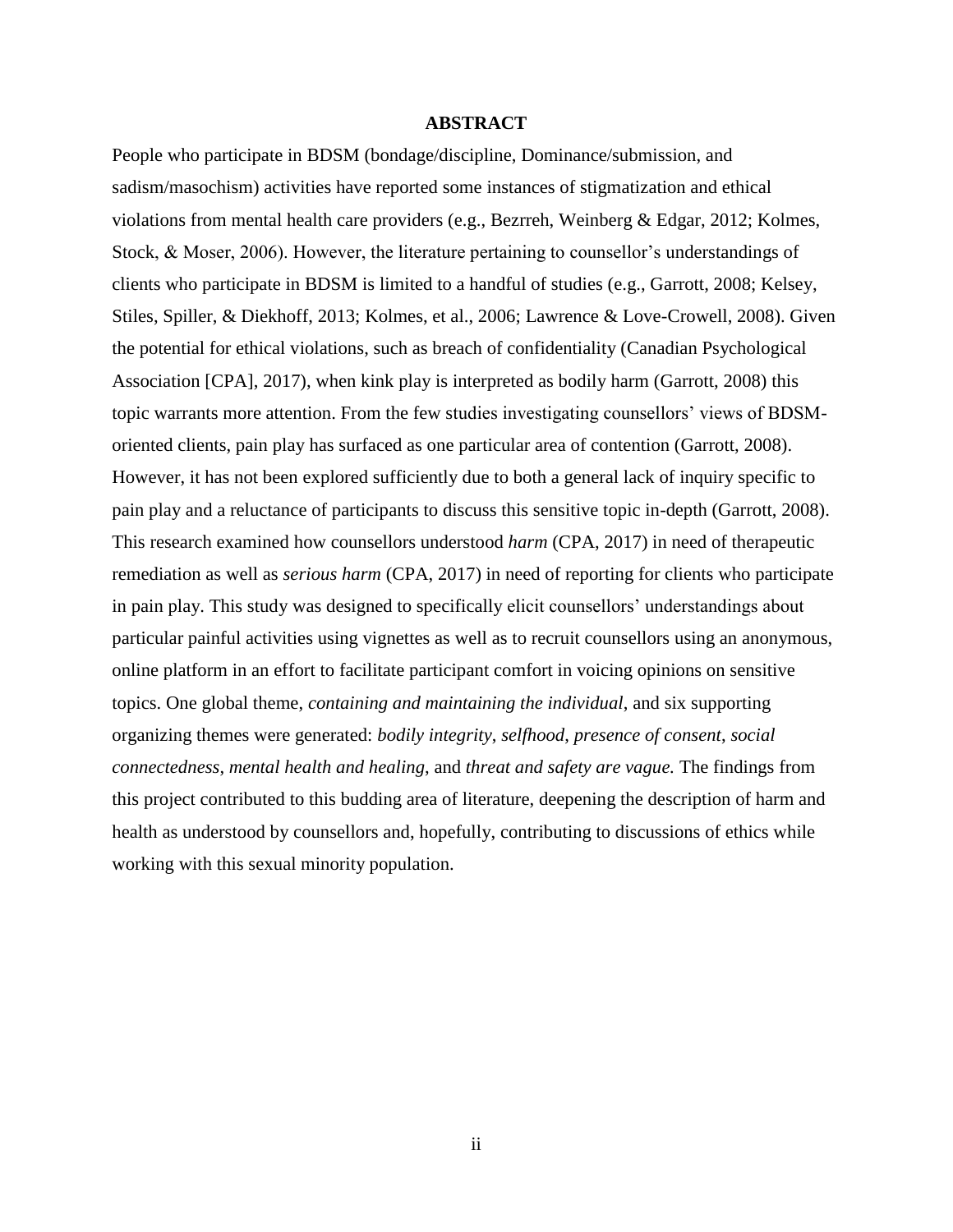### **ACKNOWLEDGEMENTS**

<span id="page-3-0"></span>I would like to give credit to those who have provided me with all kinds of support throughout this project.

I would like to start by thanking the respondents who took the time and effort to complete my survey. Many thanks also to all the friends and professional networks who helped to advertise.

I would like to thank my supervisor, Dr. Stephanie Martin, for not only being approachable, but also open to taking on a new topic of inquiry. Her encouragement, support, responsiveness, and guidance throughout this project have made this thesis (and my wellbeing for its duration) possible! I would also like to thank my committee member, Dr. Laureen McIntyre, for her time, encouragement, and invaluable feedback. My appreciation also goes to my external examiner, Dr. Melanie Morrison for her thought-provoking questions and observations. Thanks also to the wider staff, faculty, and students at the Educational Psychology Department, who have made the program feel welcoming both generally as a student, and, more specifically, as a researcher of a controversial topic!

My appreciation goes out to my funder, the Canadian Institutes of Health Research. My gratitude also extends to my other funder, and all-around benefactor, my loving husband. Thank you for all that you do, honey!

Lastly, I would like to thank my parents for their support throughout my entire university journey.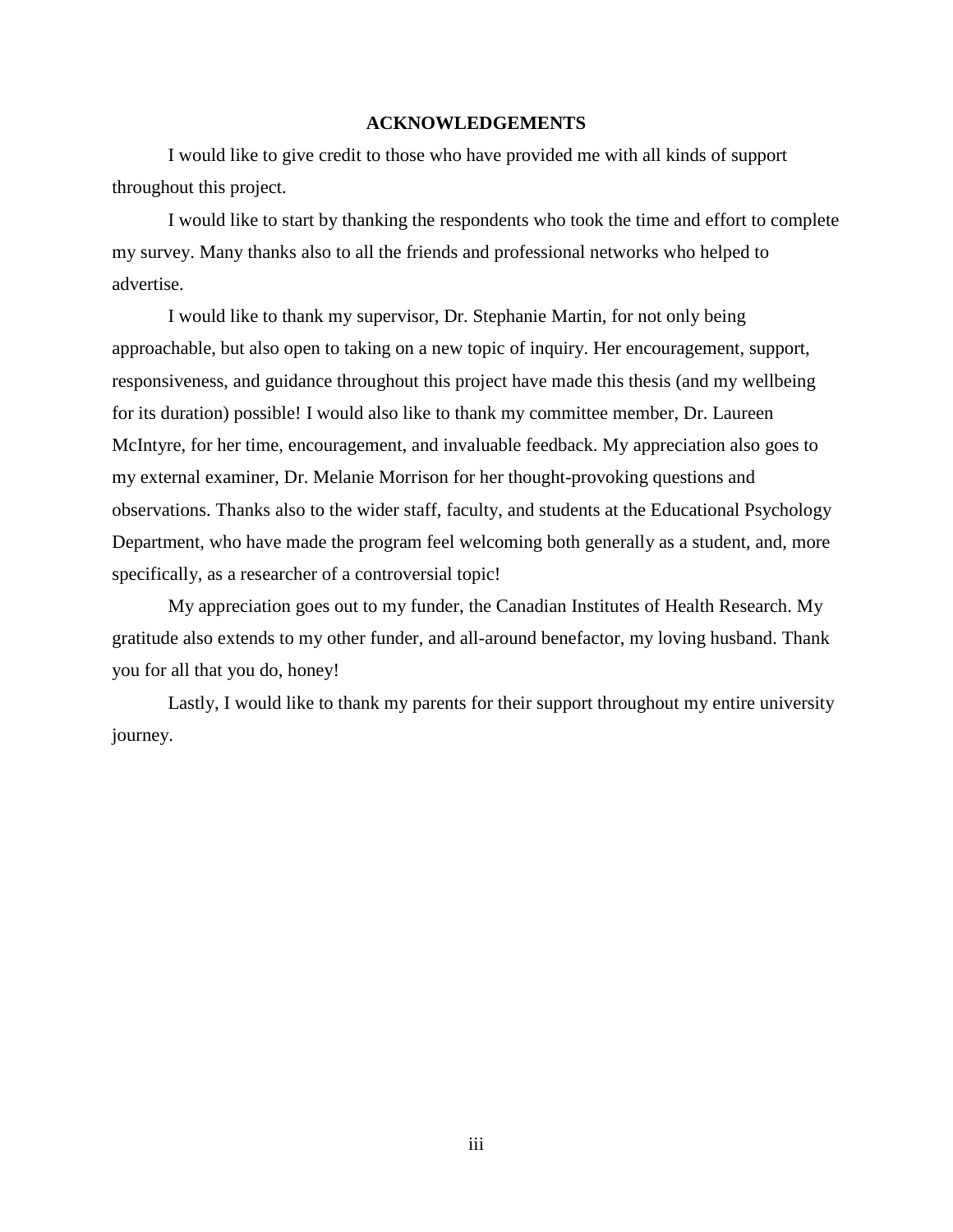# **TABLE OF CONTENTS**

<span id="page-4-0"></span>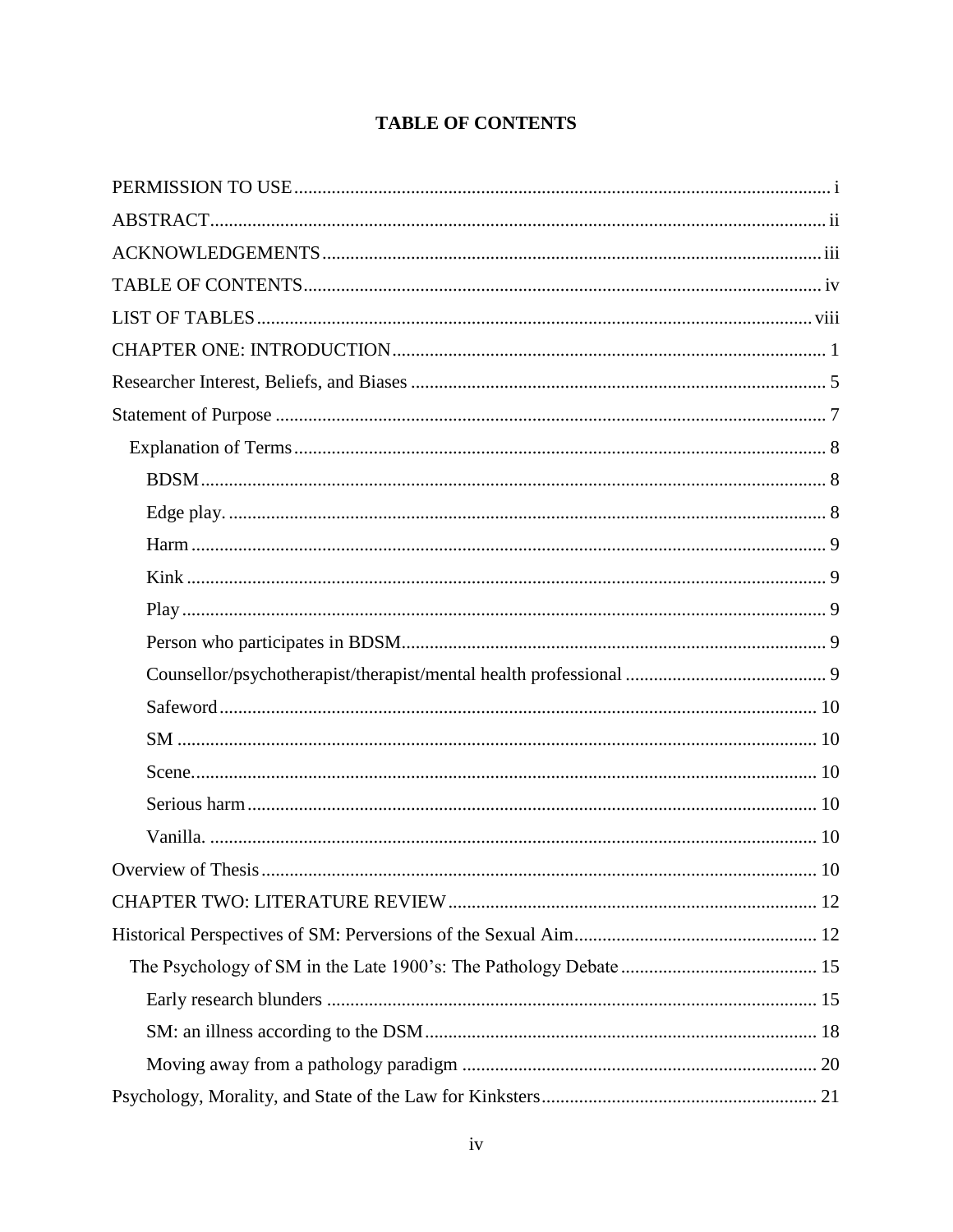| Psychotherapists' Reactions to Kinky Clients: Apprehension And Acceptance? 34 |      |
|-------------------------------------------------------------------------------|------|
|                                                                               |      |
|                                                                               |      |
|                                                                               |      |
|                                                                               |      |
|                                                                               |      |
|                                                                               |      |
|                                                                               |      |
|                                                                               |      |
|                                                                               |      |
| Data Generation                                                               | . 46 |
|                                                                               |      |
|                                                                               |      |
|                                                                               |      |
|                                                                               |      |
|                                                                               |      |
|                                                                               |      |
|                                                                               |      |
|                                                                               |      |
|                                                                               |      |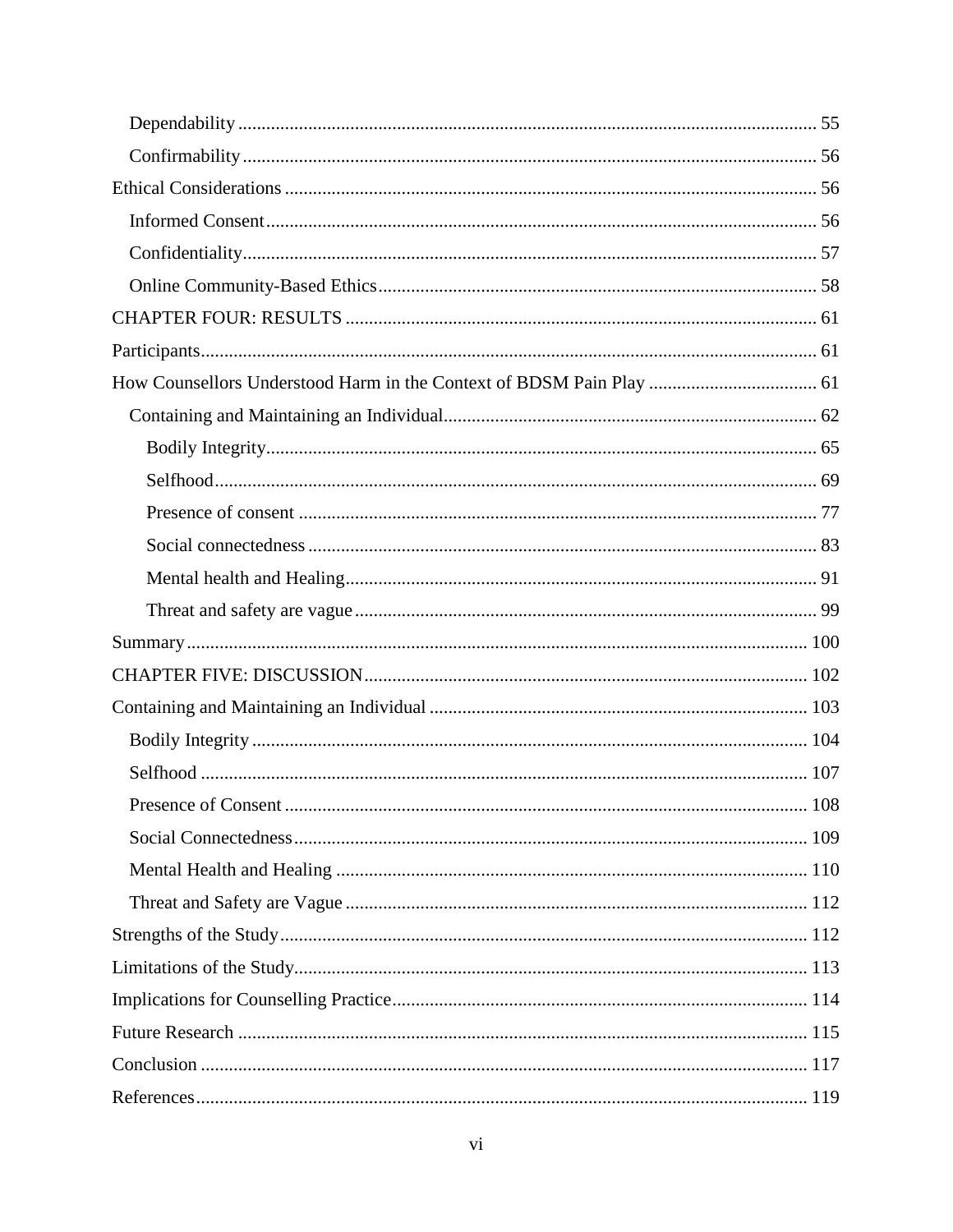| APPENDIX C: ONLINE RECRUITMENT ADVERTISEMENT FOR ONLINE FORUM  131                                                                                                                                 |
|----------------------------------------------------------------------------------------------------------------------------------------------------------------------------------------------------|
| APPENDIX D: ONLINE RECRUITMENT ADVERTISEMENT FOR THE CANADIAN<br>PSYCHOLOGICAL ASSOCIATION AND THE SASKATCHEWAN ASSOCIATION OF                                                                     |
| APPENDIX E: ONLINE RECRUITMENT ADVERTISEMENT FOR ALBERTA COLLEGE                                                                                                                                   |
| APPENDIX F: RECRUITMENT LETTER FOR SNOWBALL SAMPLING WITH<br>PERSONAL CONTACTS, THE PSYCHOLOGICAL ASSOCIATION OF SASAKTCHEWAN,<br>AND THE PSYCHOLOGICAL ASSOCTIATION OF PRINCE EDWARD ISLAND EMAIL |
| APPENDIX G: REMINDER LETTER FOR PERSONAL CONTACTS  137                                                                                                                                             |
|                                                                                                                                                                                                    |
|                                                                                                                                                                                                    |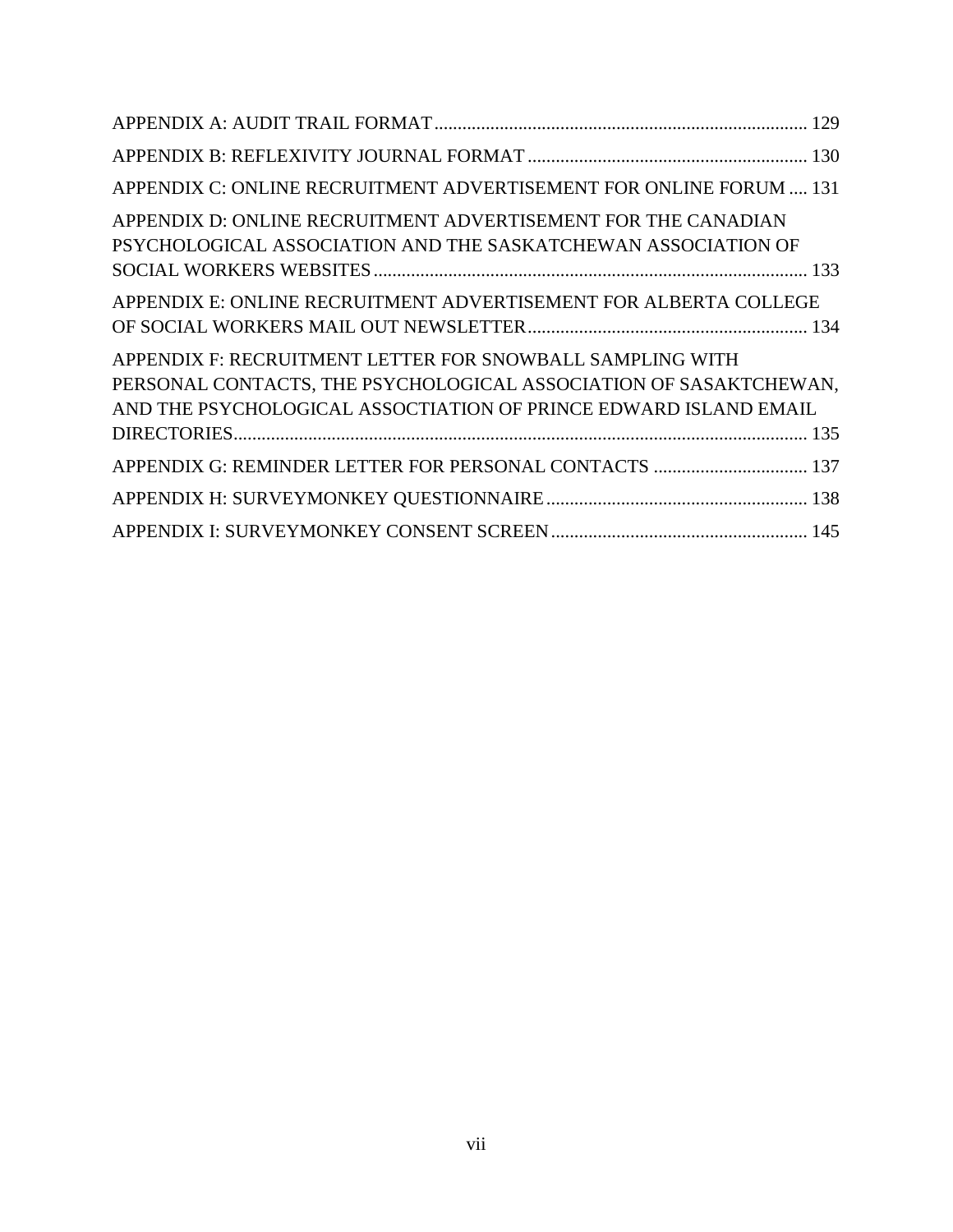# **LIST OF TABLES**

<span id="page-8-0"></span>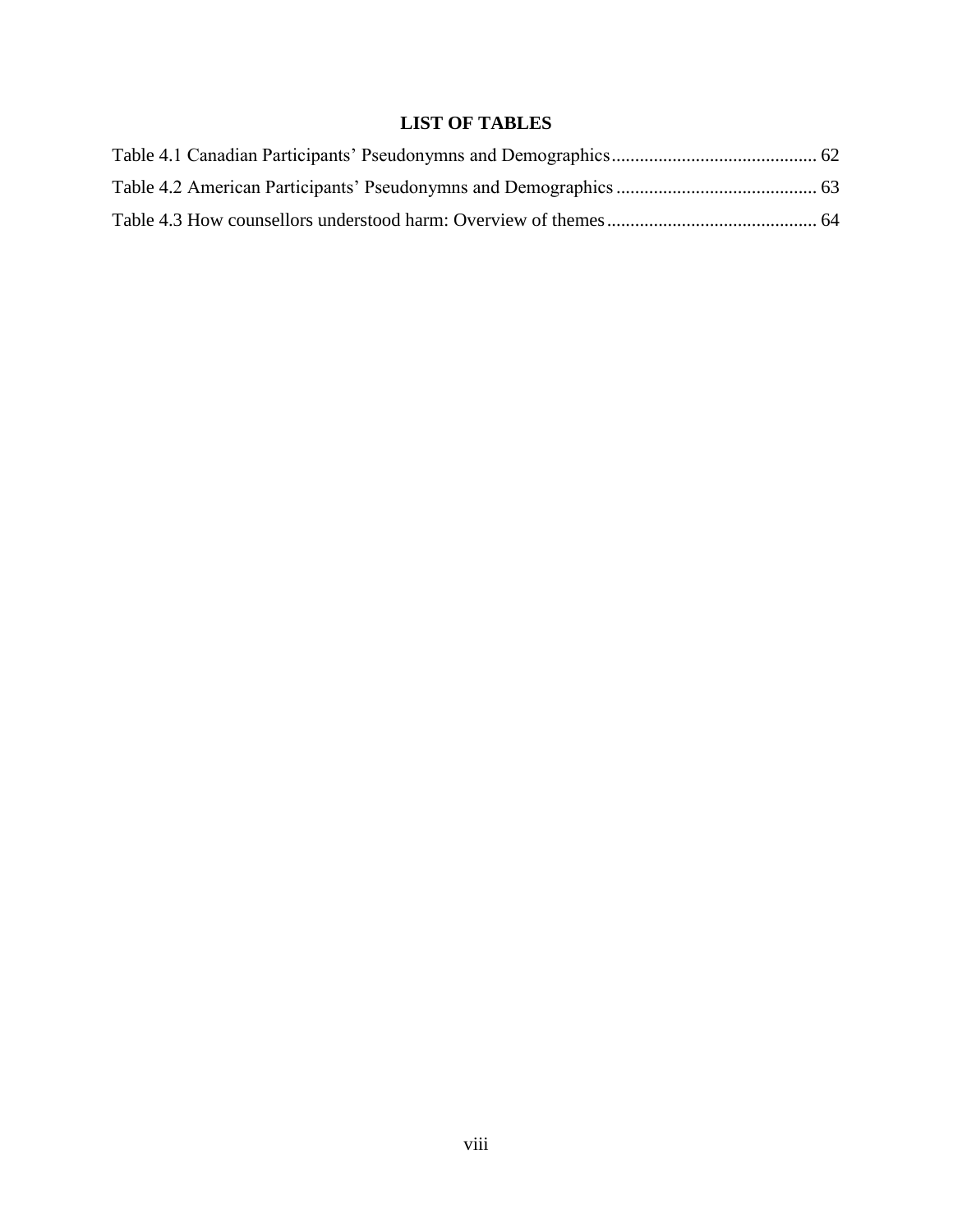#### **CHAPTER ONE: INTRODUCTION**

<span id="page-9-0"></span>Mental health professionals are bound to ethical standards which place the welfare of clients in the forefront of their decision making (Canadian Counseling and Psychotherapy Association [CCPA], 2007; CPA, 2017). Respect for the dignity and self-determination of all persons, regardless of sexual orientation or other personal characteristics and preferences, is highly valued in performing counselling and psychotherapy (CCPA, 2007; CPA, 2017). Confidentiality of information acquired by a counsellor (CCPA, 2007) or psychologist (CPA, 2017) through work with clients is also given the utmost of importance. However, the Canadian Psychological Association (2017) code of ethics also specifies that the risk of serious harm to self or others, such as death by suicide or homicide, necessitates a breaking of rights to selfdetermination and confidentiality (CPA, 2017). Similarly, the Canadian Counselling and Psychotherapy Association (2007) code of ethics allows for the breaking of confidentiality to prevent "clear and imminent danger to the client or others" (p. 7). Psychologists are to regard both psychological and physical dimensions of harm, however, of particular import in the context of this study are the aspects of harm determined by "physical safety, comfort, pain, and injury" (CPA, 2017, p. 17). Indeed, "imminent serious bodily harm" (CPA, 2017, p. 22) to oneself or others is designated as a legitimate reason to intervene and break confidentiality. While exceptions to the CPA and CCPA codes are designed to protect the best interests of clients and society, what constitutes "imminent serious bodily harm" (CPA, 2017, p. 17) or "imminent danger" (CCPA, 2007; p. 7), other than impending suicide or murder (CPA, 2017), is left open to professionals' interpretations. It is therefore necessary to understand how mental health professionals define harm for their clients.

One area that can complicate the notion of harm is found within the practice of kink activities. Kink can be used to describe a number of non-mainstream sexual practices, but for this project, it will be used to describe the activities of bondage/discipline, Dominance/submission, and sadism/masochism (BDSM; Bezreh, Weinberg, & Edgar, 2012; Connolly, 2006). The acronym BDSM is an umbrella term for a variety of related sexual and/or sensual activities. While these practices are undertaken consensually for the sexual, sensual, and/or emotional benefit of all parties, to those who are unfamiliar or unsympathetic with these behaviours they may appear to constitute overt harm or abuse (e.g., Garrott, 2008; Kolmes, et al., 2006). Seemingly antithetically to consensual pleasure, BDSM play often features actions which might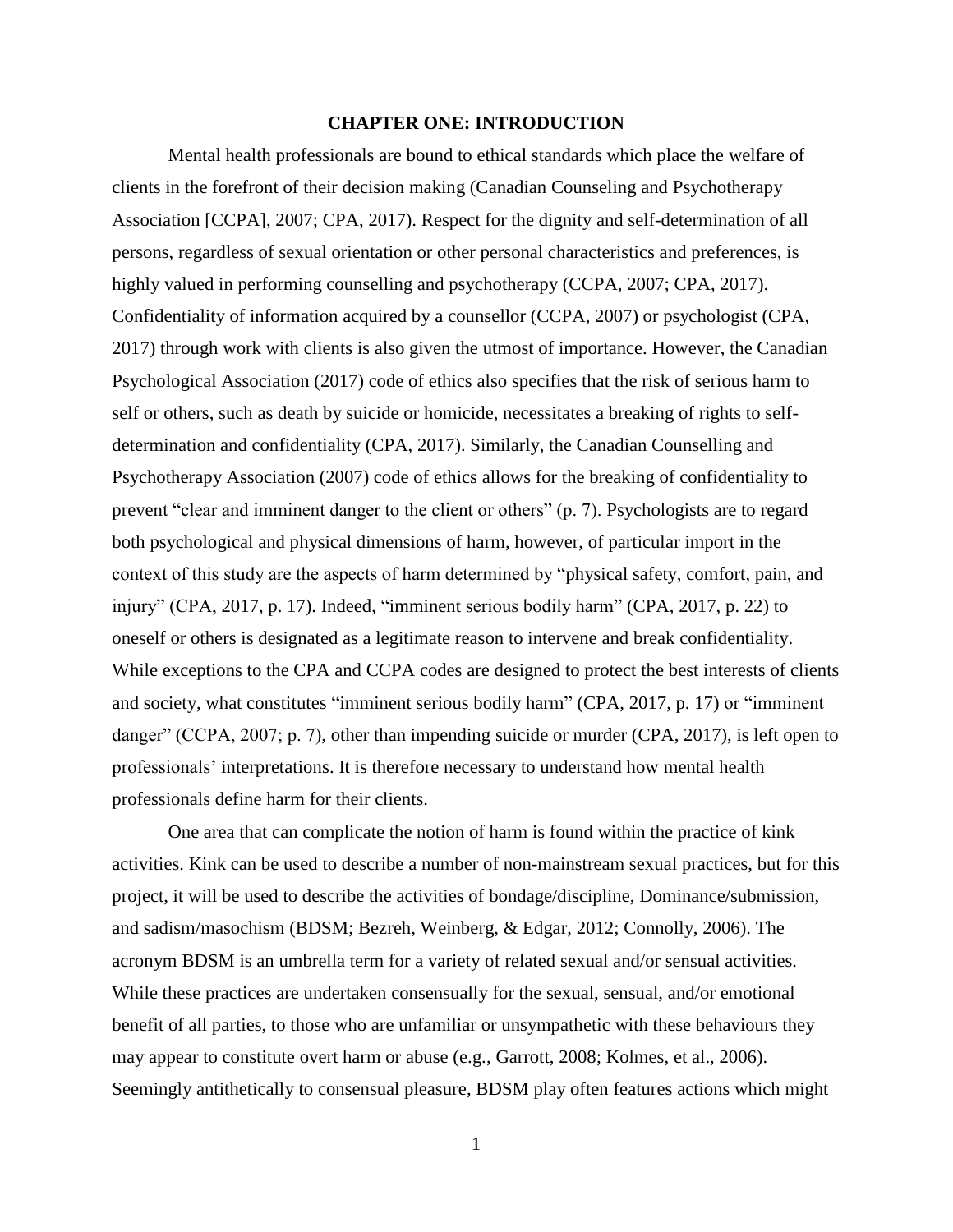be interpreted as painful and violent; for example, spanking, whipping, hitting, cutting, and breath play, among other activities (Newmahr, 2010a; Newmahr, 2010b; Nichols, 2006). The scenario of a BDSM disclosure in therapy, represents a potential quandary for mental health professionals. Is this activity harmful? Or *at what point* does this activity become harmful to a client? Does the motivation for engaging in this activity indicate a problem? Do such clients retain the rights to full self-determination and confidentiality or does the professional act to intervene somehow? Depending on the acuity of a psychotherapists' risk/benefit analysis (CPA, 2017), knowledge of the BDSM subculture, and their conceptualizations of harm, this scenario could play out a variety of ways for the client. Namely, it is possible for the client to be affirmed in their actions and identity, genuinely helped with issues tangentially or directly related to their BDSM participation, or negatively impacted by stigma from a therapist (e.g Hoff & Sprott, 2009; Kolmes et al., 2006). The latter outcome is, unfortunately, documented in BDSM practitioners' accounts of insensitivity from individual counsellors (e.g., Kolmes, et al., 2006; Hoff & Sprott, 2009) and in the social and legal ramifications of court proceedings informed by biased forensic psychologists (Bezreh, et al. ,2012; Hoff & Sprott, 2009; Klein & Moser, 2006). It is therefore possible for a mental health professional to cause more harm than is prevented through uncritical understandings of harm and of harm reporting.

Breeches of rights due to misinterpretations do not occur because BDSM is inherently wrong, but because of the historical and cultural constructions/discourses of (un)healthy expressions of sexuality. Early psychiatric theorists, such as Freud (1938) and Krafft-Ebing (1892), asserted that sadomasochism was indicative of underlying pathology; a *perversion* of the normal sex drive (Weinberg, 2006). The discourse of pathology echoed strongly into the 1970's and 80's through clinical case studies focused on *deviant* sexual desires, their roots in abuse, and potential treatments such as shock aversion therapy and anti-androgen medications (e.g., Money, 1987; Pinard & Lamontagne, 1976). It was not until 1980 and 1994 that sexually sadistic and sexual masochistic urges, respectively, were no longer considered inherently disordered by the Diagnostic and Statistical Manual of Mental Disorders (DSM; American Psychiatric Association [APA], 1980; 1994). At these times, proof of some dysfunction accompanying the sadistic or masochistic urges was added as a requisite criterion for the diagnoses. Today, sexual sadism and masochism remain hotly contested diagnostic categories (e.g., Klein & Moser, 2006; Krueger, 2010a, 2010b).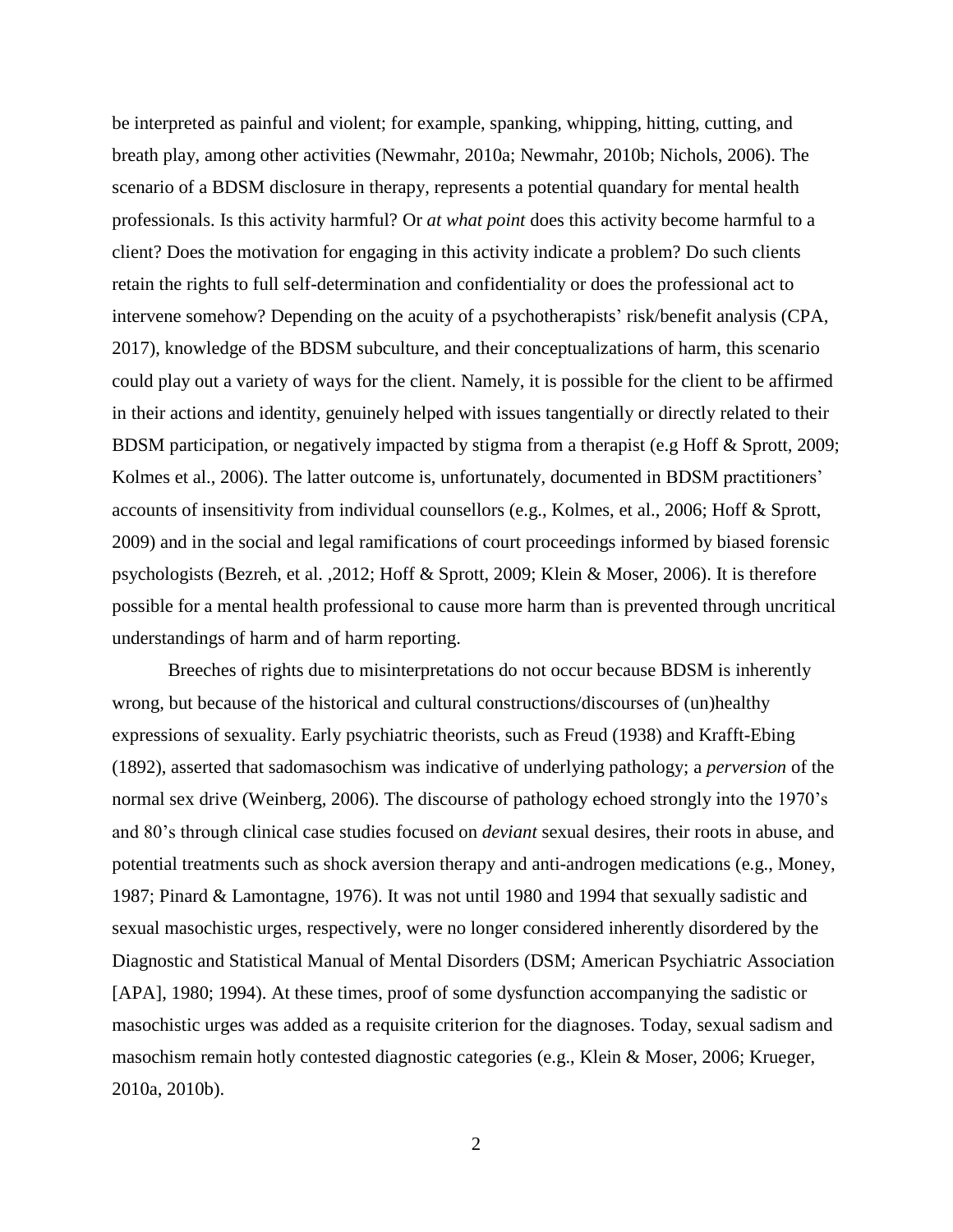Due to their history of being understood as a consequence of immorality and sickness, sexual sadism is still linked in the forensic literature with murder and rape (e.g., Aylwin, Reddon, & Burke, 2005; Worling, 2013). This connection of sadomasochism to sickness and to violent crime is made regardless of noted problems with the application of diagnostic labels, flaws in research, and untenable findings to support the linkage between them (Aylwin et al., 2005; Quinsey, Chaplin, & Upfold, 1984; Worling, 2013). Criminality remains an attribute of sadomasochism in legal discourse, and it remains technically illegal to consent to bodily harm that no reasonable person would consent to, that is, harm that holds no cultural value (Greene, 2001; R. v. R.D.W., 2006) and is more than transient and trifling (Criminal Code, 1985). Allowing teens to consent to football related head injuries but inhibiting consenting parties from spanking each other too hard represents the constructed conflation of non-normative sexuality with sickness and criminality (Moser & Kleinplatz, 2006). It also represents marginalization and policing of bodily sovereignty for sexual minorities and transgressive identities (Attias, 2004).

Despite current research supporting a depathologized, neutral concept of BDSM play (Connolly, 2006; Taylor & Ussher, 2001; Wismeijer & van Assen, 2013), BDSM-identified individuals still face discrimination within a psychotherapeutic context and society at large (Bezreh et al., 2012; Hoff & Sprott, 2009; Kolmes et al., 2006). Due to the medicalized and criminalized history of *deviant* sexual practices, some mental health professionals may unknowingly pathologize clients partaking in BDSM (Bettinger, 2003), likely committing microaggressions, which subtly reveal negative views of clients' sexuality (Shelton & Delgado-Romero, 2011). Likewise, depictions of BDSM in the media, while gaining an eager audience, have been criticized as upholding hegemonic pathological views of BDSM, thereby replicating the sickness discourses within a distanced and exotic package for the consumer (Weiss, 2006). Many scholars have likened the status of the BDSM community today with the gay, lesbian, bisexual, and transgender (GLBT; e.g., Nichols, 2006) community in the 1970's in that while mental health professionals' attitudes seem to be moving away from overt discrimination (Kelsey, et al., 2013; Kolmes et al., 2006; Nichols, 2006), remnants of the past exist in modern times.

Research investigating mental health professionals' current stances on clients who engage in BDSM warrants some cautious optimism. Several studies have revealed empathetic responses to BDSM-identified clients, acknowledgment of the harm caused by shaming and pathologizing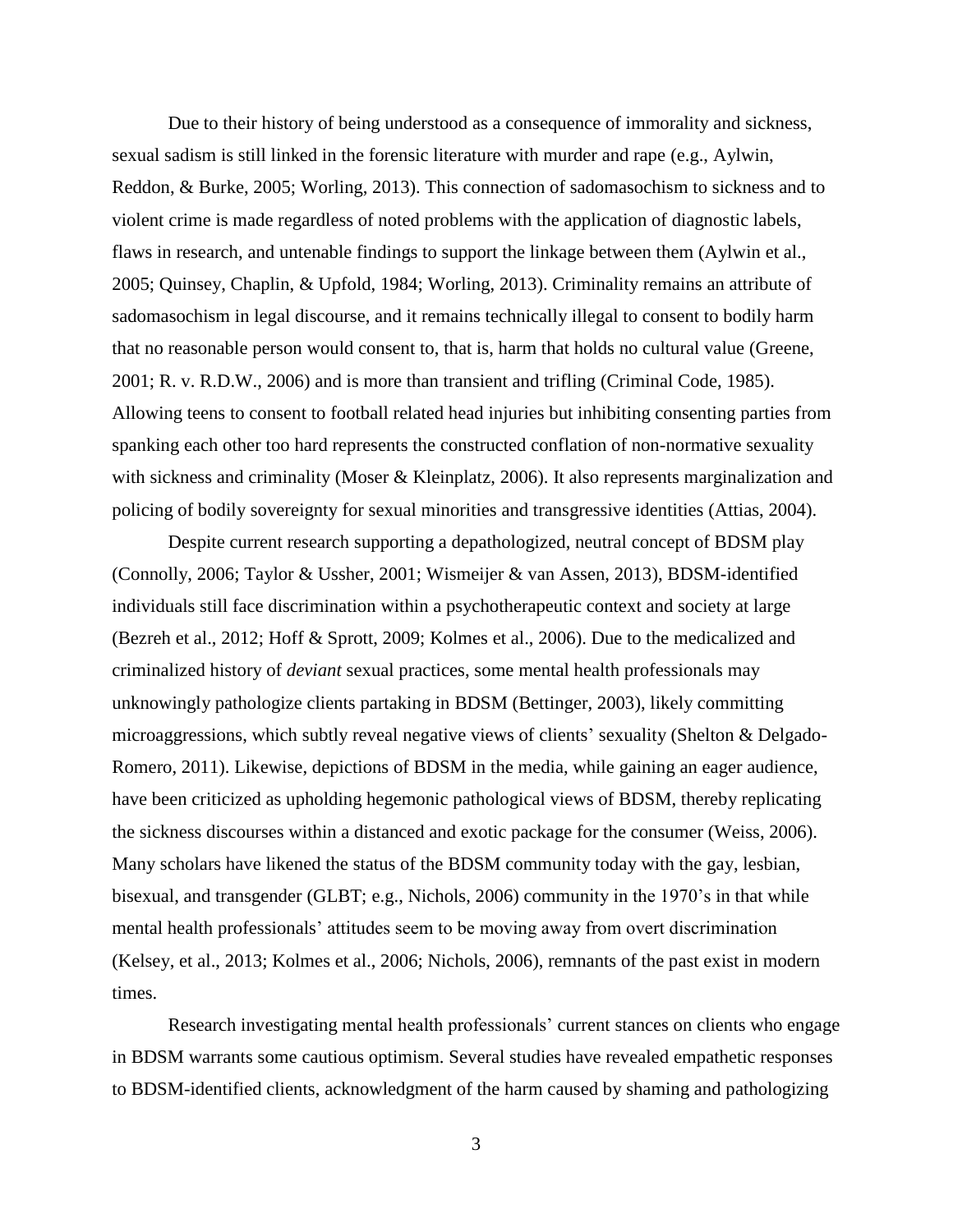BDSM, and the existence of psychotherapists with specific expertise in navigating subculturespecific obstacles and successes (Bettinger, 2003; Garrott, 2008; Kolmes et al., 2006; Lawrence & Love-Crowell, 2008; Nichols, 2006). This indicates at least some acceptance and understanding of BDSM practice within the mental healthcare realm. However, a large minority of psychotherapists in one large scale study (Kelsey et al., 2013) were unsure about the healthiness of BDSM, those who practiced it, and whether they should target the BDSM in treatment. One specific area that remains especially controversial is that of pain play. A sizeable minority of psychotherapists in one study displayed revulsion and concern for the mental health of clients who engaged in painful activities; whereas they generally accepted the potential for legitimate meanings found in power role-play (Garrott, 2008). Some of these psychotherapists seemed to struggle to balance value-neutrality and prevention of physical harm.

While preventing harm and advocating for clients' self-determination are both admirable goals, there are potentially serious consequences of misjudging harm to a client in a BDSM context, for example, if the perceived harm is deemed by a counsellor to be grievous enough to break confidentiality (CPA, 2017; Kolmes et al., 2006). It seems as though a well-intentioned group of therapists, possibly a minority of them, have substantial difficulty with BDSM and pain play (Garrott, 2008; Kelsey et al., 2013). Therefore, in order to address mental health professional's level of comfort, or discomfort, with this topic, it is pertinent to investigate counsellors' understandings of harm in the context of BDSM pain play.

Even within BDSM communities, where pain is often an integral component of scenes, many people wish to distance themselves from the idea of it. Namely, even within these and similar communities, pain is seen as inherently aversive (Newmahr, 2010a; Plante, 2006) and, when it is used, is often denied being part of the experience, or constructed as serving a different purpose outside of itself. The experience of pain can be talked about without acknowledging one's experience as painful by framing the experience in different terms, such as a part of a power dynamic, a sacrifice, an investment, or as a sensation transformed into pleasure (Newmahr, 2010a). This notion of pain as something inherently aversive, and possibly stigmatizing, is far reaching, taking root not only in the mental health professional community, but also communities which frequently participate in activities which could be understood as *painful*.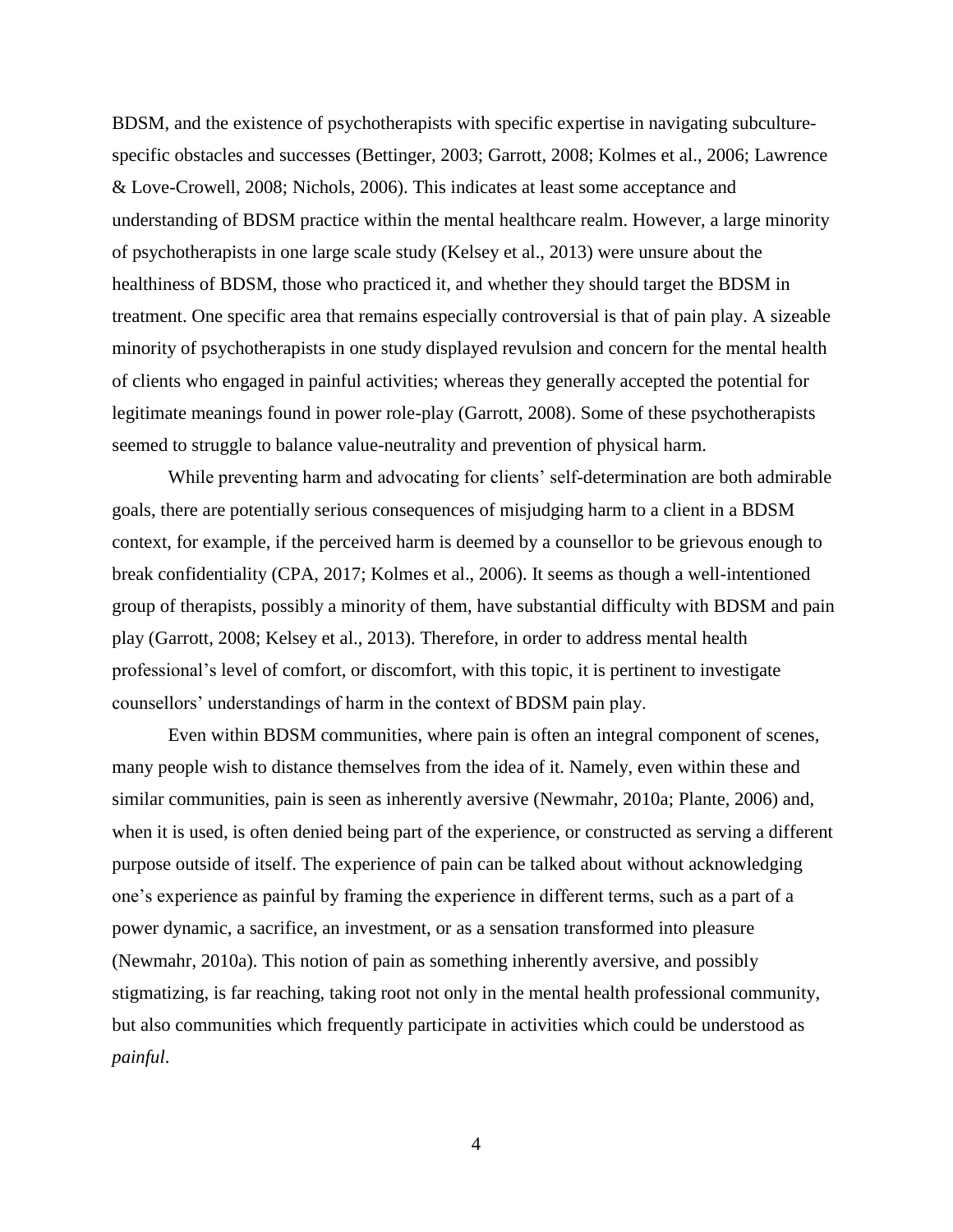The context of BDSM pain play will provide a unique setting in which to examine mental health professionals' concepts of harm for counselling clients. Expanding upon the previous literature investigating therapist beliefs about BDSM (Kelsey et al., 2013) and doing successful therapeutic work with kinky clients (e.g., Kolmes, et al., 2006) as well as managing value conflicts (Garrott, 2008) in working with BDSM-identified clients, this study endeavored to more fully investigate counsellors' interpretations of the notion of harm. Thematic analysis (Braun & Clarke, 2006) was used to explore pertinent themes in counsellors' understandings.

#### **Researcher Interest, Beliefs, and Biases**

<span id="page-13-0"></span>The stakes I hold lay equally in the foci of this research project, as both a BDSMidentified individual and as a future mental health professional. Both facets of my identity inform each other and this project, as do my identities as an academic researcher and artist. My interest in the current inquiry came from an intersection of all of these identities where an intrigue in the social negotiation of mental health, taboo, and transgression has formed.

Having identified myself with a non-mainstream subculture, I entered the project knowing that I may hold values and assumptions that may differ from some participants. For example, at least theoretically, I tend towards a valuation of a radical body autonomy over the valuation of a prescriptive outline of appropriate ways in which one may use their body. Inherent in this is also a valuation of individualism and personal choice. I also hold the belief that BDSM is usually not harmful, but rather that people who engage in these practices get something they deem valuable out of it. I embarked on this project because of my interest in how these activities are evaluated – and often, stigmatized - by various parties. I suppose that some of my experiences having belonged to this category have also instilled in me some apprehension or mistrust for dominant culture. This has likely provoked emotions and biases in me that are averse to *normality*. Indeed, an interesting tension exists for me between fear of danger from normativeculture rejection and a desire to be set apart from it; between not wanting to be called a *freak*, derogatorily, by opinionated strangers, and yet adopting the meaning of that term subversively. This, I would suspect, is not an uncommon dilemma.

Another aspect of myself that builds on this normative-non-normative concept and informs the current project is my identity as an artist – the job of which, it could be argued, is to portray and present for scrutiny. In other words, I desire to continually examine and challenge both my own views and those held by the status quo. I value reflexivity and the induction of controversy in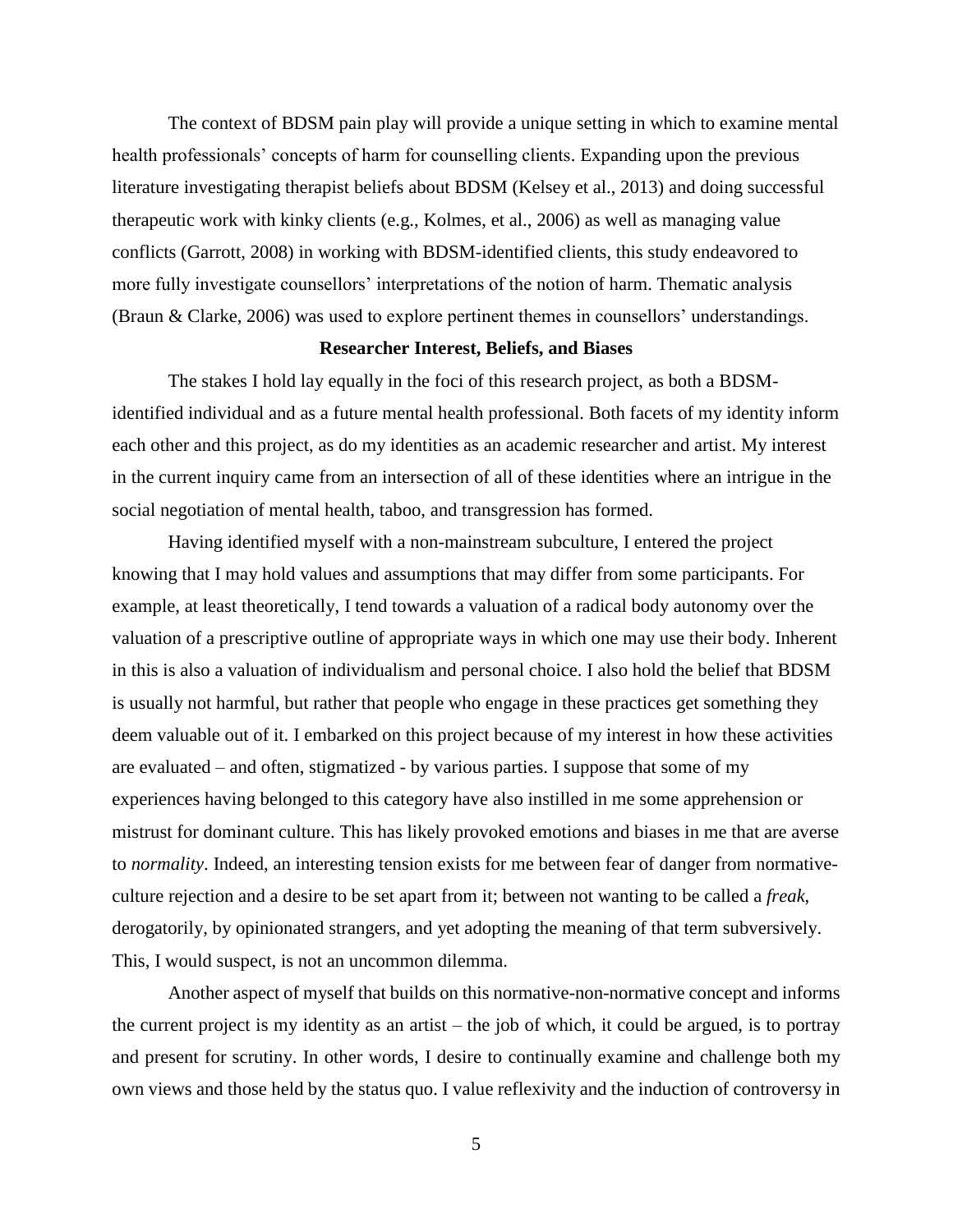the name of developing social discourses. I believe that inspiring reflection upon such is a necessary, and sometimes devious, endeavor. Indeed, some of the BDSM-awareness activities designed by Barker (2005) are designed to furtively bring to light the inconsistencies in people's unquestioned cultural assumptions. I am pulled towards examining these boundaries which have been drawn and seemingly forgotten, such as that between normative and non-normative sexualities. So, as I may balk at evidence contradicting my own beliefs, or relish in any devious upsetting of the status quo that may ensue in some small way from this project, I tried to acknowledge and bracket off my counter-culture preconceptions in my work here through reflective journaling and discussion with my supervisor.

As an academic and student of a mental health profession, I have developed yet another set of assumptions and values, some of which are congruent and some of which are in competition with those discussed above. Namely, the literature review I have completed somewhat supports my inclination towards a distrust of hegemony, thus partially feeding my bias. I have also, during the course of my training and professional activities, witnessed some comments first hand from mental health professionals indicating a sense of BDSM as inherently harmful or indicative of pathology. Although I disagree with those sentiments, I also feel responsible to uphold ethical standards in the counselling field and to serve my clients professionally; notions of which are inherently grounded in mainstream cultural conceptualizations of health and harm. This creates an interesting dilemma for me. I at once care very deeply about the wellbeing of clients, and yet have difficulty with the idea that I, or any other, should be the author of their concept of *wellbeing*. I imagine that my idealism could easily break down when I personally feel strong concern for a client or when it conflicts with ethical principles. Indeed, in my limited experience in counselling practice, I see how my two disparate desires, to both challenge the normophilic status quo and to successfully integrate into a professional collective, is something that I will need to address and harness for myself in my future practice.

This precarious act of identification with, while also distancing from, a mainstream and professional group undoubtedly carries impact for how I will work with my participants, who are members of that group. The dilemma here is that while I also care very deeply for the wellbeing of my participants and for the profession, as a whole, this group in some ways represents the majority culture that I *want* to question and that I may hold biases against. Somewhat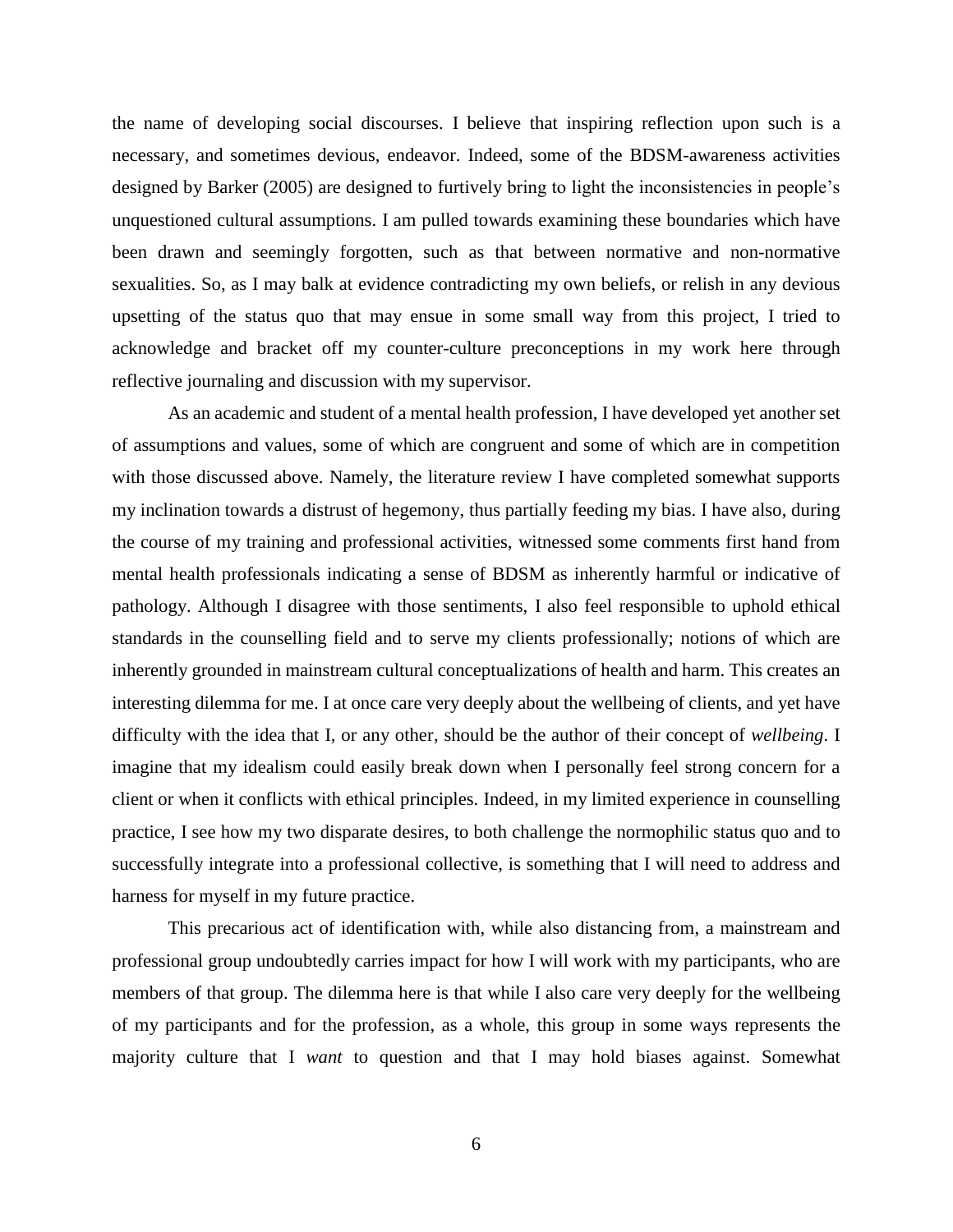paradoxically, I am quite interested in how other professionals navigate the murky waters of harm in order to inform my own practice.

While writing this section, it became apparent to me that my words may be construed as villainizing those with the authority over, or adherence to, dominant culture. This is, in fact, something I have accused myself of, although I do not believe that is the ultimate message here. I acknowledge that a researcher's and clinician's role is to maintain an ethos of openness and, although I may have espoused a somewhat suspicious and interrogative tone, it was exposed in an effort to overcome such a position. In the words of Guba and Lincoln (1994), in a study using a constructivist paradigm, "hiding the inquirer's intent is destructive of the aim of uncovering and improving constructions" (p. 115). I recognize that ultimately, my desire to deconstruct social norms is pluripotent, and here I hope to use it in the service of gaining legitimacy and appropriate access to care for a minority group (a notion which is problematic in that the very core of a subculture is that is varies from the norm, and thus, depends on it for its own existence). However, I will not allow myself to aim for this at the expense of the legitimacy and safety of those representing the majority. To do so would not only contradict my training and ethics as a researcher and counsellor, but also to become the thing that I most resist.

Rather, I aimed to undertake this research with the acknowledgement of my internal personal debates and biases to the extent feasible. The first step of bracketing has been to make my assumptions prior to conducting the study (outlined above) known to myself and to my audience. I have also kept reflections on the research design in an Audit Trail (Appendix A). Through the rest of the research process I also kept a reflexivity journal (Appendix B), in which I explored and questioned my decisions on data collection and analysis. While analyzing the data, I also took breaks from the data to allow ideas to percolate and to revisit it with a freshened, naïve perspective. In sum, I strove to not project my assumptions and biases onto my participants and to reflect upon them as I designed the study materials and interpreted the data. Yet, I recognize that I am also inherently a part of the knowledge constructed here (Guba & Lincoln, 1994; Morrow, 2007).

#### **Statement of Purpose**

<span id="page-15-0"></span>Previous literature has indicated stigma around BDSM in general, and around painful activities especially (e.g., Garrott, 2008). It has also noted psychotherapists' potential ethical blunders and discomfort in working with BDSM clients, especially when clients are involved in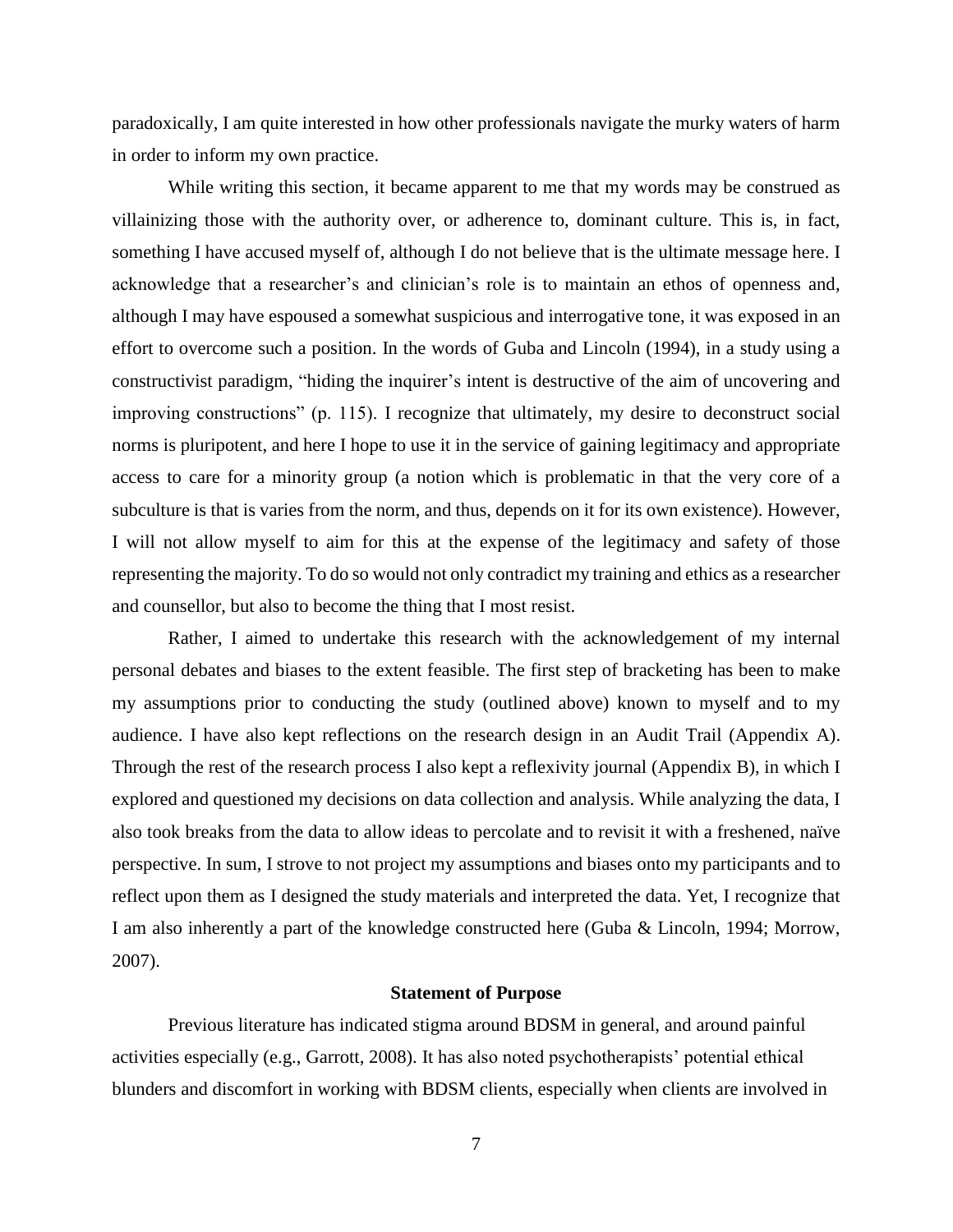activities that may be understood as causing pain (e.g., Garrott, 2008; Kolmes et al., 2006). In this context, psychotherapists may feel a desire to both protect the client from harm and to allow the client freedom (Garrott, 2008). What harm means for different therapists, however, varies and can be highly impacted by the presence of pain and the experience of the counsellor, such that less painful activities and more counsellor experience working with the kink community is related to less concern for clients (Garrott, 2008; Lawrence & Love-Crowell, 2008). The current study aimed to expand upon these previous findings by further exploring the question of how psychotherapists understand and define *harm* and *serious harm*, or reportable harm, in the context of clients' BDSM pain play.

The results of this study have potential implications for ethical clinical practice, but also promise to extend beyond the realm of psychology. Specifically, the findings from this study may inform and empower counsellors and counsellor-educators who are engaging with culturally responsive ideas of harm for BDSM-identified clients as well as help foster an atmosphere of understanding for kinky individuals in therapy. Additionally, this research may ultimately impact understandings of this complex phenomenon held by other professionals working in helping roles, in law, or in society at large.

### <span id="page-16-0"></span>**Explanation of Terms**

<span id="page-16-1"></span>**BDSM**. An umbrella term for a variety of related activities that involve consensual bondage/discipline, Dominance/submission, and sadism/masochism (Bezreh, et al., 2012; Connolly, 2006). Bondage involves restraining someone, such as by tying with rope, while discipline involves giving commands and applying consequences (Miller & Devon, 1995). Dominance and submission involve a consensual power exchange, where (at least) one partner agrees to obey (at least) one other partner, and in return the partner(s) in charge agree to care for and respect the limits and desires of the submitting partner(s; Miller & Devon, 1995). Sadism and masochism involve deriving pleasure from giving or receiving pain or humiliation, respectively (Miller & Devon, 1995).

<span id="page-16-2"></span>**Edge play.** Play that pushes up to or beyond the edges of someone's limits and/or carries a high amount of emotional or physical risk (Lee, Klement, Sagarin, 2015; Miller & Devon, 1995). An example of psychological edge play might be someone agreeing to let a partner give them away to other partners as a "sex toy" (Miller & Devon, 2015, p 188) because they want to engage with their personal limits around promiscuity. This could be considered edge play for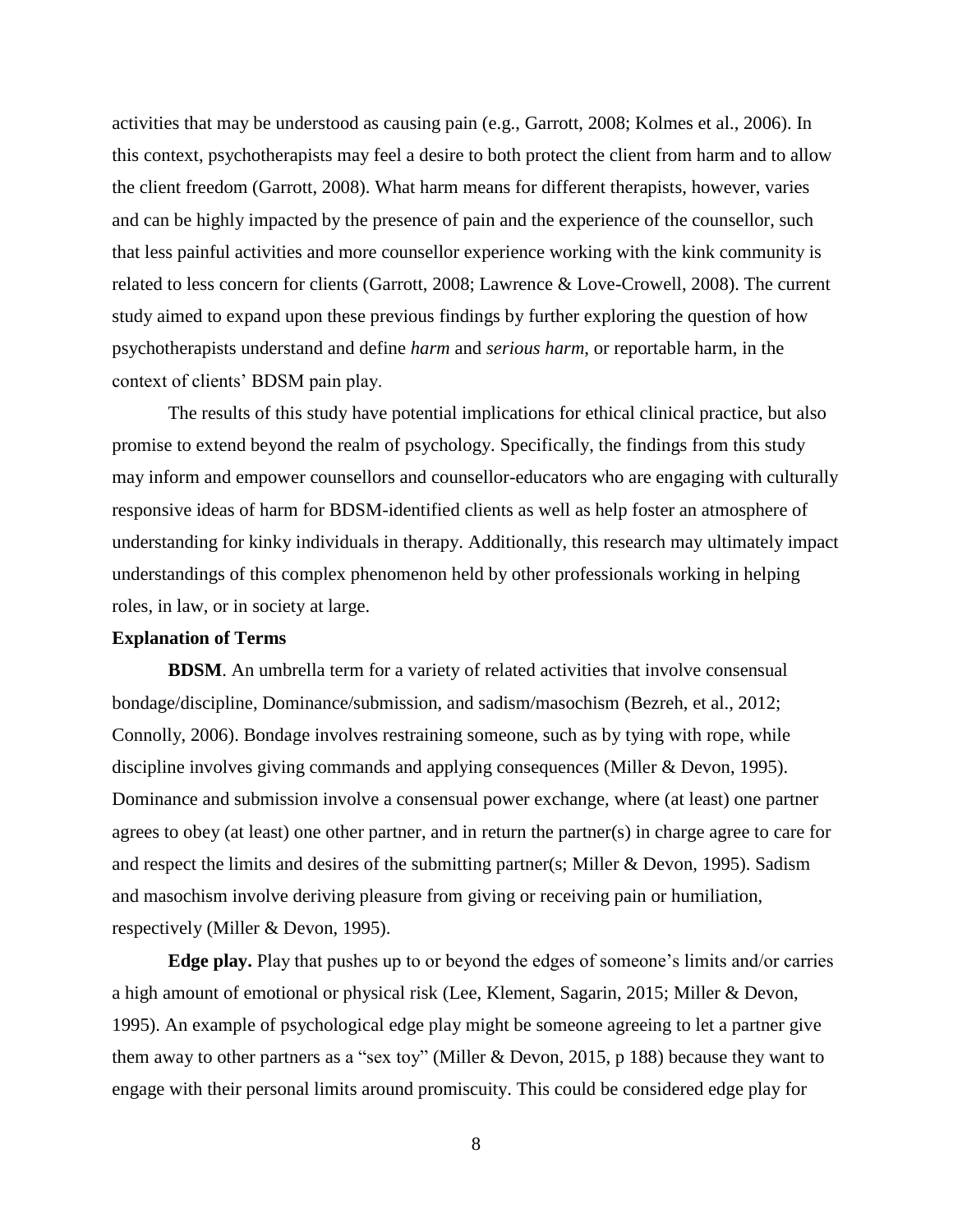some people because of the potential for emotional reactions to occur despite pre-negotiation (Miller & Devon, 2015). An example of physical edge play is breath control play, where the breath is restricted (Lee, Klement, Sagarin, 2015). Breath play is controversial within the scene and commonly considered a type of edge play due to the medical risks involved (Lee, Klement, Sagarin, 2015).

<span id="page-17-0"></span>**Harm**. According to the CPA ethical guidelines (2017), harm is determined in terms of any physical or psychological detriment and is implied, by the use of qualifiers such as "serious harm" (p. 7), to be on a scale of severity. Since harms may range in severity, the term harm, will be used in this study to indicate that which is of less immediate concern than reportable harm, but still in need of remediation. For example, therapists may perceive BDSM activity as problematic and misguidedly refocus treatment goals to eliminate the clients' activities (Kolmes et al., 2006), but not see it as serious enough to warrant disclosure of confidential information.

<span id="page-17-1"></span>**Kink**. In a general context kink can be used to describe a variety of non-mainstream ("Kinky", n.d.) sexual appetites, but in this paper it will primarily refer to BDSM or similar desires and behaviours, as kink is a common term used to denote BDSM (Bezreh, et al., 2012; Nichols, 2006; Pitagora, 2016b).

**Play**. A noun or verb used to describe a BDSM interaction (Newmahr, 2010b).

<span id="page-17-3"></span><span id="page-17-2"></span>**Person who participates in BDSM**. Person first language is used where feasible to describe people who engage in BDSM activities. However, for clarity and stylistic concerns, other terms are also used interchangeably in this document. The majority of people who responded to Kolmes and colleagues' (2006) study self-identified with the terms "BDSM" and "kinky" (p. 310). Therefore, with the knowledge that various people may relate differently to BDSM, identifying as a BDSM practitioner, simply engaging in it as an activity, and/or having an orientation (Kolmes, et al., 2006), the identifiers used in this document to refer to such people will include BDSM and kinky. The following terms are used interchangeably to describe this diverse group of people that share participation in BDSM activities: BDSMer (BDSMer, 2017), BDSM-identified individual/client (Kolmes, Stock, & Moser, 2006), Kinkster ("Kinkster", 2014), and kinky person/client (Kolmes, et al., 2006; Nichols, 2006).

<span id="page-17-4"></span>**Counsellor/psychotherapist/therapist/mental health professional**. Counsellors and psychotherapists have professional and ethical relationships with clients (CCPA, 2017). They use their knowledge and skills to facilitate change for clients in response to a variety of client needs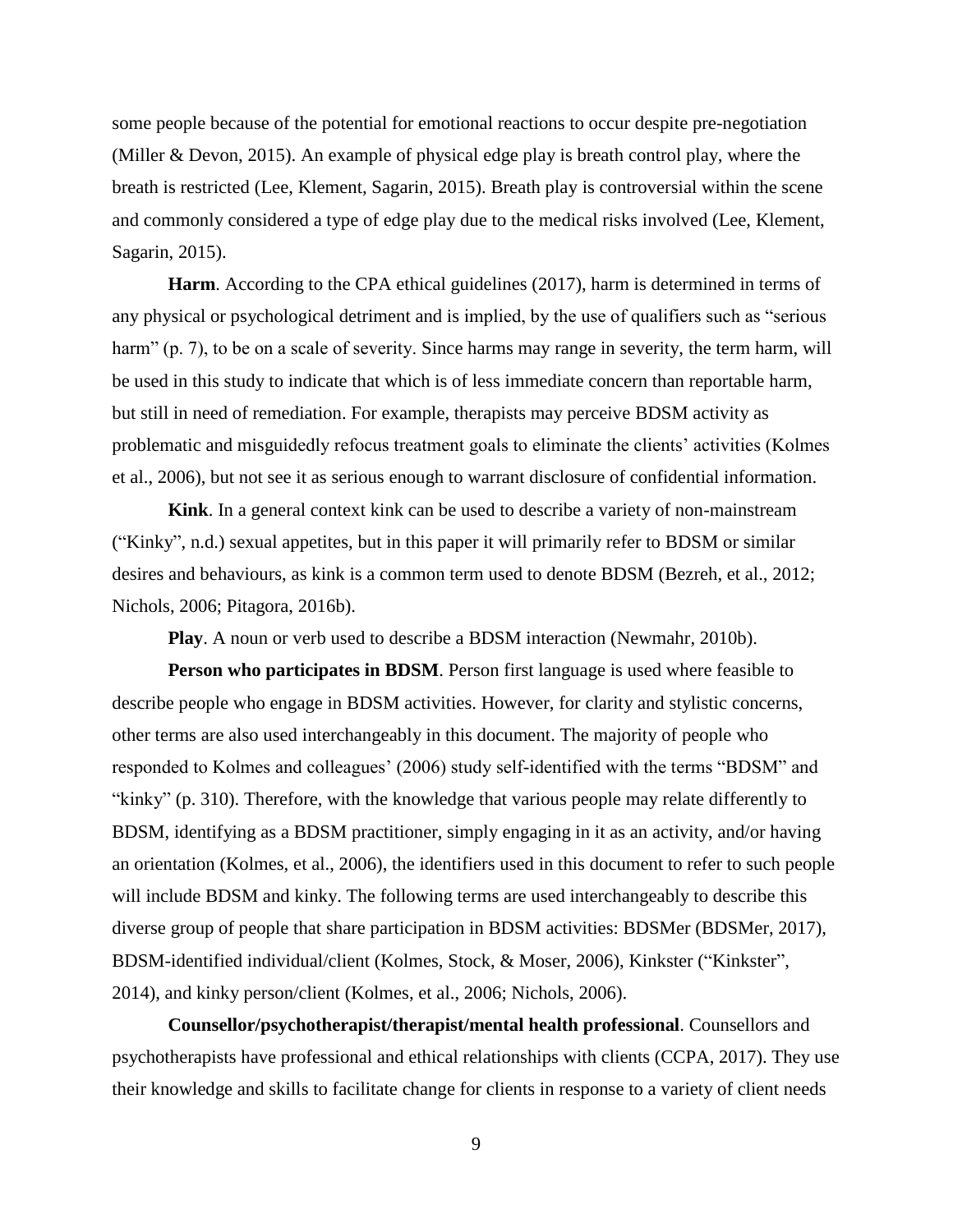(CCPA, 2017). Not all counsellors and psychotherapists are regulated (CCPA, 2017), however, and so in the context of this study, these terms will be used interchangeably and operationalized to include only professionals who are registered, licensed, or certified with some sort of professional body and who also have experience counselling clients.

<span id="page-18-0"></span>**Safeword**. A clearly designated word, or signal, that is used to stop or slow down BDSM play (Nichols, 2006; Safeword, 2014). For example, in the stoplight system, "yellow" might indicate the need to tone down the intensity while "red" might mean the player wants the scene to stop for any reason (Safeword, 2014).

<span id="page-18-1"></span>**SM**. Short for sadomasochism (e.g., Taylor & Ussher, 2001; Wright, 2006) or sadism/masochism (Nichols, 2006).

<span id="page-18-2"></span>**Scene.** Refers to periods of play involving any combination of BDSM elements and play (Newmahr, 2010a; Newmahr, 2010b; Nichols, 2006). They are, ideally, negotiated and structured around players' desires and limits and halted when a safe word is uttered or indicated (Cross & Matheson, 2006; Safeword, 2014; Taylor & Ussher, 2001).

<span id="page-18-3"></span>**Serious harm**. Abbreviated from the wording in the CPA (2016) ethical guidelines, "imminent serious bodily harm," (p. 17) serious harm will be conceptualized, as it is in the CPA guidelines, as harm that warrants reports of confidential information in order to intervene to preclude the harm. Because, as outlined by the CPA, psychological factors are integral to reportable harm (e.g., suicidal and homicidal ideation), and because a main purpose of this study is to understand the decision whether to report, I have chosen to indicate only the seriousness of the harm and leave out the situation of the harm (e.g., "bodily").

<span id="page-18-4"></span>**Vanilla.** Refers to mainstream sexuality and sexual acts (Newmahr, 2010b; Nichols, 2006; Pitagora, 2016b; Stiles & Clarke, 2011).

## **Overview of Thesis**

<span id="page-18-5"></span>The literature relevant to BDSM in history, will be described in Chapter Two. This chapter reviews the conceptualizations of Sadism and Masochism as problems of morality, sickness, and criminality (e.g., Krafft-Ebbing, 1892; Freud, 1938). Psychiatric literature from the 19<sup>th</sup> century (e.g., Krafft-Ebbing, 1892; Freud, 1938) to modern times (e.g., Richters, De Visser, Rissel, Grulich, & Smith, 2008) is discussed, as well as current laws relevant to the topic of bodily harm (e.g., Attias, 2004). This chapter outlines the journey from a predominantly negative historical view of sadomasochism, to a moderately favourable one in contemporary thought.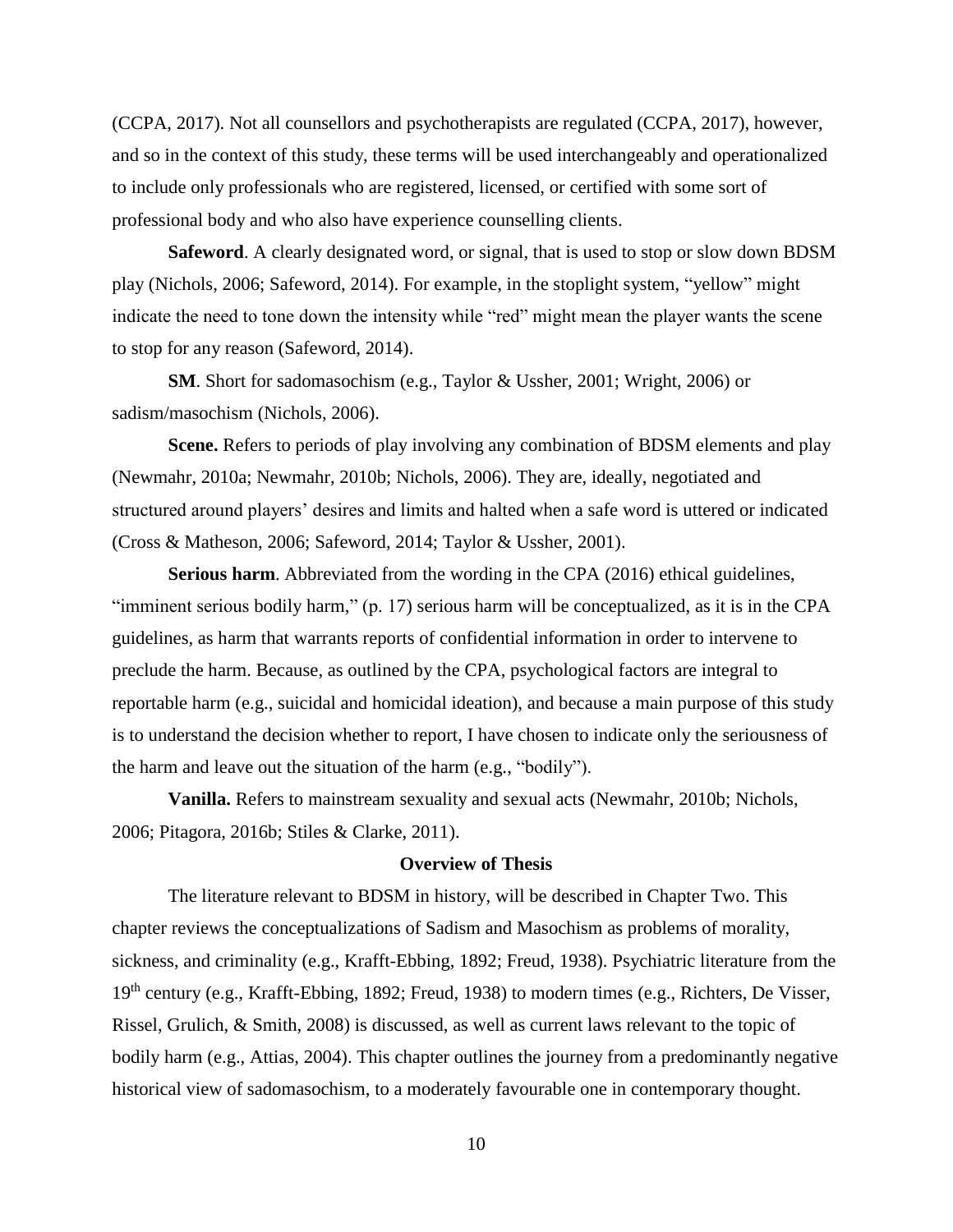Current literature regarding mental health professionals (e.g., Kelsey et al., 2013) will also be discussed. The second chapter will close with a brief summary and the rationale for this research.

Chapter three outlines the rationale for working with a qualitative paradigm. It discusses the paradigmatic assumptions adopted for this study and analytic strategy to be used, which is thematic analysis (Braun & Clark, 2006). My role as a researcher, the participant recruitment methods, as well as the data generation and analysis methods are discussed in relation to their compatibility with thematic analysis. Constructs which are useful for evaluating qualitative research studies and ethical considerations are discussed.

Chapter four presents the results of the thematic data analysis. One global theme, *containing and maintaining the individual*, was generated. Six organizing themes supporting the global theme were generated: *bodily integrity*, *selfhood*, *presence of consent*, *social connectedness*, *mental health and healing*, and *threat and safety are vague*.

Chapter five discusses the results in relation to the literature. This chapter also discusses the strengths and limitations of this research, future directions for research, and implications for counselling.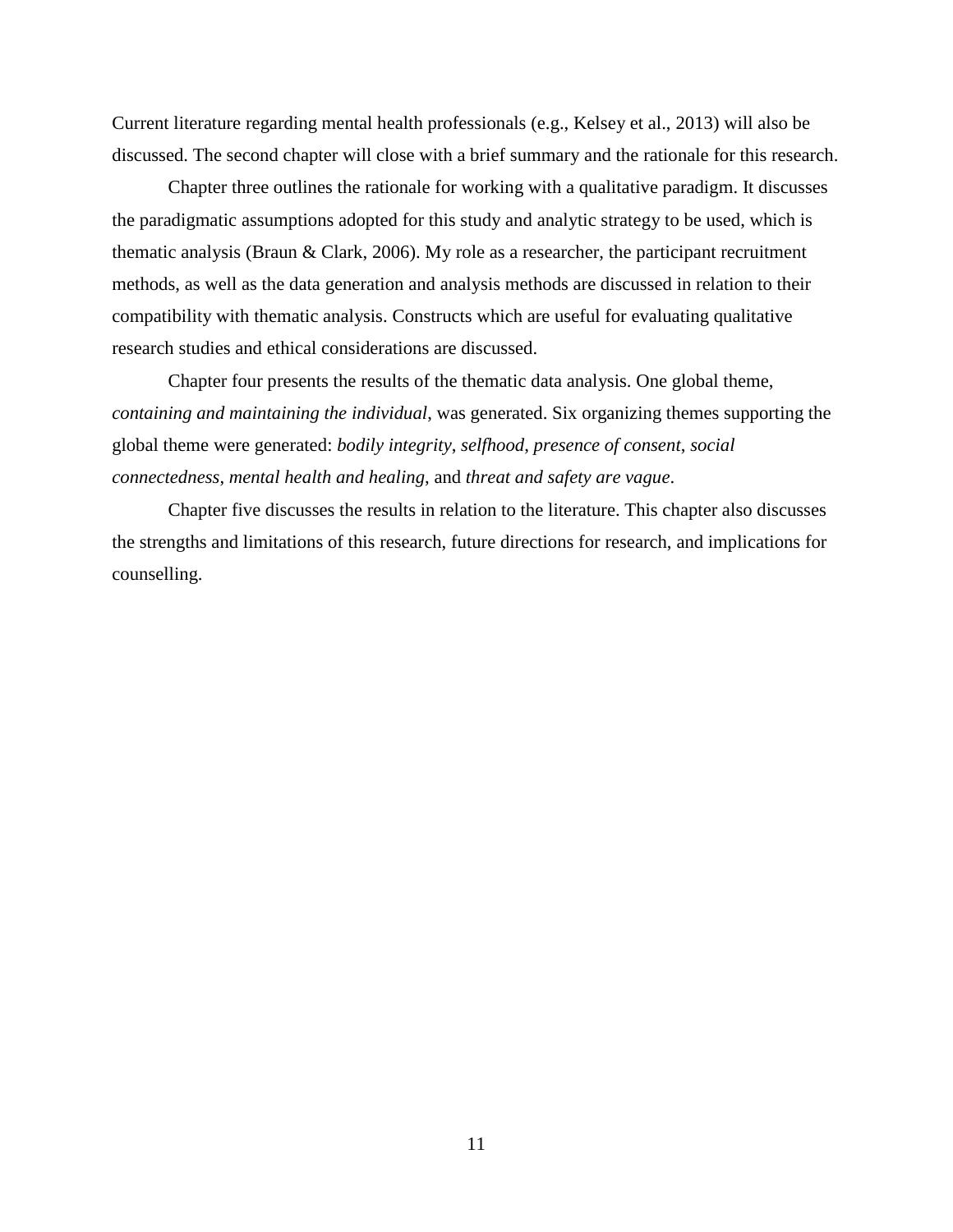#### **CHAPTER TWO: LITERATURE REVIEW**

<span id="page-20-0"></span>Chapter two outlines the historical and current literature on the topic of BDSM practitioners and the societal interpretations of them. I start by describing some historical psychiatric conceptualizations of sadomasochism, beginning from the nineteenth century, and then discuss the relationship between BDSM and the law. Situating a review of the current psychological literature against the historical perspectives, I then describe and critique the modern trend towards depathologization of BDSM. I discuss mental health professionals' responses to BDSM and BDSM identified-individuals, including commonly held pathologizing and depathologization narratives along with their caveats and critiques. This section concludes with a rationale for this study.

## **Historical Perspectives of SM: Perversions of the Sexual Aim**

<span id="page-20-1"></span>Sadism and masochism, or the enjoyment of giving and receiving pain, respectively (APA, 2013; Freud, 1938; Krafft-Ebing, 1892), have been present in some form since ancient times. Depictions of erotic flagellation and spanking date back to at least 490 B. C. (Steingräber, 2006). However, despite its ubiquity throughout time, sadomasochism has had a long history of theoretical scrutiny. As contemporary philosopher Scott Stewart (2012) reasons, understandings of the purposes of sexuality - and the corollary perversions, including sadomasochism - have their roots in Western teleological philosophy, dating back to Plato and Aristotle. The teleological explanation of sex, can be understood to mean reproduction, rendering other goals for sex to be invalid and perverted from its natural goal. This line of thinking, which Stewart (2012) deems *prescriptive* rather than "a *description* of the way in which people actually behave" (para. 5) has permeated much subsequent theorizing on sex and perversions of it.

Not unlike the stance taken today, sadism and masochism were considered immoral, pathological, and criminal but yet were allowed partial legitimacy within predetermined limits during the latter part of the  $19<sup>th</sup>$  and earlier part of the  $20<sup>th</sup>$  centuries. Early psychiatric understandings of sexual activity, sadism and masochism included, were situated within a morality-immorality discourse. According to Rubin (2010), at this time the shift from the "Christian morality of serving a higher purpose" (p. 773) to "modern morality of selffulfillment" (p. 778), a shift that continues to this day, was beginning to take place. These teleological and religious themes are prevalent in early psychiatric writings on the morality, sanity, and legality of sex.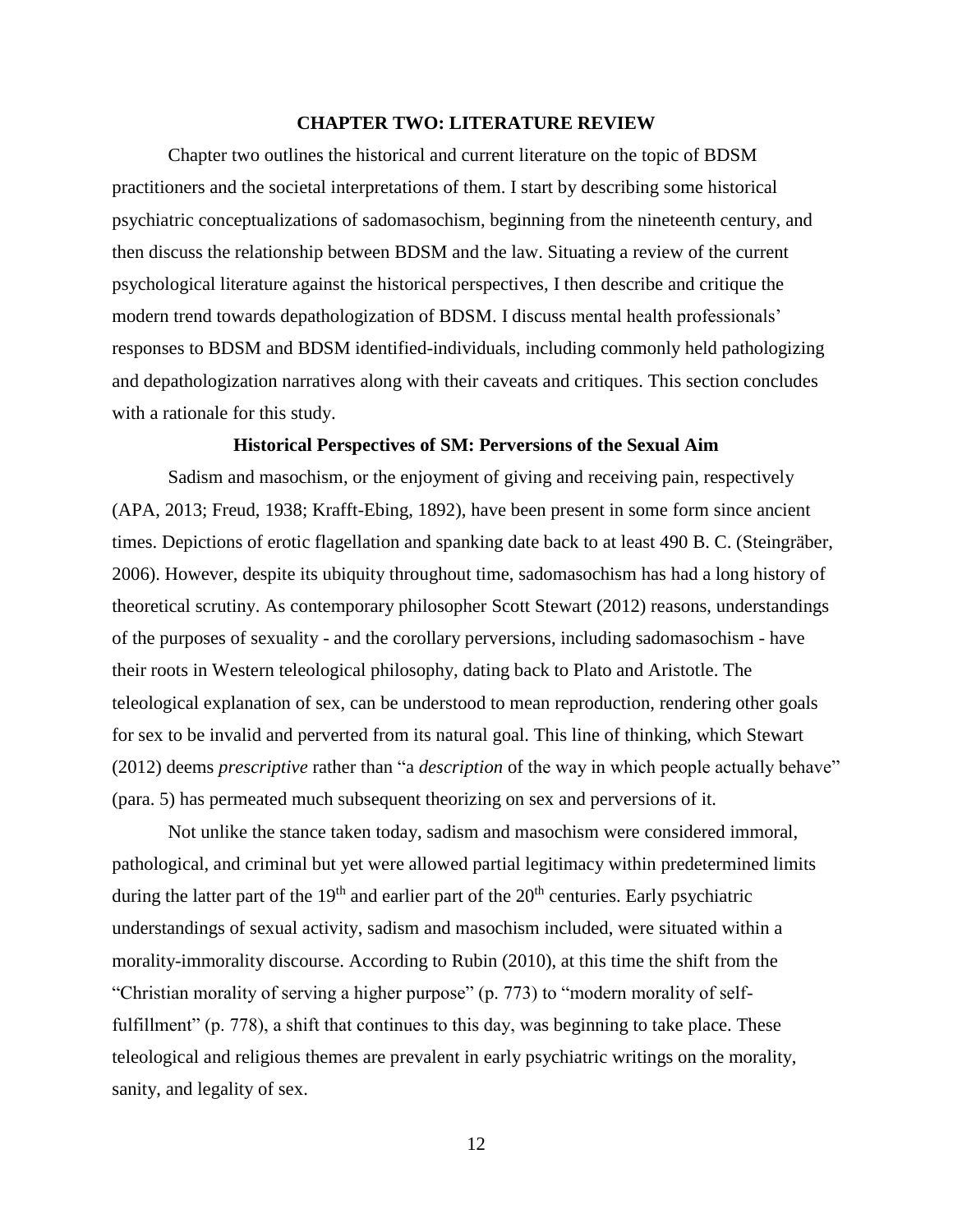Krafft-Ebing (1892), a physician working in forensic settings, had great influence during the nineteenth century. During his era, sex was regarded as moral and healthy only if it was for the purpose of reproduction. Krafft-Ebing regarded this kind of regulation of sex as a normal sexual instinct which must be guided by Christian ethics. According to Rubin (2010), the Christian morality cast out earthly and sensual pleasures in favour of heeding divine commandments towards salvation. Thus, pleasure was only regarded as moral if it was for a purpose (Krafft, Ebing, 1892). In terms of what would now be termed BDSM-type pleasures, Krafft-Ebing (1892) took the view that flagellation could denigrate from the purpose of procreation such that the ecstatic experience of pain was no longer used as preparation for intercourse, thus becoming a diversion from reproduction. In this view, sexual pain could be justified as moral if it served the purpose of aiding procreative sex. The famous psychiatrist, Freud, espoused ideals similar to Krafft-Ebing's, but the telos shifted slightly from spiritual to biological aims.

Freud (1938), while less religiously moral in his intonation, clearly assumed the prevailing ethics of his time. He also had a tremendous impact during the nineteenth and twentieth centuries, further solidifying the teleological understanding of sex and perversions. He too considered sex to be a driving animal force imparted upon people to continue the species and, thus, the *natural* goal of the sexual force was to induce a reproductive sexual union (Freud; 1938). For both Freud (1938) and Krafft-Ebing (1982), any sex that occurred outside of this aim was considered immoral, deviant, and perverse from its higher aim of reproducing offspring. This conceptualization of immoral and abnormal sex was nearly all encompassing; among others, acts such as masturbation, oral sex, anal sex, same-sex sex, sadomasochistic sex, bestiality, and pedophilia were condemned uniformly by the argument for the intended purpose of the genitalia and sex drive. However, Freud's condemnation of perversions was more scientific in tone, emphasizing the animality intended to continue the species; a natural animal drive, rather than cultivation of a spiritual purpose.

Sadism and masochism, specifically, were said to degenerate from this intended purpose through an exaggeration of innate feminine and masculine sexual impulses (Freud, 1938; Krafft-Ebing, 1892) which are also tied to the aim of reproduction. According to both Freud (1938) and Krafft-Ebing (1892), men were designed to be aggressive in order to ensure their reproductive goals were met, while women were designed and socialized for the passive role in propagation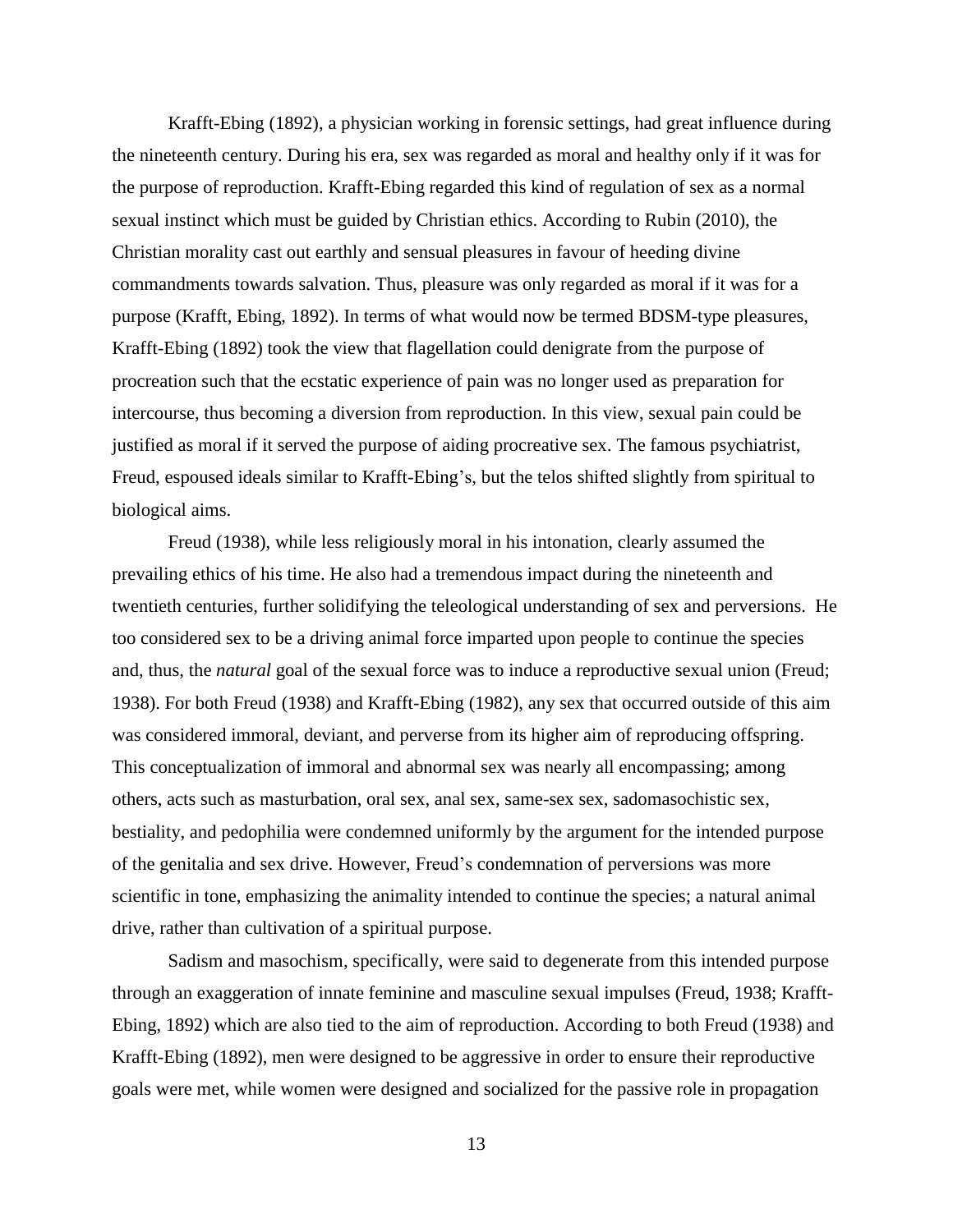and to submit to male desires. To an extent, these were considered normal gender and sexual roles, however, if either masculine or feminine drives became inflamed, in either sex, sadism or masochism was said to occur. Thus, purportedly naturally existing gender, in addition to sex drives, became derailed from their intended procreative purpose.

Given that sadomasochism represented a deviance from the natural state, it was – and is still to this day – deemed necessary to explain the etiology and course of the perversion. For Krafft-Ebing (1892), this derailment could happen either through association of cruelty with lust, or more often, and severely, through genetic inheritance. While Krafft-Ebing acknowledged the considerable overlap between sadism and masochism within individuals, he viewed them as separated and yet complementary constructs. Freud (1938), however, considered sadism and masochism to be not two complimentary illnesses, but one in the same perversion manifested differentially. Freud thought of sadism as the active form of the perversion, directed at external sexual objects, and masochism as the passive form of sadism, turned towards the self. While firmly placing sadism and masochism in the realm of illness, he noted that all people have the capability of sadism and it only becomes problematic if it is "an absolute attachment of the gratification of the subjection and maltreatment of the object" (Freud, 1938, p. 569), rather than merely a spur of the moment activity during normal, heterosexual, reproductive sex. In describing masochism, however, Freud takes a more pessimistic tone, saying that it is "further removed from the sexual goal than its opposite" (1938, p. 569). In Freud's eyes, because masochism is sadism further transformed and turned towards oneself, it represents a larger deviation from normal sexuality. In sum, sadism and masochism were deemed as perversions not of the action, but of the degenerated, derailed, psyche; perversions of the desire to procreate.

While the zeitgeist of the eighteen to nineteen hundreds was to frown upon all of these non-propagative sexual acts, some sadistic and masochistic acts could be deemed nonpathological if they were integrated into the "normal sexual aim" (Freud, 1938, p. 563). For example, Krafft-Ebing considered that "the not infrequent cases where individuals of very excitable sexual natures bite or scratch the companion in intercourse [fell] within physiological limits" (1892, p. 57). He also described "simple reflex flagellation" (Krafft-Ebing, 1892, p. 101) as a distinct physiological reflex that could not be helped, for example when boys became aroused from corporal punishments. Thus, he distinguished the enjoyment of biting, scratching, and whipping during sex - or enacted through happenstance - from enjoyment that is perverse,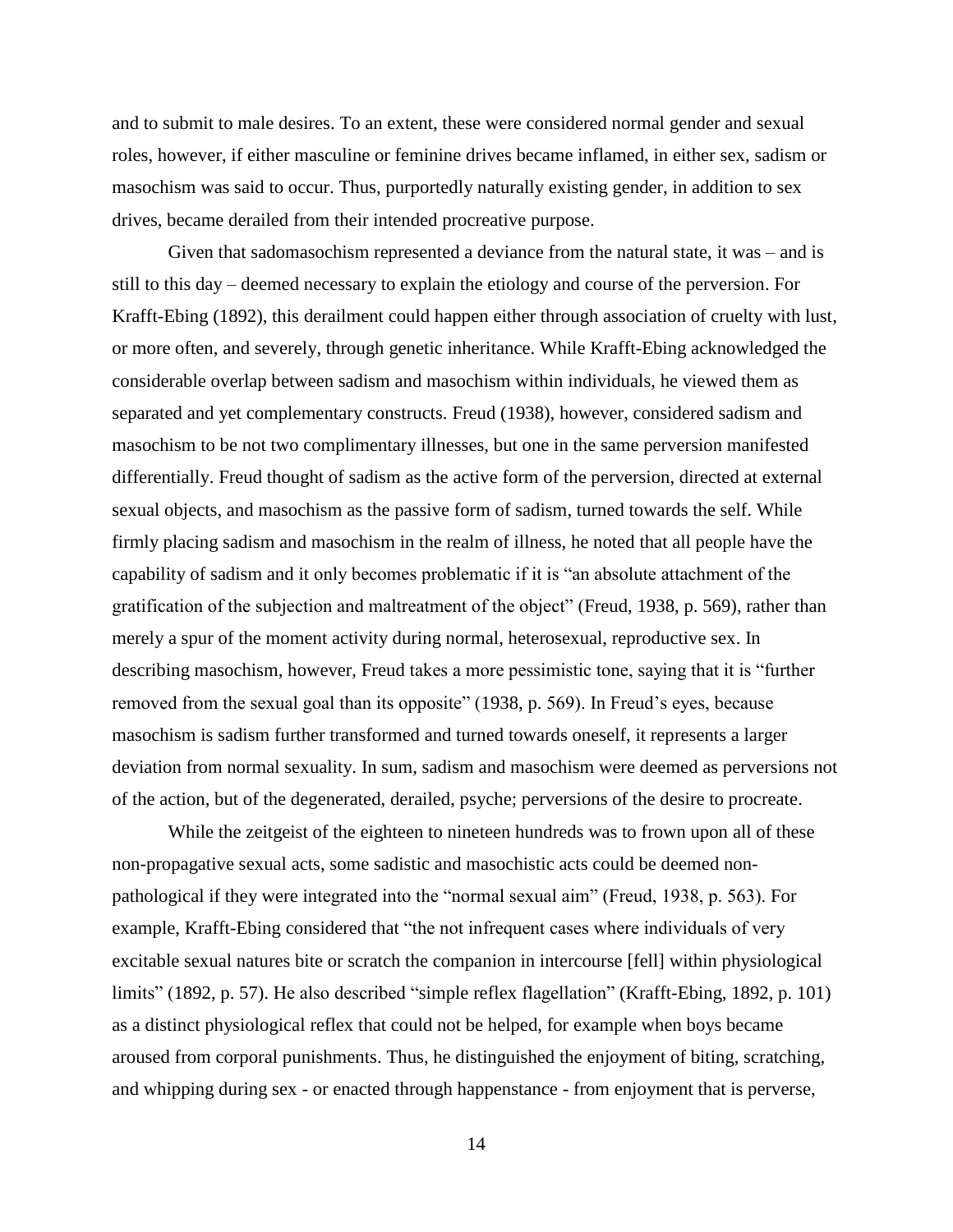such as desiring the cruel acts in their own right. Freud (1938) also delineated acts of non-genital foreplay as a prelude to normal sex from a perversion of the same act that lingered too long and was not "rapidly passed" (p. 564) through towards the proper sexual aim. Freud (1938) distinguished the use of the term sadism to denote sexual assertiveness and impulsive sexual aggression from "absolute attachment of the gratification to the subjection and maltreatment of the sexual object" (p. 569). Thus, some sexually aggressive and passive acts were deemed nonpathological manifestations by virtue of the actors' gender-role-congruent motive to propagate the species.

In sum, social control over sexuality was expressed in the eighteen and nineteen hundreds through various means. Both gender and the intent to engage in procreative sex were factors to be considered when interpreting the normalcy or pathology of any sexual actions, including sadomasochistic ones. Transgressions of normal sexual and gender aims were deemed pathological. During most of the  $19<sup>th</sup>$  and  $20<sup>th</sup>$  centuries, however, it was the psyche, not necessarily the action, which was considered to be transgressive. This trend changes in psychological discourse of the late 1900's towards a focus on pathologization of the action.

#### <span id="page-23-0"></span>**The Psychology of SM in the Late 1900's: The Pathology Debate**

Reconfigurations of these historical teleological views of sexuality can be seen in more recent writings on sadomasochism during the late 1900's (e.g., Pinard & Lamontagne, 1976; Money, 1987). Up until the 1970's and 1980's, case studies of sadism and masochism (e.g., Pinard & Lamontagne, 1976; Money, 1987) continued to be published in a fashion similar to Krafft-Ebing (1892) and Freud (1938). Namely, these recent-past case studies (e.g., Pinard  $\&$ Lamontagne, 1976; Money, 1987) still adopt a sickness perspective which often lacks a solid grounding both in patients' experiences and in empirical evidence. Essentially, some research at this time was still a proverbial witch hunt, with researchers looking for evidence to support their indoctrinated views of pathology as perversion of the *normal sexual aim*. While some researchers in the later 1900's began to produce de-pathologizing narratives, some would argue (Moser, 2016) that the teleological pathologized discourse still influences, many versions of the DSM (e.g., APA, 2013).

<span id="page-23-1"></span>**Early research blunders**. Like Krafft-Ebing (1892) and Freud (1938), some of the case studies from the later 1900's engaged with theoretical etiological explanations for sadomasochism; however, again, they come from a theoretical perspective which is not grounded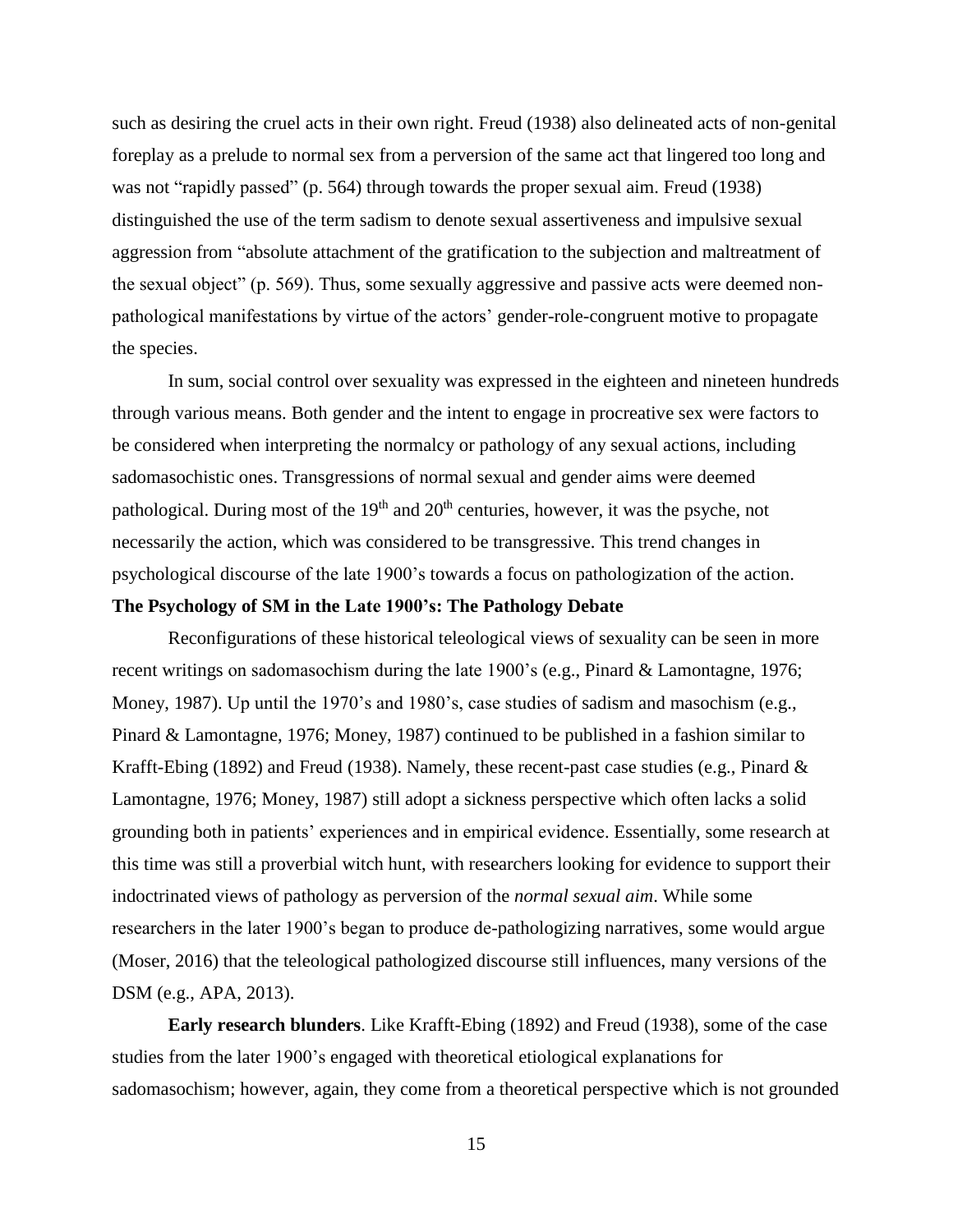in evidence. Money (1987), for example, recounts a case of a male masochist who enjoyed and celebrated flagellation. Contrary to this man's interpretation of his own activities as something celebratory, Money interprets the man's actions as a pathological reaction to childhood experiences of spanking and caning punishments in school. No evidence of what constitutes a normal desire is presented, but it is assumed, as in the past. The author chooses to outright disregard the subject's appeals to embrace and publicize the joys of spanking, opting for a stance dismissive of the man's phenomenological experiences of functioning in life. The author categorizes this man as suffering from a paraphilic "form of addiction… [which is] notoriously resistant to change by either punished as crimes or sexological disorders" (Money, 1987, p. 275). He concludes his article with a note on the most effective treatment methods for such a disease, which is chemical castration. Not only does the author conceptualize the case without taking into account the client's perspective on his own life, but he also fails to ground his interpretations in any empirical evidence, instead relying on theoretical conjecture. This interpretation of inherent pathology, while circumscribing sadomasochistic sexual activity even tighter than Krafft-Ebing's (1892) concessions for spanking would allow, echoes the notion of a normal versus perverted sex drive that can be seen throughout early psychiatric theories.

Other case studies of masochism from the late 1900's have been interpreted with an absence of etiological framework, adopting instead a flagrantly naturalized perspective of deviancy. Pinard and Lamontagne (1976), for example, simply described a case of male masochism in which the man desired to be slapped during sex, wear women's clothing, and masturbate to pornography. The treatment plan for this man involved shock therapy and step by step training in *normal* sexual intercourse; that is, intercourse that progresses from foreplay to penetrative sex without any hitting, cross dressing, masturbation, or pornography usage. For the man in this case, his presenting problems were substance abuse and relational problems due to his sexual interests, not the interests themselves. Clearly these authors held the stance that sexual deviancy was firstly, constituted by sex which involved anything other than transient foreplay and heterosexual penetrative sex, and secondly, the primary cause of his other social problems. It would have been hard for them to conceptualize that perhaps the cultural environment he was in was in fact a contributor to both the drinking and the relational problems. This position was also made abundantly clear by their sole reliance on literature that targeted the extinguishing of these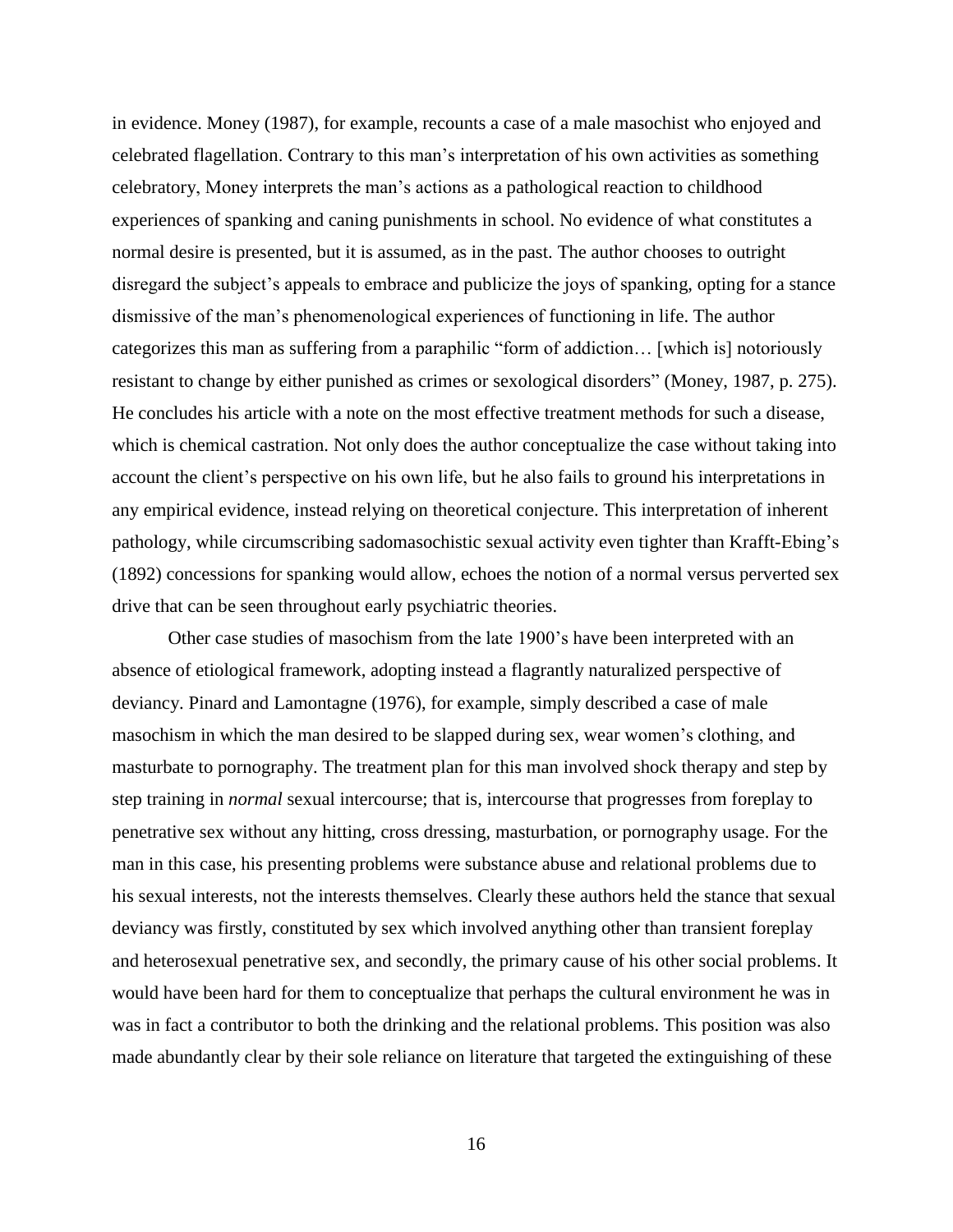behaviours; not even a mention of theory was made, suggesting an unquestioning acceptance of the historically prevailing mores around genital sex (Pinard  $&$  Lamontagne, 1976).

Similar trends can be found in the interpretation of sadistic cases. One case study reported by Davison (1968) was on a young college man who was uninterested in "normal" (p. 85) sexual fantasies or activities. Instead, he had been interested in torturing women since about age 11, his typical fantasy being described as "a pretty girl tied to stakes on the ground and struggling tearfully to extricate herself" (p. 86). This was disturbing to the man and so he avoided intimacy and the idea of marriage. Having found some literature on sadism and the "poor prognosis" (Davison, 1968, p. 85) which accompanied it, the client was also concerned about his future planning. The therapist noted "…his concern over the gravity and implications of his problem seemed at least as disruptive as the problem itself" (Davison, 1986, p. 85). This seems to denote an understanding of the *problem* of sadism as social rather than inherent, however, this therapist- like those discussed above- still placed cause for change within the individual, rather than the level of acceptance from society. This therapist did, however, devote a whole session to countering the client's fears about being diseased - a caring and progressive action in relation to some of the other therapeutic techniques previously described for treating masochism. This comparatively light treatment for the sadist may have roots in Freud's theory that masochism is even farther than sadism from the sexual aim as well as the congruence of the male gender role with the active, or sadistic, role. However, this therapist's course of treatment still hinged upon a complete cessation of sadistic fantasies and a substitution of "normal" (Davison, 1968, p. 85) male sexuality.

It is evident that what is considered a normal sexuality by the therapist is culturally proscribed (Davison, 1968). Specifically, the man was given a masturbation regimen in which he was to wean himself off of sadistic fantasy. He was to do so by mentally pairing the sadistic fantasies with an undesirable thought (for example, a branding iron approaching his eyes whilst he viewed the struggling woman) while rewarding the development of *normal* fantasies, assisted by Playboy Magazine, with an orgasm. He was also taught the "social-sexual games" (Davison, 1968, p. 85) in which many men in society partake; such as mentally undressing women and engaging in "locker room talk" (Davison, 1968, p. 87). While the client was pleased with the way the therapy had abated his sadistic fantasies and allowed him to discover a newfound sexual attraction to what might now be called vanilla sex, he still desired to revisit his fantasies after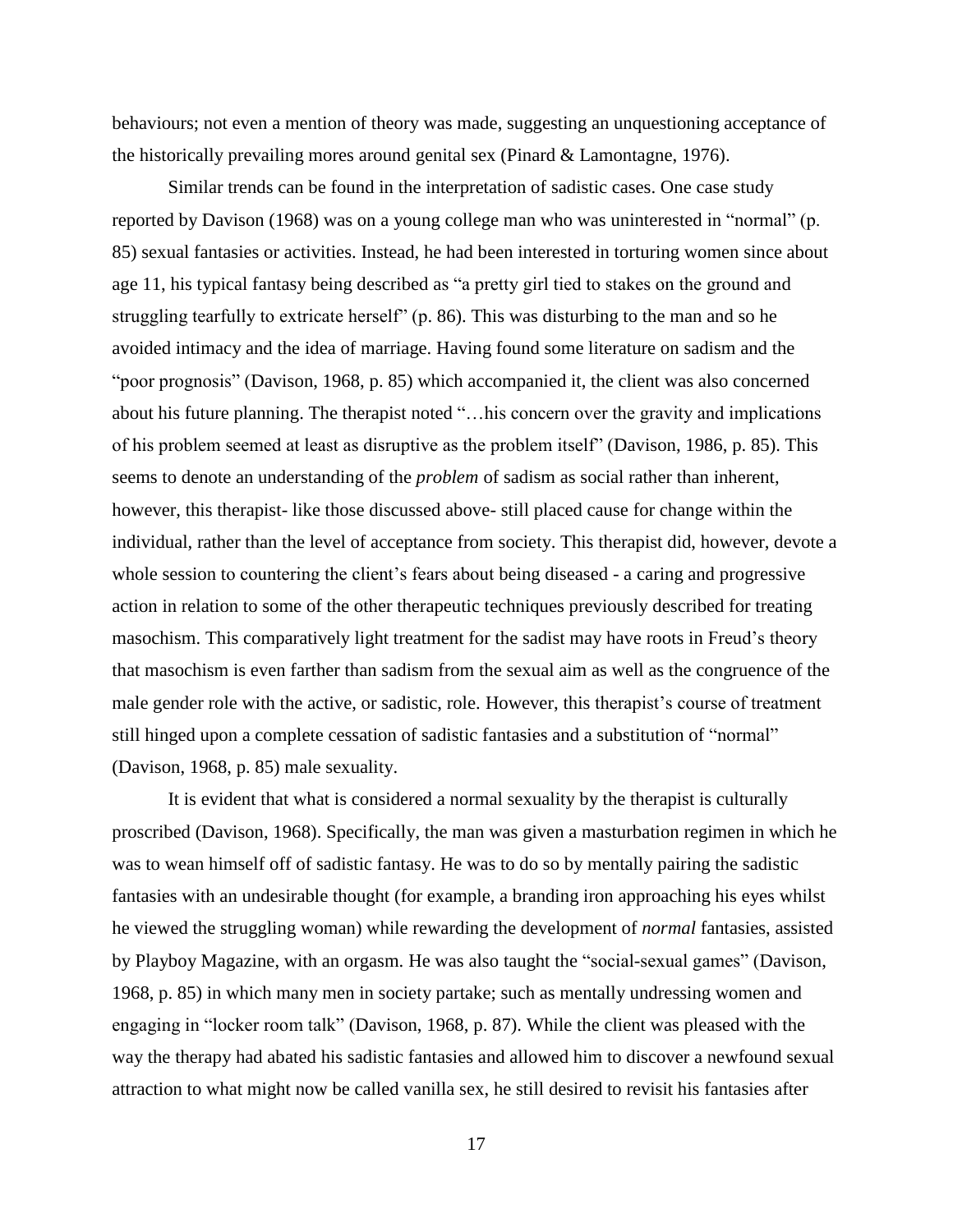termination of therapy. The emphasis the therapist placed on normal sexuality constituting desirable sexuality is evident in his admonishment to the client "not to make any more 'premeditated' returns, rather to consolidate his gains in dating and other conventional heterosexual activities and interests," (Davison, 1968, p. 89). Thus, while the client was helped in some self-determined way to interact with potential partners, he was still encouraged by his therapist to conform to cultural standards and completely eradicate his fantasies for bondage and sexual torture.

Evidently many authors in the late twentieth century espoused beliefs about sexual behaviours that were rooted explicitly or implicitly in historic notions of correct sexualities, gender roles, and their complementary sexual pathologies (e.g., Davison, 1968; Pinard & Lamontagne, 1976; Money, 1987). The intensity of the chosen treatment methods used in during this time- hormonal therapies, aversion therapies, and conversion therapies (Money,1987; Pinard & Lamontagne, 1976) - in response to some relatively common fantasies, by today's standards (Joyal, Cossette, & Lapierre, 2015), attests to the abhorrence and deviancy with which SM acts were revered by mental health professionals during this relatively recent time period. Given the importance many authors have given to treating sadomasochism intensively and without question, it seems logical to conclude that the impact of previous moralistic and pathologizing understandings of yesteryear have cascaded through subsequent decades. However, the assumption of deviancy has seemingly become stronger in the more recent past, and even the slight allowances of sadomasochism as a precursor to genital sex provided by Freud (1938) and Krafft-Ebing (1892) have been abandoned by many in the later 1900's.

<span id="page-26-0"></span>**SM: an illness according to the DSM**. The assumption of deviation and sickness by the psychological professions is evinced throughout the evolution of sadism and masochism in the APA's DSM. Sadism has evolved from a vague symptom of sociopathy (APA, 1952), back to a diagnosis of automatic deviance of the sexual aim (APA, 1968), to a paraphilia which is only diagnosable when it is the exclusive mode of sexual expression, results in bodily injury of a consenting partner, is done without the consent of a partner (APA, 1980), or the desire results in significant impairment in social or work life (APA, 1987, 1994, 2000, 2013). As noted above, 1980 was the first year that sadistic acts with a consensual partner were not automatically considered pathological - however the small allowance made for non-pathological sadism was only non-repeated and mild sadistic acts, much like Freud (1938) and Krafft-Ebing's (1892)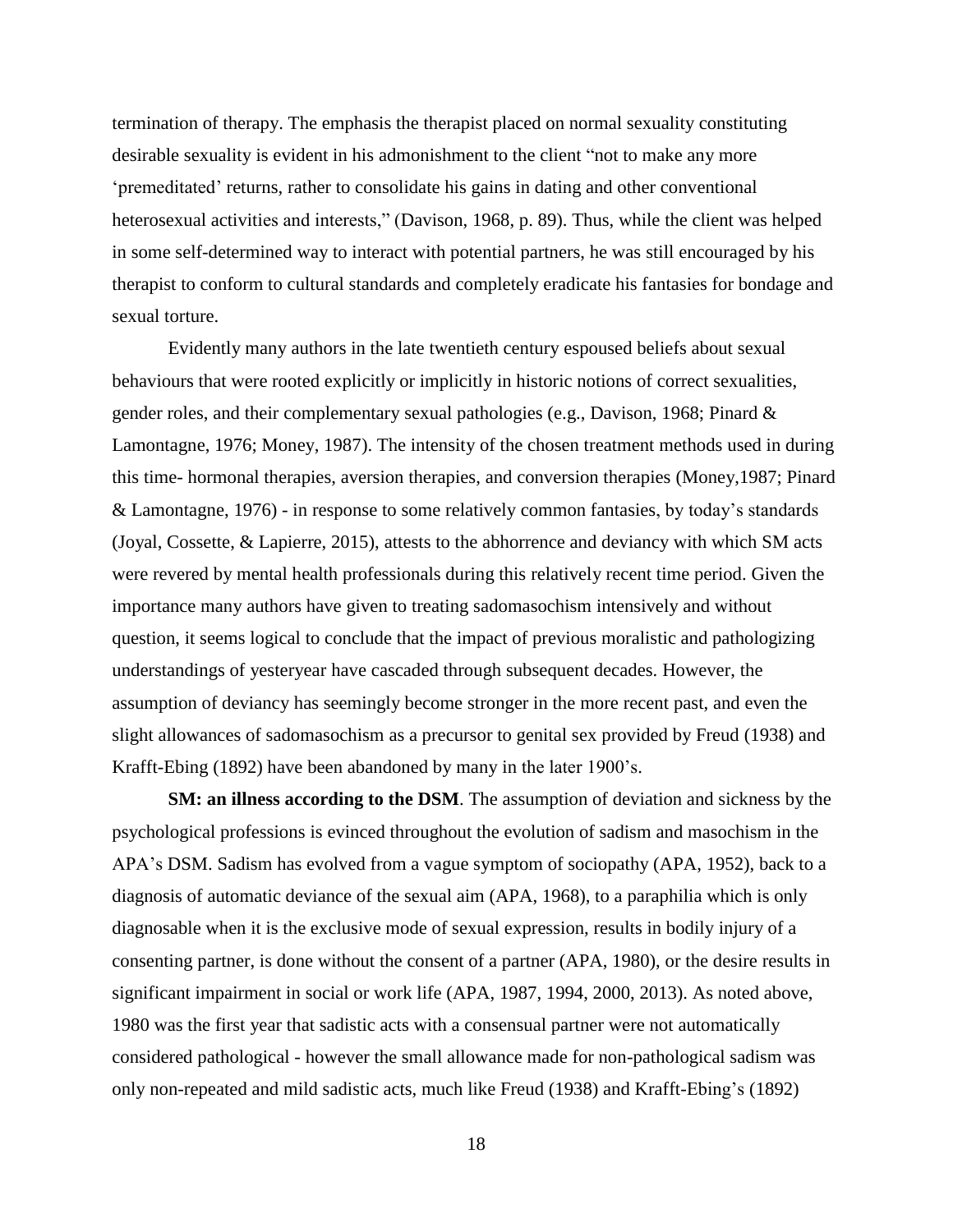allowances for spur of the moment sexual aggression. This seems to indicate that one is allowed to retain normalcy and enjoy sadistic acts, but only if the acts are driven by the body's ravenous desire to have procreative sex, rather than the mind's satisfaction in hurting one's partner.

The evolution of masochism in the DSM took a similar path to that of sadism. Masochism as a diagnosis evolved from part of generalized sexual deviation category (APA 1968), to a paraphilia characterized by either exclusivity in terms of sexual gratification or a simple acting out masochistic urges (APA, 1980), to a paraphilia marked by these same things, sometimes accompanied by distress or dysfunction (APA, 1987), to a paraphilia which required distress and dysfunction to be present for diagnosis (APA, 1994, 2000, 2013). The first year that acting out masochistic acts was not automatically considered a diagnosable paraphilia was 1994 (APA, 1994). While the general course of the DSM's initial automatic pathologization to an incremental allowance of consensual and functional enactments of urges rings true for both sadism and masochism, masochism took longer to accept as potentially non-pathological than sadism. The delay between when sadism and masochism started to become somewhat nonpathologized is reminiscent of Freud's (1938) notion of masochism being farther away from the normal sexual instinct than sadism. This might suggest that, masochism, being a perversion not only of the sexual aim, but also of the (presumably male) body's ravenous desire to hurt others, is seen as more passive and mentally based (and presumably female) and, therefore, less acceptable than the carnal, base, and active desire towards sadism which is intended to propagate the species. Apparently, psychological professionals have debated the distinction between acceptable and unacceptable sadomasochistic behaviours throughout the nineteenth and twentieth centuries.

This pattern of moral biases impacting therapeutic practice is reminiscent of the oft compared controversy surrounding psychotherapeutic correction of homosexuality (e.g., Nichols, 2006). Diagnosis of homosexuality, like sadism and masochism, was also included in the DSM, in some form or another, until the 1987 edition of the DSM (APA, 1987; Drescher, 2015). Moreover, treatments of homosexuality (Haldeman, 1994), like kinky sexual interests (e.g., Kolmes et al., 2006), is known today to be harmful to clients. Although psychotherapists had been trying to eradicate sadomasochistic behaviours in their clients, little empirical investigation on the topic, other than the aforementioned morality steeped case studies (e.g., Money, 1987), had taken place until the later twentieth century. And, when larger empirical studies of BDSM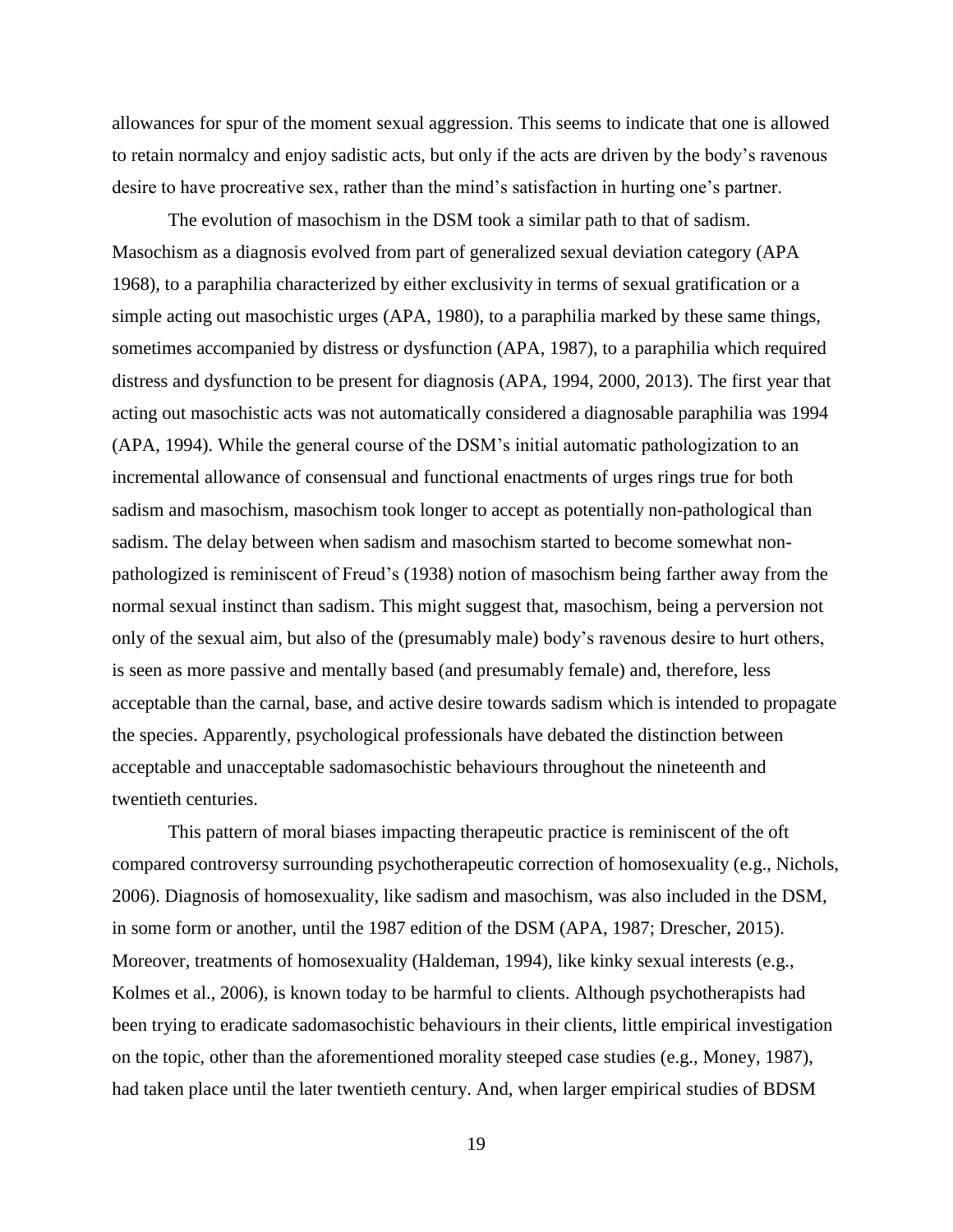practitioners began to emerge, a pathologizing and criminalizing lens was still apparent (Quinsey, Chapplin, & Upfold, 1984). A good proportion of the studies in the late twentieth century still sought to find confirmation of sadomasochism in pathologized populations or pathology in sadomasochistic populations (e.g., Quinsey et al., 1984). However, some studies conducted by researchers allied to the BDSM community also began to emerge around this time (e.g., Breslow, Evans, & Langley, 1985). The findings from both camps served to start shifting the psychological perspective towards BDSM practitioners, much how the clinical perspective on homosexuality has shifted over time (Haldeman, 1994; Nichols, 2006).

<span id="page-28-0"></span>**Moving away from a pathology paradigm**. One such example of the perspectiveshifting properties of research can be found in the forensic psychology arena. In the early 1980's, Quinsey, Chapplin, and Upfold (1984) set out to study male arousal patterns in incarcerated sexual offenders, nonsexual offenders, and a control male group. Although they found that sexual offenders were more aroused than the other groups in response to stories of rape and nonsexual violence, they were *surprised* to find no differences between the groups in arousal to BDSM themed vignettes. Clearly, these authors did not expect to find arousal to BDSM in a control population and they could not find evidence to link BDSM themes of spanking and bondage exclusively with a criminal population. Their anticipation is not unexpected given the assumption that violence is synonymous with BDSM. The version of the DSM current at the time of Quinsey and colleagues' (1984) study lumps consensual and non-consensual expressions of sadism under one diagnostic category (APA, 1980). Given the paucity of literature on a nonclinical population of BDSMers, it would have seemed natural at that time to hypothesize that regular people would not like BDSM while criminal people would. Their surprise at the findings illustrates the muddling of both social dysfunction and criminality with the sicknesses of sadism.

Around this time, depathologizing descriptive research outside of the forensic arena also began to be published. Studies conducted by Moser and Levitt (1987) and Breslow and colleagues (1985) examined the demographics and sexual activities of BDSM practitioners in the wider community. Both studies (Breslow et al., 1985; Moser & Levitt, 1987) found that their participants had a relatively high level of education, were not usually fixed in one role, incorporated their SM interests later in life, often engaged in a variety of behaviours that were both vanilla and SM oriented, and mostly did not have reservations about their sexuality. These findings from researchers allied with BDSM communities provided empirical evidence to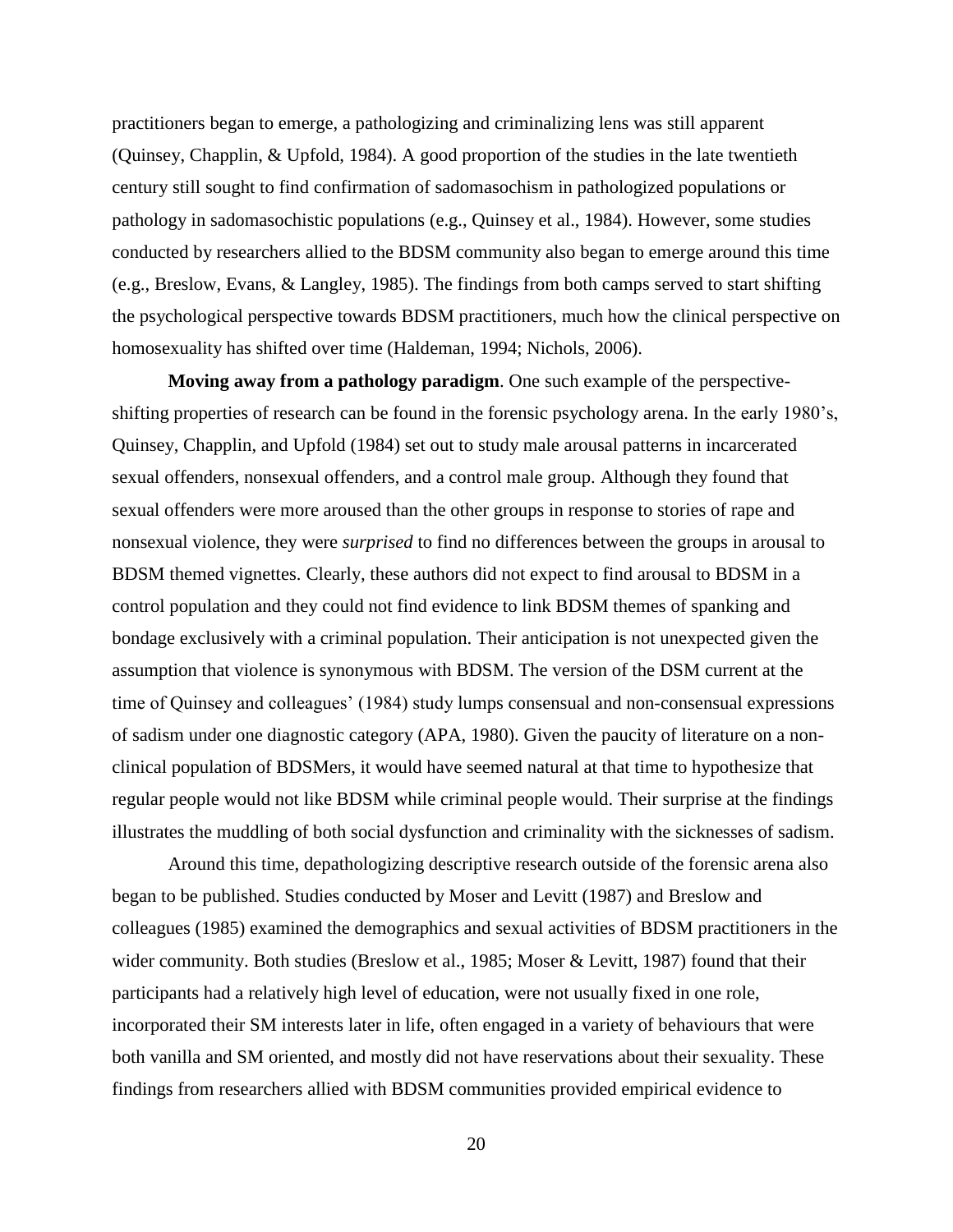complicate some of the previous reasoning around sadomasochism as a sickness and immorality that impacts sexual and daily functioning in society.

Although depathologizing research in a non-criminal population began to amass around this time (Breslow et al., 1985; Moser & Levitt, 1987), effectively sparking a shift in understanding about BDSM, criminality is still closely tied to the traditional notions of SM sexuality as immoral and sick (e.g., Attias, 2004). The following section will discuss the impact of moralizing and pathologizing BDSM on legal understandings.

#### **Psychology, Morality, and State of the Law for Kinksters**

<span id="page-29-0"></span>Psychiatric and legal understandings are closely linked. Dymock (2012) pointed out that law looks to psychology and psychology-related disciplines to draw the line between reasonable and unreasonable people and actions. Congruent with the former exploration of morality and sexual functioning, Dymock (2012) also noted the moral discourse of procreativity surrounding laws regarding consent to BDSM activities. Specifically, Dymock observed that it is morally counterintuitive to harm oneself during a process that is deemed worthy only for propagation - a process in which you must be alive and well to see through. Rubin (2010) posited that modern morality is influenced by both the Christian ethic of a higher purpose and the ethics of selffulfillment. The connection between procreative futurity is closely linked with the higher purpose of bearing children, but risking life for sex is also condemned by the morality of selffulfillment. Rubin stated, "for the most part, life is to be preserved at nearly all costs; for individuals to fulfill themselves, it is generally necessary for them to be alive" (2010, p. 779). Thus, while pleasure as the purpose for future reproduction is not the main concern of the ethics of self-fulfillment, the future of self-preservation for continued pleasure is. Both discourses inform psychological understandings as well as the laws on what activities one may consent to have done to their body for pleasure.

Today it is still technically illegal to consent to bodily harm that is more than 'transient or trifling' if it has no cultural value (Criminal Code, 1985). Under current legal discourse, activities that intend or risk the alteration of body tissue, such as body piercings, cosmetic surgery, and sports have cultural value, but erotic or sensual activities which involve the possibility of lasting bodily harm do not (Attias, 2004; Dymock, 2012; Green, 2001; R. v. R.D.W., 2006). Dymock (2012) compared these laws to Freud's (1920/1955) concept of the pleasure principle which, if contradicted, indicates either the insanity of a person or the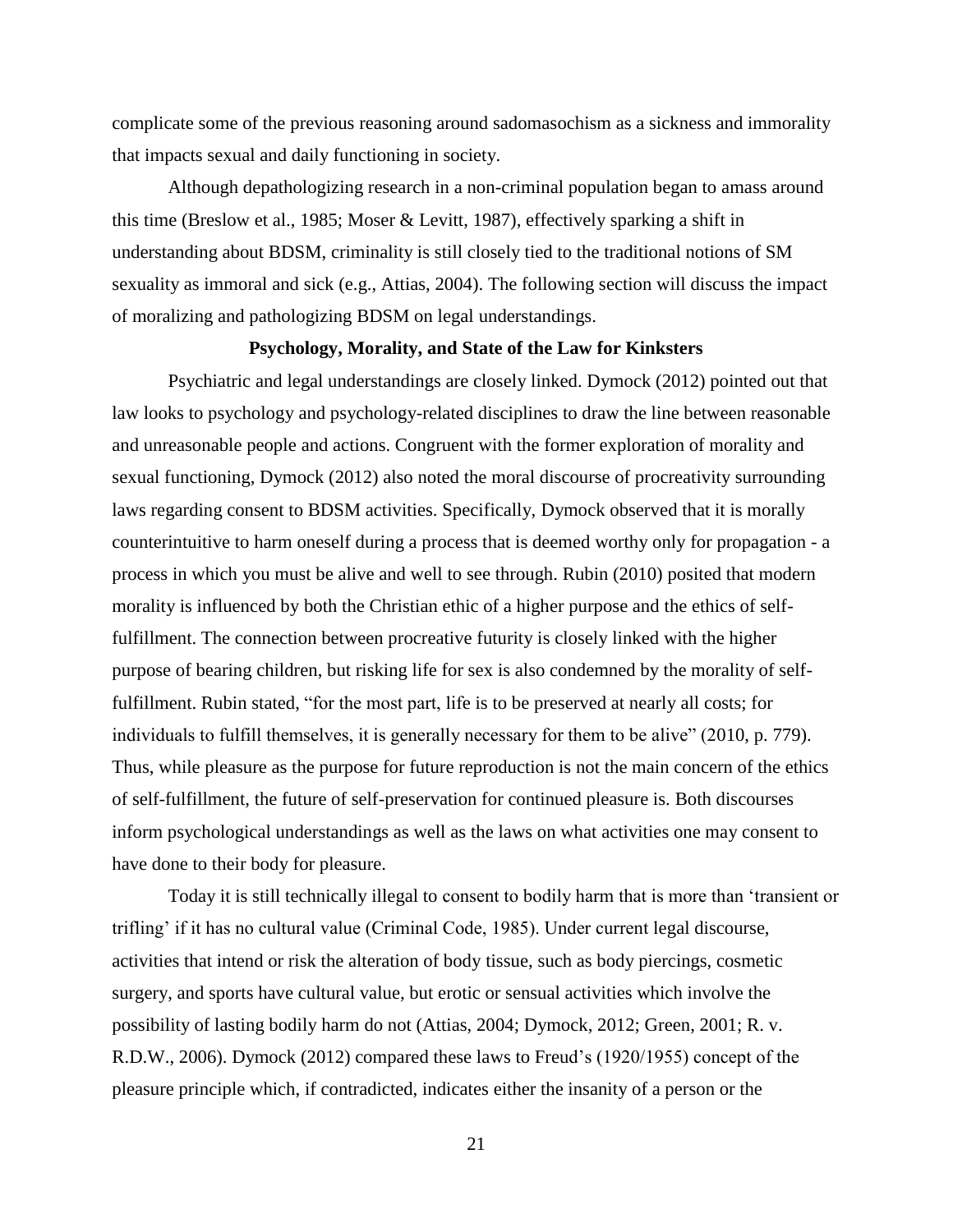monstrosity of their pleasure in actions which go beyond this principal. Indeed, criminalization of monstrous people and pleasure is illustrated in court cases.

There is indication that people who are kinky are incapacitated in a law setting. Attias (2004) noted that conservatives' efforts to delegitimize BDSM based on its violent connotations ironically allows for more violations of kinksters' rights. One case that he reviewed recounts the acquittal of a self-confessed rapist who assaulted a BDSM-identified woman. Attias reasoned that the implied justification for this ruling was that the woman was already perverted and therefore inviolable. Attias (2004) further argued that the consent of the perverted is both void for consensual acts while simultaneously uninfringeable for non-consensual acts. Taking away kinksters' right to consent under the guise of protecting them is comparable to the common medical practice of *risk managing* away patients' sexuality in mental health wards despite a lack of evidence of actions increasing safety (Dein, et al., 2016; Ruane, & Hayter, 2008). Ultimately, this policing of consent represents (ironically) legal authorities' desire to control people's sexual actions through punishment. This description of the legal views of complainant BDSMers suggests that their credibility as a person may be undermined in court. Effectively, they are so monstrous and sick that they are incapable of either consenting to or resisting sexual activities.

Continuing the notion of illegitimate pleasure punished by law, there are many court cases around consensual BDSM which *have no complainants* (e.g., R. v. R.D.W., 2006; Attias, 2004). Usually these cases only become problematic for individuals involved when some evidence of BDSM comes to the attention of an authority. For example: a video of a mock gay slave auction - a charity fundraiser - found by police that resulted in assault convictions for the participants (Attias, 2004); a mother's view of a teen girl's "unsightly" (para. 10) scarring left over from consensual cutting scenes with her boyfriend, resulting in the conviction of the young man (R. v. R.D.W., 2006); and the candid revelation of consensual BDSM between a couple in court to determine their parental fitness for a separate - and acquitted - reason, resulting in their limitation and loss of child custody (Klein & Moser, 2006). While some rulings have acknowledged that BDSM is not obscene, but normal and acceptable to Canadians (Perelle, 2004), it is evident by subsequent convictions of consensual BDSMers that, legally, kink still falls into a dark grey area influenced heavily by hegemonic understandings of the purpose and value of sex, pleasure, and consent. Cases against consensual BDSMers are not about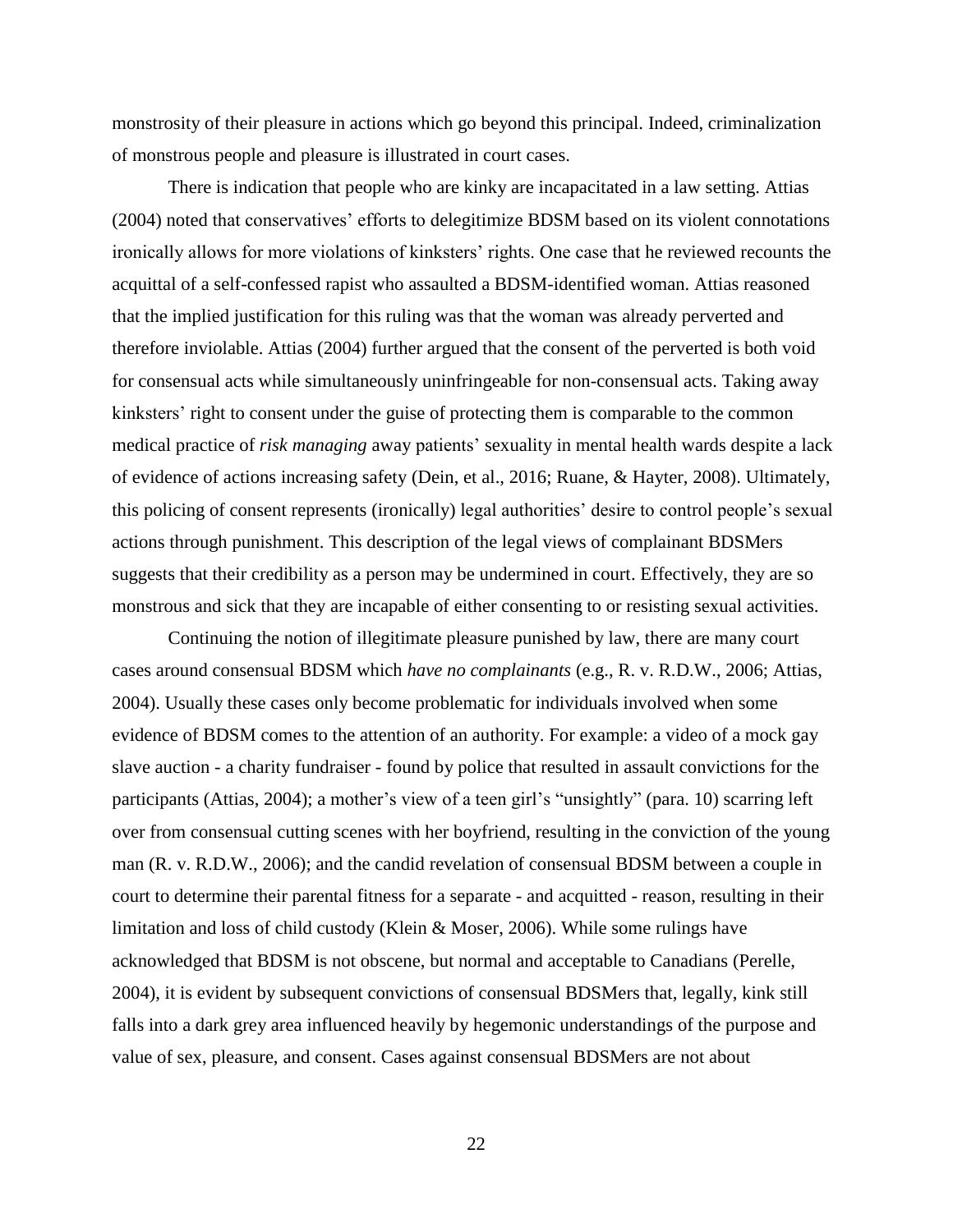determining the acquisition of consent, but about the nullification of a person's ability to consent and, consequently, the punishment of transgressive sexualities (Attias, 2004; Dymock, 2012).

### <span id="page-31-0"></span>**Deconstructing the Moral Policing of the Sexual Body**

To further illustrate the ironic policing of morally transgressive sexuality, consider the more extreme case of consensual lust murder, in which one consents to their own murder for pleasure (Downing, 2004). Downing (2004) stated that modern liberal views of sex advocate for tolerance of diversity so long as the condition of consent is adhered to. However, regardless of whether consent was given in a consensual lust murder scenario, it is voided on the basis that murder is beyond the reach of full and informed consent (Downing, 2004). However, voiding that consent in this case problematizes the prevailing "liberal logic" (Downing, 2004, p. 6), or, in the words of Rubin, "the modern morality of self-fulfillment" (2010, p. 778), which respects each individual's freedom to subjective aspirations and self-defined purpose to the extent that they are not impinging on others' right to the same. To experience killing or dying (Downing, 2004; Rubin, 2010), activities that risk killing or dying, such as erotic asphyxiation (Ernoul, Orsat, Mesu, Garre,& Richard-Devantoy, 2012) – and perhaps even just hurting (Dymock, 2012) – to enhance one's subjective experience, appears to have somehow become an illegitimate self-defined goal which one may not consent to, except under very specific and nonsexualized circumstances (Downing, 2004; Rubin, 2010). Rubin (2010), in a discussion on the prohibition of assisted suicide, offered that this failure of liberal logic is formed upon two notions: firstly, that death is counterintuitive to living a fulfilling life so long as there is future possibility of doing so, and, secondly, that vestigial characteristics from the Christian morality view suicide as ethically wrong. The result of this awkward moral merger is the paradox that suicide is legalized and viewed as an unfortunate event preventable by therapy, and yet assisted dying – whether it be euthanasia (Rubin, 2010) or lust murder (Downing, 2004) - is largely criminalized (Rubin, 2010). Thus, the doctor, partner, or other party which induces death becomes an abusive criminal and the death-seeker becomes an unfortunate, mentally sick person (Downing, 2004). Consensual lust murder, assisted suicide, and BDSM are, generally, distinct phenomena, but overlap in that they equally illustrate the presence of self-determined consent that is invalidated.

By constructing the death-seeker, and/or kinkster, as automatically mentally unwell, their personal choices can then be invalidated on the grounds that they are mentally unable to give free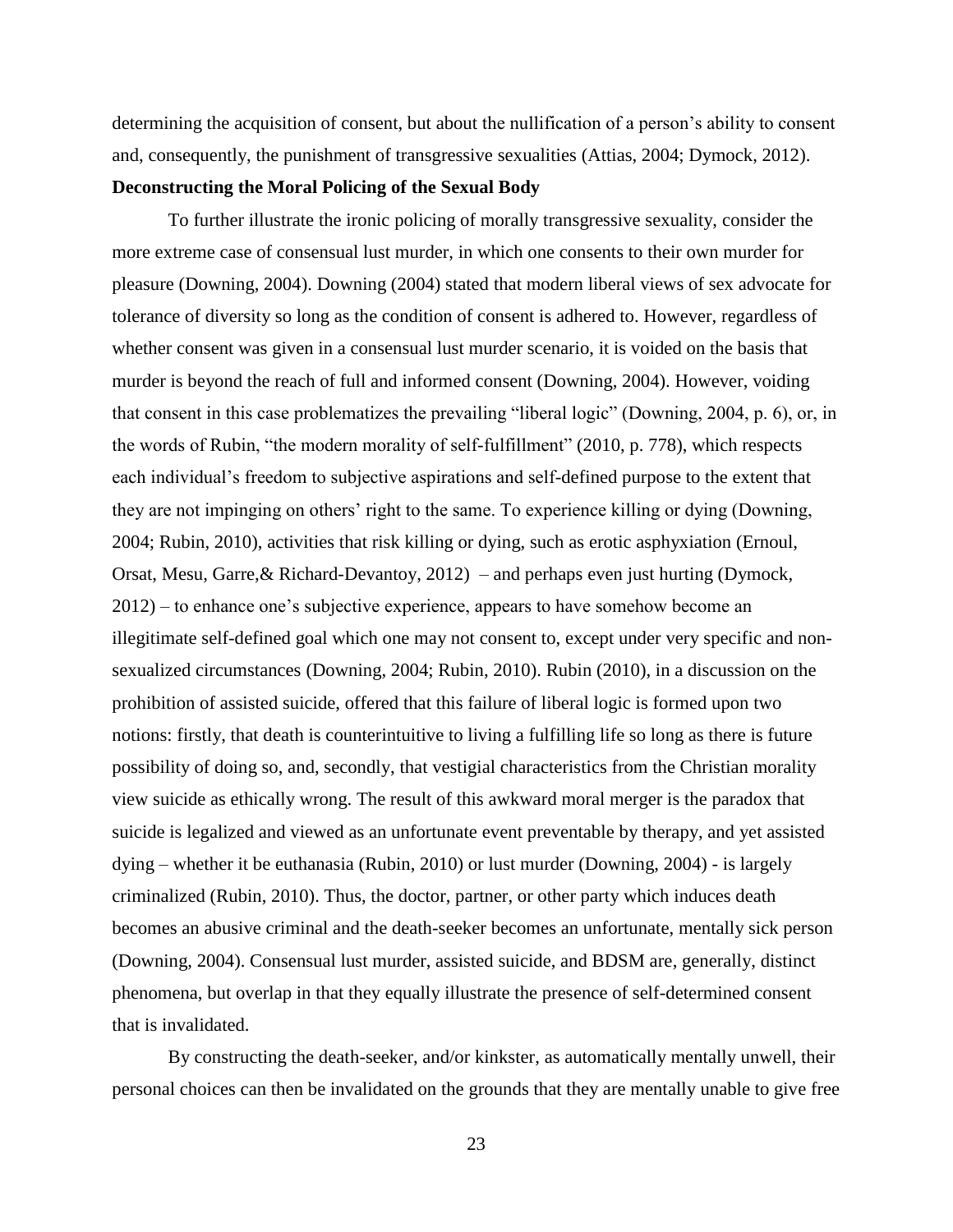and informed consent, by virtue of the choice of death itself (Downing, 2004), or perhaps, more often in the case of kink, minor tissue death itself. Downing described the policing of what people can and cannot consent to as "the 'paternalistic' answer… a moral absolutism that overrides the liberal notion of respect for plurality and individual will" (2004, p. 9). This is counterintuitive to the notion of personal choice touted as a tenet of liberal ethics because it assumes that some people, for example, professionals, "*just know better* than the people who consent to certain types of activity" (Downing, 2004, p. 4). Downing (2004) posited that the discomfort many face in this situation is not only with death, but with combining sexual pleasure and an act that is morally wrong (i.e. killing), and herein lies the modifier of liberal selfdetermination. The legal purpose of consent appears to be the protection of individuals against immoral violence, not only from others, but themselves as well, for anyone desiring and consenting to pain, injury, or death is, under most circumstances, unequivocally constructed as mentally sick.

The notion of violence is important here. If consent is not the thing in violation, then the law is protecting something else. If the case can be made that the people consenting to pain, injury, or death are not inherently psychologically ill – a notion which, in some ways, is supported by psychological literature (e.g., Richters et al., 2008) but apparently overlooked by law – then it follows that there must be something else that the law is protecting from violation. Byrne (2013) highlighted that the actual threat of BDSM is that it contradicts essentialist views of sexuality by revealing precisely the *un*naturalness of how power is constructed in society at large. Byrne argued that BDSM allows sexuality to be shown as the art of humans, as acts and desires that are *chosen* by active makers, rather than predetermined. BDSM play, through the incorporation of quotidian symbols and language to imitate, or even mock, the formations of power, reveals what is often invisible: all systems of power are constructed by humans, and thus, none exist naturally (Byrne, 2013). It seems, then, that the law not only protects individuals from themselves and others, it also protects itself from others which may want to pain, injure, or kill itself by rendering them invalid through sickness or criminality.

## <span id="page-32-0"></span>**Further Confusion: BDSM or Abuse?**

While consent to certain sadomasochistic activities is constrained by laws, there are times when an abuser hides behind the label of BDSM, further conflating the notions of BDSM and abuse. This is suspected to be the case in the high-profile Jian Ghomeshi trial (Kingston, 2014).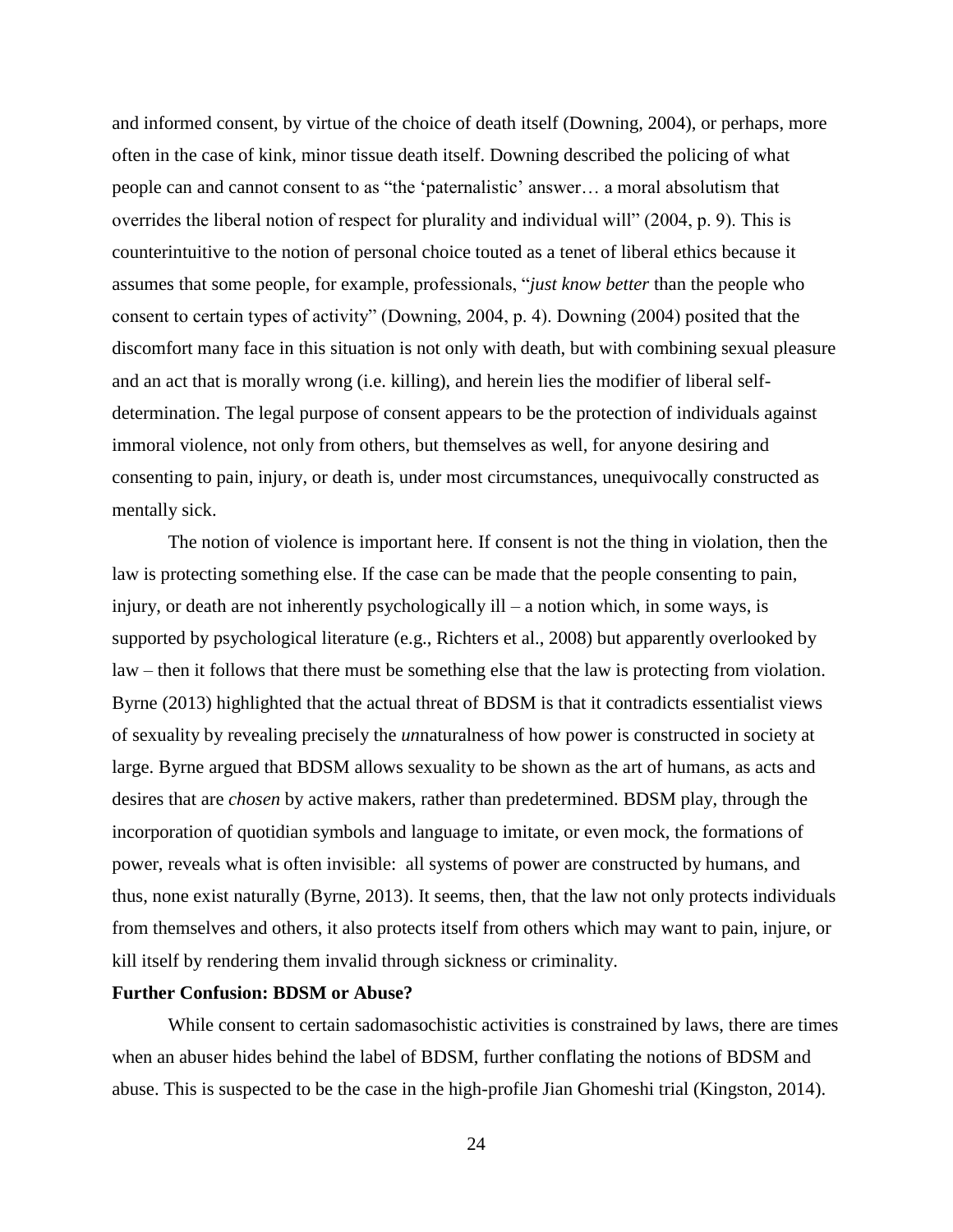Jian Ghomeshi, a formerly beloved Canadian Broadcasting Corporation (CBC) talk show host, claimed to have had consensual BDSM relationships after past partners started coming forward with allegations of abuse. Despite multiple complainants outlining sexually abusive and unwanted treatment, he evaded conviction. Some posit this escape is linked to stardom, outward charisma and popularity, and a culture of ignorance to warning signs, such as to reports of sexual harassment within the CBC, in favour of keeping ratings (Kingston, 2014). While no convictions were laid, the public opinion has ultimately become one of disdain for Ghomeshi, but his use of the "kinky defense" (Grinberg, 2014, para. 7) could serve to bolster confusion around BDSM as abuse.

Another example that illustrates this conflation is that of a repeat sex offender who attempted to divert the blame incurred from his actions onto a background of BDSM experimentation (R. v. S, 2011). The accused claimed that a BDSM lifestyle made him unable to define appropriate boundaries, which included those around pedophilia and sexual assault. While the courts saw through his attempt to hide abuse behind the label of BDSM, the lawyers involved in the case described this convolution as "understandable given this environment," (R. v. S, 2011, para. 11) and were concerned about his past behaviour including "his history of interest in the BDSM lifestyle" (R. v. S, 2011, para. 12) in addition to the crimes he was being tried for. Given the BDSM community's heavy emphasis on consent prior to an activity and the use of safewords to withdraw consent during the activity (Beres & Macdonald, 2015; Klement, Sagarin, & Lee, 2016; Newmahr, 2010a; Pitagora, 2013), it seems erroneous to conclude, as the lawyers' comments indicate, that a BDSM environment would breed abuse. Regardless of the justice, or lack thereof, in cases where perpetrators attempt to hide behind the label of BDSM, the legalpolitical discourse surrounding them perpetuates and reinforces the belief in criminal associations with kink, rather than helping to delineate between consensual kink and assault. While no community, including the BDSM community, is exempt from abuse, perpetuation of BDSM as inherently abusive further marginalizes participants of BDSM who have been abused and attempt to seek assistance (Pitagora, 2016a).

### **Contemporary Psychological Interpretations**

<span id="page-33-0"></span>Given the lack of a clear link between sadomasochistic desires, pathology, and criminality as well as the moral paradigm shifting increasingly towards an ethic of selffulfillment (Rubin, 2010), the majority of current literature has adopted a different focus (e.g.,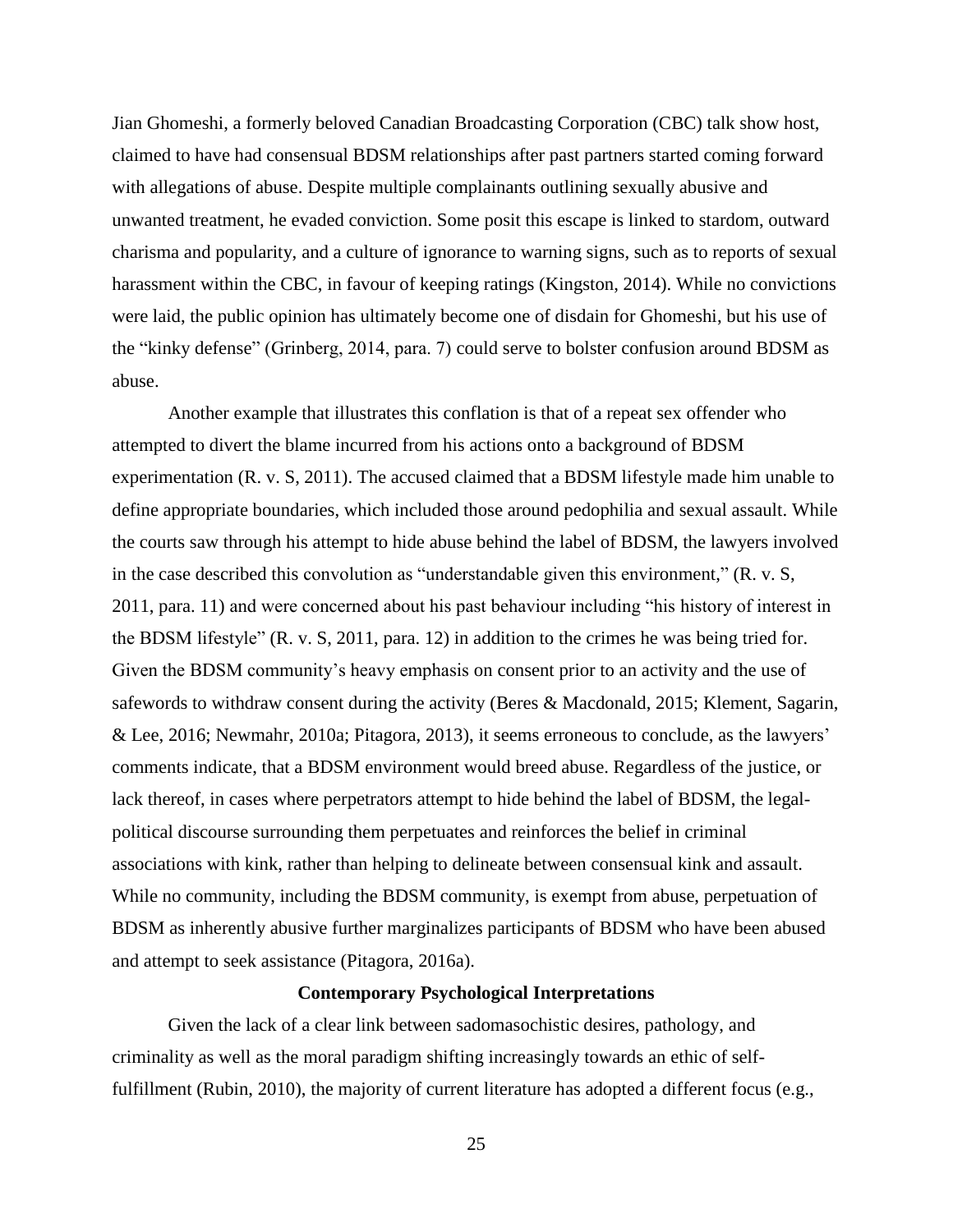Richters et al., 2008). This section will discuss contemporary scholarly work which dispels some popular misconceptions about BDSM, reviews the work done on understanding the experiences of BDSM practitioners, draws attention to some of the ways in which BDSM remains contentious, and reviews the available literature on mental health care provider's perspectives on BDSM. This section will conclude with a rationale for the current study.

#### <span id="page-34-0"></span>**Non-Pathologizing Research Findings**

Today, there is still a large body of work devoted to determining the relative psychological standing of BDSMers to control participants (e.g., Richters, De Visser, Rissel, Grulich, & Smith, 2008), however, these studies often set out with an openness towards providing evidence for the depathologization of BDSM, rather explicitly trying to find evidence of pathology.

<span id="page-34-1"></span>**Functioning of BDSM practitioners**. One such study examining the relative psychological functioning of kinky populations was conducted by Richters, de Visser, Rissel, Grulich, and Smith (2008). Richters and colleagues conducted telephone interviews designed to collect self-report demographic, behavioural, and psychosocial information from a representative sample of nearly twenty thousand Australian adults. They found that 1 to 2 percent of people were involved in BDSM during the last year and that those people had experienced a wider array of sexual activities than the general population, for example, the use of toys or non-genital sex. They also found that, contrary to previously popular opinions, involvement in BDSM was not related to a variety of often purported psychological ills. Namely, participating in BDSM was not linked to having experienced past abuse, to unhappiness, anxiety, nor sexual dysfunction. Overall, their results corroborated the notion that BDSM behaviours, while participated in by a minority, exist on a spectrum of functional sexual activity. Indeed, other current studies indicate a favourable psychological profile of kinksters.

Another current large scale study of demographic and psychosocial information is consistent with the idea of kink as an activity engaged in by functioning individuals. Wismeijer and Van Assen (2013) collected personality, attachment style, rejection sensitivity, and subjective well-being ratings from 902 BDSMers and 434 control persons. In comparison to nonpractitioners, BDSM practitioners have higher levels of communication skills, openness to experience, extraversion, subjective wellbeing, and less neuroticism. Overall, these recent studies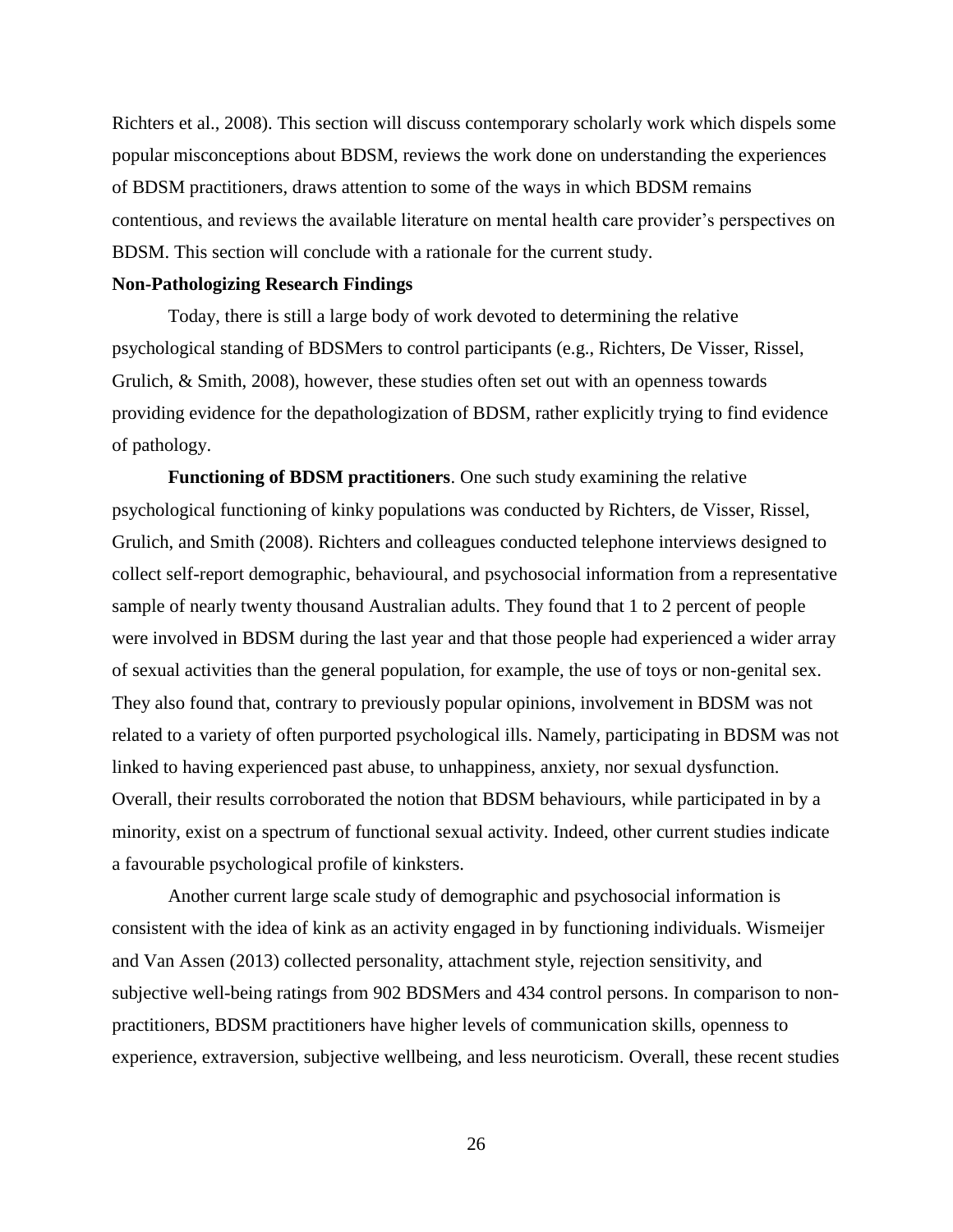stand in opposition to some historically rooted beliefs and myths that BDSM practice is the result of abuse and mental instability.

<span id="page-35-0"></span>**Sizeable prevalence of BDSM**. The *unusualness* and *rarity* which has often been attributed to SM, as a paraphilic diagnosis (APA, 2013) and as a symptom of criminality (Aylwin et al., 2005), has also been challenged by current findings. Statistically speaking, some authors have found that 65% of women fantasized about being dominated, 52% fantasized about being tied up, and 36% fantasized about being whipped and spanked (Joyal, et al.,2015). Similar proportions of men also reported these sexual fantasies, however with a higher desire of dominating rather than being dominated. Although most women fantasized about submitting, about half did not wish for their fantasy to occur in real life. This pattern is similar to the pattern of occurrence for forceful sex, or rape, fantasies. About half of men and half or more of women fantasize about being forced to submit sexually to an aggressive lover, however it should be noted that this fantasy does not reflect the desire for *actual* rape (Hawley & Hensley, 2009; Strassberg, & Locker, 1998). This large proportion of people reporting BDSM type fantasies in Joyal and colleagues' (2015) study was discrepant from the smaller proportion of people, about 1 to 2 percent, that had reported partaking in BDSM activities in Richters and colleagues' (2008) study. This can be attributed to at least a few reasons; firstly, that fantasy is separate from the desire for that fantasy to materialize, secondly, that Richters and colleagues defined their BDSM group as those participating in the past year, likely underrepresenting the lifetime occurrence of BDSM practitioners, and thirdly, that not all people who participate in bondage, dominance, submission, and sadomasochistic activities identify themselves with BDSM (e.g., Plante, 2006). Overall these findings suggest that BDSM type desires - whether acted upon or identified as such- are far from uncommon and should not, in and of themselves, be treated as a sign of pathology or criminal tendencies.

<span id="page-35-1"></span>**Consent differentiates BDSM from abuse**. As counterintuitive as it may seem to some, BDSM is, in fact, generally not connected to assault, but rather, to a strong adherence to consent obtainment. Traditionally, consent in heteronormative vanilla, or traditional mainstream, relationships is assumed rather than clearly asserted (Beres & Macdonald, 2015; Pitagora, 2013). The trend in BDSM culture stands in contrast to the assumption of sexual willingness, instead relying on the practice of clearly communicating desire and consent (Beres & Macdonald, 2015; Connolly, 2006; Taylor & Ussher, 2001). Processes such as pre-negotiating activities and the use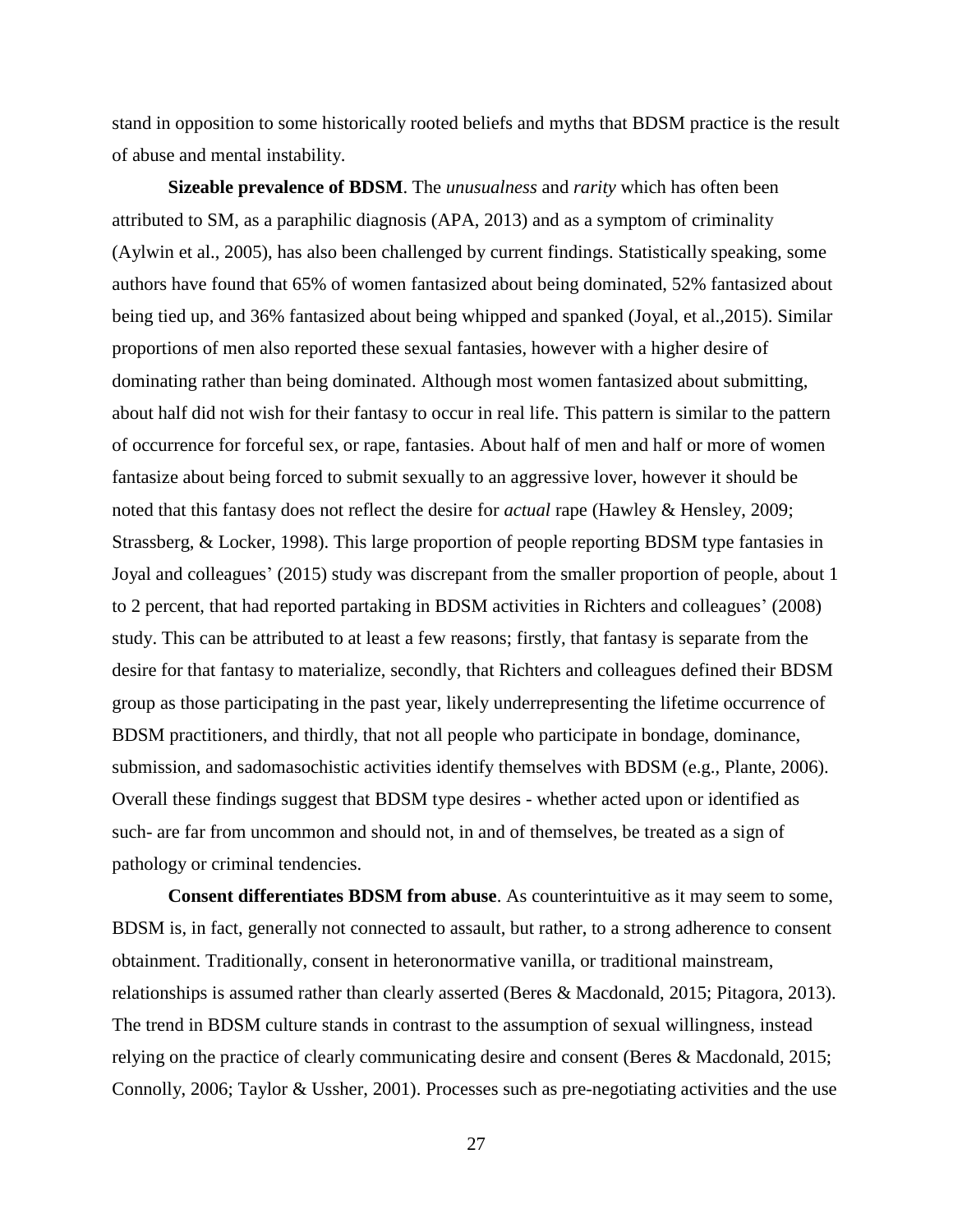of safe words, used to withdraw consent during activities, are of paramount importance in BDSM interactions and distinguish consensual kink from abuse (Taylor & Ussher, 2001). Indeed, BDSMers construct a definition of their activities based in large part on mutuality and may ostracize those who violate others' consent (Beres & MacDonald, 2015; Cross & Matheson, 2006; Taylor & Ussher, 2001). For the heterosexual women interviewed in one study, the emphasis placed on consent obtainment in BDSM-oriented relationships provided a refreshing contrast to the lack of emphasis on explicit consent that they experienced in their previous vanilla relationships (Beres & MacDonald, 2015). Furthermore, the popular slogans *Safe, Sane, Consensual* (SSC; e.g., Pitagora, 2013) and *Risk Aware Consensual Kink* (RACK; e.g., Pitagora, 2013) stand as testaments to the importance given to consent in BDSM. Contrary to the popular misconception that any aggressive sexual acts are abusive and pathological, the general aura of the BDSM community is one which endorses consensuality and assertiveness.

Congruent with the valuation of consent, participating in BDSM is also linked to feminist beliefs. BDSM practitioners report significantly lower endorsement of benevolent sexism, rape myth acceptance, and victim blaming than adults in college and the general public (Klement, Sagarin, & Lee, 2016). Moreover, in women, being more sexually liberal, more sexually desirous, having less guilt about sex, and feeling more dominant and powerful is related to engaging in forced sex fantasies (Hawley & Hensley, 2009; Shulman & Horne, 2006). Indeed, it takes assertiveness for a female to break gender stereotypes and ask for erotic activities which are considered non-normative or dangerous (Dymock, 2012). On the whole, BDSM is often an arena for women to assert their desires and have them be respected; something that has not traditionally occurred in mainstream sexual practices. While there is evidence to suggest that BDSMers are functioning in their lives and obtain the consent of their partners, kink-negativity remains.

#### **Remaining Kink-Negativity in Society, Psychology, and the DSM-V**

Given that mental health professionals are part of a larger society, and therefore impacted by the prevailing social mores (e.g., Barker, 2007), attention to the norms and attitudes of contemporary popular culture is warranted (e.g., Weiss, 2006). Although BDSM has gained limited acceptance as a valid expression of desire in theory (e.g., Kelsey et al., 2013), its visage in the general population remains widely misunderstood (e.g., Weiss, 2006). Despite piquing public interest, BDSM-themed media is consumed as an exotic and distanced phenomenon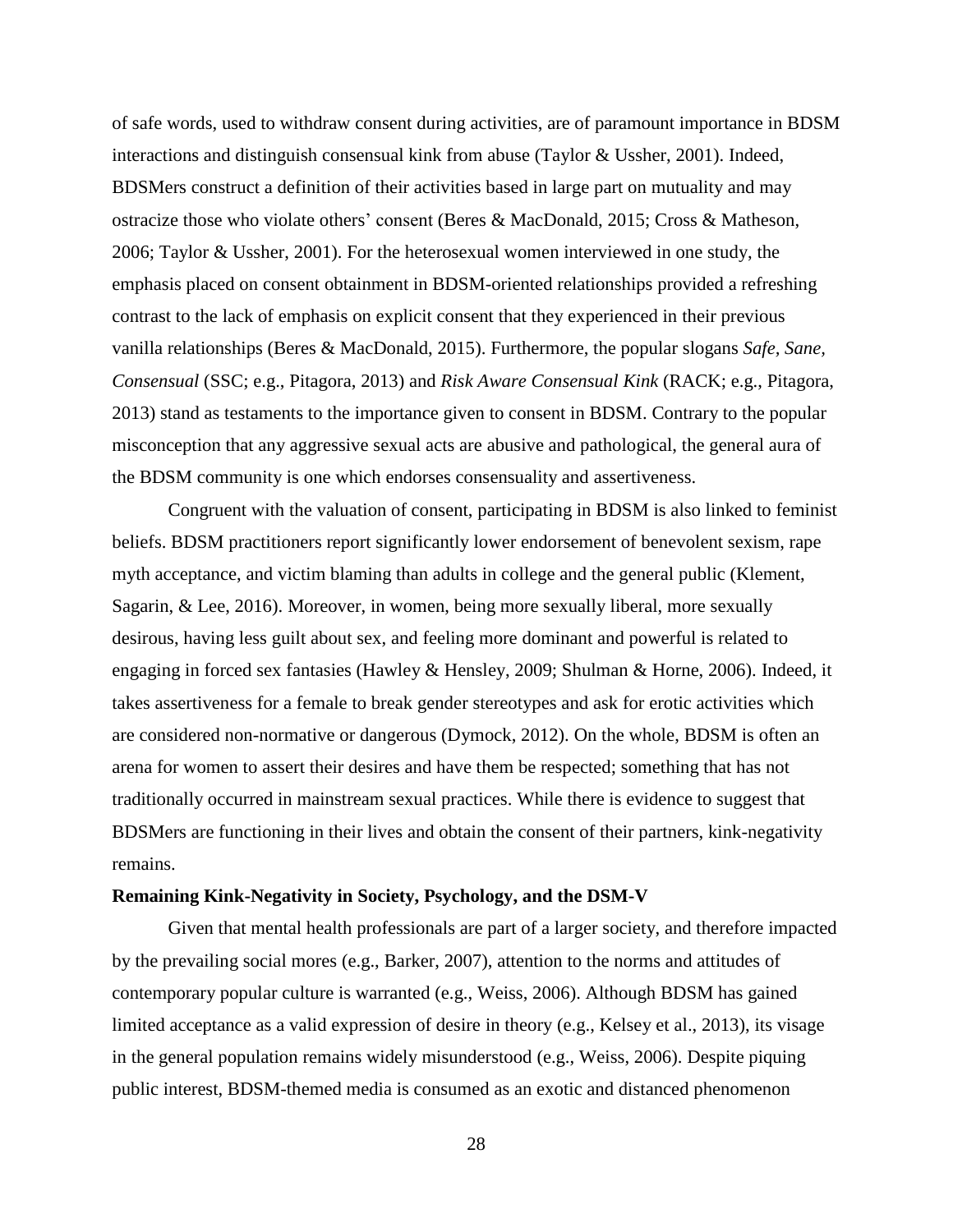(Weiss, 2006). Moreover, people who self-identified as "mainstream" (Stockwell, et al., 2010, p. 307), or not interested in BDSM, showed negative reactions to indicators of BDSM on an implicit measure of attitudes (Stockwell et al., 2010). From Weiss' (2006) perspective, BDSM is only accepted as something emotionally disturbed people do within an otherwise conventional sexuality; that is, a heteronormative, monogamous, and marriage-focused relationship. According to Weiss, this conditional and distanced reception does nothing to dismantle stereotypes regarding BDSM and actually further perpetuates hegemonic sexual norms. Since the general populous reacts both with intrigue and negativity, it is probable that some or many mental health professionals react in a similar way. Indeed, it appears that myths which alternate back and forth between professional and lay understandings, still circulate amongst some mental health care providers (e.g., Kelsey et al., 2013; Nichols, 2006).

**Misconceptions and misinterpretations**. Some common misconceptions about BDSM that persist in mental health professions, despite contrary evidence, are described by Nichols (2006). Namely, BDSM can be misunderstood by professionals as abusive, exploitative, primarily about physical pain, addictive, self-destructive, a pathological result of past abuse, an avoidance of intimacy, and practiced separately from vanilla sex. For psychotherapists whose work is informed by these stereotypes, this can translate into countertransference issues such as revulsion and disgust in response to kinky clients. This kind of environment in mental health professionals' offices results in clients feeling the need for secrecy and concealment (Kolmes et al., 2006; Nichols, 2006).

This is not always unwarranted caution, as there remains much discourse surrounding BDSM as a disordered set of behaviours in psychologically related fields. Both Sexual Sadism Disorder and Sexual Masochism Disorder currently reside in the "Paraphilic Disorders" section of the DSM -V. A paraphilia can be defined as "any intense and persistent sexual interest other than sexual interest in genital stimulation or preparatory fondling with phenotypically normal, physically mature, consenting human partners" (APA, 2013, p. 685). In this case, the paraphilic urge would either be arousal from the physical or psychological suffering of another person, in sadism, or the suffering of oneself through beating, binding, or humiliation in masochism. A paraphilia, however, is not considered a paraphilic *disorder* until the fantasies, urges, or behaviours have become "intense," (APA, 2013, p. 685), measured as greater than "normophilic" (APA, 2013, p. 685) sexual interests, or the search of satisfaction entails "personal harm or risk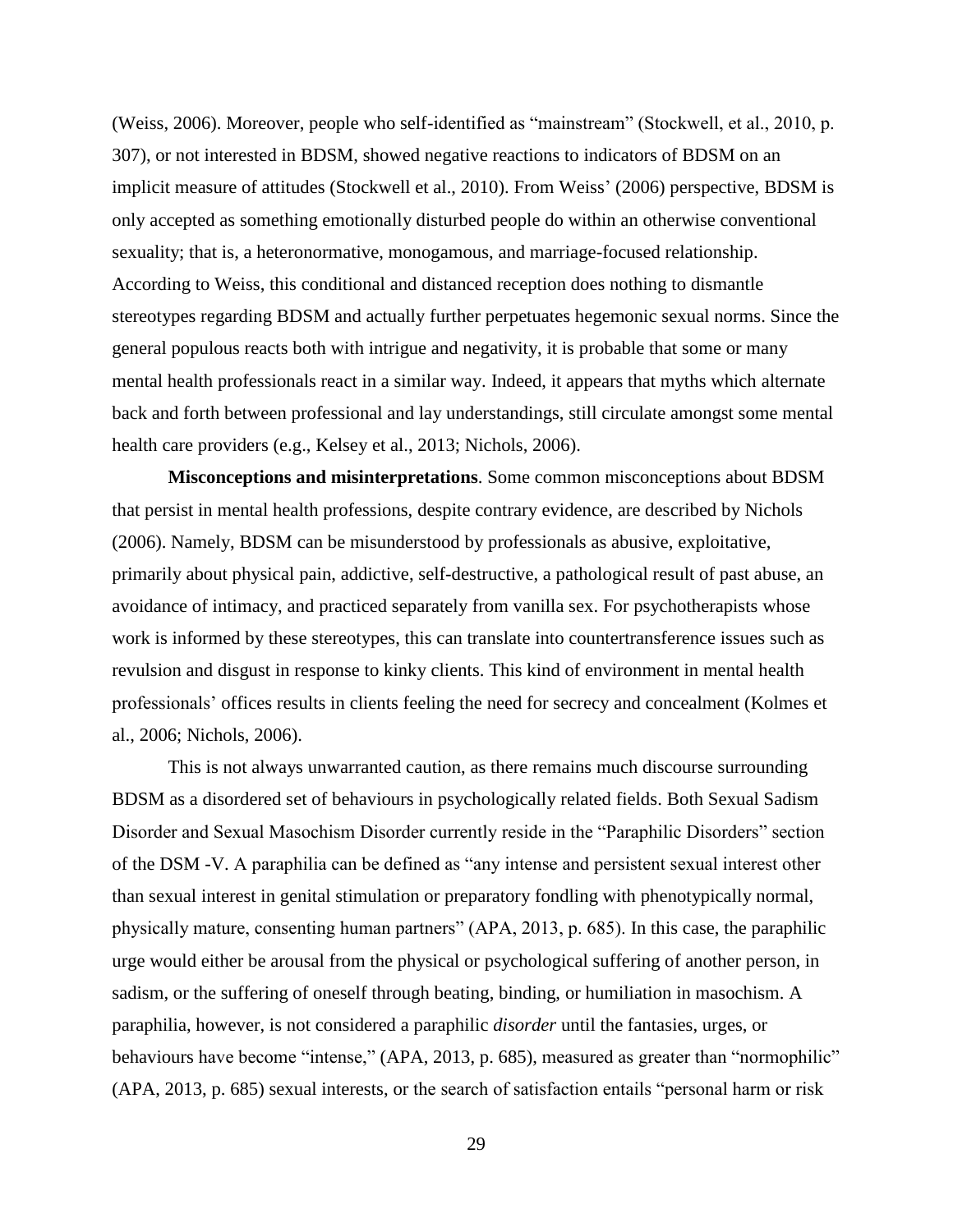of harm to others" (APA, 2013, p. 685), such as, in the case of sadism, acting without consent. Overall, the APA's (2013) continued valuation of normophilic, genital, procreative sex has perpetuated biases and prejudgments which have led to a reliance on non-evidence based reasoning in the diagnostic criteria for disorders of Sadism and Masochism.

Because of this reasoning, the DSM definitions, by design, can present a danger of overdiagnosis of functional kinksters. Firstly, the a. criterion, of "intense" (APA, 2013, p. 685) sadomasochistic desires, or those which outweigh normophilic desires, is flawed in the assumption that BDSM is both undesirable or deviant as well as is rare or unusual. This valuation of SM has clear roots in the teleological understanding of sex which, as Stewart (2012) noted, is philosophically a "perfectionist account of normophilic sexual desire" (para. 6) rather than descriptive of real behaviours. Indeed, the rarity of SM has been disproved by evidence showing that these desires are quite widespread (e.g., Joyal et al., 2015). Although criterion a. is only sufficient for a paraphilia, not yet a paraphilic *disorder,* even this classification of SM as an abnormal sexual desire begets more stigma. Secondly, the b. criterion of clinically significant distress in social, occupational, or other areas of functioning seems oblivious of social climate. In a climate of secrecy, shame, and misconceptions about BDSM, the social, occupational, and personal distress due to stigma make this criterion of "personal harm" (APA, 2013 p. 685) an inevitable consequence for at least some BDSM practitioners who have internalized this interpretation of themselves. Thus, these current paraphilic diagnoses are something akin to yesteryear's diagnosis of ego dystonic homosexuality (Nichols, 2006). Thirdly, the inclusion of non-consent as a potential aspect of the b. criterion for Sexual Sadism Disorder, both perpetuates the notion that SM is done as a violence and conflates criminality with (purported) sexual deviancy. This failure to acknowledge current research and social stigma has consequences for the application of the diagnoses, including overpathologizing, or just plain pathologizing, kink practitioners.

**BDSM normalization and the pleasure-pain dichotomy**. In response to the pathologizing tone of the DSM and popular myths about BDSM, a depathologizing discourse has begun to form. BDSM activities are often constructed as quite understandable from a mainstream perspective. Some reasons outlined for participating in these activities are that it is simply fun, mutually pleasurable, and they keep sex interesting beyond the usual sexual acts (Hébert, & Weaver, 2015; Nichols, 2006). Some participate in BDSM for the emotional release, confidence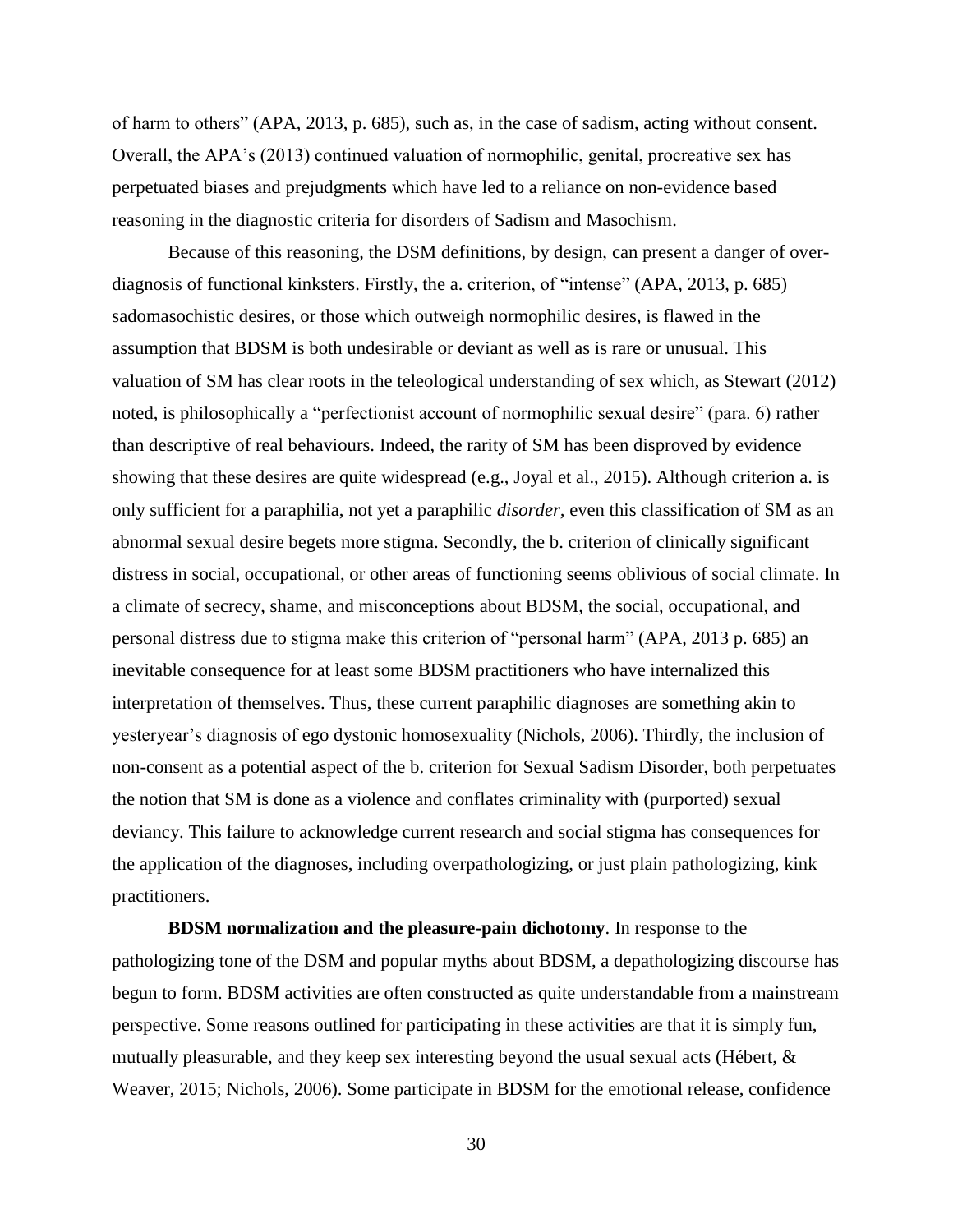boosting effects, and for psychological healing (Hébert, & Weaver, 2014; Hébert, & Weaver, 2015; Lindemann, 2011; Newmahr, 2010b; Nichols, 2006). Relationally, engaging in BDSM is also said to enhance intimacy, communication, and trust, even for those in asexual partnerships (Hébert, & Weaver, 2015; Nichols, 2006; Sloan; 2015). Moreover, some people find BDSM to be a spiritual experience (Nichols, 2006). As researchers and counsellors paid attention to the phenomenology of BDSM, the fulfillment of physical, emotional, relational, and spiritual needs came to be understood as a common ground between alternative and mainstream sexualities and sensualities.

This functions in the current psychological literature as a normalizing interpretation of kink. However, as Weiss (2006) highlighted, "by offering acceptance or understanding only insofar as BDSM sexuality conforms to the ideological categories of normal/not-SM or not normal/pathological SM, these representations do not challenge the systems of privilege and power currently governing sexuality" (p. 120). This type of acceptance discourse runs the risk of creating a *good BDSM citizen*, like the "good gay citizen" (Allison, 2000 p. 2) who is often constructed using notions of masculinity that reinforce the current patriarchal hierarchy, rather than challenging it. Indeed, the negotiation of BDSMers as acceptable has also *relied on the dominant discourse* of pleasure and sexuality precisely to defend itself *from the dominant discourse* of pleasure and sexuality.

While kink is becoming somewhat acceptable as an activity or lifestyle from some academic perspectives, it is being normalized and made acceptable in a way that still reinforces widely recognizable, life-affirming pleasure. As Dymock (2012) noted, desiring pain for pain's sake represents the ultimate infringement on procreation, because any threat to a parent's life during sex affronts the purpose of that, ostensibly, reproductive act. Here Dymock associates the desire for pain with a potential threat to life, rendering such desire as a doorway to selfdestruction. While dominance and submission themes are becoming more accepted in psychological literature, pain is still somewhat of a taboo in the psychological community (Garrott, 2008), although it is often used by BDSMers in a context of power exchange (Newmahr, 2010). To some extent, this understanding of pain as inherently negative is even present within the BDSM community itself (Newmahr, 2010a).

One study looking at the ways in which those who use pain play understood pain revealed that many constructed pain as something still inherently negative (Newmahr, 2010a).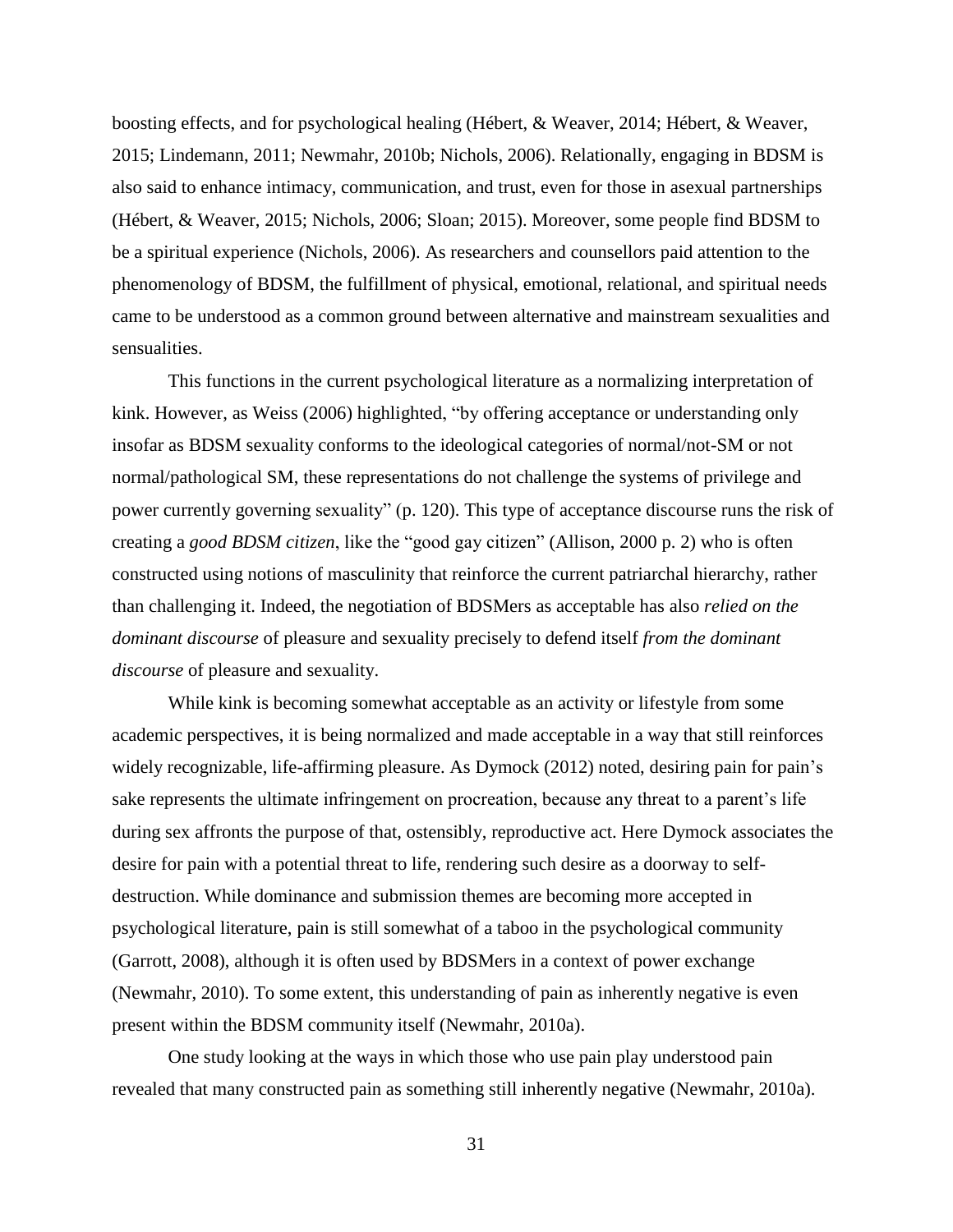Newmahr (2010a) entered a sadomasochistic community in the United States as an ethnographic researcher, attending workshops, parties, socials, political events, and even participating in BDSM scenes. During this time, she collected field notes and, after establishing herself in the community, conducted interviews with BDSMers from this club. The interviews focused on the participants' life history as well as on BDSM-related topics. She found that although participants talked about their identities in terms of power exchange, for example *tops*, *bottoms*, or *switches*, as opposed to *sadists* and *masochists,* pain also had a central role in many BDSM scenes. For these participants, pain was firmly anchored in the social context of power and the carnal experience of pain was used to reinforce and add authenticity to the power dynamic. Newmahr gives the example of spilling blood in a cutting scene; she interprets this painful activity as "[testifying] to [the top's] ability and willingness to wound [the bottom], and to his mortality," (Newmahr, 2010a, p. 396). Although pain is clearly embraced as one essential aspect of consensual power exchange in this community, the experience of it was navigated in varying ways, many of which utilized an understanding of pain that is hegemonically pain-avoidant.

Namely, pain was often not actually described as a painful experience by BDSMers, but instead, was negotiated as something else (Newmarh, 2010a). The first understanding of pain described by Newmahr (2010a) was that it was transformed into or perceived as a pleasurable sensation. The second and third constructions of pain were that it was either something to endure as a sacrifice to a partner, or to endure for a sense of personal accomplishment. Similar to sports endurance, the pain is a necessary evil in order to achieve some other aim. While the first construction sidesteps the notion of pain altogether, the second and third constructions suggest a view of hurting as something to put up with rather than to enjoy. The fourth, and most transgressive, understanding of pain was endorsed by only a minority of pain players who held a view of pain such that it was pleasurable *as a painful* experience. She termed these four categories "transformed pain," "sacrificial pain," "investment pain," and "autotelic pain" (Newmahr, 2010a, p. 397). Essentially, even when pain is an integral component to BDSM play, it is more often discursively negotiated in relation to power, rather than as an embodied sensation. Newmahr attributes this resistance to pain as a reflection of the wider societal conception of pain as a negative, medicalized, pathologized experience, such that the power exchange often accompanying pain is given privilege over the experience of receiving or inflicting pain.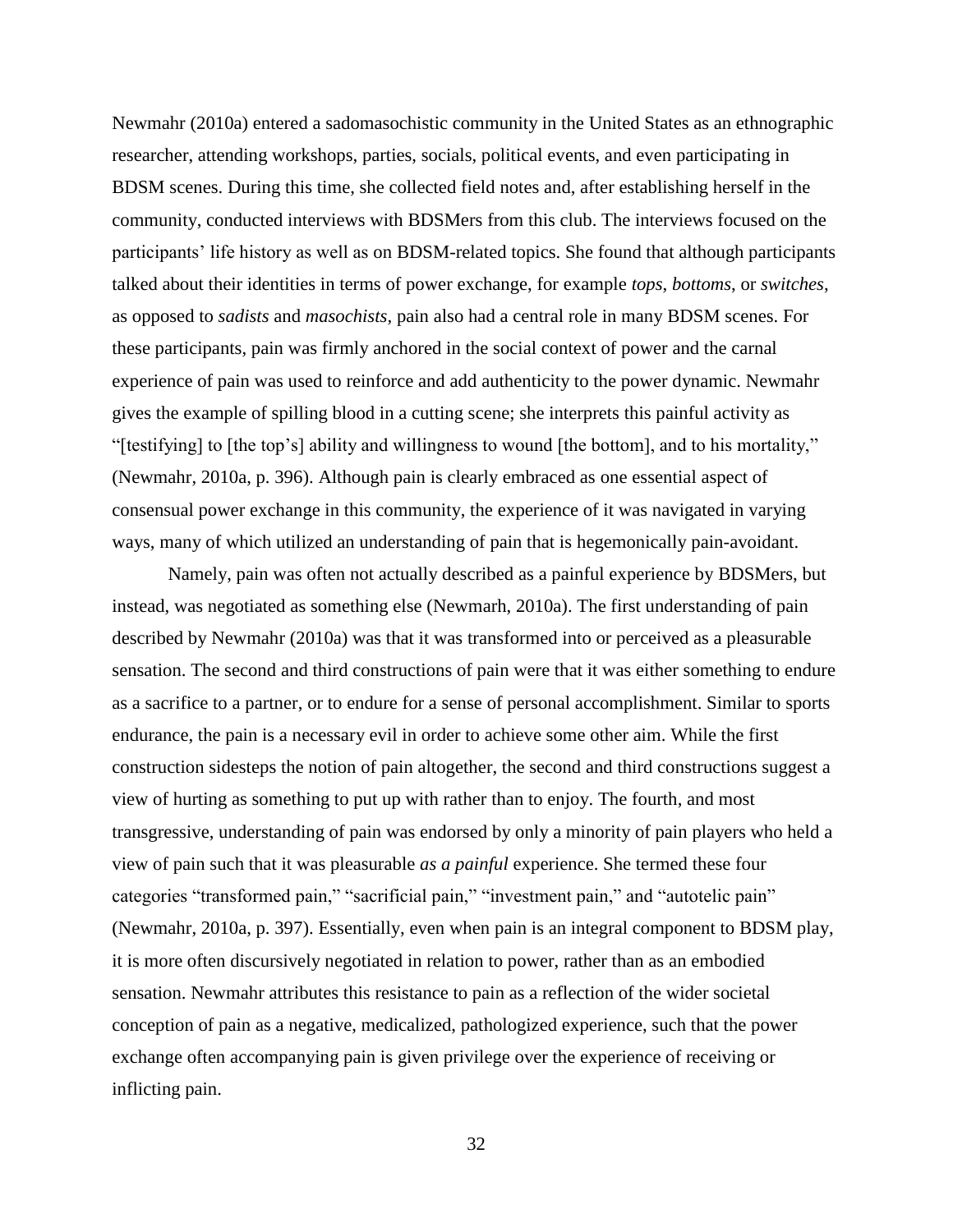Another example of kink players distancing themselves from the association of pain can be found in a study focused on a group devoted to sexual spanking, an activity which is often construed as a type of BDSM play and as an activity that may hurt. Plante (2006) found that this group of "spanking purist[s]" (p. 76) strove to differentiate themselves from a desire for pain and the *real* sadomasochists. Plante interpreted this groups' constructions as an effort to distance themselves from the stigma of BDSM and normalize their spanking activities.

Essentially, BDSM normalization within both professional and kink circles often still draws from the very foundations that were once used to condemn kink: the dichotomy of good and bad (Dymock, 2012). Normalizing efforts now position healthy BDSM on the *right* side of the health-sickness, morality-criminality, and pleasure-pain dichotomies rather than transgressing these dichotomies entirely. Given the prevalence of this notion in psychological discourse and ethics, it is, admittedly, effectively reproduced in much of the above literature review, although not unproblematically. Regardless of some formation of normalizing and de-pathologizing discourses, disclosure of one's interest in BDSM remains personally and politically charged.

**BDSM disclosure remains formidable**. While some BDSMers prefer to keep their kink secretive as a way to enhance their sense of subcultural identity (Stiles & Clark, 2011), many people who would like to disclose feel that it is fraught with stigma and discrimination, in both a general and therapeutic context. In a general context, many BDSM practitioners believe they need to conceal their identity to all but a select group of people in order to protect themselves and those that they love (Stiles & Clark, 2011). Similarly, in a therapeutic context, a sizable proportion of psychotherapy clients are fearful of disclosing their BDSM practice to their counsellor (e.g., Hoff & Sprott, 2009). Although many BDSM clients bring unrelated issues to therapy (e.g., Nichols, 2006), the fear of judgement and internalized shame pose very real risks to not only the therapeutic relationship but also the client (Kolmes, et al., 2006; Nichols, 2006). Indeed, although many clients do end up disclosing their involvement in BDSM to their counsellor or psychotherapist, regardless of its relation to presenting concerns (Kolmes, et al., 2006), their reluctance to disclose is well founded in the very tangible impact that discrimination can have.

People who disclose their BDSM practice can face consequences in all aspects of their lives (e.g., Bezreh, et al., 2012; Hoff & Sprott, 2009; Klein & Moser, 2006; Nichols, 2006). There are the looming possibilities of social rejection from family, friends, partners, or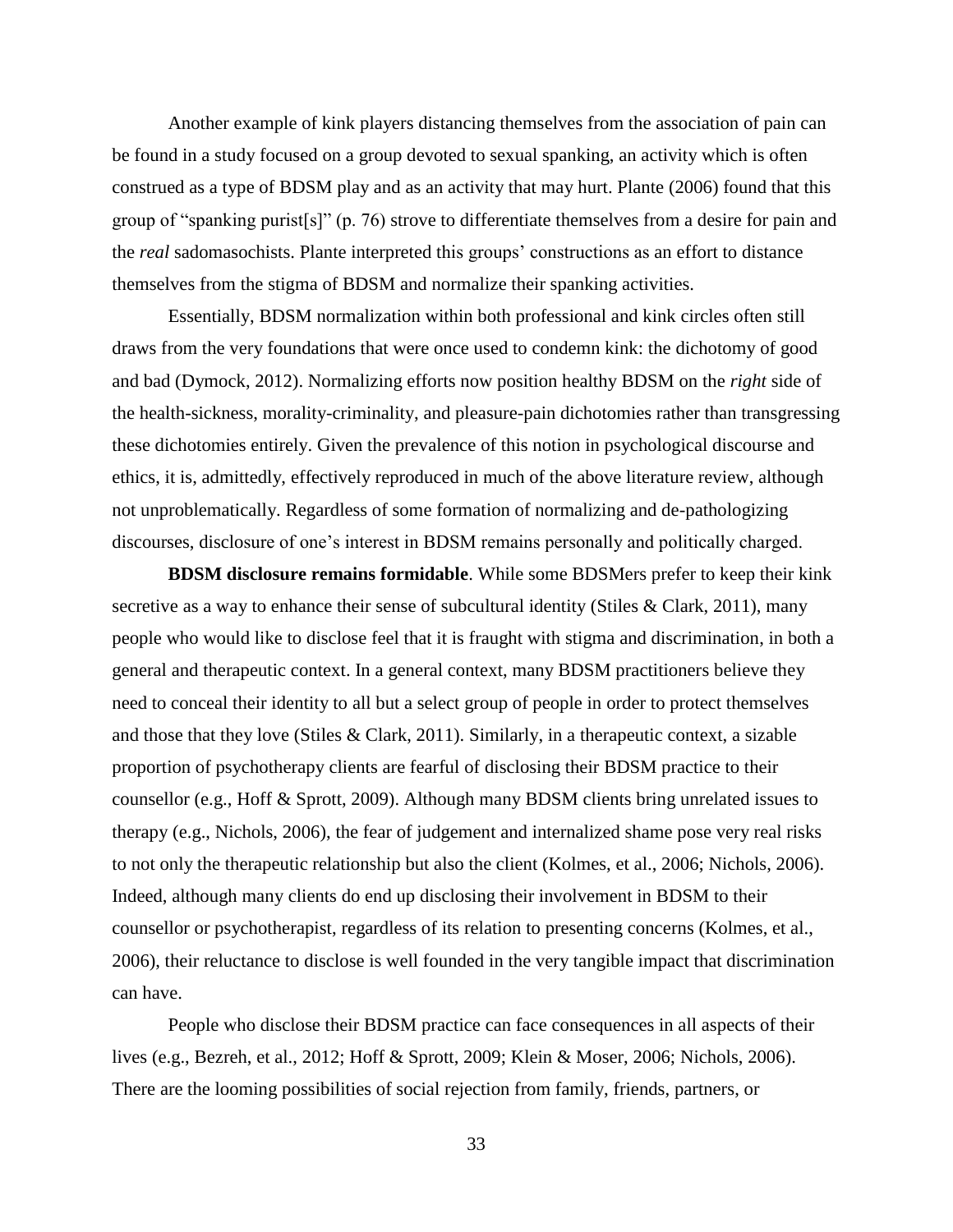workplaces (Bezreh, et al., 2012; Nichols, 2006), biased custody battles or abuse allegations (Klein & Moser, 2006), judgement from one's psychotherapist (Bezreh, et al., 2012; Hoff & Sprott, 2009; Kolmes, 2006), having to educate one's psychotherapist (Kolmes, et al., 2006), feeling the need to terminate therapy (Kolmes, et al., 2006), or even having therapy terminated for them solely due to the outcome of their BDSM disclosure (Kolmes, et al., 2006). While keeping one's BDSM participation a secret can vary from a positive to negative experience (Stiles & Clark, 2011), it is clear that fear and apprehension surrounding disclosure are very real to some BDSMers.

### **Psychotherapists' Reactions to Kinky Clients: Apprehension… And Acceptance?**

The few recent studies investigating psychotherapists' views of BDSM lend some credence to the findings of clients' fears about disclosure (e.g., Garrott, 2008). Specifically, even while well-meaning, psychotherapists are often uncertain about how to interpret BDSM behaviours (Kelsey, et al., 2013). Those unfamiliar or uncomfortable with BDSM seem to face more challenges, such as value conflicts and countertransference (e.g., Garrott, 2008; Nichols, 2006), while working with this population than those who are more experienced and at ease (e.g., Garrott, 2008; Lawrence & Love-Crowell, 2008). Indeed, some professionals who are comfortable working with a BDSM population express concern over their clients' stories about previous therapists being unaccepting or judgmental (Garrott, 2008; Lawrence & Love-Crowell, 2008). Studies that elicit information from both inexperienced and kink-aware professionals confirm that clients face stigma that extends from the greater society (e.g., Stockwell, et al., 2010) and into the therapeutic realm (e.g., Garrott, 2008; Kelsey et al., 2013).

**Desire and need for education**. Although many counsellors serve kinky clients, not all feel prepared to take on work with this population. Kelsey and colleagues (2013) conducted an anonymous, quantitative internet survey asking a general population of licensed mental health professionals about their attitudes towards BDSM. Seven hundred and sixty-six professionals responded to questions eliciting their own demographic data and the opinions they hold in terms of the healthiness of BDSM, associated problems, beliefs about the people who practice it, and treatment planning implications. Results indicated that, while 76% of counsellors had treated a client who participated in BDSM, only 48% felt equipped to work with such clients. The general trend was towards a growing acceptance of BDSM, with 67% of professionals endorsing the thought that BDSM can be part of a healthy long-term relationship and 70% disagreeing that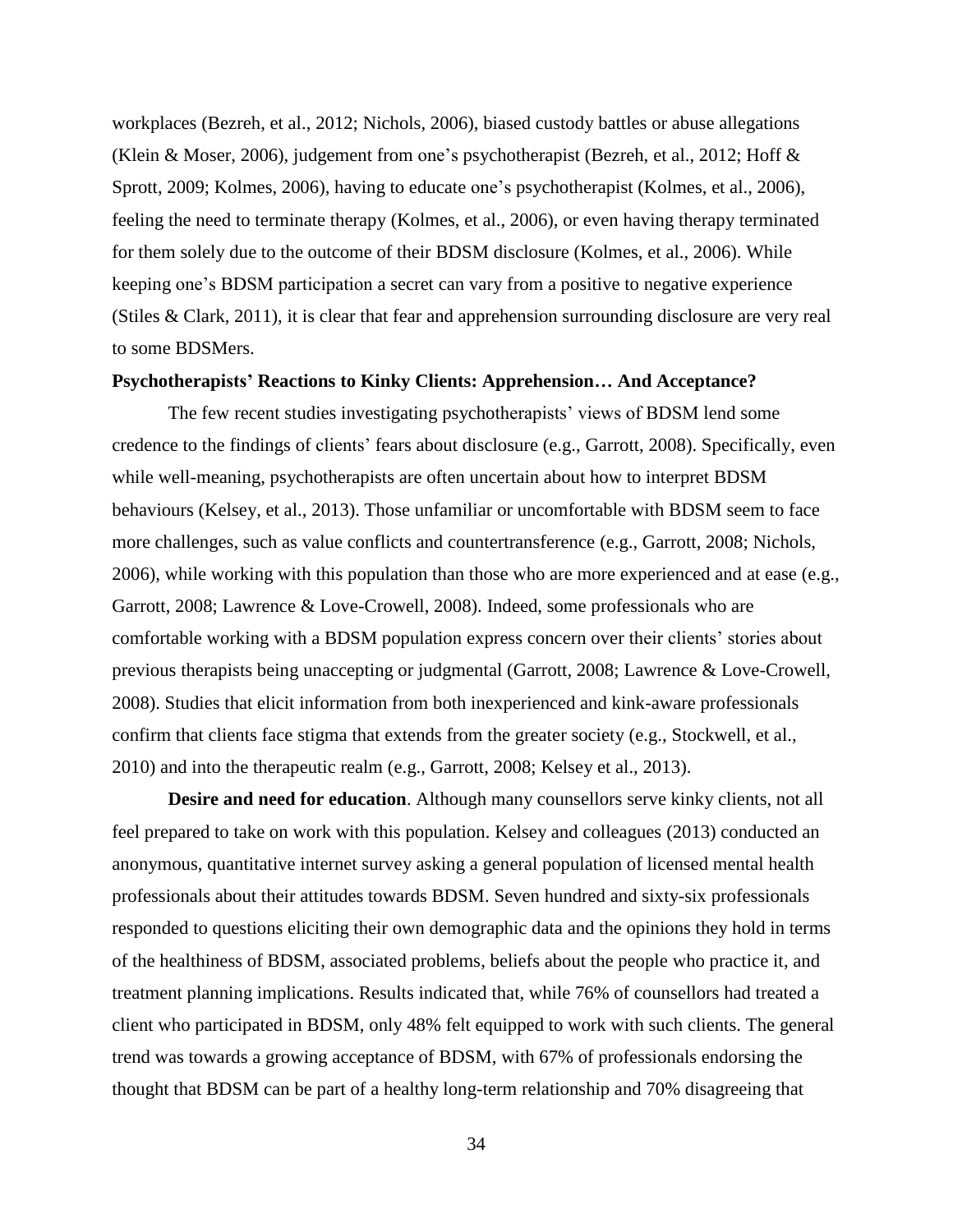BDSM interests should be eliminated through therapy. Kelsey and colleagues concluded that, counter to the anticipated widely held pathologizing attitudes, as reflected in such studies as Kolmes and colleagues' (2006), "the majority of clinicians did not universally equate these unconventional activities with individual psychopathology or dysfunctional relationships" (Kelsey, et al., 2013, p. 262). However, about 20% to 50% of psychotherapists were still unsure about whether BDSM could be a part of a healthy relationship, whether to target the BDSM behaviours for treatment, and whether it could be conducted by someone who was mentally healthy. While Kelsey and colleagues did acknowledge a need for better counsellor education, the implication of their conclusion – that the majority of clinicians did not outright condemn BDSM as pathological and therefore the outlook is optimistic - presents as somewhat premature considering the large proportion of counsellors displaying uncertainty. This proportion of counsellors who were unsure about how to respond, or who responded disapprovingly, leaves clients at a high likelihood of encountering unethical care.

Moreover, there may be differences between clinicians' endorsements of generic statements, such as "sexual masochism can be practised in healthy ways" (Kelsey et al., 2013, p. 260) and their understandings as applied to real clinical cases. Although a counsellor may endorse such a statement (in fact, 52% and 13% of Kelsey and colleagues' participants agreed and strongly agreed, respectively), it remains uncertain what exactly clinicians consider to be healthy masochism, as well as how that conceptualization impacts their reaction to and treatment of real clients. Indeed, while the counsellors in Garrott's (2008) study rated numerically that they held liberal attitudes towards sex, in discussion of sexuality, they displayed more discomfort and avoidance. The level of clinicians' comfort with and understanding of masochism (and BDSM more generally) is left uncertain, especially given that only 48% of Kelsey and colleagues' clinicians felt they were competent in this area. In essence, although many counsellors may hold ideals that are permitting of BDSM, they may or may not have the skills that allow them to act accordingly. Given that most psychotherapists were generally open to the possibility that BDSM could be healthy, it is likely that most do not maliciously attack their kinky clients, but instead are unaware of and unfamiliar with BDSM culture and the misjudgments they make in therapy with them.

Many other authors have also noted the need for self-reflection and confrontation of biases in their suggestions for working with kinky clients to prevent personal biases from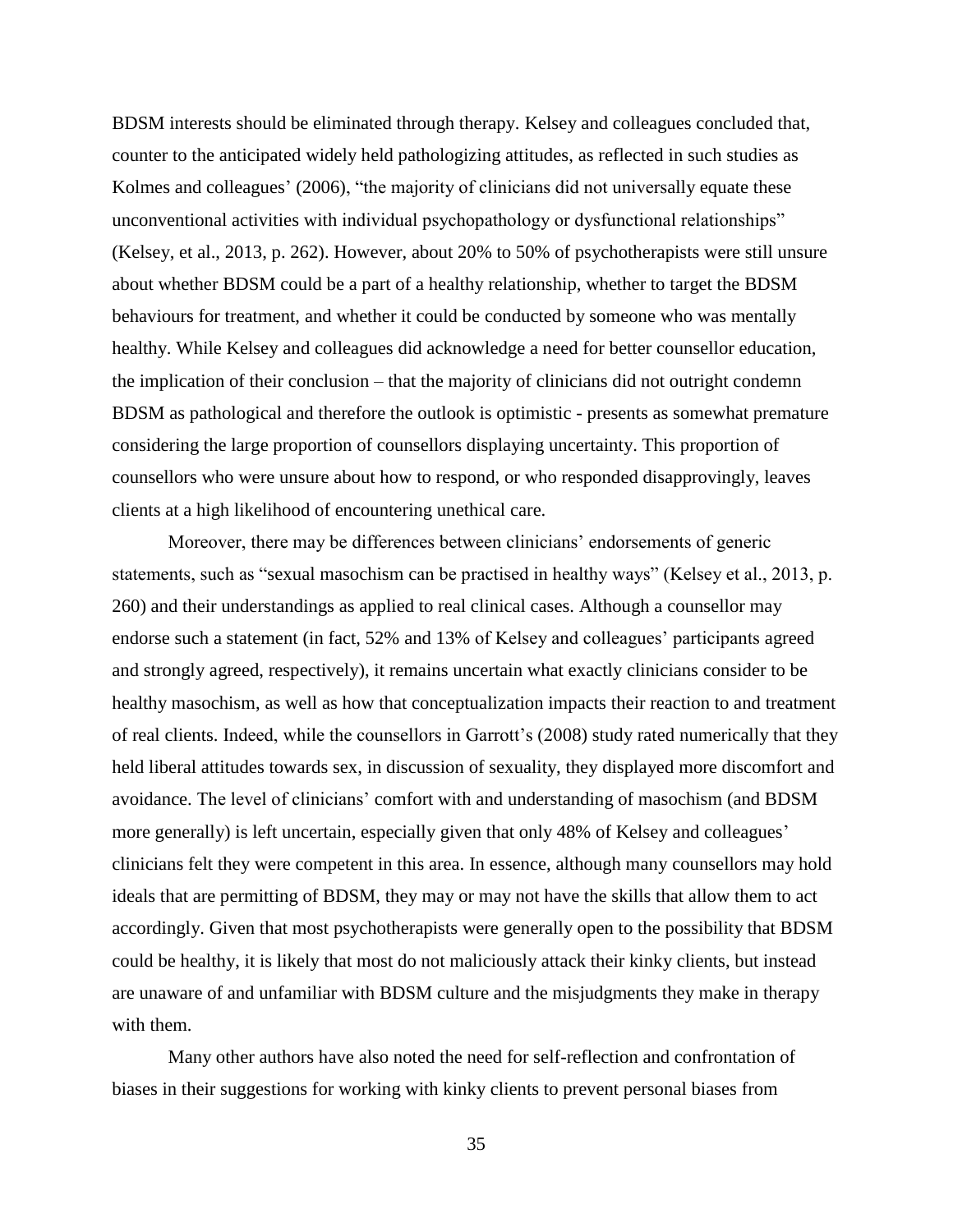inhibiting therapy (Barker, 2005; Bettinger, 2003; Nichols, 2006). Indeed, psychotherapists who work with sexual minorities may not even know that they are committing microaggressions, or subtle forms of assault, insult, or invalidation (Shelton & Delgado-Romero, 2011). However, these subtle messages can cause clients to feel powerless, angry, manipulated, misunderstood, and like they have to hold back information about themselves in order to get help. Thus, microaggressive acts may be committed by well-meaning therapists, but regardless of intention, may have a negative impact on therapy.

Indeed, the microaggressions committed by counsellors working with the BDSM population are similar to those in lesbian, gay, and bisexual (LGB; Shelton et al., 2011) populations. Some examples of microaggressions experienced by LGB therapy clients include the counsellor assuming that the client's sexual orientation is a cause of the problem, making stereotypical assumptions, expressing heteronormative bias, and assuming that LGB people need psychotherapy (Shelton et al., 2011). Similarly, Kolmes and colleagues' (2006) internet survey indicated that both BDSM-identified psychotherapy clients and psychotherapists believed behaviours such as considering BDSM to be unhealthy and requiring the client to give it up for therapy, assuming an interest in BDSM was a result of past abuse, and asking - or needing - the client to exclusively educate them would be harmful to clients. The general trends between these two sexual minority groups are centered on counsellor stereotyping, adoption of a normophilic bias, and believing the client's sexuality is to be remediated. Even if well-intentioned, given the uncertainty of some psychotherapists working with kinky clients (e.g., Kelsey et al., 2013), a lack of knowledge and awareness of on the part of the psychotherapists seems to be a plausible contributor towards kinky clients reports of dissatisfaction with psychotherapists (e.g., Kolmes at al., 2006).

**Competence**. The importance of obtaining cultural competence and openness is a theme across more studies of therapists, as well as clients. Kolmes and colleagues (2006) surveyed both therapists and clients about therapy experiences. While they described their therapist sample as too small to meaningfully interpret in detail, they did briefly discuss the views of the 17 general practice psychotherapists who did respond, although a detailed qualitative analysis was missed. These professionals indicated that they thought it would be helpful to clients to be well-informed about BDSM culture, avoiding the pitfall of assuming all kink is being used in a healthy way, being able to ask questions, normalizing towards kink while not focusing on it when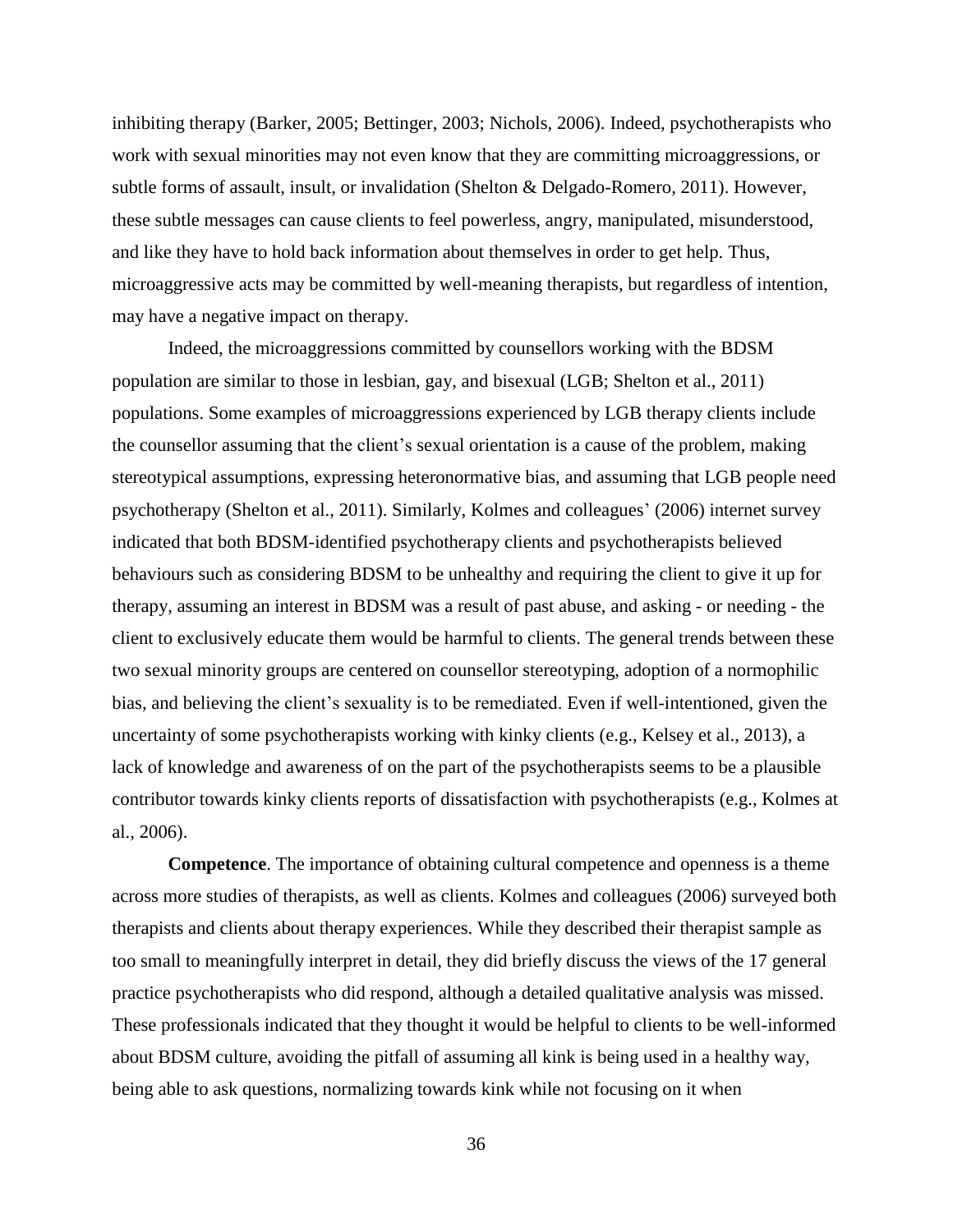inappropriate, and being open minded. The clients surveyed suggested, similarly, that helpful therapist stances should be towards normalization, helping the clients in overcoming shame and stigma, reflecting upon their own values, and having a good knowledge and understanding of BDSM in order to discriminate healthy from unhealthy uses of the activities. Although broad thematic categories were produced in this study, they were not fleshed out with examples of participants' words, leading to an impoverished understanding of these categories. For example, the speech around what constitutes a healthy or unhealthy use of BDSM is not presented in detail. Overall, Kolmes and colleagues' (2006) findings contributed to the description of competent practice with clients and concurs with subsequent literature. Kink-aware therapists in a study two years later also noted that the usual presenting concerns of kinky clients were rarely directly related to BDSM, but instead were often surrounding the associated shame and guilt or co-existing mental health concerns (Lawrence & Love-Crowell, 2008). In sum, the crux of therapists' recounts of successful work with kinky clients is having knowledge of BDSM as a basis for critical judgement around issues of diagnosis, treatment, and boundaries.

While it seems that most therapists who feel success navigating work with BDSMidentified clients do so through activities basic to competent practice, for psychotherapists who are biased or do not have a knowledge base about BDSM to draw from, this process may become complicated. Indeed, the psychotherapists in Garrott's (2008) study who were more comfortable with BDSM reported better rapport with their kinky clients than those who were uncomfortable. And the kink-aware, expert psychotherapists in Lawrence and Love-Crowell's (2008) study felt better prepared to handle situations in which they had to use discerning judgement about BDSM activities. Namely, they did not believe they had difficulty teasing apart BDSM from abusive relationships, however, they postulated that those clinicians who are unfamiliar with BDSM may have trouble discerning the two. It seems very likely that clinicians new to or uncomfortable working with this population may have difficulty relating to clients and teasing apart abuse from play.

**Variable constructions of harm**. Another particular notion that seems to be a direct link to therapist uncertainty when interpreting BDSM behaviours is that of harm. Specifically, selfharm has, for some professionals, become an extremely generalized concept to include any "socially unacceptable, intentional alteration or destruction of body tissue without conscious suicidal intent" (Croyle & Waltz, 2007, p. 332). This definition of self-harm can include acts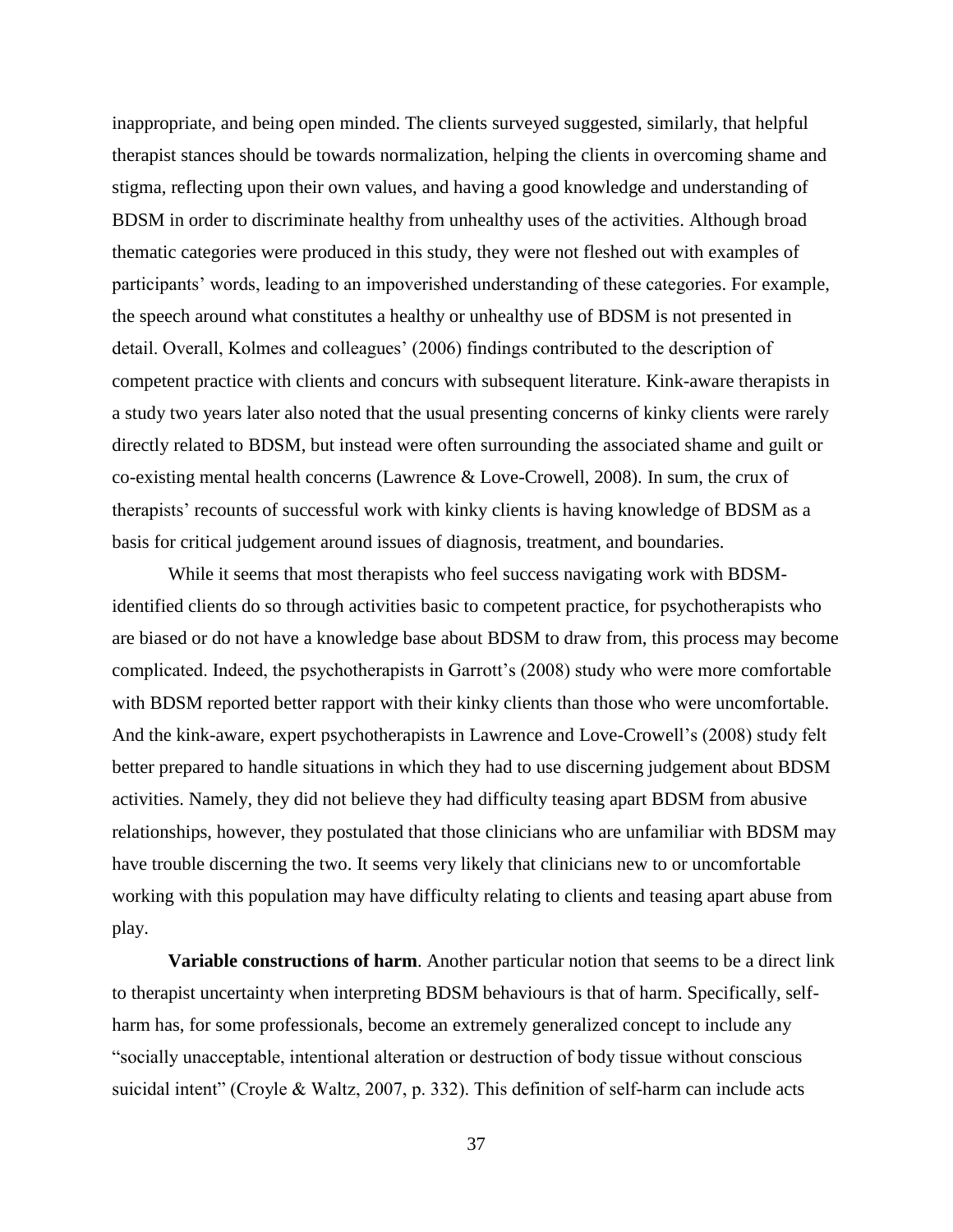such as nail or scab picking (Croyle & Waltz, 2007) and could easily translate into many BDSM behaviours becoming classified as self-harm, simply by virtue of social stigma. Moreover, some have conceptualized self-harm as also composed of actions which are done in a "self-punishing way" (Turp, 1999, p. 318), regardless of whether they are generally culturally acceptable (Turp, 2002). For Turp (2002), imperfect but normal self-care rests on the opposite side of a spectrum of self-harm. Turp (2002) also posited that these activities need not be active, such as cutting, but may also be made by omissions of self-care activities, such as by failing to seek medical help. The self-harm, or possibly self-punishment, referred to by Turp (1999, 2002) is always described as an act done (or omitted) towards the body, for example, flagellation, body piercing, smoking, too much or too little exercise, overworking oneself to exhaustion (Turp, 2002). Thus, self-harm can essentially be taken to mean any kind of bodily tissue interference, situated in the context of one's intent, at either the behest of one's own action, or inaction.

This all-inclusive definition of self-harm as defined by bodily tissue destruction, especially culturally unsanctioned destruction of body tissue, is in keeping with the legalistic and moralistic values forbidding socially undesirable permanent tissue damage (Criminal Code, 1985; Green, 2001; R. v. R.D.W., 2006). Indeed, the notion of self-harm is intertwined with ethical mores; the current clinical perspective on self-harming behaviours described by Florides (2015) as a "moral panic" (p. 133). This way of conceptualizing self-harm is of special concern in the therapeutic context as it couches almost any alteration of body tissue into a category of behaviours which are easily pathologized and, thus, ethically concerning to mental health care professionals.

Given these interpretations of self-harm, it is left unclear whether self-harm denotes simply unsanctioned tissue destruction without an intent to self-destruct, or whether the function of the behaviour within the person's relation to the self is taken into account. For counsellors, implementing the definitions of self-harm available may prove to be perplexing when bodily safety is, or is *seemingly*, placed in danger or disregard. Combined with the persistent myth that BDSM is self-destructive (Nichols, 2006), this notion of harm as constituting destruction of bodily tissue likely interacts with and complicates some psychotherapists' interpretations of BDSM.

Indeed, there is evidence of this struggle in counsellors' differing perspectives of BDSM. In a study looking at how counsellors' values and beliefs about sexuality influenced work with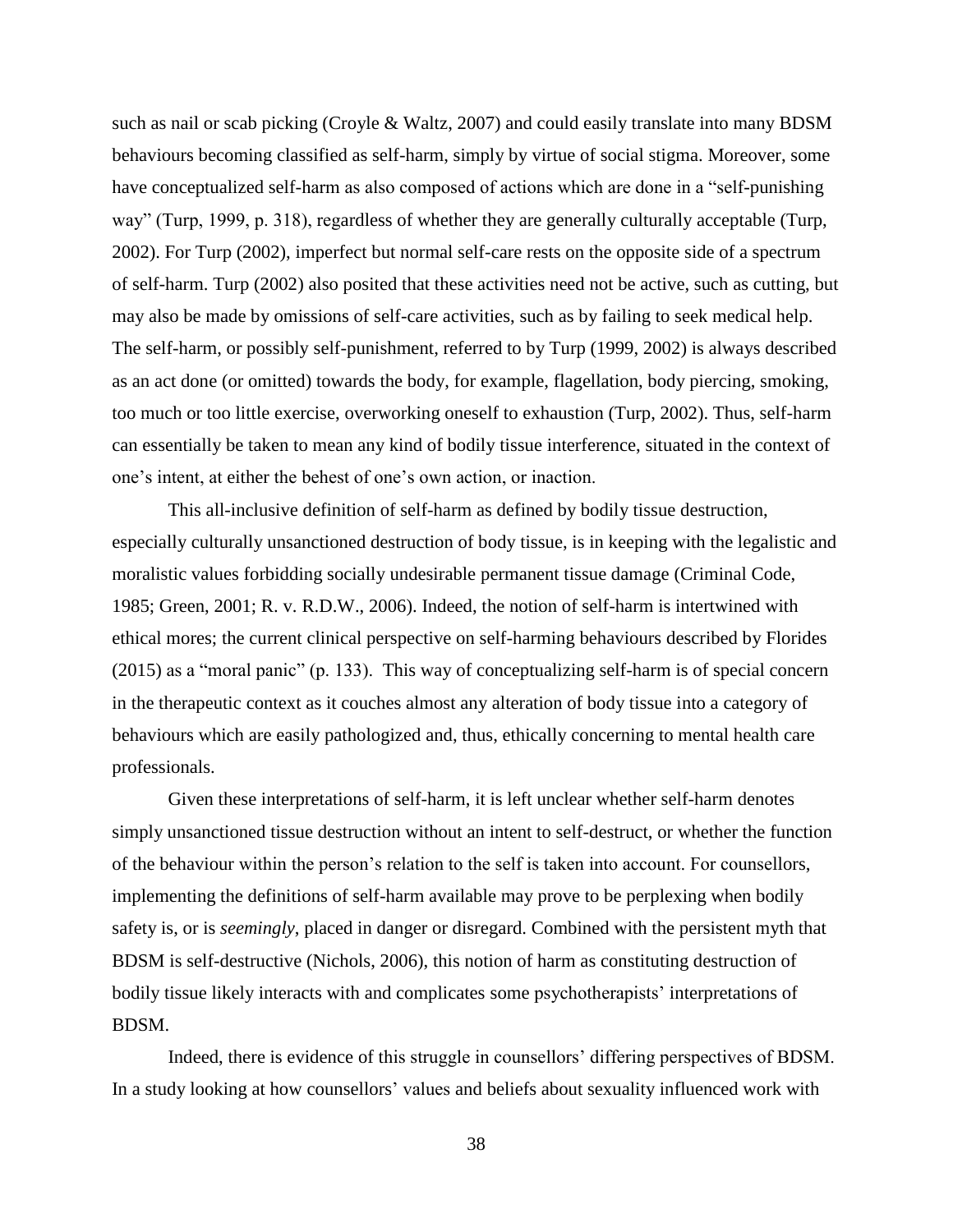BDSM-identified clients, Garrott (2008) interviewed and surveyed ten counsellors of varying training backgrounds. This sample was comprised of psychologists, social workers, and interns of the same disciplines in Massachusetts who had previously worked with BDSM-identified clients. Participants were interviewed and surveyed regarding their values, views of BDSM, and views of sexuality in general. Overall, the major theme generated in response to working with kinky clients was in their desire to prevent harm while remaining value-neutral. While the sample adopted a generally sexually liberal stance in terms of their values, their views of BDSM were rated as less liberal (Garrott, 2008). The majority of the sample was generally rejecting of blatantly pathologizing theories of sadomasochism, for example, "a sexual sadist is also likely to be violent in non-sexual contexts" (Garrott, 2008, p. 75). However, given that the sample was so liberal and, as Garrott notes, comfortable with participating in her study due to either relational proximity with the researcher or knowledge about the topic of study, a further investigation of a wider array of counsellors' beliefs is warranted. The current study aimed to fill this gap by reaching participants anonymously, so that more conservative members of counselling professions can feel comfortable coming forward with their opinions.

Although some of the psychotherapists in Garrott's (2008) study also adopted a liberal stance towards painful BDSM behaviours, a proportion of these otherwise generally sexually liberal counsellors displayed some level of difficulty accepting that others may participate in these activities healthily (Garrott, 2008). This was especially the case for activities that were painful, rather than some of the "lighter… kind of erotic" (Garrott, 2008, p. 78) BDSM play. In fact, one participant who was particularly disquieted by the idea, even used the terms "self-harm" and "self-injury" (Garrot, 2008, p. 78) to describe painful BDSM activities. Another participant also described her interpretation of actions that risked pain or potential injury as "almost traumatizing" (Garrott, 2008, p. 78). It is evident that a sizable minority of counsellors encountered strong emotional reactions to BDSMers and their activities that were linked to the value of harm prevention.

Navigating cases that inspired these value conflicts presented the counsellors with challenges to overcome. Many of the counsellors in Garrott's study (2008) noted that consultation was a resource in these cases of value conflict, both helping them to gain a better understanding of BDSM and of their own values. However, some of the counsellors in this sample either did not feel that other professionals would be knowledgeable enough to consult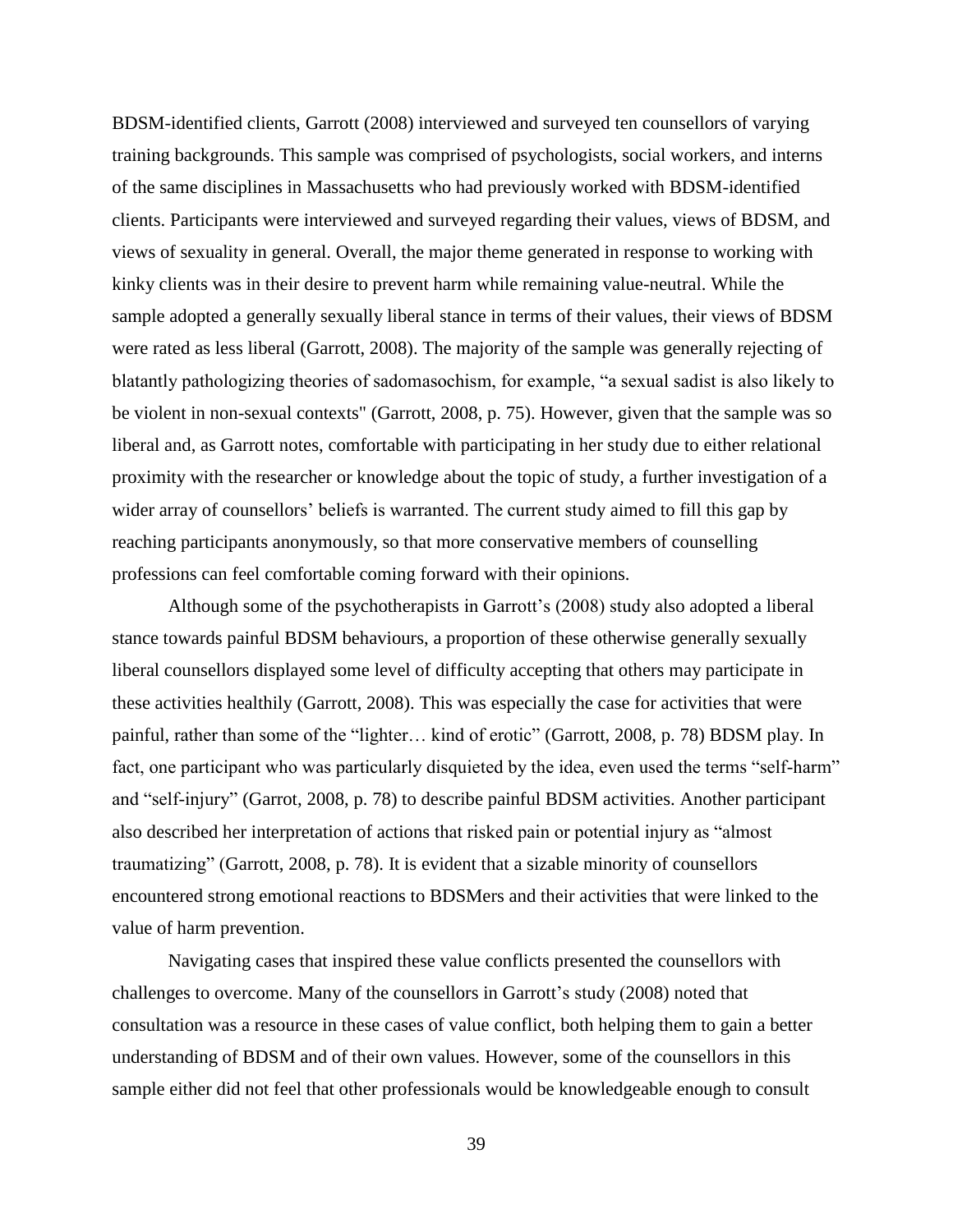with or found that their supervisors were not willing to engage in case consultation around topics related to BDSM. Some of the counsellors also had not engaged in much case research of their own due to various reasons, such as a perception that they knew enough to work with the client or a lack of readily available, appropriate resources. Garrott noted that the literature contains some support for either a pathologizing or depathologizing view of BDSM, and therefore clinicians are left to make their own judgements about it. Indeed, her participants often felt isolated in navigating these cases and when counsellors could engage in consultation or find other appropriate resources to consult, it was helpful to them. Clearly, these psychotherapists faced challenges in unpacking cultural notions of harm and of sexuality, but when they were able to, they perceived working more effectively with BDSM-identified clients.

However, while many of these psychotherapists were increasingly comfortable with the dominance and submission aspect of BDSM, a proportion of therapists remained quite uneasy when faced with pain (Garrott, 2008). Both the psychotherapists who were most uncomfortable and comfortable with the idea of pain held the value of harm prevention, but expressed this value in different ways (Garrott, 2008). Those who were uncomfortable with pain seemed to equate the prevention of harm to the prevention of physical harm and the enactment of healthy BDSM to the intactness of tissue, thereby rendering the lighter kinds of play more palatable to them. The psychotherapists who were more comfortable with BDSM activities, however, held a more nuanced view of harm. While still endorsing the value of harm prevention and health maintenance, the BDSM-comfortable psychotherapists were less concerned with the intensity of play and more with such things as how the BDSM play functioned in the clients' life and how stigma could shame clients and hinder their self-acceptance. Therefore, these therapists were less concerned with the level of pain used in the play and more focused on the functioning of it in their life. They were more likely to see intense play as requiring proper education in order to control risk rather than eradication in order to prevent any possible risk. The comfortable psychotherapists also noted their concern for others in the field whom they have seen pass judgement towards sexual minorities, suggesting either that the prejudgment of kinky clients may be more endemic than represented in research samples, or that the behaviour they see in a minority of fellow counsellors is simply of notable concern to them (Garrott, 2008).

Another study that solicited the perspectives of counsellors who were knowledgeable in working with a BDSM population, evinced a similar view on intensity of play. Lawrence and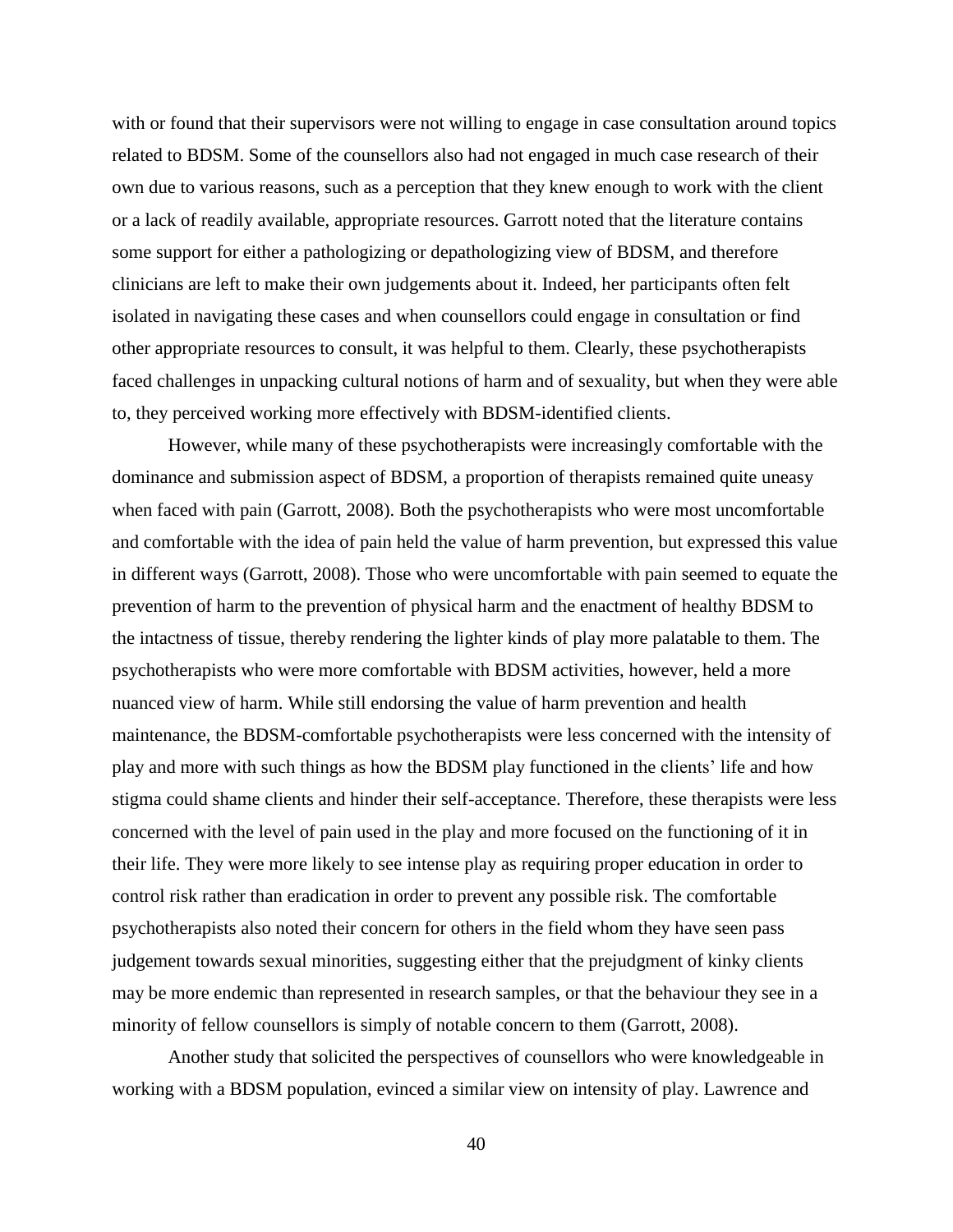Love-Crowell (2008) conducted a qualitative investigation of the experiences of psychotherapists who had worked with kinky clients. Similar to the more nuanced views of harm in the context of BDSM reported by the comfortable counsellors in Garrott's (2008) study, the kink-aware professionals interviewed by Lawrence and Love-Crowell (2008) did not often feel a need to be concerned for the safety of BDSM-practicing clients. This stands in contrast to the views of the kink-uncomfortable counsellors in Garrott's (2008) study. In fact, these experienced psychotherapists stated that countertransference issues surrounding sex and power were akin to any other therapeutic work, suggesting that work with kinky clients felt quite similar to work with any other clients. It is possible that their decreased alarm and increased comfort is due to both their experience in working with multitudes of kinky clients as well as personal experience, as many of the professionals in Lawrence and Love-Crowell's (2008) sample identified as part of the BDSM community. Congruent to the kink-comfortable therapists in Garrott's (2008) study, the themes that the psychotherapists in Lawrence and Love-Crowell's (2008) sample brought up around working successfully with kinky clients were to obtain comfort with the topics and cultural competence through a variety of means, including education, consultation, and experience.

Given that novice therapists trended towards a simplistic delineation of harmful BDSM play as marked by tissue destruction (Garrott, 2008), it follows that clinicians naive to or repulsed by BDSM may struggle to differentiate bodily harm from bodily play. Thus, unlike previous studies (e.g., Garrot, 2008; Lawrence & Love-Crowell, 2008), the current study will include in its purview the opinions of counsellors who have not yet worked with clients who participate in BDSM. This should be a useful addition to the literature given that 76% of counsellors report working with a kinky client (Kelsey, et al., 2013) and it is likely that those who have not yet worked with these clients will eventually encounter them. Psychotherapists' understandings of bodily harm are an especially important aspect of working with BDSM clients, given the moral and legalistic circumscriptions, and accompanying ethical obligations, which carry the possibility to induce harm reporting and outing the client.

# **Summary and Rationale**

Due to the perpetuation of historical understandings claiming inherent pathology, criminality, and immorality in those who breech sexual norms by participating in BDSM practices, people who practice such continue to encounter stigma and discrimination (e.g.,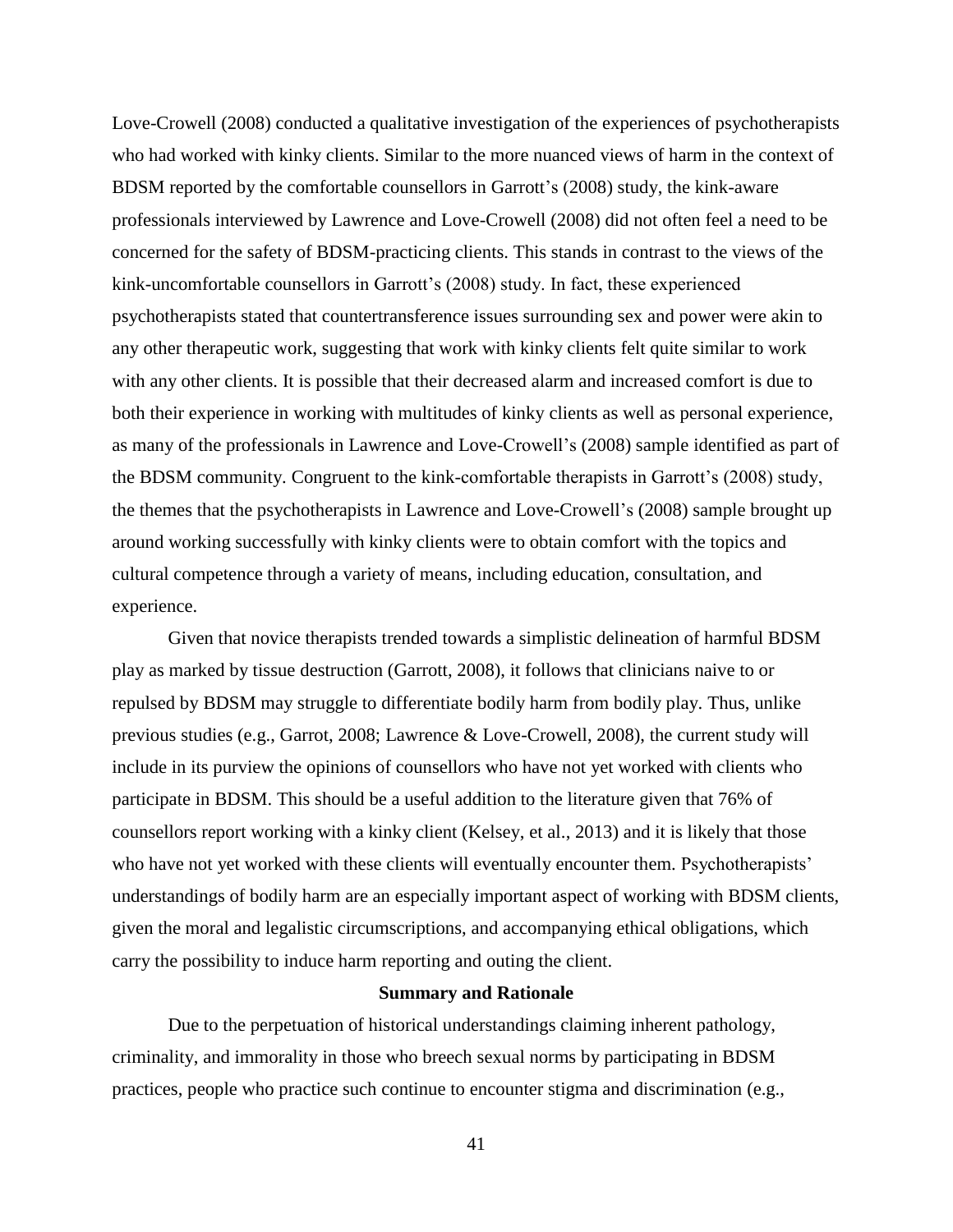Kolmes et al., 2006). While investigations of clients' experiences in psychotherapy have indicated a need for more responsive care from some mental health care providers (e.g., Kolmes et al., 2006), very few investigations have examined psychotherapists' understandings of these encounters (e.g., Garrott, 2008; Kelsey et al., 2013; Lawrence & Love-Crowell, 2008). Those studies that have investigated psychotherapists' understandings of BDSM-identified clients have shown some empathic and culturally sensitive responses to kinky clients; however, inadequate care and therapist misunderstandings still exist (Bettinger, 2003; Garrott, 2008; Kolmes et al., 2006; Nichols, 2006). Many counsellors will encounter clients who participate in BDSM, regardless of their preparedness to work with them (Kelsey et al., 2013). Given that those unfamiliar with BDSM are more likely to feel underprepared to work with these clients- and possibly to provide inappropriate care to them (Garrott, 2008) - a fuller understanding of their concepts about BDSM play is warranted in order to tailor appropriate counsellor-training. Therefore, this study sought participation from counsellors with a variety of experience, including those who have not yet worked with BDSM clients.

One area that remains an especially significant potential ethical challenge for mental health counsellors is that of pain play. Pain play seems to be a point of personal and ethical importance to many psychotherapists (Garrott, 2008). Mental health professionals must balance considerations of value neutrality with prevention of harm, meanings of which can vary (Garrott, 2008). While these are both admirable goals, due to the serious consequences of misjudging or misconstruing harm to a client in a BDSM context, even if well-intentioned, it is important to further investigate psychotherapists' understandings of harm in the context of BDSM pain play.

Pillai-Friedman and colleagues (2015) noted that while most professionals who deal with sexuality are open minded and eager to help, desiring to be helpful is simply not enough preparation to work with topics which are rife with taboos, such as kink. Many authors advocate for the development of specific training programs and guidelines for kink-awareness (Barker, 2005; Bezreh, et al., 2012; Ford & Hendrick, 2003; Kolmes, Stock, & Moser, 2006; Pillai-Friedman, et al., 2015). Indeed, there is evidence of openness in counsellors, but, even so, it is coupled with uncertainty and apprehension (e.g., Kelsey et al., 2013). In order to support the creation and delivery of such guidelines and training programs, it is necessary to build on previous studies which have opened up the discussion about mental health professionals' understandings of clients' use of pain in BDSM.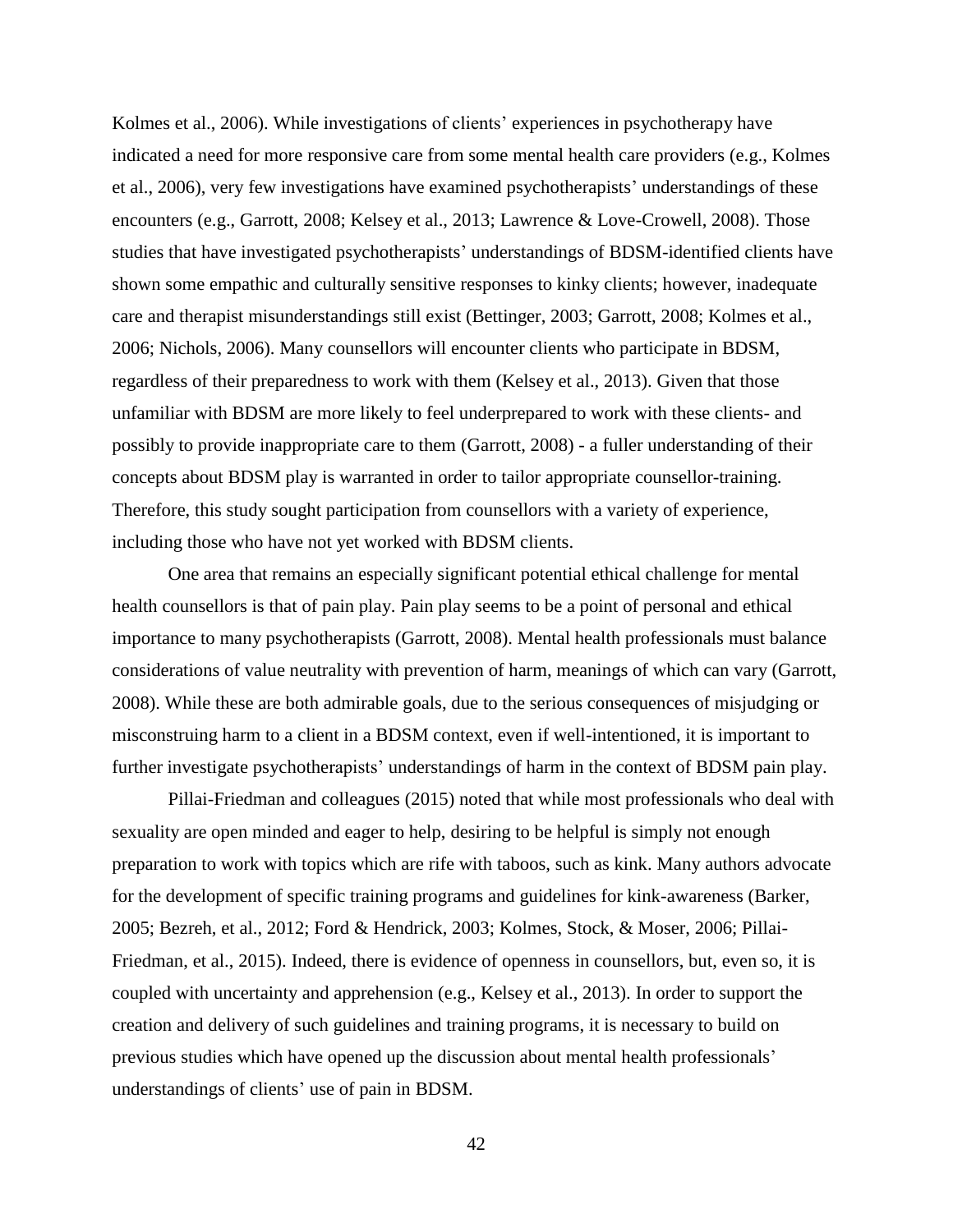This study will add to the budding literature describing mental health professionals' understandings of kinky clients. Most notably, it will build upon Garrott's (2008) findings regarding psychotherapists' value conflict between harm prevention and preserving client autonomy in BDSM. Garrott noted that her participants were reluctant to talk about specific sexual activities, often referring to them in vague terms. Garrott also noted that many counsellors who participated in her study already felt comfortable with the subject matter and so she recommended that an online study be used to reach counsellors with more diverse attitudes towards BDSM. This study will heed Garrott's (2008) advice to improve upon her methodology by recruiting counsellors online. Additionally, it will prompt participants with vignettes, which should also improve upon the previous methodologies used in that it will provide an ease of discussion for participants and elicit their reasoning about more specific activities; to help ascertain what activities and circumstances are understood as destructive of body tissue or life functioning. It will also pay special attention to the some of the heavier types of play, which are most liable to be labeled problematic (Garrott, 2008). By utilizing vignettes that may stress counsellors' delineations of harm and ethical practice, it is hoped that this study will spark further conversations about harm and steer this discussion towards their understandings of harm reporting in this context. Thus, the primary focus of this study was to investigate personal and professional understanding of clients' actions which may be viewed as painful and/or harmful. The main research question guiding this inquiry was how do psychotherapists understand *harm* and *serious reportable harm* in the context of clients' BDSM pain play? The findings from this research will contribute to the growing literature on counselling sexual minority clients as well as potentially impact psychotherapist training programs and ethical guidelines.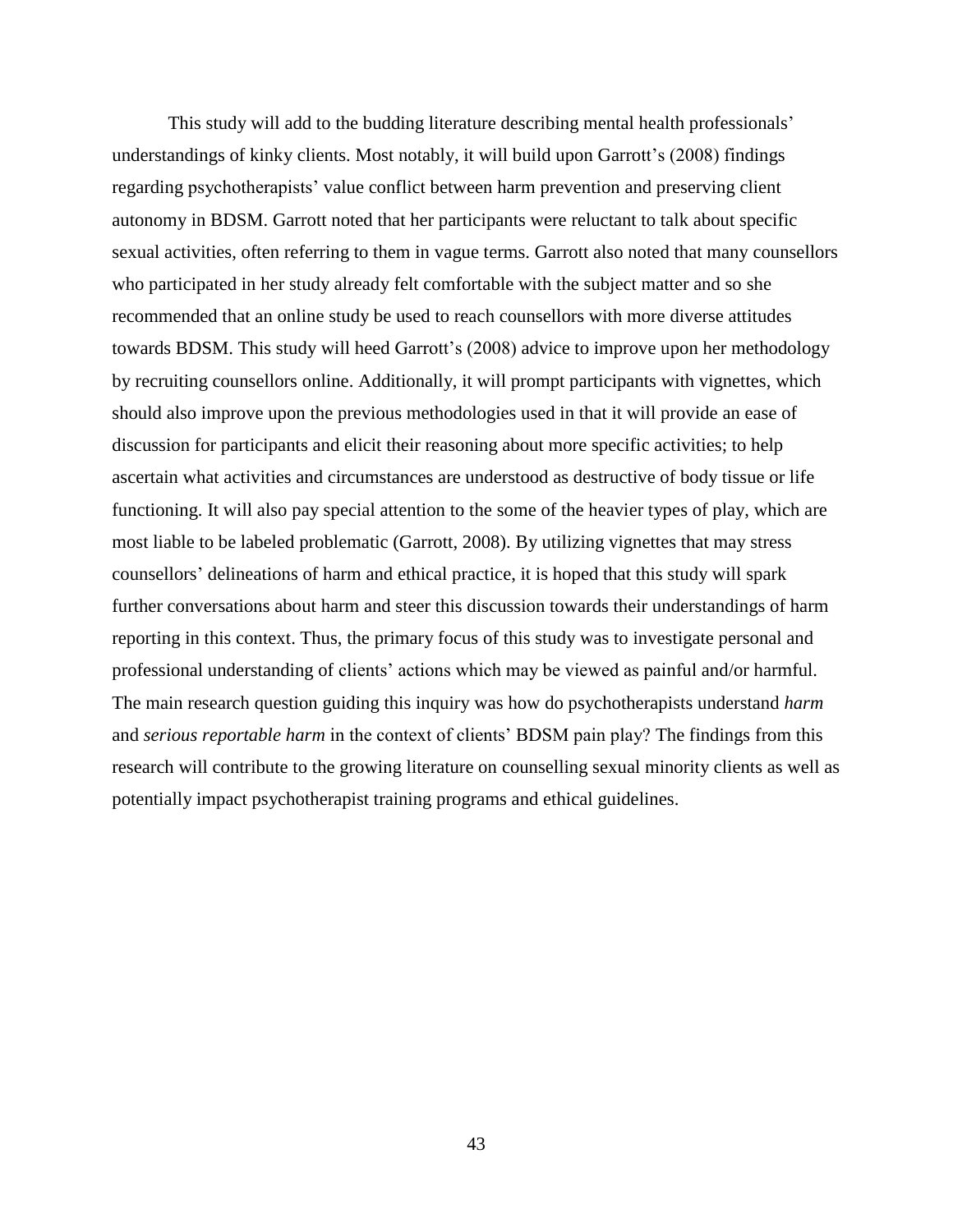## **CHAPTER THREE: METHODOLOGY**

This chapter summarizes my rationale for using qualitative inquiry, my role as a researcher, and how I used thematic analysis to analyze the data. This section also outlines who the participants were, how they were recruited, and how their data were generated.

#### **Qualitative Inquiry**

Qualitative methodologies are suitable for describing people's experiences as they can be illustrated through language or other human artifacts (Polkinghorne, 2005). Through a conduit of communication, which is usually language, a qualitative researcher aims to enter the lifeworld of a study's participants (Polkinghorne, 2005). A researcher aims to understand how participants make sense of, give meaning to, live, undergo, and accomplish the experiences of their particular lifeworlds (Polkinghorne, 2005). In the current study, I aimed to gain access to the lifeworlds of mental health professionals as they made sense of BDSM-identified clients who engage in painful activities as well as their instincts regarding the conceptualization of and ethical decisionmaking for such clients.

# **Paradigm**

A paradigm is a basic set of assumptions, or theoretical framework, that informs a study and a researcher's actions within that study (Guba & Lincoln, 1994; Morrow, 2007). Essentially, a paradigm is one of many lenses that may be chosen by a researcher to look through when interpreting data. The present research was informed by an interpretivist-constructivist paradigm which holds a relativist ontology (Guba & Lincoln, 1994; Morrow, 2007). That is, this paradigm holds that multiple realities are created, exist, and change through co-construction, or cointerpretation of experiences (Guba & Lincoln, 1994; Morrow, 2007). Given the interpretative ontology, a transactional and subjective epistemology follows (Guba & Lincoln, 1994). Transactional epistemology assumes that a researcher has their own reality and, as such, is also a part of the co-construction of the data explored in the study (Guba & Lincoln, 1994; Morrow, 2007); that narratives are generated in response to the research context and are not merely waiting to be found as artifacts are in an archeological dig. It is not the artifact or language itself that is under study, nor the participants words themselves, but the meaning that can be interpreted from the language left behind. This conveyance of meaning, from a participant through their words, requires a receiver to interpret and create their own meaning of the message. The interpretation of the present data was, therefore, a responsibility of myself as a researcher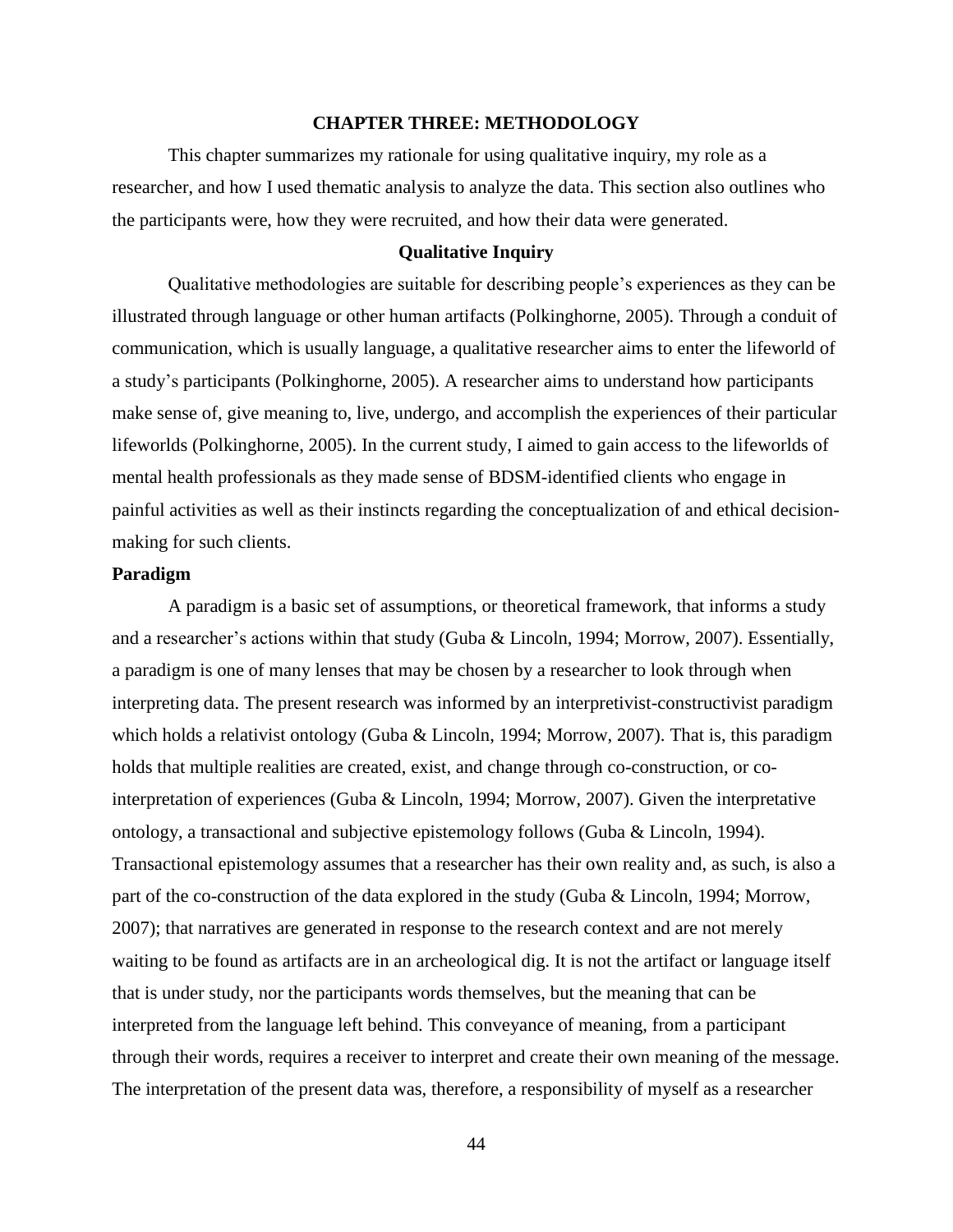and remains a responsibility of the current or future readers of the research report. The findings of a study can be interpreted as a co-creation, rather than a mirror image of experience (Morrow, 2007). Congruent with the selected paradigm, my own personal reality and biases were reflected upon throughout the research process, as recommended by Tobin and Begley (2004; see Researcher Interests, Beliefs, and Biases section above; see Appendix B).

## **Thematic Analysis**

Given the constructivist-interpretative theoretical paradigm, a methodology that emphasizes constructed meaning and interpretation of such meaning followed. Thematic analysis is a flexible analytic approach which is compatible with these assumptions (Braun & Clarke, 2006). It is concerned with describing and interpreting repeated meanings that are considered to be important from across participants' responses (Braun & Clarke, 2006). In this study, thematic analysis was used to answer the research question: how do psychotherapists understand *harm* and *serious harm* in the context of clients' BDSM pain play? Special emphasis was also placed on how these understandings informed treatment decisions.

As described by Braun and Clarke (2006), thematic analysis is an adaptable method of data analysis which required me to make some choices about how the methodology was to be carried out. The first decision Braun and Clarke outlined concerns how prevalent a theme must be in order to be counted as such. As there are no clear-cut rules for deriving themes, themes were considered, in this study, based on the relevance to the research question rather than on their numerical occurrence. While themes relevant to the research question were reported regardless of quantified prevalence, the number of speakers who articulated a given theme within their accounts was reported in order to enhance transferability, as discussed in detail below (e.g., Tobin & Begley, 2004). The second decision Braun and Clarke (2006) outlined concerns the codes and themes that are attended to. One may choose to engage with all possible themes or to focus on themes specifically related to the research question. This analysis focused on the aspects of the data which related to the research question. The third decision outlined by Braun and Clarke regards the level of the themes identified: semantic or latent. This study focused mainly on latent themes, which went beyond the surface of participants' words, instead exploring the underlying meanings of participants' accounts.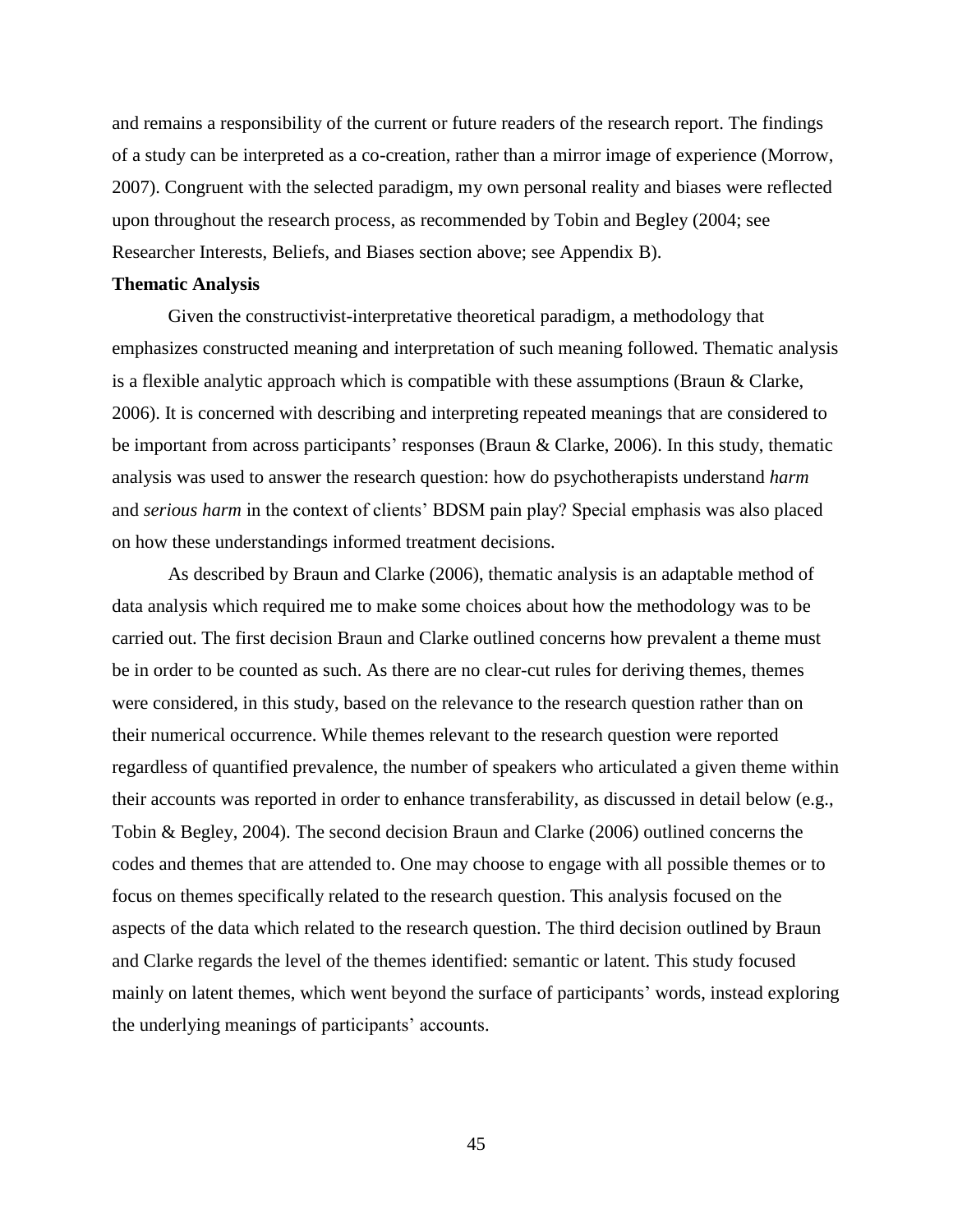### **Participant Recruitment**

As the current study sought to explore mental health care providers' understandings of clients who participate in BDSM, it was necessary for participants to be mental health care professionals who provide counselling. For the purpose of this study, a mental health care professional was defined as someone who has met formalized training requirements (for registration, certification, or licensure) in providing psychotherapeutic services to clients and who has provided such services. Participants were also required to be over 18 years of age due to the content of the study. For the current project, a range of 10-15 respondents was sought and data collection was ceased at 15 responses. No criterion for past experience with BDSMidentified clients was used in this study. By virtue of their professional status, counsellors were considered able to represent their professional understandings and experiences in response to the vignettes (which are discussed in a subsequent section). Moreover, because the question of harm in the context of BDSM is one that any counsellor may have to answer, all psychotherapists' responses were thought to be able to provide valuable information for the research question.

The University of Saskatchewan's Behavioural Sciences Research Ethics Board granted ethical approval for this study on July  $18<sup>th</sup>$ ,  $2017$  (BEH 17-262). After approval was received, advertising of the study commenced via several avenues. Advertisements were placed on websites geared towards counsellors, including relevant online forums (Appendix C), the Saskatchewan Association for Social Workers' website, and the Canadian Psychological Association's website (Appendix D). Additionally, a mail out advertisement was sent to the member directory of the Alberta College of Social Workers (Appendix E) and a recruitment letter (Appendix F) was sent to the member directories of both the Psychological Association of Saskatchewan and the Psychological Association of Prince Edward Island. My personal contacts were also invited to participate in and/or share the study with others (Appendix F). A reminder letter (Appendix G) was also sent to invited personal contacts about 2 weeks after the initial letter, as follow-up emails have been shown to increase clinician response rates for online surveys (Dykema, Jones, Piche, & Stevenson, 2013).

# **Data Generation**

# **Data Generation Instrument**

The data set for a thematic analysis may take the form of transcribed interviews or focus groups, but they may also take the form of a written text (Braun & Clark, 2006). Participants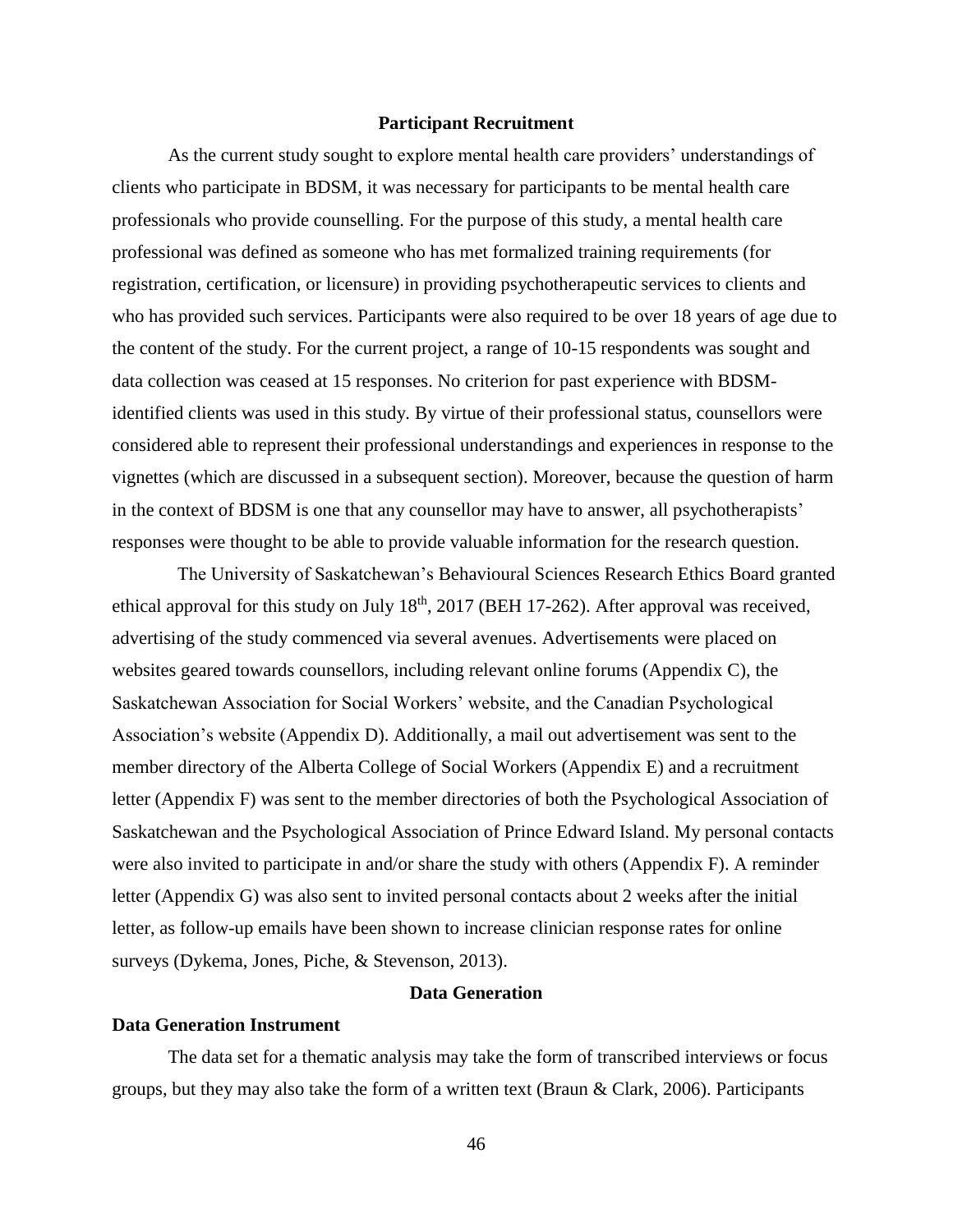may also be asked to respond to vignettes as a method of data generation (e.g., Veldhuizen, Horselenberg, Landström, Granhag, & Koppen, 2017). For this study, an open-ended online questionnaire (Appendix H), which included space to respond to vignettes, was used to facilitate a written account of participants' understandings.

The questionnaire (Appendix H) was hosted on Surveymonkey.com. The host site was selected for its ease of use for researcher and participants, its financial accessibility, as well as its ability to collect data ethically and anonymously. Given the previously demonstrated relationship of some demographic variables to therapists' views of BDSM, such as age (Kelsey, et al., 2013), general demographics were collected to describe the respondents and inform my interpretation. The questions, vignettes, and accompanying prompts, were designed to facilitate participant's narratives and exploration of meanings (Larkin & Thompson, 2012; Appendix H). Overall, the survey questionnaire had several categories of questions, namely: demographics, reactions to BDSM-identified client vignettes and activities, and discussion of previous experience and knowledge about BDSM in relation to their current understandings.

The survey was set up to collect data anonymously, without collecting identifying demographics or IP addresses. For various reasons, some professionals may be too uncomfortable to talk about this topic having their professional or personal identity attached to it, in any degree. Therefore, anonymous online data generation was employed to help participants feel comfortable freely expressing their thoughts on this potentially controversial topic. Garrott (2008) also found that only those counsellors who were already comfortable with either talking to the researcher or about BDSM volunteered for her study and suggested using an online platform to reach a more representative and diverse participant base. Although participants in this study were not required to be representative or diverse, it was a goal of the study to include any counsellors who either have, or might one day encounter, kinky clients. Thus, an anonymous platform was used in an effort to increase participants' comfort in contributing their thoughts, regardless of the emotional valence to or experience with kinky clients.

The vignettes were included for a few reasons that centered around the benefits of allowing the participation of any counsellor, regardless of prior experience with kinky clients. Firstly, any therapist may encounter a BDSM-identified client, and so, in addition to any previous experience with BDSM-identified clients, responses to these vignettes were aimed at gleaning valuable insight into the initial processing of a simulated kinky client encounter. There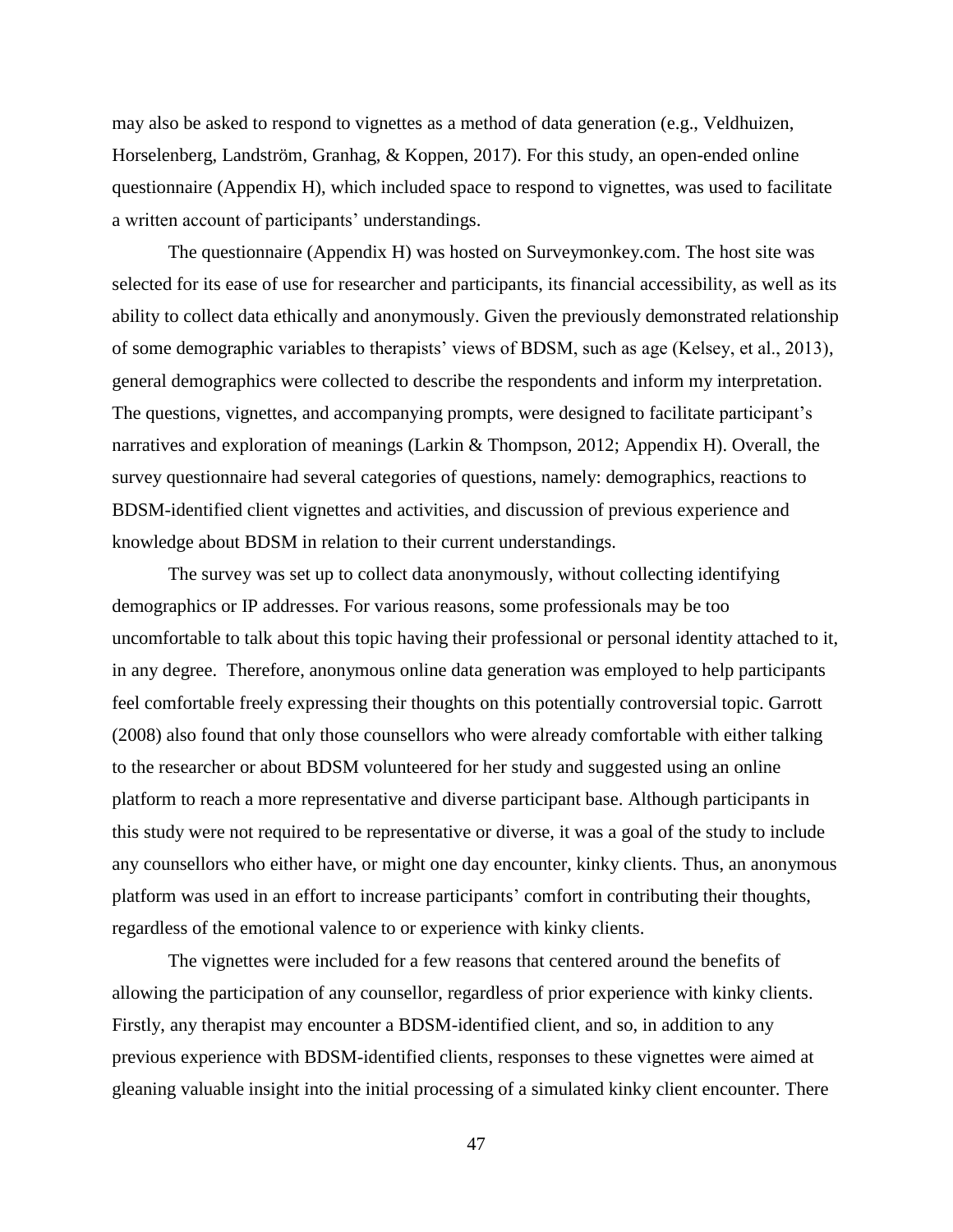is a significant likelihood of counsellors encountering a kinky client (Kelsey, et al., 2013) and so there is merit in giving a platform to clinicians such as these. Secondly, although many psychotherapists will come into contact with kinky clients at some point in their career (Kelsey, et al., 2013), the perspective of psychotherapists who have little experience working with BDSM-identified clients have not been explored in depth, but primarily through initial statistical inquiry (Kelsey et al., 2013). The vignettes provided an opportunity for counsellors who had not yet encountered a kinky client to share their thoughts in this study. Thirdly, the vignettes were designed with the aim of prompting specific and in-depth discussion aligning with the research objectives. Garrott (2008) noted that her participants did not enter into detailed discussion around BDSM behaviours, and so, it was hoped that providing example activities through the vignettes would generate more detailed discussion than previously recounted in the literature. And finally, obtaining responses in this manner allowed me to obtain access to relevant and informed responses within the scope of a master's level project.

The client vignettes were created using information gleaned from the literature review and from people I have known, combined with my own sadomasochistic imagination. Feedback on the vignettes was sought from colleagues and minor adjustments were made prior to launching the survey. Generally, all clients in the vignettes (Appendix H) are likely to be interpreted as heterosexual, monogamous persons in a coupled pairing. Although the BDSM community, at least as it appears in the populations that are accessed by researchers (mainly public dungeons), may have more people who identify as LGB and who have sex with people outside of a traditional partnership than the general population (Cross & Matheson, 2006; Richters et al., 2008), both LGB (Shelton et al.,2011) and non-traditional relationship patterns (Graham, 2014; Pitagora, 2016b), are also stigmatized. Within the scope of this study, the goal was primarily to look at the understandings of the stigmatized practice of pain play, and so only vignettes that included only the minority characteristic of BDSM were included. However, future studies should investigate counsellors' responses to people who occupy the intersections of these and other minority demographic groups. All vignettes were also developed to reflect that clients usually present in therapy with an issue that is not directly related to their BDSM (Kolmes et al., 2006; Lawrence & Love-Crowell, 2008; Nichols, 2006). The vignettes were not intended to necessarily be statistically representative of the BDSM population, at least as it is studied which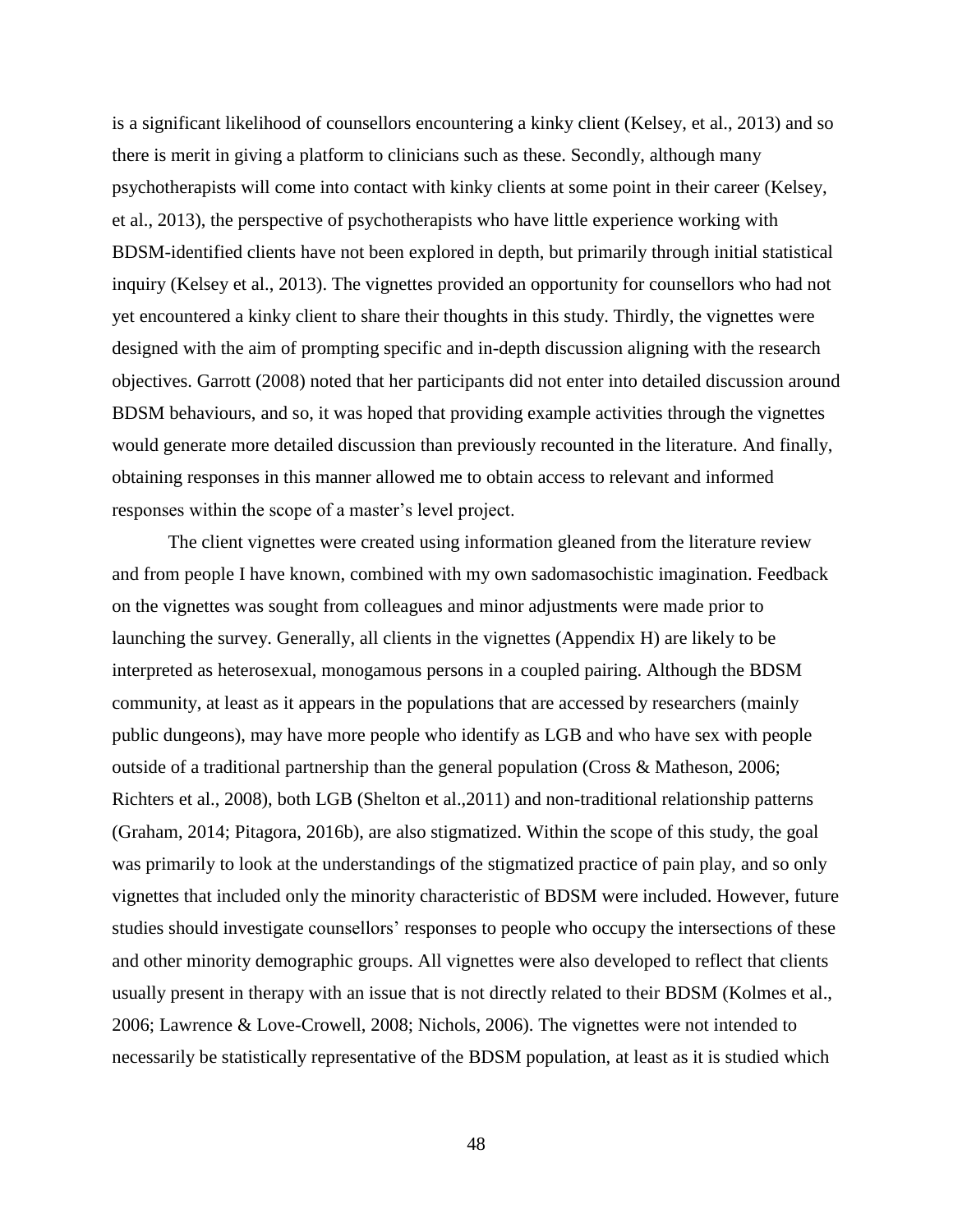is mainly within formal clubs (e.g., Newmahr, 2010b), but they were intended to be plausible cases that a counsellor may encounter, in order to stimulate discussion.

**Alex vignette**. The Alex vignette, specifically, was designed with the knowledge that role playing with power is a common activity in BDSM (Nichols, 2006) and that pain play is often interpreted within a power dynamic (Newmahr, 2010a). It is usually documented that piercing play, which Alex engages in addition to impact play, is done with sterile disposable needles meant for such purpose (Barker, 2005; Powell, 2010), however I am aware of a handful of people who have used other household items, staples included, to produce a desired effect. Thus, being stapled, while perhaps less commonly documented and perhaps less endorsed by the BDSM community, is a plausible situation that a counsellor may encounter. Although this study was primarily geared towards counsellors' examination of physical pain, psychological pain or humiliation, which is also engaged in by sadomasochists (Nichols, 2006; Powell, 2010), is also made evident in this scenario via his receipt of verbal derogation.

Alex reenacting his stressful workplace scenario is a plausible role play endeavor, as one possible benefit of BDSM play is the healing of negative past experiences through confronting them within the safety of the relationship (Nichols, 2006). Alex also alludes to escaping the stresses of the world and having a psychological tension release, which are other reported benefits of BDSM (Hébert & Weaver, 2015; Powell, 2010; Sagarin et al., 2009). This vignette also explicitly mentioned acts of aftercare, in which the BDSM players re-orient themselves to the non-BDSM world after a scene through such acts as talking or cuddling (Sagarin, Culter, Cutler, Lawler-Sagarin, & Matuszewich, 2009).

**Sara vignette**. In the Sara vignette, Sara was aware of her desires since early on, but she suppressed and hid them to meet social standards, which may occur with this population (Nichols, 2006). Sometimes after beginning to engage in the suppressed activities, people then begin "making up for lost time" (Nichols, 2006, p. 284), which might account for Sara's excitation at finding a partner and trying out many new techniques. Sara also noted guilt and shame about her sexuality, which is a common issue for BDSM-identified clients seen in the counselling office (Lawrence & Love-Crowel, 2007; Nichols, 2006). She also notes fear about her sadism being found out by her loved ones, which is another experience for many BDSM practitioners, even if they have come to accept themselves (Bezreh et al., 2012).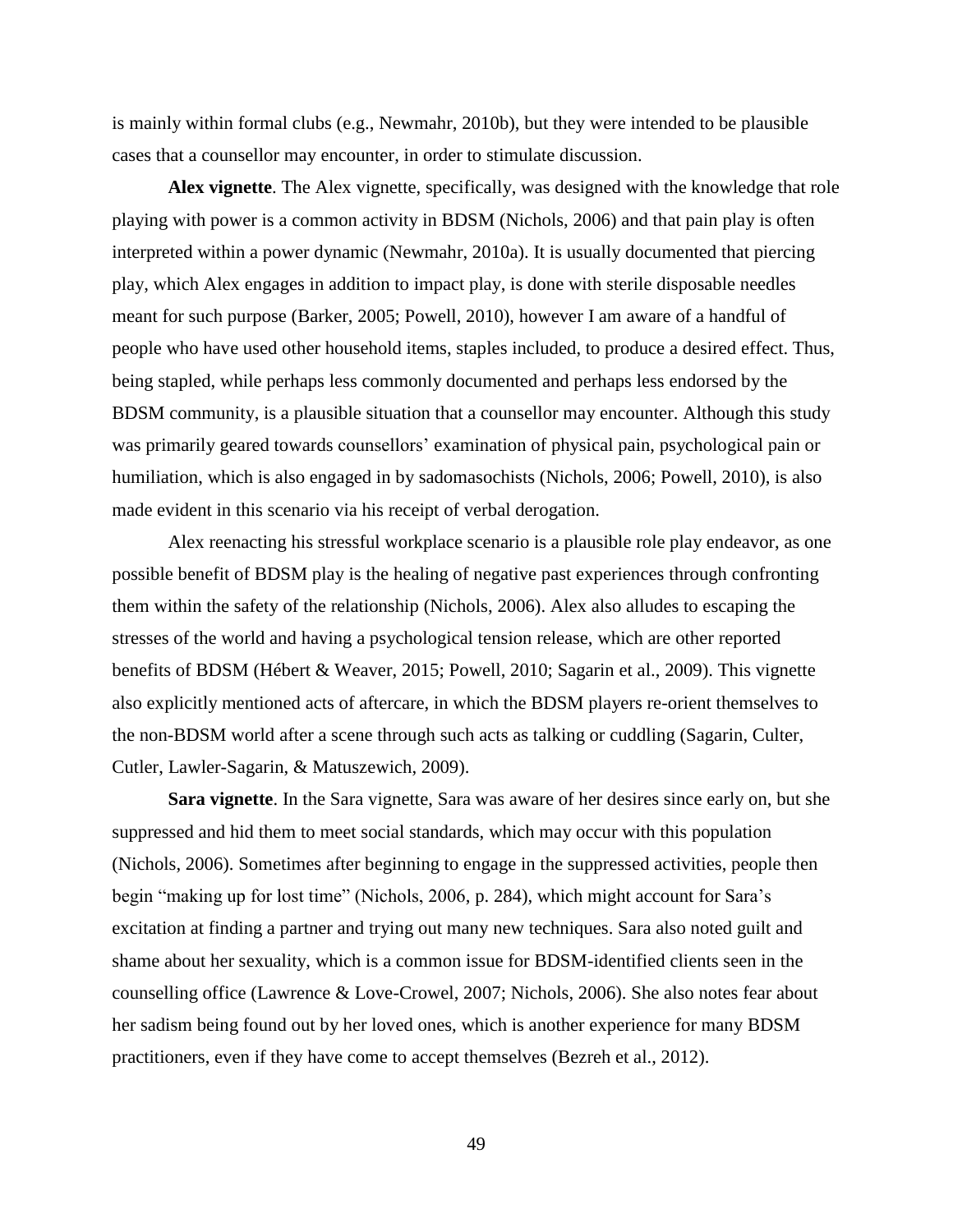**Mary vignette**. The Mary vignette was loosely based on two cases. One case was of a polyamorous woman with depression and anxiety reported by Graham (2014). The vignette in the current study shared details with Graham's case study in that both clients engaged in selfharm behaviours and incorporated similar activities into sex in ways that replaced their selfharm. This vignette was also similar in that they had both experienced pathologizing counsellors. Graham's client previously experienced a therapist who had admonished her polyamorous orientation, subsequently leading her to question herself and withdraw from the polyamorous community, to eventually seek support from a more sensitive therapist. Mary, similarly, experienced a counsellor that pathologized her sexual activity and sought out a new therapist. The second case informing the vignette of Mary, reported by Nichols (2006), was of a woman with borderline personality disorder who was also a masochist. Nichols' client informs the conceptualization of Mary in that she also participated in BDSM pain activities for pleasure or as an enactment of self-loathing which partially eased her psychological discomfort.

Mary's situation with her previous counsellor was also developed based on the knowledge that some therapists make continuation of treatment conditional upon the client giving up BDSM activities (Kolmes et al., 2006; Nichols, 2006), that some professionals have difficulty distinguishing between BDSM and abuse (Nichols, 2006), and they may have difficulty distinguishing BDSM from self-harm (Garrott, 2008). Some of Mary's motives for engaging in BDSM – namely, a spiritual dimension to the activity, enhanced sexual enjoyment, and closeness with Jeff - are some of the many common motives as documented by Nichols (2006) and others (e.g., Sagarin, et al., 2009; Powell, 2010).

The survey question asking participants to respond to different techniques of inducing pain was not an exhaustive list. Indeed, BDSM behaviours and tastes vary widely, "limited only by the participants' imagination" (Powell, 2010, p. 77) and so a variety of behaviours were included for the purpose of eliciting discussion. Namely, the following were included based, semi-randomly, on their citations in the professional and lay literature:

- Biting (Ando, Rowen, & Shindel, 2014; Nichols, 2006);
- spanking, whipping, and caning (Newmahr, 2010b; Powell, 2010);
- paddling and using riding crops (Latches, n.d.; Weiss, 2011);
- abrading the skin (Latches, n.d.);
- punching (Newmahr, 2010b);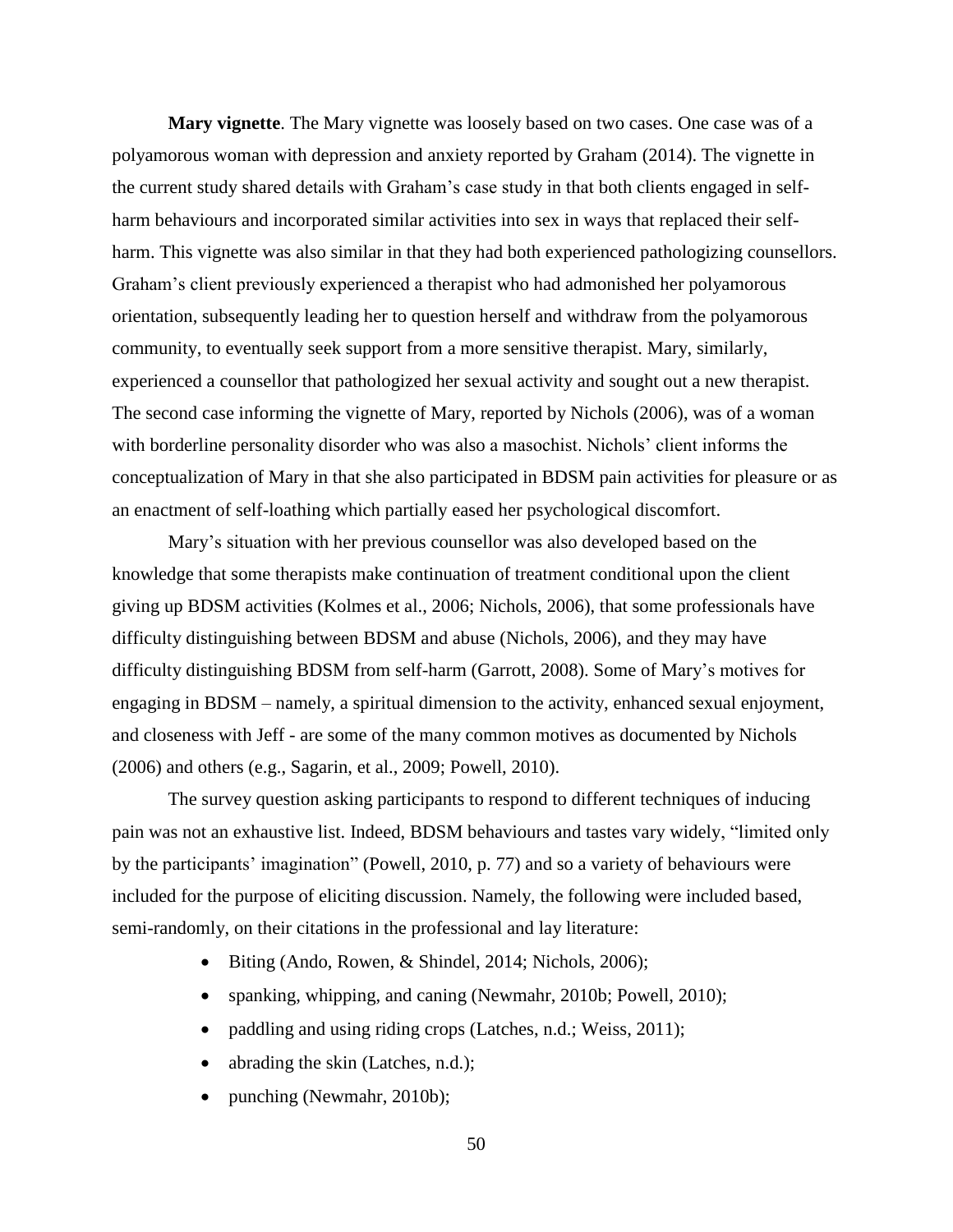- hitting (Nichols, 2006; Newmahr, 2010b);
- slapping (Ando, et al., 2014);
- applying stinging nettles ("Urtication," n.d.);
- testicle kicking ("Cock and ball torture", n.d.);
- piercing (Ando, et al., 2014; Powell, 2010);
- cutting (Ando, et al., 2014; Newmahr, 2010a; Newmahr, 2010b; Powell, 2010);
- scratching (Newmahr, 2010b);
- branding (Ando, et al., 2014; Powell, 2010);
- dripping hot wax onto the skin (Latches, n.d.);
- pinching (Newmahr, 2010a);
- clamping (Newmahr, 2010a; Powell, 2010); and
- electrical shocks (Ando, et al., 2014; Powell, 2010).

### **Data Generation Procedure**

Upon opening the survey link, participants saw a consent screen (Appendix I). If they consented to continue, they were instructed to indicate their consent by proceeding to the next page. They then were asked to fill out a demographic questionnaire. Before proceeding to the open-ended questions, they saw a message requesting them to provide detailed responses when answering the subsequent items (Appendix H). The questions and vignettes were displayed with prompts of possible things to write about (e.g., "How do you immediately react - viscerally, emotionally, cognitively - to this vignette?"). Participants typed their responses into comment boxes below each question or vignette. On the final page of the survey, participants saw a debriefing screen (Appendix H) thanking them for their participation, explaining more about the study, providing further resources, and asking them to make a final decision about whether or not they would like to submit their responses for analysis. Generally, participants spent about 20 to 60 minutes completing the survey.

## **Data Analysis**

The submitted typed responses were used for analysis. In conducting the analysis, the following iterative steps, outlined by Braun and Clarke (2006), were used. In the first step of analysis, I familiarized myself with the data through repeatedly reading over the data and searching for potential patterns of meaning. During this first step, jot notes of thoughts about and potential codes were kept.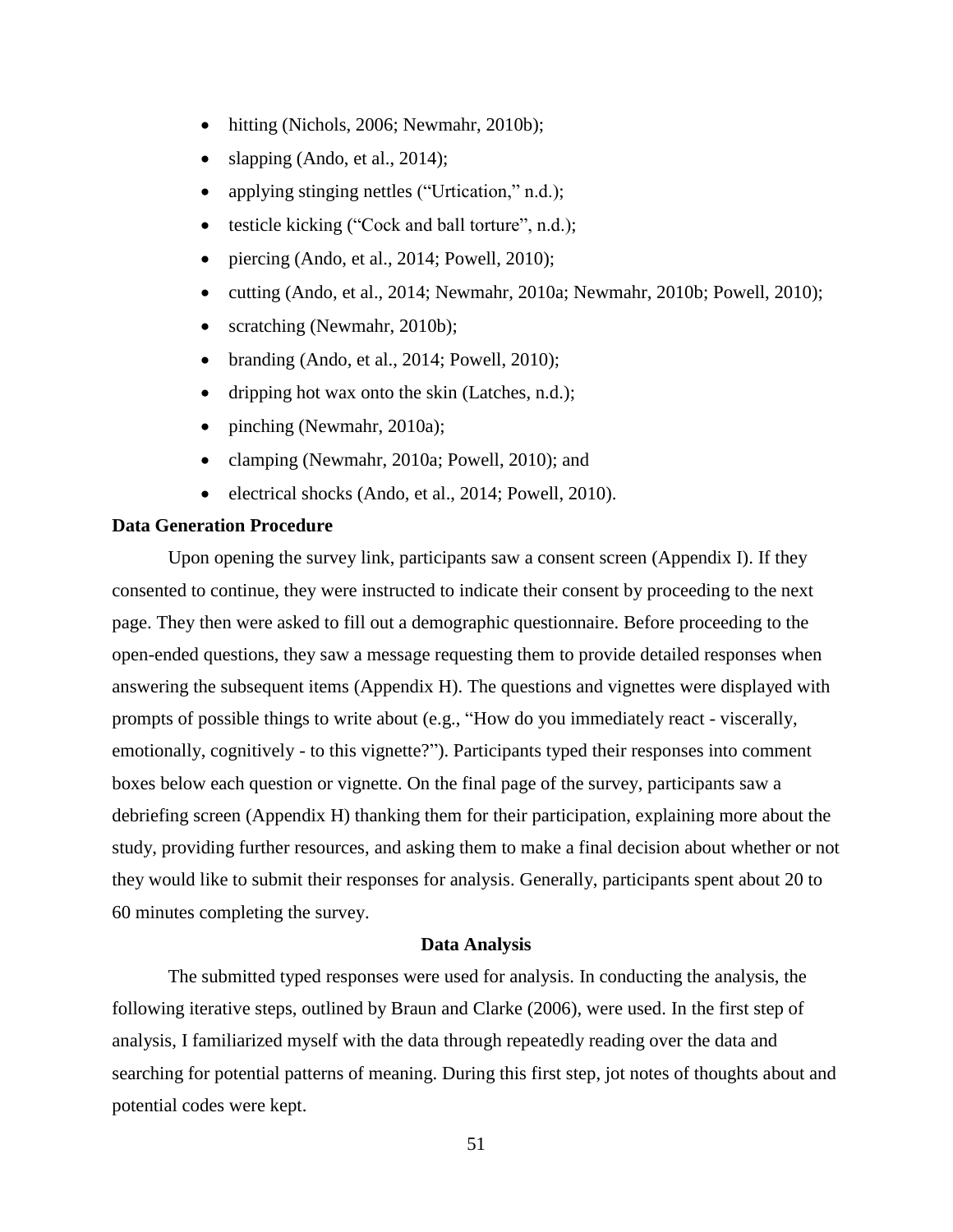In the second step, I produced preliminary codes for the data. As discussed above, only codes related in some way to the research question were considered. However, heeding the advice of Braun and Clarke, all data were attended to for meanings and codes which had any potential relevance to the research question: "code for as many potential themes/patterns as possible… you never know what might be interesting later" (2006, p. 89). Both the issues brought forth in the text data and the research question were considered when creating a coding framework, but primarily the coding was around the issues of harm, safety, and how counsellors described appropriate treatment responses (Attride-Stirling, 2001). Data were coded in Microsoft Word by using the comments function. Once coded, extracts were reviewed and then transferred to Microsoft Excel so that they could be easily collated into a chart of codes. During revision of codes, Attride-Stirling's (2001) advice, to screen codes such that they are "not interchangeable or redundant; and they should also be limited in scope and focus explicitly on the object of analysis, in order to avoid coding every single sentence in the original text" (p. 391) was heeded. When revised, some codes were removed due to redundancy or lack of evidence. For example, the code for therapist determined treatment due to lack of evidence.

The third step was to produce potential themes from the codes. This involved combining codes into preliminary broader meaning categories, or themes and subthemes. To start this process, I assigned each code with a brief description then arranged them into lists with semantically similar codes to form broader meaning categories. These were arranged into visual webs depicting the potential overarching themes and subthemes. Attride-Sterling's (2001) concept of thematic networks was used to aid the creation of themes. Namely, initial codes were arranged into *basic themes*, collated into *organizing themes*, and those were, in turn, organized by *global themes.* Initial codes became themes, subthemes, or were removed at this stage, for example, the initial code of consent was actually split into several different aspects of consent and the presence of consent was then promoted to the level of an organizing theme. At the conclusion of this stage, the possible themes and subthemes were added to the Microsoft Excel spreadsheet of collated data extracts such that the supporting coded data extracts were arranged together with their assigned subtheme (or organizing theme) and theme (or global theme).

The fourth step involved revisiting and revising the themes. Reviewing of this nature was done by reviewing the collated coded extracts to ensure that they formed a cohesive theme. When the extracts were cohesive within the candidate themes, the themes themselves were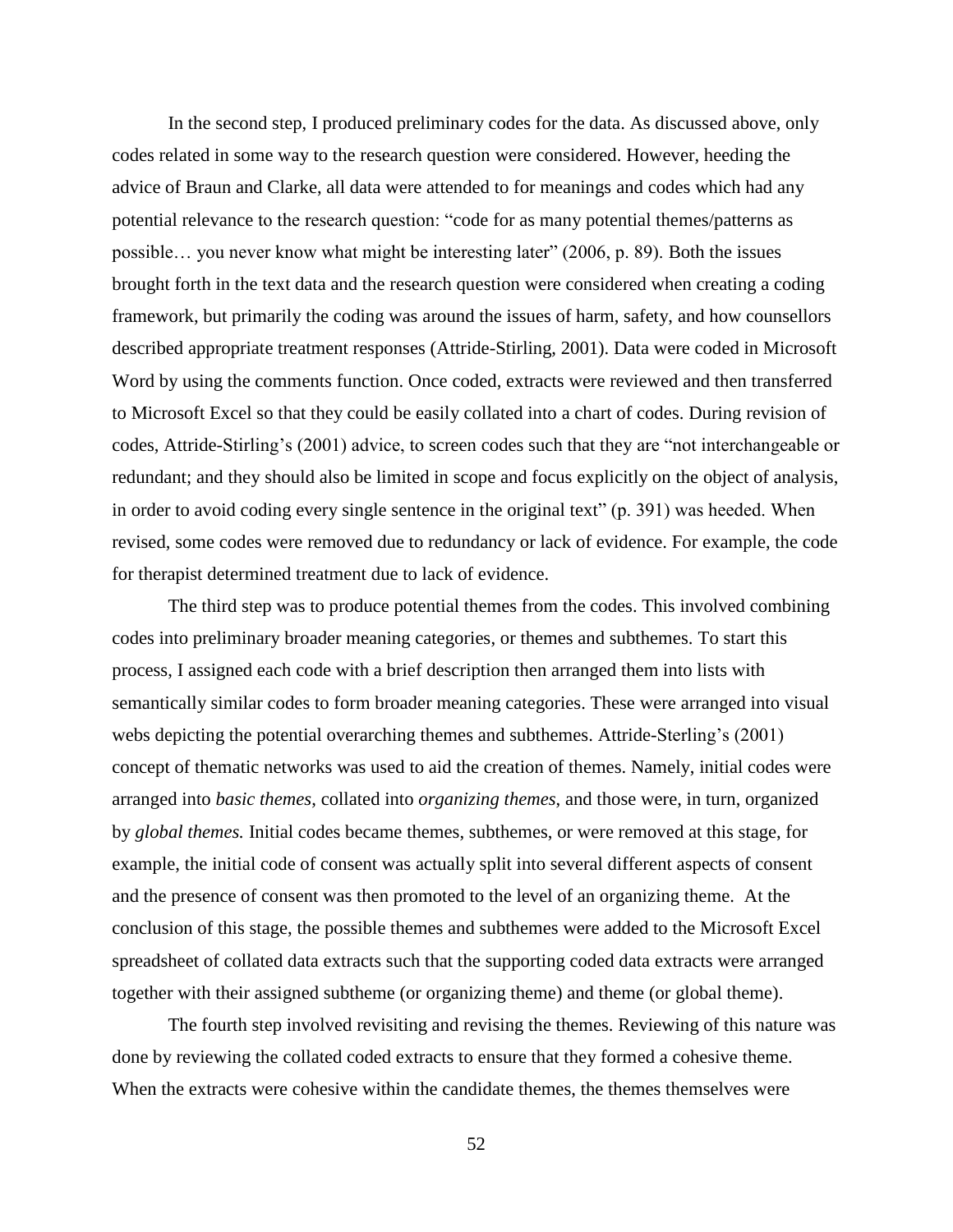examined for the fit between the entire data set or, as Braun and Clarke (2006) stated, the "validity" (p. 91) of the themes in relation to the entire data set. This was done by rereading the entre data set and seeing how the themes related to it. At this point, any data that had been overlooked was coded and added to the relevant theme or themes. The thematic map was revised by adjustments in coding and themes until it was suitably fitting in relation to the data set.

The fifth step was to name and define the essential features of the themes that were to be written into the final report. Data extracts within each theme were organized into a narrative account of the themes and the scope of themes themselves was described.

The sixth and final step was to produce the narrative report on the themes relative to the research question. The final report was written with sufficient, but not repetitive, extracts to illustrate each theme. This report is located in the Results section, Chapter Four, of this thesis.

#### **Trustworthiness**

Research has traditionally been conducted using positivist paradigms which attempt to lay claim to an external truth (Guba & Lincoln, 1994). Correspondingly, the positivist notion of *rigor* includes *reliability*, *validity*, and *objectivity* (Sandelowski, 1986, 1993) as evaluative concepts. Given that this study adopted a non-positivist paradigm, the alternate concept of *trustworthiness* was used to evaluate the quality of this study (Guba & Lincoln, 1994; Haverkamp, 2005; Sandelowski, 2993). Sandelowski (1993) presented the idea of trustworthiness as basically a process of having made the research practices visible and auditable. She claimed that the exact method used was less important than the faithfulness to the ethos of qualitative work. Haverkamp (2005) also stressed the relational aspect of trustworthiness such that a researcher must keep in mind the relationships and responsibilities they have with regard to participants and readers. Thus, underpinning the notion of trustworthy qualitative research is a commitment to examine the relation of the research to theory and the scientific process, participants, the researcher, and readers. The concept of trustworthiness (Guba & Lincoln, 1994) includes such criteria as *credibility*, *transferability*, *dependability*, and *confirmability*. The concepts, processes, and ethical considerations that were used to ensure the trustworthiness of the current study are outlined in the following sections.

#### **Credibility**

Credibility in qualitative research is likened to internal validity in quantitative research. Qualitative research is considered credible when it produces faithful accounts of people's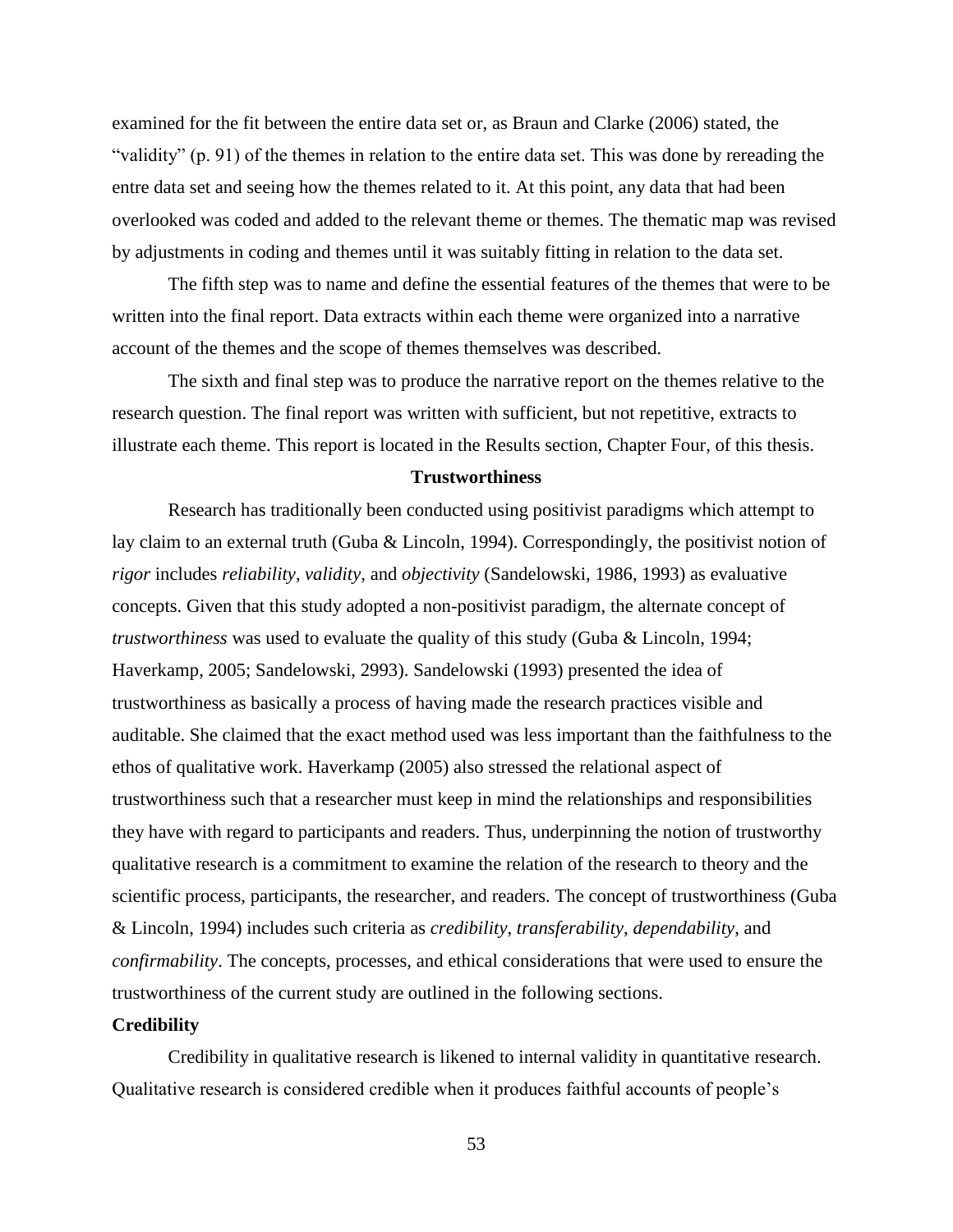experiences (Sandelowski, 1986). The accounts and interpretations produced by the research must also help readers to understand and recognize the phenomenon after having consumed the research report (Sandelowski, 1986). The credibility is enriched when a researcher's relationship to participants' experiences is explicated (Sandelowski, 1986). Being close, as a researcher, to the experiences of the participants is both a threat and a boon to credibility. On one side, researchers may have difficulty differentiating their experiences from that of the participants, but on the other side, they have more direct access into the participants' experiences. To assure this research is credible, I deliberately engaged in reflection on how I was impacted by and how I impacted the research (Sandelowski, 1986).

Debriefing with the research supervisor was also used to ensure credibility. Emerging themes and interpretations were discussed with the knowledge that disagreement between interpretations did not necessarily invalidate either account. Conferences were used simply to enhance my constructions and interpretations, rather than a way to *confirm accuracy* (Sandelowski, 1993; Tobin & Begley, 2004). Discussion of themes also helped me to elucidate and confront my own position and assumptions during the research process (Shenton, 2004). These meetings also served as an opportunity for me to gain insight into any ethical or technical dilemmas that occurred during the course of the research (Shenton, 2004).

## **Transferability**

Transferability is compared to external validity in that it is concerned with generalizing the results of the study (Tobin & Begley, 2004). Qualitative research, however, does not use sampling or other methods that attempt to obtain a representative, and purportedly, externally generalizable result (Sandelowski, 1986; Smith, 2009). Instead, qualitative studies seek out participants who are *a* representative of a *particular* group (Sandelowski, 1986; Smith et al., 2009). Non-positivist research also sets out to describe *particular* truths which are constructed by people in contexts and which are malleable (Guba & Lincoln, 1994; Sandelowski, 1993). These assumptions and aims are, instead, focused on subjective accounts which change over time and situation and are also impacted by the interpreter, making the results necessarily variable (Guba & Lincoln, 1994; Sandelowski, 1993). Within those representatives, many valid and different realities may exist, and so, transferability in qualitative inquiry is focused on the descriptions of the particular which allow readers to judge for themselves how transferable those particular experiences are to other people in other contexts (Shenton, 2004). Sandelowski (1993) noted that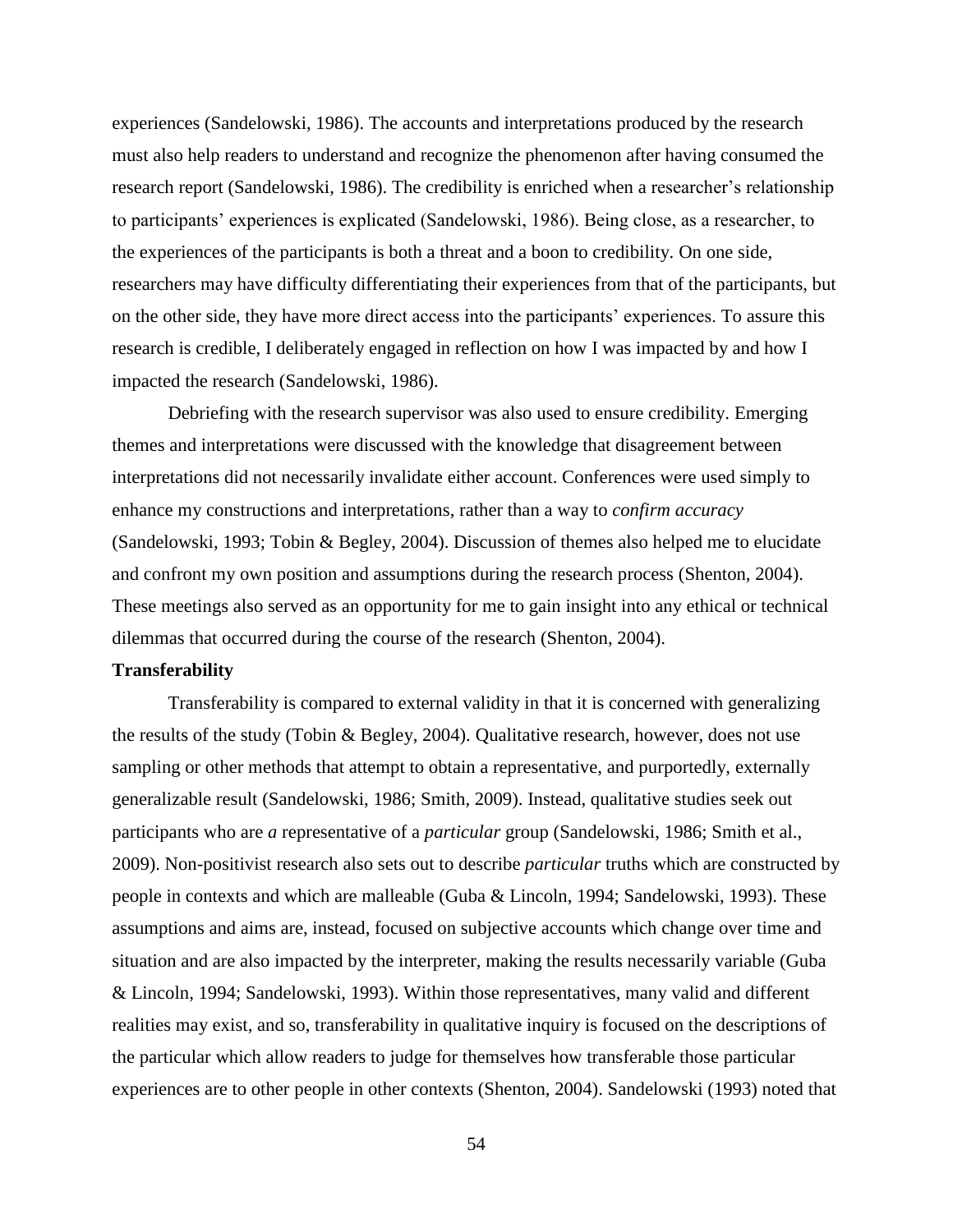different stories told by participants, or by researchers, are not necessarily an indication of unreliability, but are a function of the inherent nature of storytelling and meaning-making- the very subject that non-positivist methodologies attempt to explore and describe.

Sandelowski (1986) identified three paths to achieving transferability in qualitative research. First, a researcher must establish the position of all subjects within the larger group they represent. Shenton (2004) recommends including as many contextual factors as possible in the description of the participants and contexts of the study. Thus, demographic and contextual information was reported as fully as ethically feasible. Second, Sandelowski (1986) identified that researchers must establish the typicality or atypicality of responses reported with respect to their lives, that is, with respect to their behaviours, feelings, experiences. Therefore, experiences from the contrived context of this study, as well those derived from actual counselling practice, were explored. Thirdly, in a researcher's conclusions, they must avoid over-patterning data to look as though they contain all of the information neatly and representatively. I made every attempt to preserve variation in responses in my reporting of the results because, ultimately, the results must be understood within particular contexts (Shenton, 2004).

### **Dependability**

Dependability is a construct similar to reliability in that it is concerned with repeatability (Shenton, 2004; Tobin & Begley, 2004). However, given the embracing of multiple truths in many qualitative frameworks, it is not the result that is supposed to be repeatable, but rather the methods. One may accomplish dependability in a study by keeping documentation of data and decisions such that others, namely, researchers and readers, may audit the process and discern whether the research was carried out properly (Shenton, 2004; Tobin & Begley, 2004). According to Shenton (2004), one may achieve dependability in a study by having sections of the research report clearly devoted to the research design and implementation, details of data gathering, and reflecting upon the project and its effectiveness. Tobin and Begley (2004) recommend keeping a reflexivity journal of a researcher's self-critical thoughts on the research process (Appendix B). In this journal, I explored and questioned my decisions during data collection and analysis. For example, documenting reasoning about ethical dilemmas during the research process. While analyzing the data, I also took breaks from the data to allow ideas to percolate and to revisit them with a freshened perspective. I wrote a lot of entries to do with ponderings on consent, death, transgression, normalization, pain, rights, and other topics, as well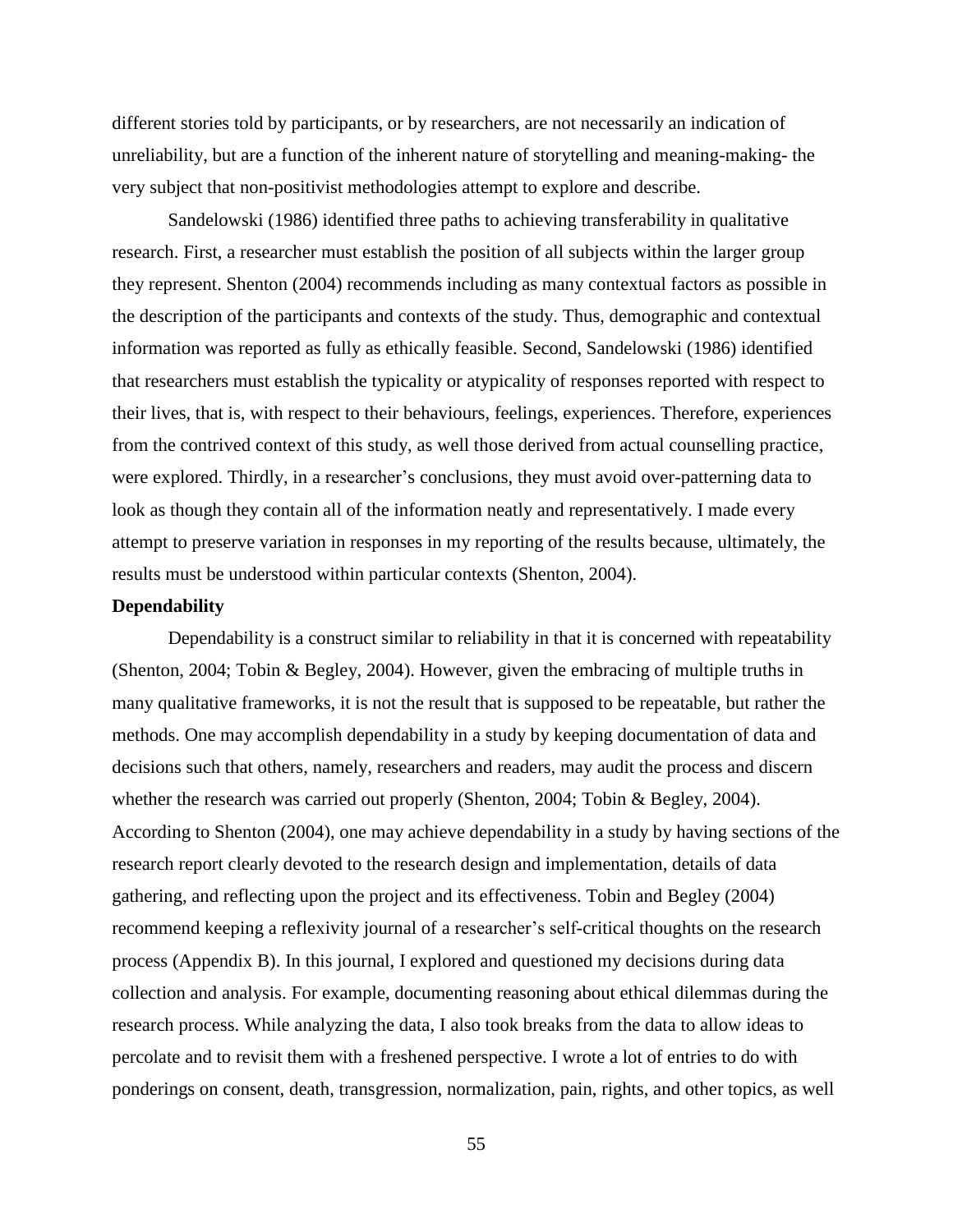potential themes. I also adopted the stance of the naïve inquirer when I perceived that I was biased in some way. For example, questioning my own understandings of what harm might be constituted by. In sum, the current research strove to meet dependability criteria via a detailed methodology section, the auditable decision-making trail (outlined in the following section), as well as a reflexivity journal for the research process (Appendix A and Appendix B).

## **Confirmability**

Confirmability is compared with objectivity and it is concerned with ensuring the interpretations are grounded in the data rather than in the researchers' preferences (Tobin & Begley, 2004). This can be assured by having a researcher explicate their own biases and limitations in their decision-making processes about the research design and their interpretations. One may discuss, also, initial themes that were decidedly discarded. The format used for an audit trail, complete with reflective commentary and detailed methodological descriptions, can be found in Appendix A. As an example of how it was used, the completed audit trail documents that that two different thematic maps were discarded in favour of the third. Shenton (2004) describes an audit trail as often consisting of two diagrams depicting decisions regarding the research design and the data, and thus, such diagrams were used (Appendix A).

## **Ethical Considerations**

As per the University of Saskatchewan's research requirements, an ethics application was submitted to the Behavioural Ethics Review Board for approval. Informed consent, confidentiality, and internet-based research ethics are discussed in some detail in the following sections.

# **Informed Consent**

Informed consent was obtained from participants before they completed the online questionnaire. The specific content of the consent page can be found in Appendix I. Overall, the consent screen informed participants of my contact information and that of my supervisor, the participation criteria, purpose of the study, procedure of the study, funding received for the project, the voluntary nature of their participation and right to withdraw, the potential risks and benefits of participation, information regarding confidentiality of their data, the way their data were to be used and disseminated, and notification of ethics board approval.

Because the topic of BDSM is sensitive for some, the risk of feeling uncomfortable while answering questions was outlined in the informed consent page. Participants were also informed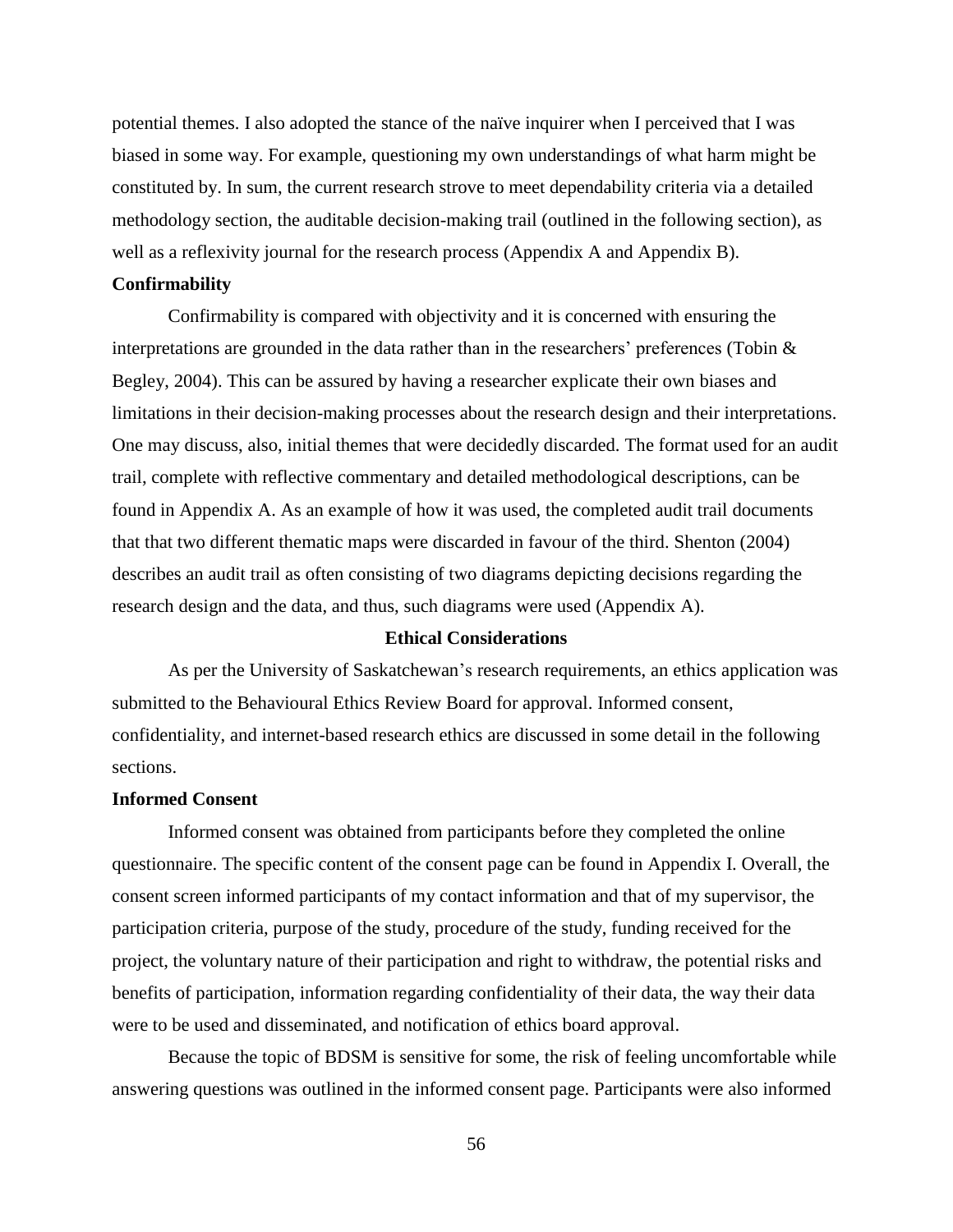of their right to leave any answer box blank (Appendix I). Counselling resources were not provided due to the likely geographical variability of participants contacted over the internet. Seeking counselling, if needed, to deal with emotions brought up by participating in this study was, however, encouraged.

#### **Confidentiality**

The information generated from the surveys was collected anonymously. I configured the survey to collect respondents' information such that there were no identifying details that could be used to connect participants to their survey answers. Participants were instructed to not provide any identifying details when responding and no one did. Thus, no extra editing with pseudonyms to protect identities was needed. Random alphabetical pseudonyms were chosen for each participant (Long & Jenkins, 2010). Other information that may be used to identify participants, such as uncommon or identifiable demographic data or particular wording of quotations, was omitted, changed, or reported aggregately as needed to protect participants' confidentiality. This was only necessary to protect online identities of commenters leaving messages on the online forum advertisements, as is discussed in the *online community-based ethics* section below. Limits of confidentiality associated with the online, SurveyMonkey platform were outlined in detail on the consent screen (Appendix I). The limitations included the location of the SurveyMonkey servers being in the United States and the fact that the Patriot Act may allow authorities to gain access to an internet service provider's (i.e. SurveyMonkey) records. A link to SurveyMonkey's privacy and security statements was provided in the consent information. These links described that a record of participants' IP addresses and their survey responses were maintained, but not in connection to each other. Participants were informed of the potential that both their IP address and their survey responses may be made known to authorities, but not in connection.

Aside from the confidentiality limits of the location of the SurveyMonkey servers, upon which the data is stored, I also took precautions to keep my SurveyMonkey account login sufficiently complicated and private to prevent unauthorized access to the collected responses. When I downloaded a copy of the participants' responses, they were transmitted from the site to my computer over a secure connection (Secure Sockets Layer, or SSL connection) which is the same protection which banks use to transmit private information over the internet. This connection is the default method which SurveyMonkey uses. I kept a copy of the responses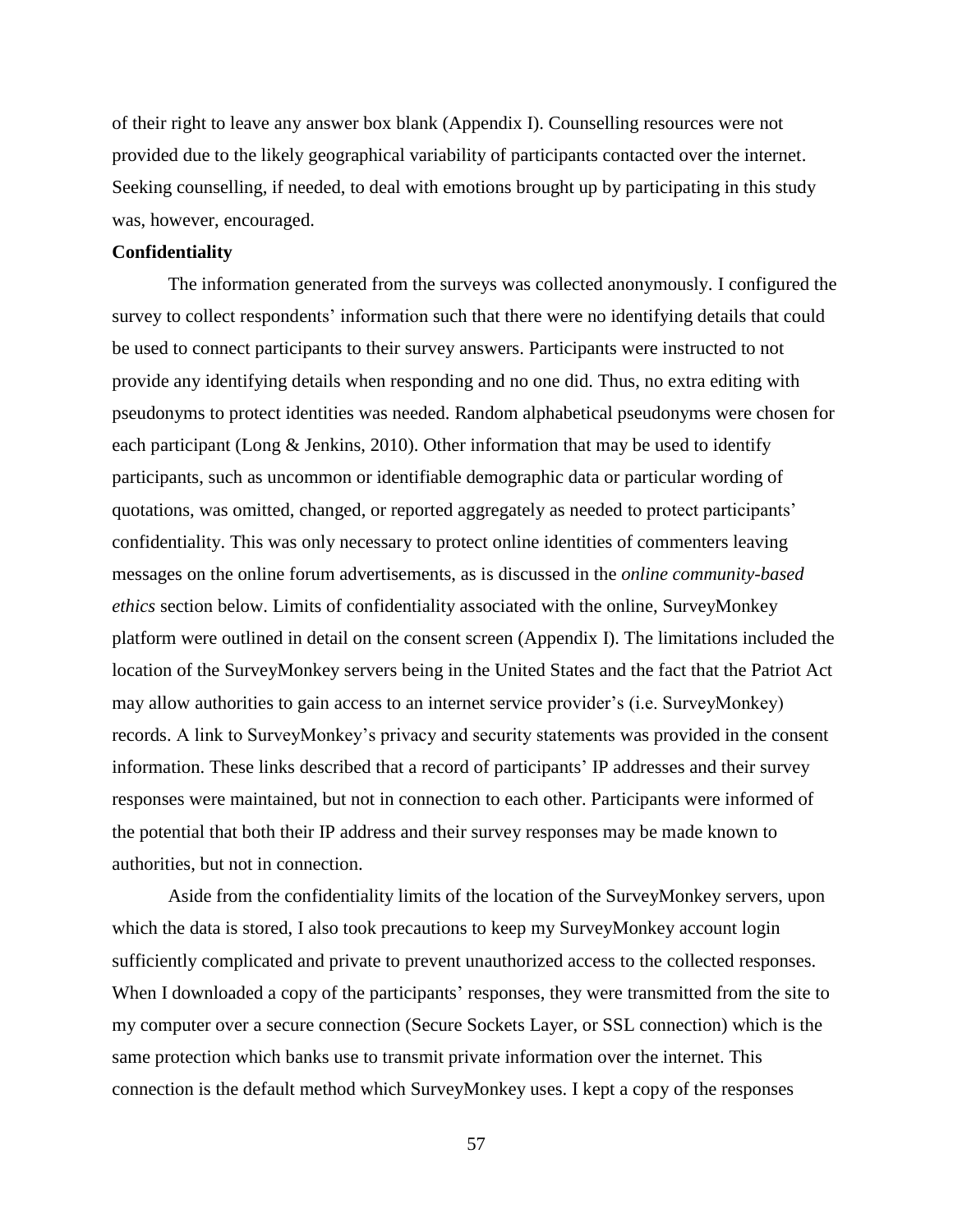stored on my password protected cabinet storage on PAWS, in a password protected document. Only myself and my supervisor had access to the responses in full.

Confidentiality was also attended to during the recruitment process. When I invited my personal contacts via email, I took care to send invites out individually, such that no other addresses were visible to other potential participants.

The procedure for destruction of the raw data will be as follows. For a minimum period of 5 years after the completion of the thesis, a password-protected copy of the data will be stored on a flash drive and kept in a locked filing cabinet by the research supervisor. After this time period has elapsed, this data will be permanently deleted by the supervisor. Immediately following the completion of the thesis, and transit of the raw data files to the research supervisor, the responses stored on the SurveyMonkey servers will be deleted by requesting this action after the completion of the Master's thesis. This action alone will not immediately permanently delete the data from the servers and a copy will remain available to reinstate for a period of approximately 12 months. At this time, I will also use a file shredding program to delete the files stored on cabinet containing the raw data.

### **Online Community-Based Ethics**

Special consideration was given to the internet-based recruitment done through online forums. Namely, as per the online-community code of conduct, permission from each forum was obtained to post the advertisement before posting. Once posted, I soon realized that people (using anonymous usernames) could post public responses to the ad. This created an ethical dilemma for me regarding whether or not to respond on this platform. I decided to respond to the remarks as if someone had said them via email or in-person, as the online forum had a conversational aspect and I thought that it would have been disrespectful to ask community members to consider taking the survey and yet not contribute back to the community. Roberts (2015) stated that the benefits and harms to an online community must be considered, and a researcher must establish credibility within a community. By attempting to meaningfully participate in the forum discussion, I was aiming to accomplish these things. However, some of the feedback posted as comments were quite critical of my survey design. I also learned that critical feedback of online surveys is not unique to this study (see Van Selm & Jankowski, 2006). Through discussion with the research supervisor, it was decided that the criticisms could be taken into account, but they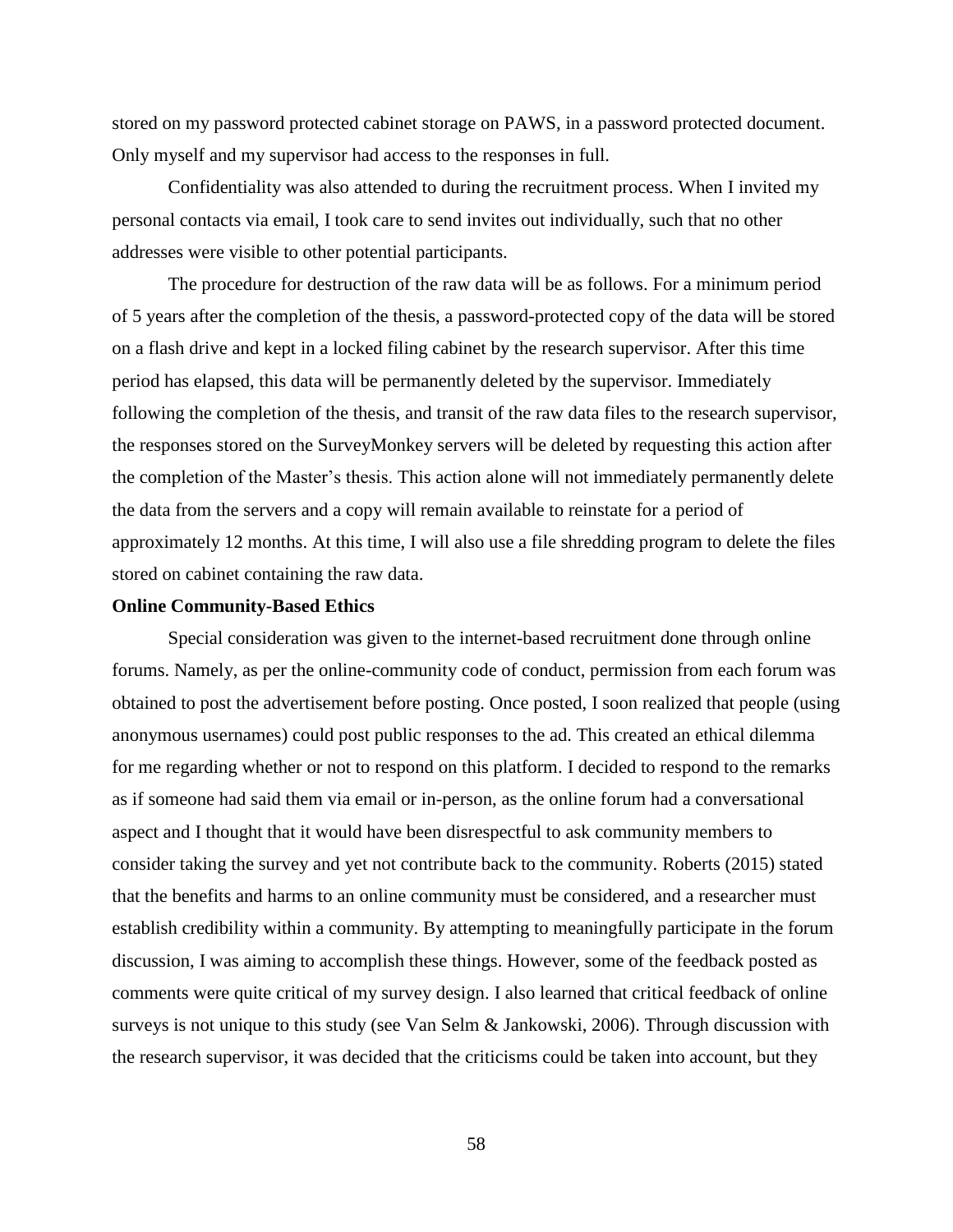did not warrant overhaul of the study. In fact, these unanticipated comments even constituted *paradata*, or data that are produced as a byproduct of data collection (Dykema, 2013).

Using online forum data, or in this case, online forum paradata, presents another set of ethical questions (Roberts, 2015). Although these forums were publicly accessible, and thus, the usage of such data do not technically require ethical review, enacting relational ethics complicates the notion that the use of such data is inherently ethical (Roberts, 2015). Firstly, the issue of the forum site as a public versus private space is still contentious (Roberts, 2015) and the commenters in this case, while they knew that they were commenting to a researcher about a research study, they did not explicitly know that their comments might be analyzed as part of the research. In fact, I did not know this initially either. As well, online pseudonyms may need to be protected, as they may have developed reputations within the forum community (Roberts, 2015). Online forum quotations may also be searchable and, hence, present the issue of privacy for the commenters (Roberts, 2015). I believed that the forum comments were informative, and so, an ethical way of incorporating the paradata was sought.

I reasoned that, while it would be technically ethical to use the paradata as found online, additional measures were necessary to further protect the commenters. Regarding the issue of public versus private space, the particular forum in question was publicly available. There was no promise of privacy and no passwords or accounts were required to access the content. Thus, it seemed reasonable that this data could be used as public data. However, none gave informed consent for their comments to be analyzed. They did, however, give feedback on the study and recruitment. It could reasonably be expected that a researcher would incorporate this feedback in some way into their research report, as comments from colleagues or reviewers might. Although not ideal to bypass informed consent, the data were still publicly accessible and obtained in a way that was relatively transparent (i.e., I was known as a researcher). Given the lack of responses that I received on my reply comments, it was also unlikely that informed consent could be meaningfully sought through the forum. Given this scenario, it was concluded that extra precautions taken to protect commenters would constitute a relatively safe and ethical option to use the paradata. Since some of the comments that constituted the paradata were quite hostile, they may or may not have reflected favourably on the commenters' online identities. Thus, I did not use forum pseudonyms, nor direct quotations in this paper. Instead, the meaning of the forum posts was discussed in a summarized form, so as to prevent traceability of quotes (Roberts,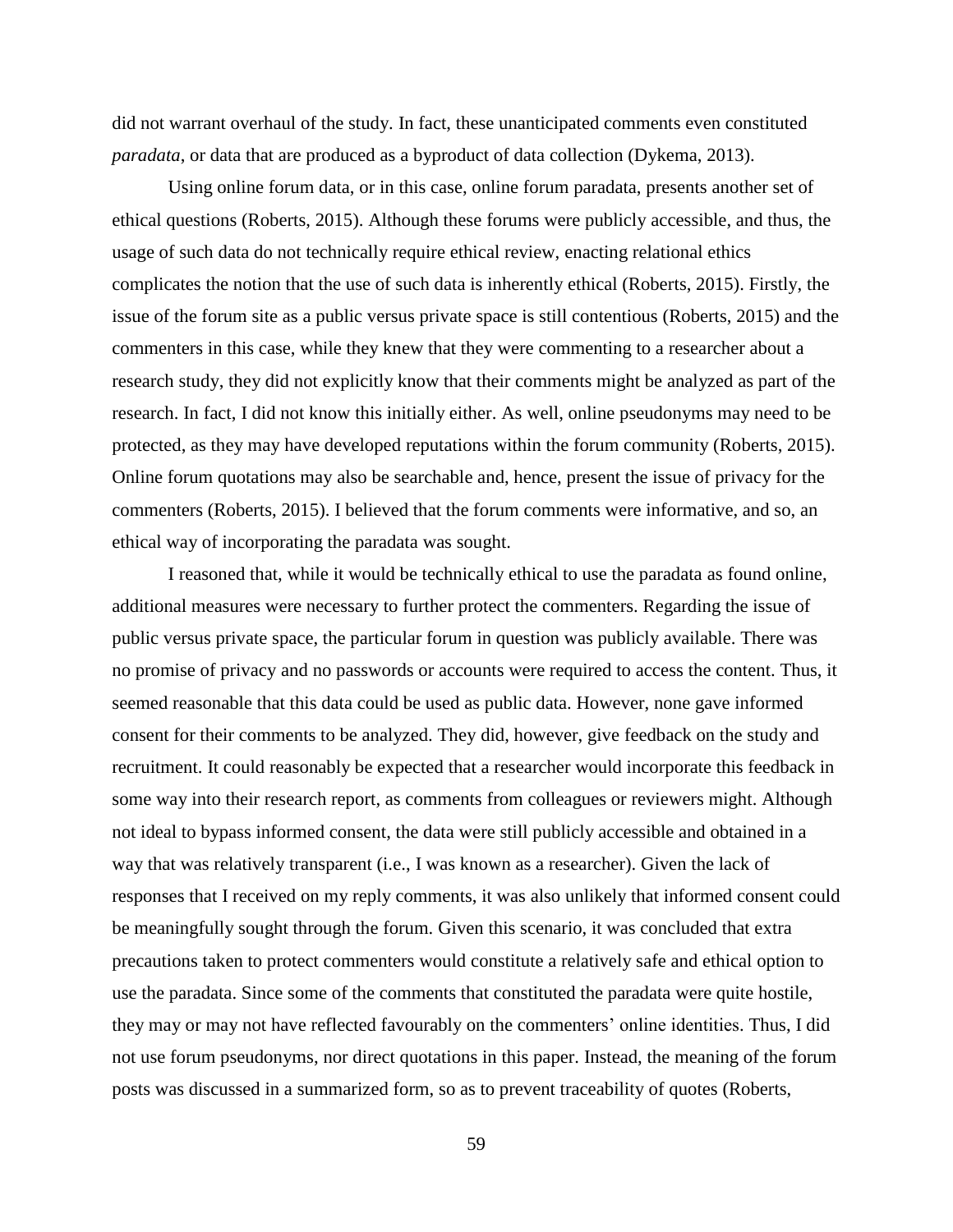2015). To further prevent traceability, the name of the forum in question has also been removed from this thesis as I found it possible to find the quotes through searching the forum for the advertisement title (however, this information was not readily available using a more general search engine). In sum, the five comments that constituted paradata are discussed in aggregate summary in relation to the results and/or limitations sections below.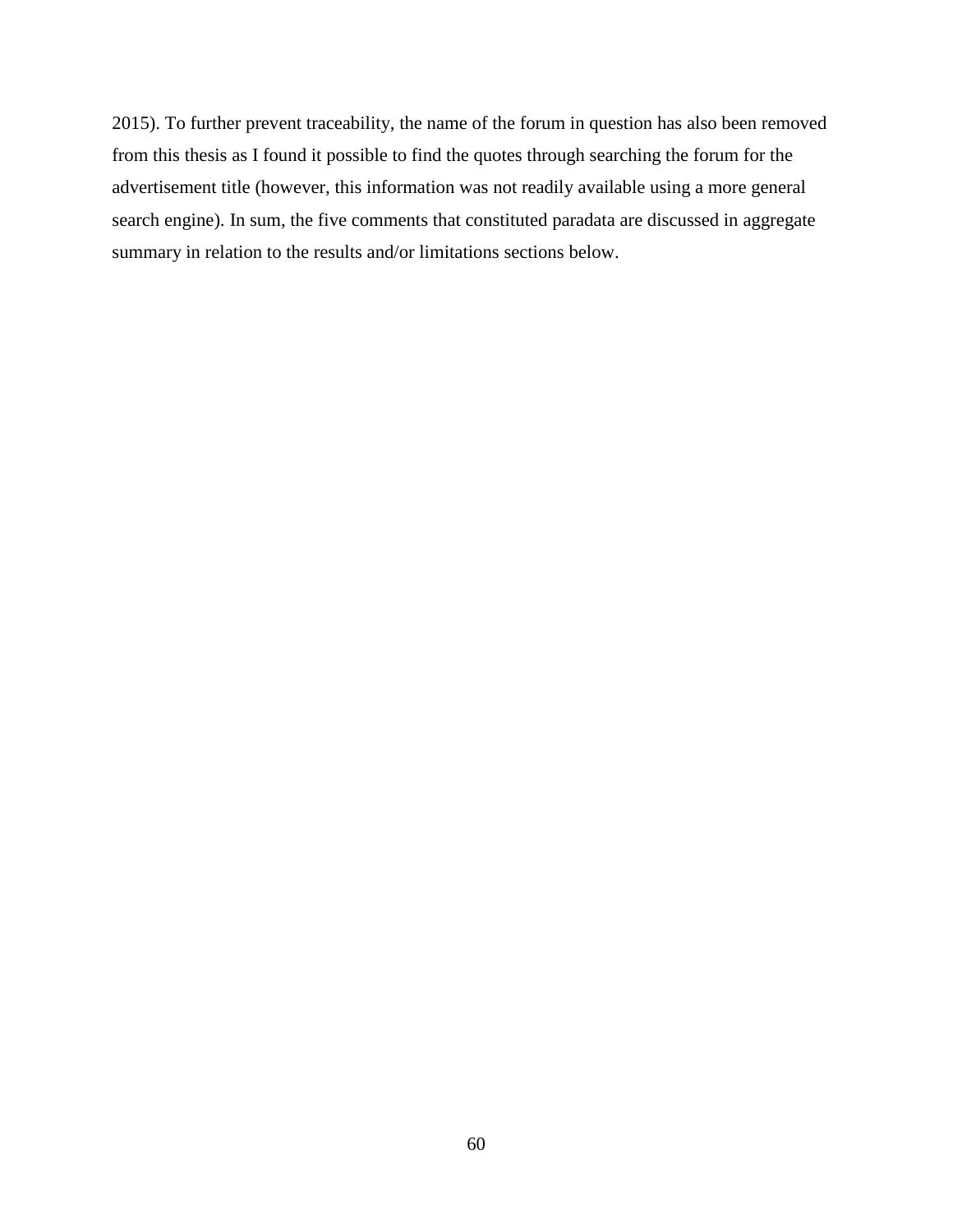## **CHAPTER FOUR: RESULTS**

This chapter presents the counsellors who participated in the study and summarizes the themes generated from their responses. The results section will first introduce the participants and their demographics. To reiterate some of the ethical precautions outlined above, all names that appear below are pseudonyms. Participants' quotations are edited for clarity (e.g., small typos are removed) and paradata are summarized, rather than quoted, to protect confidentiality. Any paradata responses are aggregately referred to using the name *Commenter*. This section then outlines the themes that were generated using the thematic analysis guidelines of Braun and Clarke (2006) and Attride-Stirling's (2001) concept of thematic maps. The thematic maps are structured into global, organizing, and basic themes. The generated themes are illustrated with supporting extracts from participants' accounts. This section concludes with a summary of the results.

#### **Participants**

Fifteen participants submitted survey responses for analysis. For succinctness, and easy reference, their pseudonyms and demographics are broken into two tables. Table 4.1 presents the Canadian participants while Table 4.2 presents the American participants. One participant, Blair, declined to report any demographics and so they are not included in either table. Overall, most of the respondents held a masters' degree in social work or some area of counselling and identified as female. The participants identified myriad practice settings, ranging from private practice to practice in public centers, as well as a wide range of ages (27 to 74) and years of counselling experience (from 1 to 45+ years). Additionally, they reported very diverse theoretical orientations.

### **How Counsellors Understood Harm in the Context of BDSM Pain Play**

The current study sought to explore how counsellors understood the concept of harm requiring therapeutic remediation, and serious harm requiring prevention or immediate response, in the context of BDSM pain play activities. The analysis of participants' responses resulted in the generation of one global theme, containing and maintaining an individual, and six organizing themes which supported the global theme: bodily integrity, selfhood, presence of consent, social connectedness, mental health and healing, and threat and safety are vague. These themes as well as the multiple basic themes, a third level of theme which support the organizing themes, are outlined in Table 4.3.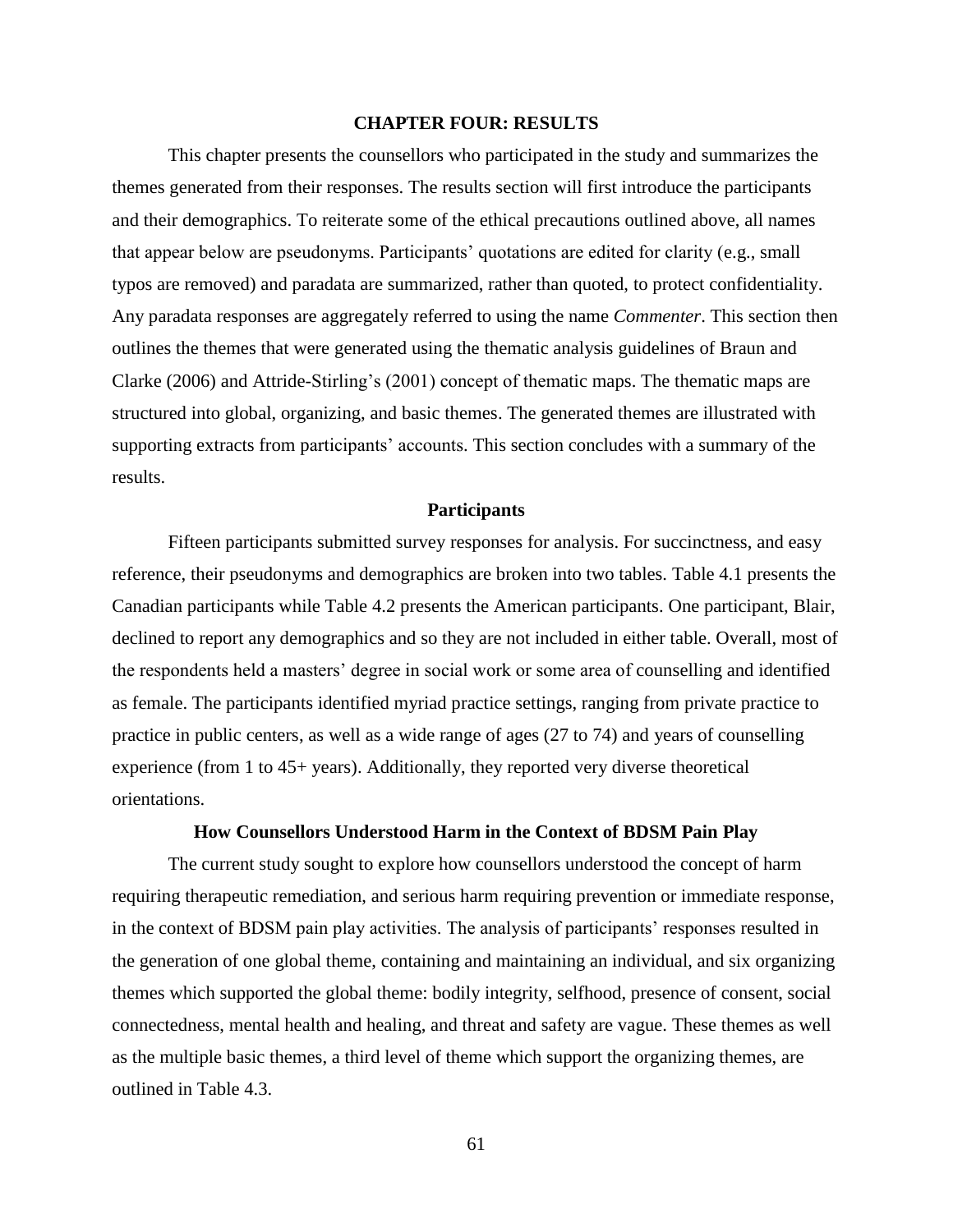# Table 4.1

| Participant        | Degree         | Credential  | Age    | Gender | Location     | Practice setting | Years of       | Theoretical          |
|--------------------|----------------|-------------|--------|--------|--------------|------------------|----------------|----------------------|
|                    |                |             |        |        |              |                  | practice       | orientation          |
| Adrian             | Masters in     | Registered  | 51     | Fluid  | Ontario      | Private          | 25             | Trauma-informed,     |
|                    | theological    |             |        |        |              |                  |                | sensorimotor,        |
|                    | studies in     |             |        |        |              |                  |                | psychodynamic        |
|                    | Pastoral       |             |        |        |              |                  |                |                      |
|                    | Counselling    |             |        |        |              |                  |                |                      |
| Ivey               | M. Ed.         | Registered  | 27     | Female | Western      | Health care,     | 1              | Humanistic,          |
|                    |                |             |        |        | Canada       | clinical setting |                | behaviourism         |
| Katie <sup>b</sup> | B.S.W.         | Registered  | $28\,$ | Female | Western      | Church           | $\overline{c}$ | Pansexual, queer,    |
|                    |                |             |        |        | Canada       |                  |                | polyamorous          |
| Lynn <sup>a</sup>  | M.S.W.         | Registered, | 46     | Female | Western      | Public/mandated  | 18             | Eclectic             |
|                    |                | certified.  |        |        | Canada       |                  |                |                      |
|                    |                | licenced    |        |        |              |                  |                |                      |
| May <sup>a</sup>   | M.S.W.         | Registered  | 30     | Female | Alberta      | Health care      | $\overline{7}$ | Feminist,            |
|                    |                |             |        |        |              |                  |                | narrative, strengths |
| Nick <sup>a</sup>  | Masters of     | Certified   | 29     | Male   | Western      | Municipal        | $\overline{c}$ | Narrative,           |
|                    | Psychothera    |             |        |        | Canada       | government       |                | existential,         |
|                    | py and         |             |        |        |              |                  |                | Jungian              |
|                    | spirituality,  |             |        |        |              |                  |                |                      |
|                    | doctoral       |             |        |        |              |                  |                |                      |
|                    | student in     |             |        |        |              |                  |                |                      |
|                    | secondary      |             |        |        |              |                  |                |                      |
|                    | education      |             |        |        |              |                  |                |                      |
| Olivia             | <b>B.S.W.,</b> | Registered  | 28     | Female | Saskatchewan | Public           | $\overline{4}$ | Strengths-based,     |
|                    | M.S.W.         |             |        |        |              |                  |                | narrative, post-     |
|                    |                |             |        |        |              |                  |                | modern, feminist     |

# *Canadian Participants' Pseudonyms and Demographics*

<sup>a</sup> Participant did not respond to one or more qualitative (excluding demographic questions) survey questions

<sup>b</sup>Katie responded with what appears to be a sexual orientation, rather than a theoretical orientation. However, this information may inform her theoretical orientation and provides context for the reader

# **Containing and Maintaining an Individual**

The overarching interpretation of the organizing themes presented was that counsellors wanted clients to be contained and maintained within the boundaries drawn around safety. Individuals were ideally contained within their bodies (bodily integrity), their sense of self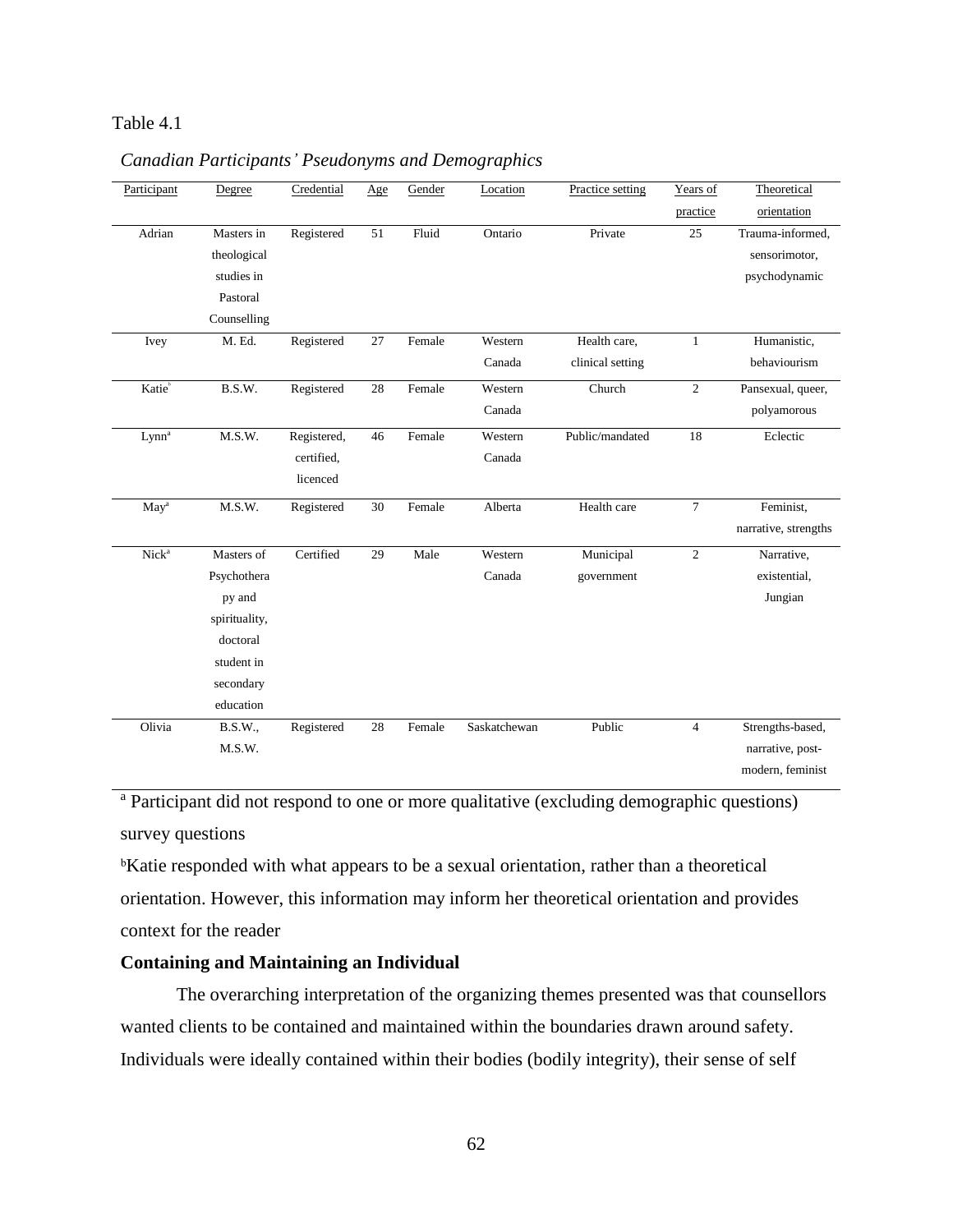| Participant        | Degree                                           | Credential                                        | Age | Gender | Location                         | Practice setting               | Years of<br>practice | Theoretical<br>orientation                                                    |
|--------------------|--------------------------------------------------|---------------------------------------------------|-----|--------|----------------------------------|--------------------------------|----------------------|-------------------------------------------------------------------------------|
| Carol              | Masters in<br>Mental Health<br>Counselling       | Licensed                                          | 51  | Female | Oregon $&$<br>Washington         | Private                        | 5                    | CBT, Gestalt,<br>eclectic                                                     |
| Daren              | M.S.W.                                           | N/A                                               | 38  | Male   | New England<br>(USA)             | <b>Mental Health</b><br>Center | $\overline{c}$       | DBT, CBT                                                                      |
| Erik               | Ed. D.                                           | Licensed                                          | 33  | Male   | Southern<br><b>United States</b> | Private                        | 5                    | Transpersonal,<br>Primal integration<br>therapy,<br>transactional<br>analysis |
| Frank <sup>a</sup> | M.S.W.,<br>Doctoral<br>student of<br>social work | Licensed,<br>certification<br>in sex<br>offenders | 28  | Male   | Southeastern<br><b>US</b>        | Private                        | $\overline{4}$       |                                                                               |
| Gail               | M.S.W.                                           | Yes                                               | 32  | Female | <b>West Texas</b>                | Psychiatric Prison             | 3                    | ٠                                                                             |
| Hailey             | <b>MSW</b>                                       | Licensed                                          | 39  | Female | Nebraska, USA                    | Non-profit                     | 10                   | <b>Solution Focused</b>                                                       |
| Jay                | M.A.                                             | Licensed                                          | 74  | Male   | Southern<br>California           | Private                        | $45+$                | Gestalt, existential                                                          |

Table 4.2 *American Participants' Pseudonyms and Demographics*

*Note*. Unknown data are denoted by a dash

<sup>a</sup> Participant did not respond to one or more qualitative (excluding demographic questions) survey questions

(selfhood), within acceptable social boundaries between them and other people (presence of consent and social connectedness), within social norms (presence of consent and social connectedness), and within limits of mental health (mental health and healing). These containers individuated them and perpetuated their corporeal (bodily integrity), mental (selfhood and mental health and healing), and social (presence of consent and social connectedness) existence. Safety was something that perpetuated containment and maintenance, whereas harm was something that interfered with these. At times, what was considered safe or harmful for containing and maintaining an individual was ambiguous and amounted to no deeper a meaning than safety being something desirable for the client and harm being something aversive (threat and safety are vague). This may have reflected a shorthand reference to a sense of common knowledge around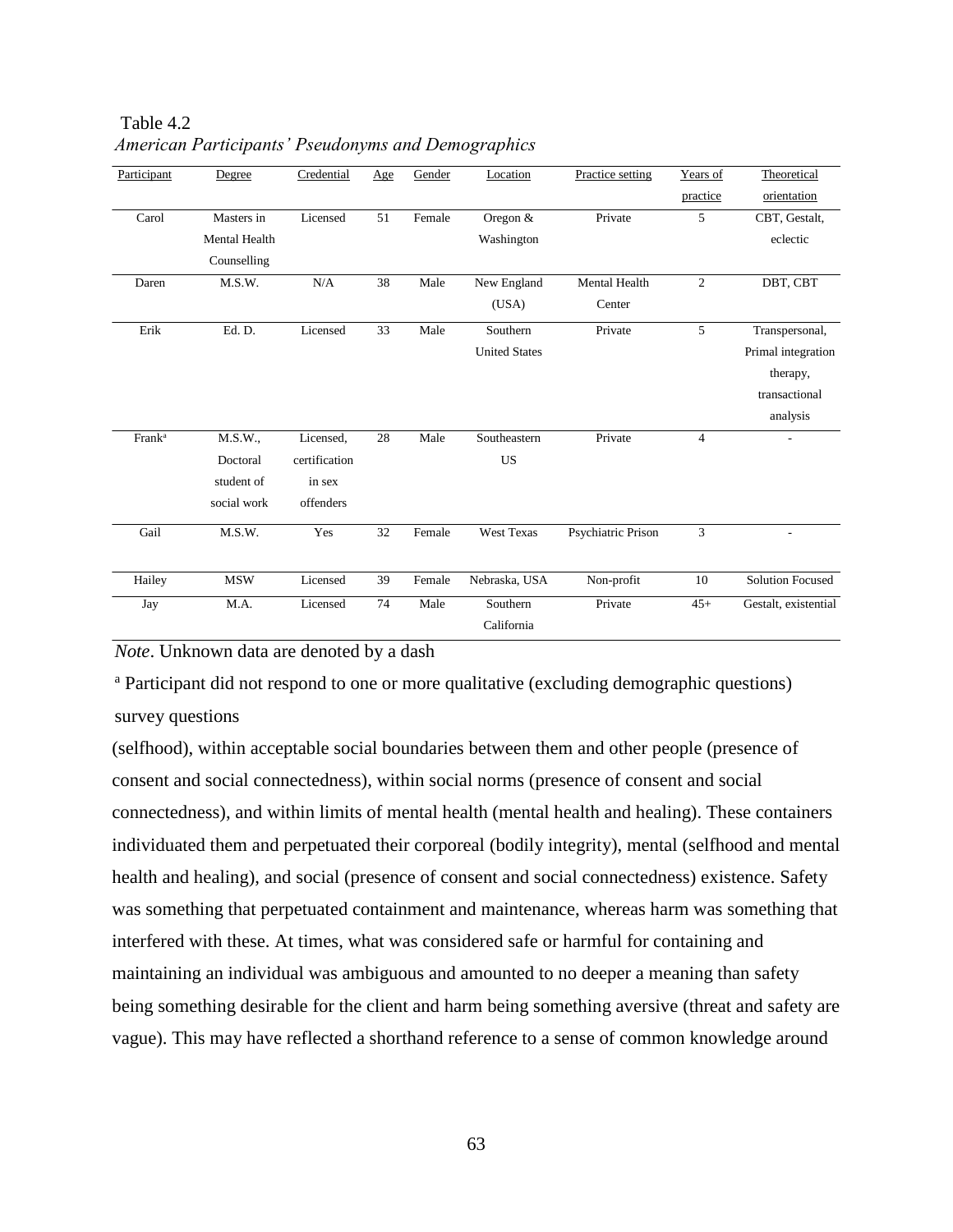| Global Theme                                | <b>Organizing Themes</b>    | <b>Basic Themes</b>                                 |
|---------------------------------------------|-----------------------------|-----------------------------------------------------|
| Containing and Maintaining<br>an Individual | <b>Bodily Integrity</b>     | Desirable to avoid or repair<br>tissue interference |
|                                             |                             | Necessary to keep body alive                        |
|                                             | Selfhood                    | Clients should be self-<br>determining              |
|                                             |                             | The self must negotiate its                         |
|                                             |                             | own limits                                          |
|                                             |                             | Needs are met when people                           |
|                                             |                             | express an authentic self                           |
|                                             |                             | Diversity is to be understood,                      |
|                                             |                             | celebrated, and tolerated                           |
|                                             | Presence of Consent         | Consent is paramount                                |
|                                             |                             | Consent is constrained                              |
|                                             |                             | Consent should be given                             |
|                                             |                             | freely outside of coercion                          |
|                                             |                             | People should be informed of                        |
|                                             |                             | and anticipate risks                                |
|                                             | <b>Social Connectedness</b> | Close relationships should be                       |
|                                             |                             | mutually emotionally warm                           |
|                                             |                             | and responsive.                                     |
|                                             |                             | Social stigma and judgement                         |
|                                             |                             | are barriers to community                           |
|                                             |                             | access                                              |
|                                             |                             | People benefit from                                 |
|                                             |                             | community                                           |
|                                             |                             | Society sets rules that protect<br>and restrict     |
|                                             |                             | <b>BDSM</b> a coping tool                           |
|                                             | Mental Health and Healing   | enhancing or detracting from                        |
|                                             |                             | wellbeing.                                          |
|                                             |                             | BDSM can be influenced by                           |
|                                             |                             | negative past experiences                           |
|                                             |                             | Self-harm can be related to                         |
|                                             |                             | <b>BDSM</b>                                         |
|                                             |                             | BDSM can be pathological                            |
|                                             |                             | when out of control                                 |
|                                             | Threat and Safety are Vague | Safety is an ambiguous state                        |
|                                             |                             | Harm is an ambiguous state                          |
|                                             |                             |                                                     |

Table 4.3 *How counsellors understood harm: Overview of themes*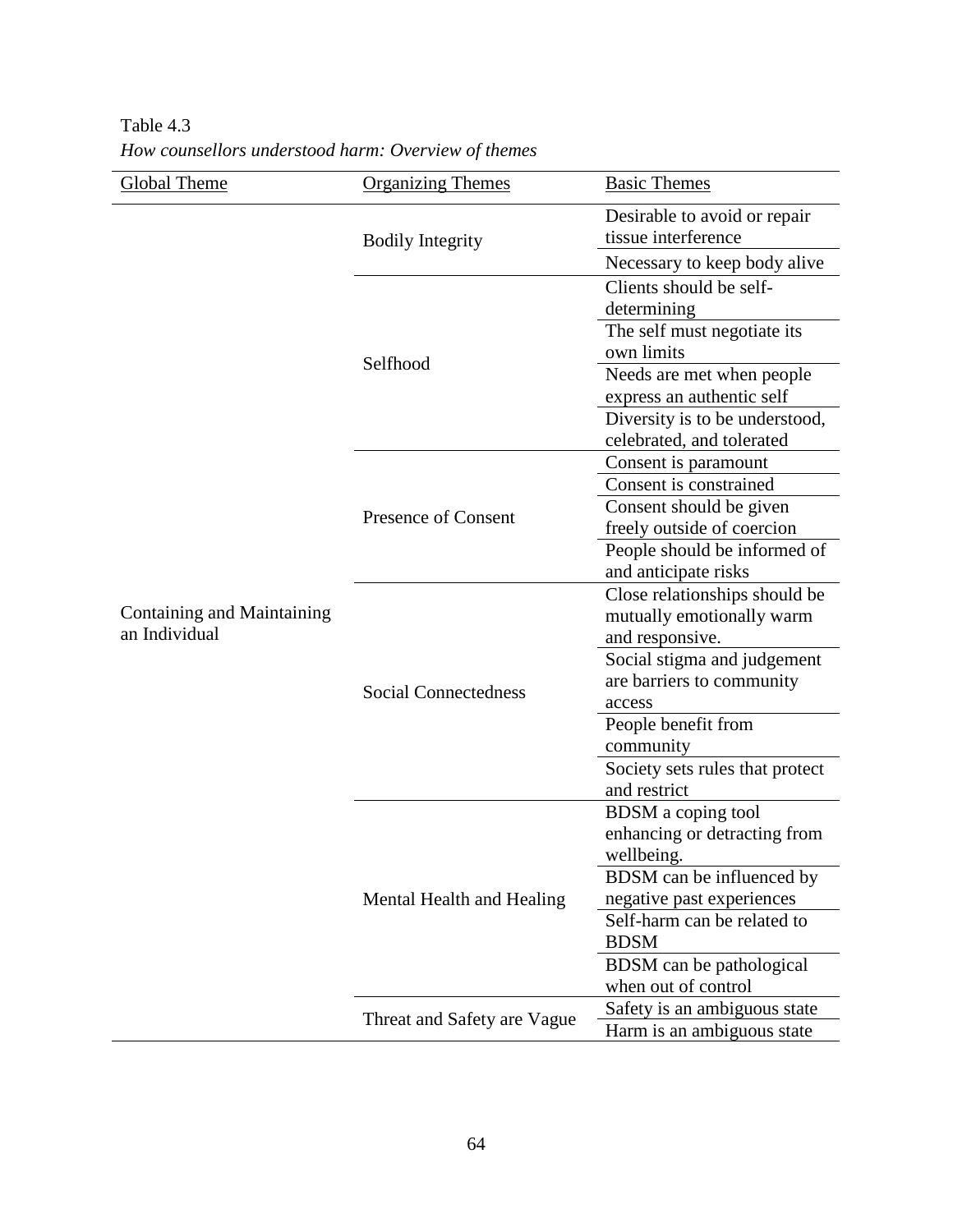what safety and harm were constituted by, or, perhaps at times, a sense of the multiplicity of these things as interpreted by self-determining clients. Regardless of where the boundary between harm and safety was set, participants emphasized boundary drawing in their own accounts as well as encouraged it for their clients.

Containing clients within a shroud of safety by staving off harm and keeping it out involved a lot of boundary drawing, which was a negotiation between the counsellors' and the hypothetical clients' understandings. Counsellors generally recognized the authority of clients to self-determine, even to something that contained some amount of risk, however, under certain circumstances (such as potential self-harm, abuse, or serious risk of death) these choices crossed a boundary where self-determination could be voided due to the hard line of serious harm. It then became the purview of the counsellors to act to protect a client, to maintain them. For example, counsellors generally recognized that clients were able to consent to some amount of non-serious bodily interference, but if it crossed over into the territory of potential death, such as that by bleeding out or asphyxiation, it became a serious harm which overrode clients' decision-making capacity. Counsellors wanted clients not only to be contained within these aspects of safety, but to be regulated and maintained in such a condition as well: corporeally whole, self-determining, socially caring and agentic, more abiding, and life-loving.

**Bodily Integrity**. The organizing theme of *bodily integrity* related to the counsellors' desire for wholeness of physical bodies. Physical bodies were seen as something to preserve, and any disruption that could possibly alter them, at all or permanently, was viewed with some level of concern. Thirteen of the 15 participants articulated some variation of this theme in their accounts. The 2 basic themes supporting this organizing theme include *desirable to avoid or repair tissue interference* and *necessary to keep body alive*.

*Desirable to avoid or repair tissue interference*. The basic theme of it being *desirable to avoid or repair tissue interference* was expressed by 9 participants. Within this basic theme, there were variations on keeping the integrity of body tissues. While some participants expressed that it was desirable to avoid any interference with the body, others expressed that reparation of any bodily interferences could also be acceptable. Despite the different tolerances for tissue interference, at the core, these two sentiments are united by an underlying wish for people to exist corporeally intact.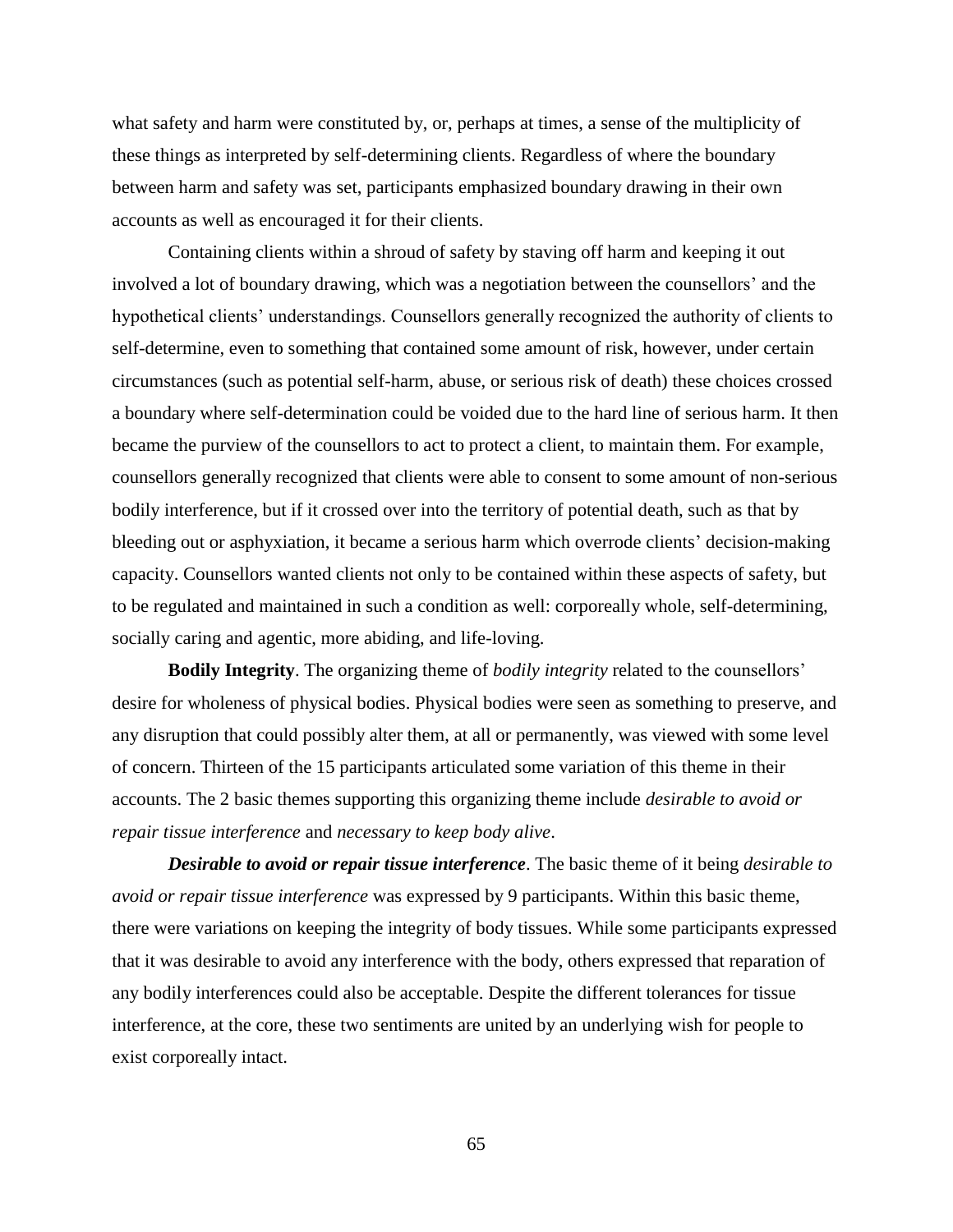This first sentiment was that body tissue interference was inherently aversive and harmful. Lynn reported, "Behaviours that I perceive may break skin or cause other damage stand out to me," indicating that breaking skin equated to damage. Similarly, Nick wrote, "So long as there is mutual enjoyment, love, and respect, and that each client is being safe (not putting their partner at risk for disease) I think I could work with most of these behaviours." While Lynn and Nick give the specific examples of *breaking skin* and infection with a *disease*, Carol's phrasing of *bodily harm* is much more vague. Carol wrote, "My client CAN take activities too far when they break consent or do bodily harm." Here Carol suggests that bodily harm is *too far*. Taken together, these accounts indicate that bodily interference is best prevented. Harm occurs when a bodily boundary is crossed, whether that is a dermal boundary, immunological boundary, or some other vaguely biological one that is damaged, that is going *too far*. This is a concept of wholeness, and safety, that has to do with a *prevention* of any tissue disruption. It also seems to express a valuation of the unadulterated course of the cellular life, as there is a dearth of discussion of any possible benefits one might legitimately gain from altering tissues.

The second sentiment did not contain concern over just any body interference per se, but over one that may not be easily, if ever, repaired. Wholeness was seen as a state which may be safely deviated from, so long as the injury was temporary. Daren wrote "The only sense of going too far would be permanent damage that might be regretted later." Frank similarly commented on the issue of permanence:

Some of these stand out as being extreme, such as branding due to their permanent nature. Then again, we have people getting tattoos of all sorts of things while drunk, and don't judge them nearly as harshly. It is all relative.

Blair also remarked on the ethics around permanent bodily interference:

If a client revealed concrete plans to kill or permanently damage himself or others, I would act as the law and my professional ethical guidelines mandate. Whether or not a client expected to be physically aroused while performing such actions has and should have no bearing on this whatsoever.

From these accounts, it appears that the more enduring the change of body tissue, the more concerning it is. If the body remained in a changed state long enough or forever, it could risk causing serious problems, such as *regret*, or it could even end up *killing* a person. Although, Frank cast some doubt on the condemnation of permanent tissue alteration by comparing the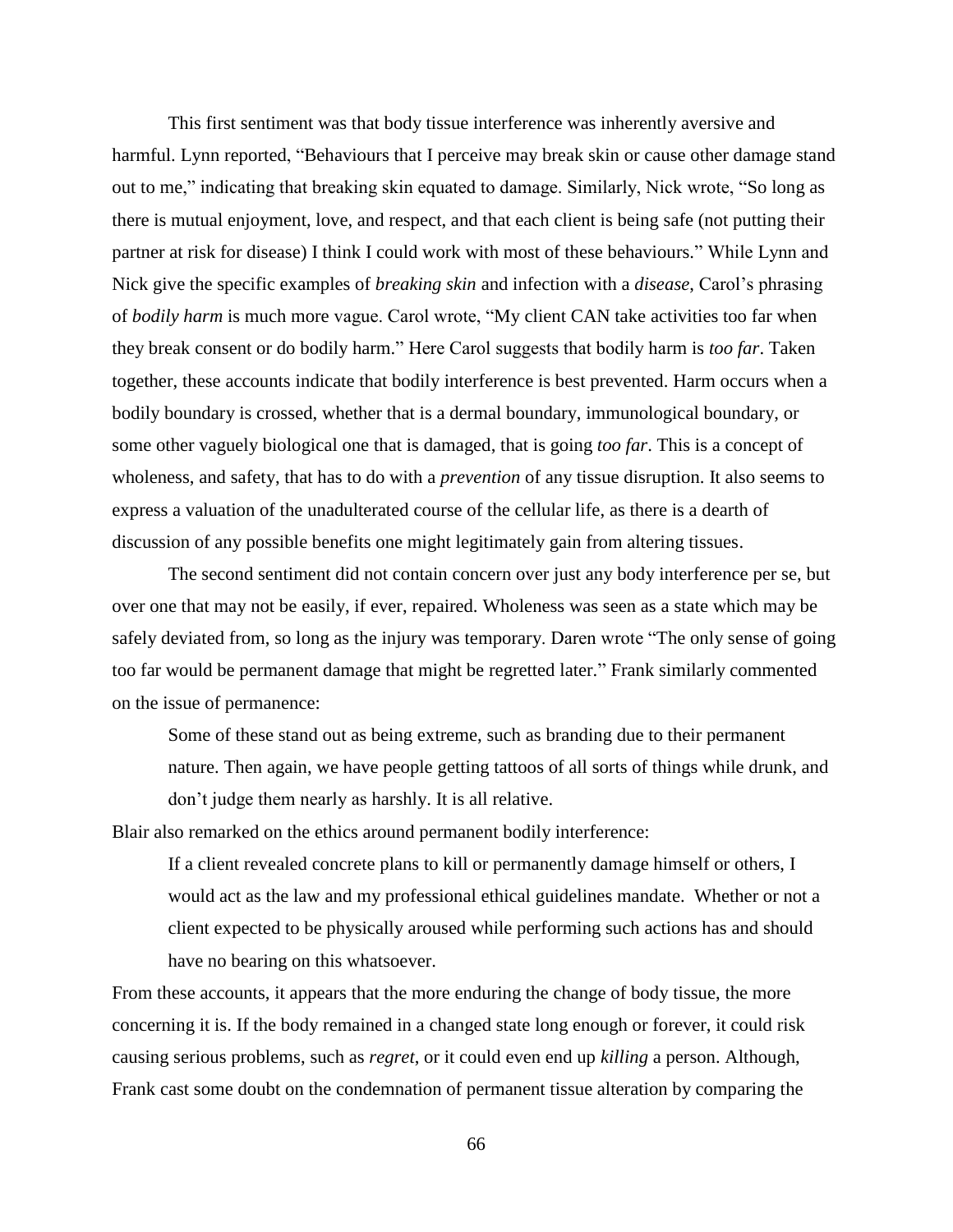(generally) more socially accepted practice of tattooing to the less socially accepted practice of branding. Blair, however, considers permanent body alteration a serious enough harm to consider reporting, alongside death. Additionally, in Blair's statement is the primacy of the body's integrity over *arousal*; physical wholeness precedes legitimate pleasure. In this basic theme, harm was seen to occur when the boundary of bodily change was lastingly, rather than transiently, crossed.

In keeping with this notion of returning to a state of wholeness, the care of wounds was stressed as an appropriate response to any tissue alteration that may occur. As Frank wrote, "I would recommend that she consult a medical doctor about the behaviours that she engages in, and work with him on the treatment of sex related wounds and how to care for those in a safe way." Thus, safety was aligned with medical *treatment of sex related wounds*. The implication here seems to be that treating enhances the body's chances of healing, thus putting the body on a course towards a pre-injury state of wholeness. Overall, the state of bodily integrity was seen as the logical and safe way for clients to strive to exist.

*Necessary to keep body alive.* The basic theme of it being *necessary to keep body alive* was expressed by 8 participants. At the core of this basic theme is an urgency to maintain life, even at the cost of revoking clients' rights to confidentiality and self-determination. Ivey wrote:

As someone who has dealt with acutely suicidal clients, I am sensitive to the fact that someone can die if they are cut deeply. Breaking confidentiality is something that would be considered if there was someone in danger who was not able to help themselves.

Carol also commented on the urgency to prevent death:

Confidentiality can only be broken if the client is threatening deadly harm to themselves or someone else. If a client is threatening someone else, or is putting themselves in harm's way, it must be a possible and surely death, such as auto-erotic asphyxiation.

The underlying assumption in this theme is that death or activities which risk immediate death are not valid options to choose and, so, a client's behaviour must be stopped if it is likely to result in death. If the client cannot *help themselves*, then it becomes the purview of the counsellor to do so. The interferences with the body that concerned the counsellors due to their potential for such were *deep cutting* and *auto-erotic asphyxiation*. The intent behind or gain from these behaviours is abruptly suspended as the breath and blood of the body takes precedence.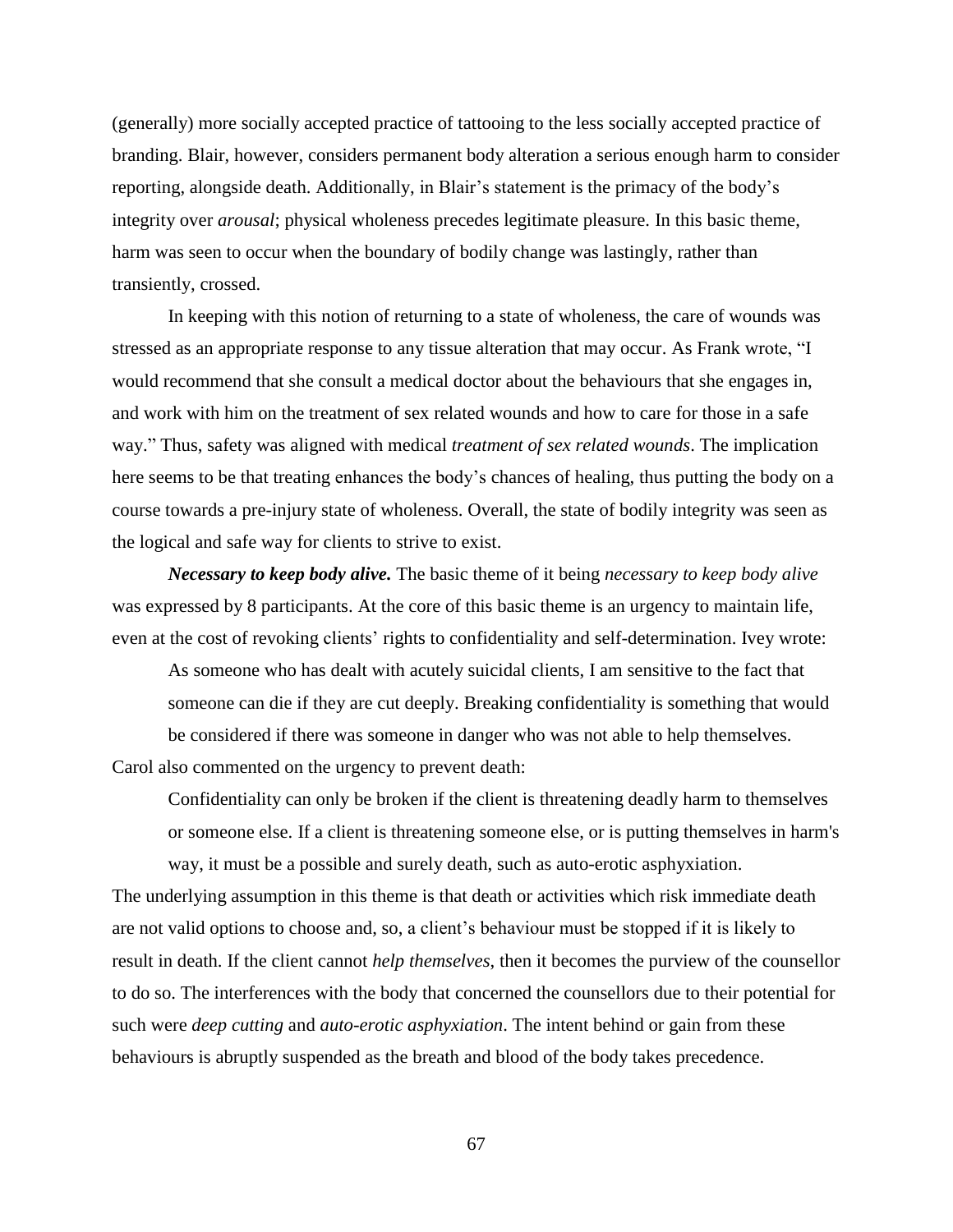However, granted that the threat to life was not immediate, some allowance for potentially life-risking behaviour was made. For example, May commented on the relatively lower and less immediate risk of engaging in consensual choking:

However, if there is risk to the life of a person we would need to break confidentiality as we are ethically bound to do so. But if both partners are consenting to risky behaviour (for instance strangling/choking during sex) that is not problematic for me.

This implies that activities which could possibly result in death, but not certain or immediate death may be participated in legitimately. Thus, although the goal is for clients to remain wholly alive, it is not necessary to revoke confidentiality and self-determination if the risk to life is indeterminate. Similarly, Erik commented on the relatively low risk to life conferred by the activities listed in question 7 of this survey. Erik wrote, "The thing that stands out to me is the long list of BDSM related techniques/activities that aren't on the list. My reaction is that these things are fairly tame, especially compared to edge play." Commenting on the same list of activities, Olivia reported:

Without further context, none of the words above alone suggest risk of death to me; however, if a client informed me that they planned to leave the session and immediately use a rope to choke themselves without a release mechanism and would not agree to a safer method, I could see that as a serious and imminent risk to life that I would potentially need to break confidentiality for the safety of my client.

From these accounts too, it seems that activities which carry some possible risk to life are left to the discretion and self-determination of clients. For example, cutting (listed in question 7 of this survey) which is positioned as safer than *edge play* by Erik or using *safer methods* of auto-erotic asphyxiation which include release mechanisms, as mentioned by Olivia. It is not the activity (nor the pain) itself which appears as problematic, but rather where it lies on the continuum of potential for fatality.

While life was seen as an essential aspect of bodily wholeness, as a superseding extension of tissue integrity, there was also some allowance for people to engage in activities if they conferred only a vague, non-imminent risk to life. Nonetheless, maintaining the life of a person through avoiding or mitigating physical assaults to the body (e.g., restricting breath, cutting too deeply) was of the utmost import.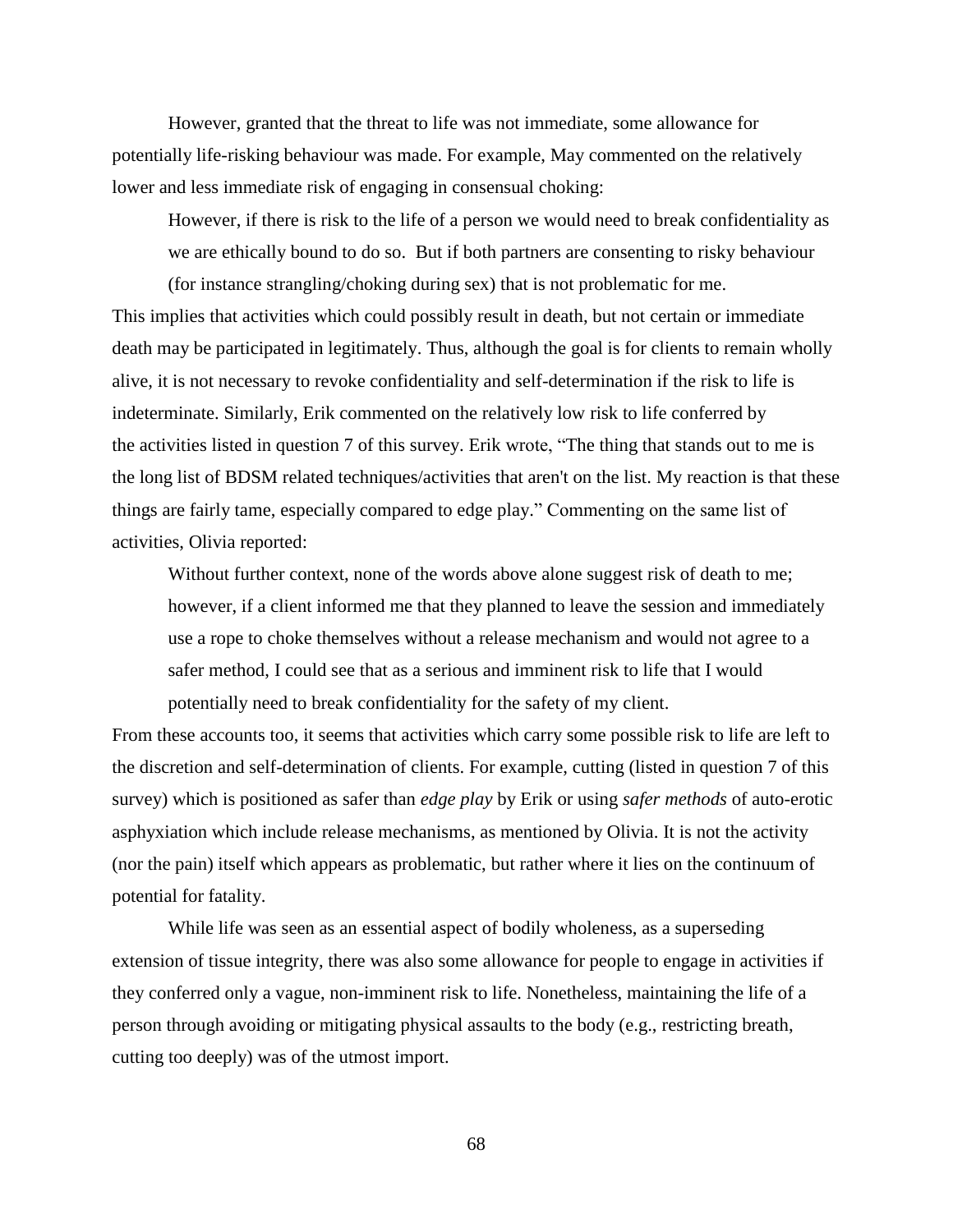**Selfhood**. The organizing theme of *selfhood* concerned respect for the individual as a separate, unique, and self-directing agent. In this theme, the individual was seen as, ideally, deciding their own goals and capable to act relatively autonomously in accordance with such. The boundary of safety here was around individual agency such that people may be informed and influenced by those around them, but ultimately, the individual must be an agentic and autonomous being. Society was viewed as, ideally, supportive of individuals in their quest for self-actualization. All 15 participants articulated some variation of this theme in their accounts. The 4 basic themes supporting the organizing theme of *selfhood* include *clients should be selfdetermining*, *the self must negotiate its own limits*, *needs are met when people express an authentic self*, and *diversity is to be understood, celebrated, and tolerated*.

*Clients should be self-determining*. The basic theme of *clients should be selfdetermining* was expressed by 14 participants. At the core of this basic theme was that clients should be the interpreters of their own experiences as well as set their own goals for therapy and life. In this basic theme the counsellors spoke about supporting the client's process of selfactualization. Olivia wrote:

I would need to spend some time with Mary getting to know her better before forming any conclusive thoughts on how best to support her and would want to form those thoughts in conjunction with Mary, as she is the expert on her own life.

Olivia's statement illustrates the significance placed on clients' right to choose the direction of therapy and life goals for themselves. Whatever it is that the clients came to therapy for is what the counsellors wanted to support them in achieving. This held true even when counsellors noted some potential harms or concerns with clients' behaviours.

When harms were seen as distinct possibilities, the counsellors still strove to let the client make their own meanings and, from them, determine what they felt was right for themselves at that given moment. Gail wrote:

I think my approach with her [Mary] would be to generate mindfulness, and awareness around how her actions effectively deal with her symptoms. And are they effective? She is still seeking counselling for depressive symptoms, so they aren't entirely effective in helping her deal. Are there safer and less risky, more effective alternatives she could use? Or is addressing this behaviour right now completely off the table? If so,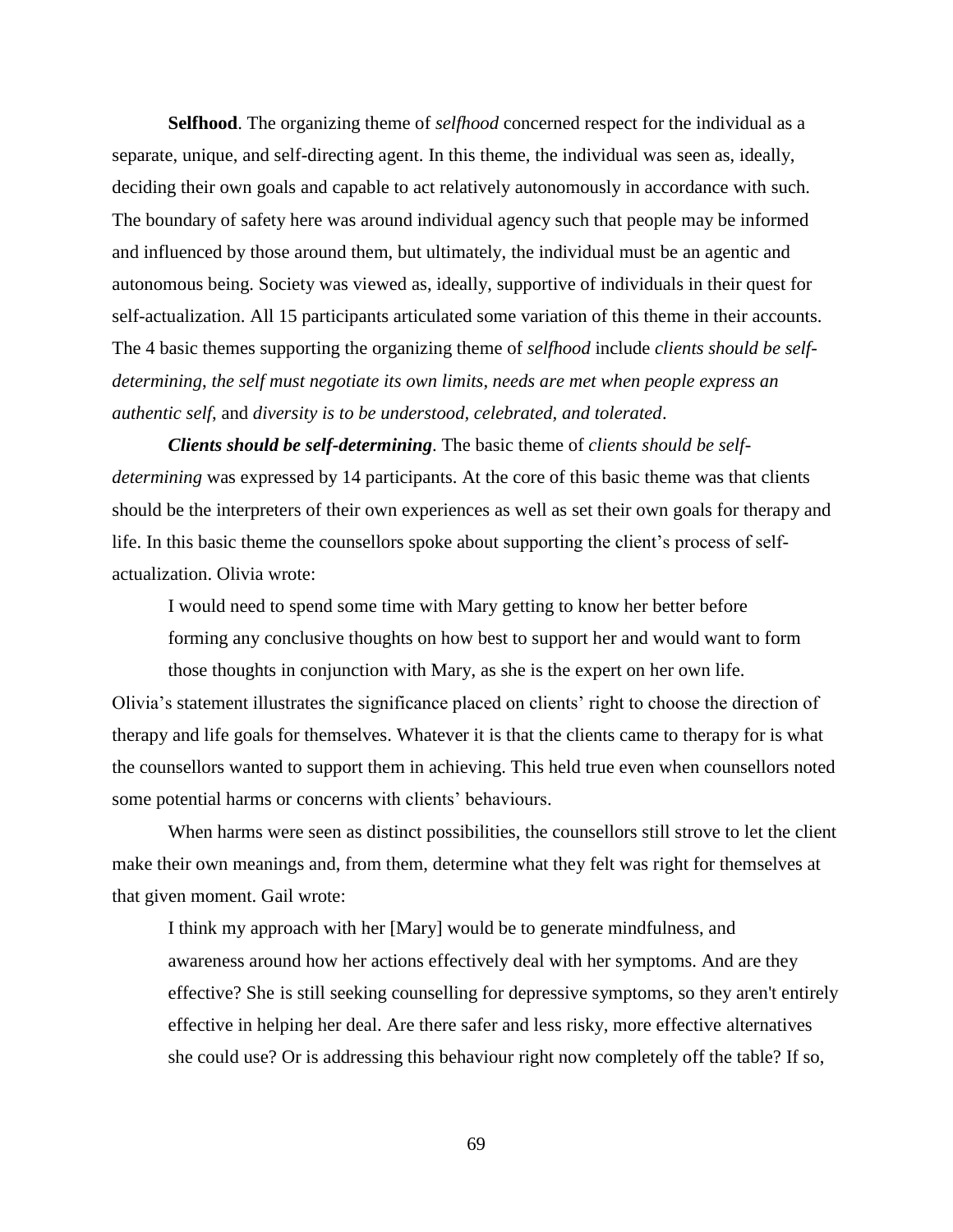we would have to start with where she thinks the gaps in her ability to deal with her mood are.

This response illustrates that counsellors saw themselves as facilitators of the client's own will to action. Gail's statement involved her being in the role of helping Mary to clarify her desired direction for change by eliciting her participation and reflection on her own behaviours, even though she described Mary's behaviours as *risky*. This predicament of marrying concern for a client's wellbeing and allowing them self-determination to make meaning of their own pain experiences was noted explicitly by Ivey who wrote, "We talk about beneficence and nonmaleficence in Psychology, so it creates a new set of ethical questions, certainly, when the concept of pain can be seen potentially as beneficial or maleficent." The question of selfdetermination was an ethical one, which the counsellors placed great value on when faced with non-reportable harm situations.

When non-reportable harm was thought to have occurred, the counsellor could let the client know of their concerns about it, but again, the choices remained with the client. May stated, "If I thought my client was taking the activities too far, we would have a conversation about safety, and harm reduction but ultimately it is their choice." Similarly, Lynn wrote, "[Desired] outcomes the same...despite my increased discomfort, that she [Mary] be happy and confident with her intentional choices. Would really like to see a reduction in her depressive moods." As evidenced by May and Lynn's comments, their own comfort did not really matter as long as the client was self-determining in a way that was chosen by and/or creating positive moods for them.

Aside from letting the client know about their concern for them, when counsellors interfered with the clients' freedom of choice more authoritatively, they were seen to have done harm. May noted, "Dr. Smith is wrong, and clearly has a problem with BDSM and pain. It's unreasonable to have our clients sign contracts for behaviours we think are wrong." As May illustrates, it is Dr. Smith who, rather than the client, is the one who *has a problem with BDSM and* pain. Imposing the counsellor's will in this manner was also criticized by Olivia as being "too presumptive, directive, and not client-centered." In sum, when the will of the counsellor (at least when there was no immediate danger to their life) was substituted for the will of the client, it was seen as an intrusion and harm to the client.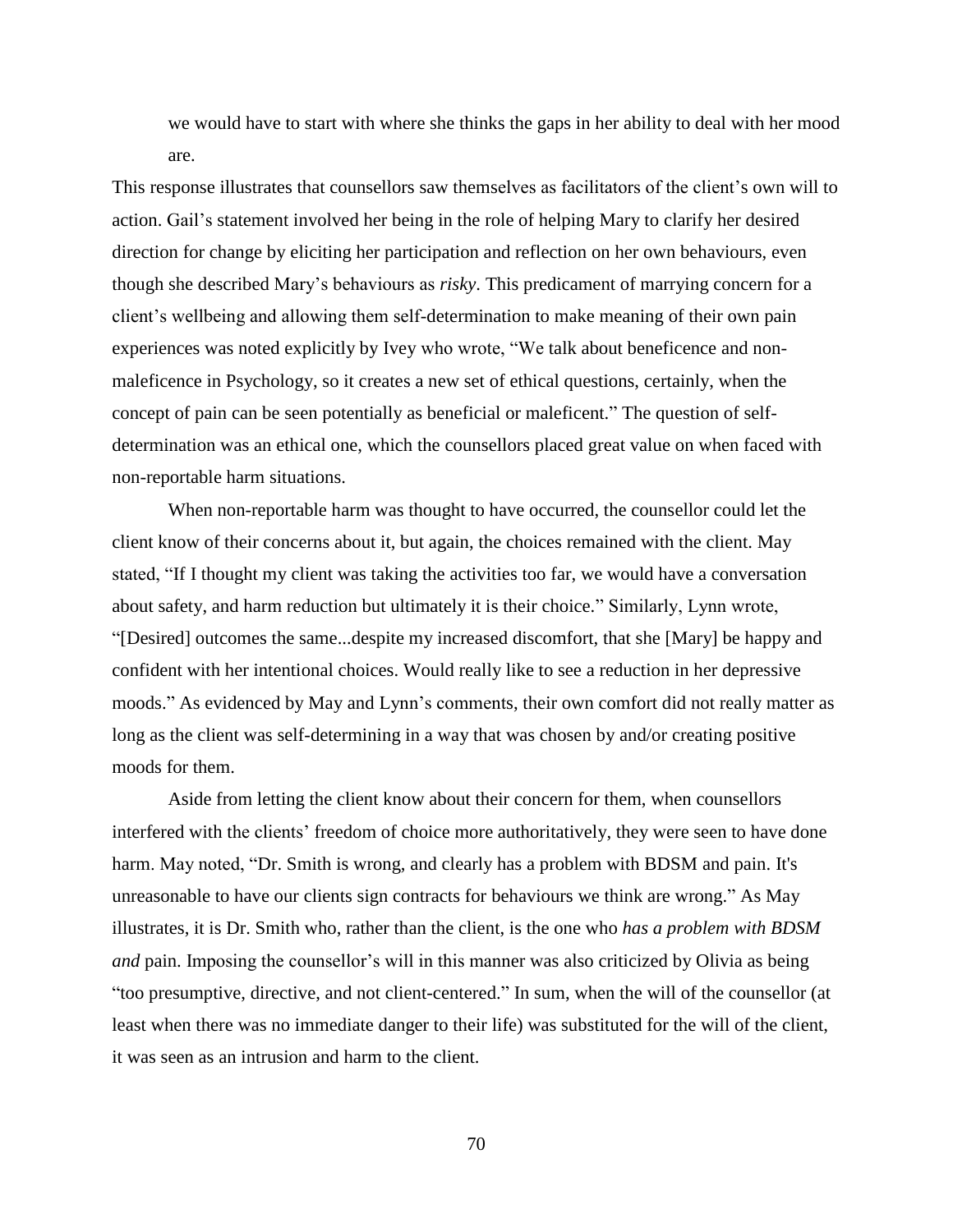*The self must negotiate its own limits.* The basic theme of *the self must negotiate its own limits* was expressed by 12 participants. This basic theme was in keeping with the desire for clients to be self-determining, as at the core of this basic theme was that individuals must determine and express what their own limits were around what was working for them and what was not. This basic theme is similar to the previous one but is distinguished in terms of its specific emphasis on defining the limits for oneself in terms of safety and harm, rather than general life direction and self-actualization.

Boundary setting was seen as extremely important for clients. Adrian commented, "The skills of negotiating boundaries are essential in the BDSM and Kink communities and this is a helpful conversation for me to assess the client's capacity regarding boundary setting and negotiation skills." Especially in the context of kink, a client's ability to set and enforce boundaries was seen as an essential element of safety. This boundary setting was remarked upon in terms of that for intrapersonal and interpersonal understandings of harm and health.

Counsellors wondered about how clients might draw boundaries intrapersonally around behaviours that could be potentially self-destructive or helpful. Gail wondered:

Does she [Mary] know where the line is? How can she tell whether what she is doing is coping? Or damaging? I think it's interesting that there does seem to be a line for her. It might be worth exploring how she came to that line, where it is, and how she knows whether she's crossed it.

Ivey also probed for Mary's ideas of self-harm and sexual use of pain:

I would discuss her [Mary's] own ideas of the difference between self-harm and sexual pain inflicting, and ways that she might be able in the moment to determine which she's engaging in. I might also discuss ways to boundary the sexual pain inducement from that of other times where it was intended to self-harm.

This distinction or line between helpful and harmful was left up to the clients' evaluation of the impact that behaviours had on their lives. Clients were asked to make delineations about what would be beneficial to include in their lives and what should be excluded as well as under what circumstances that was the case; how does one determine the *boundary* for, say, cutting in sexual masochism versus cutting in self-harm, and how do they know when they've *crossed the line* between the two? While this evaluation was ultimately asked of the client, the implied message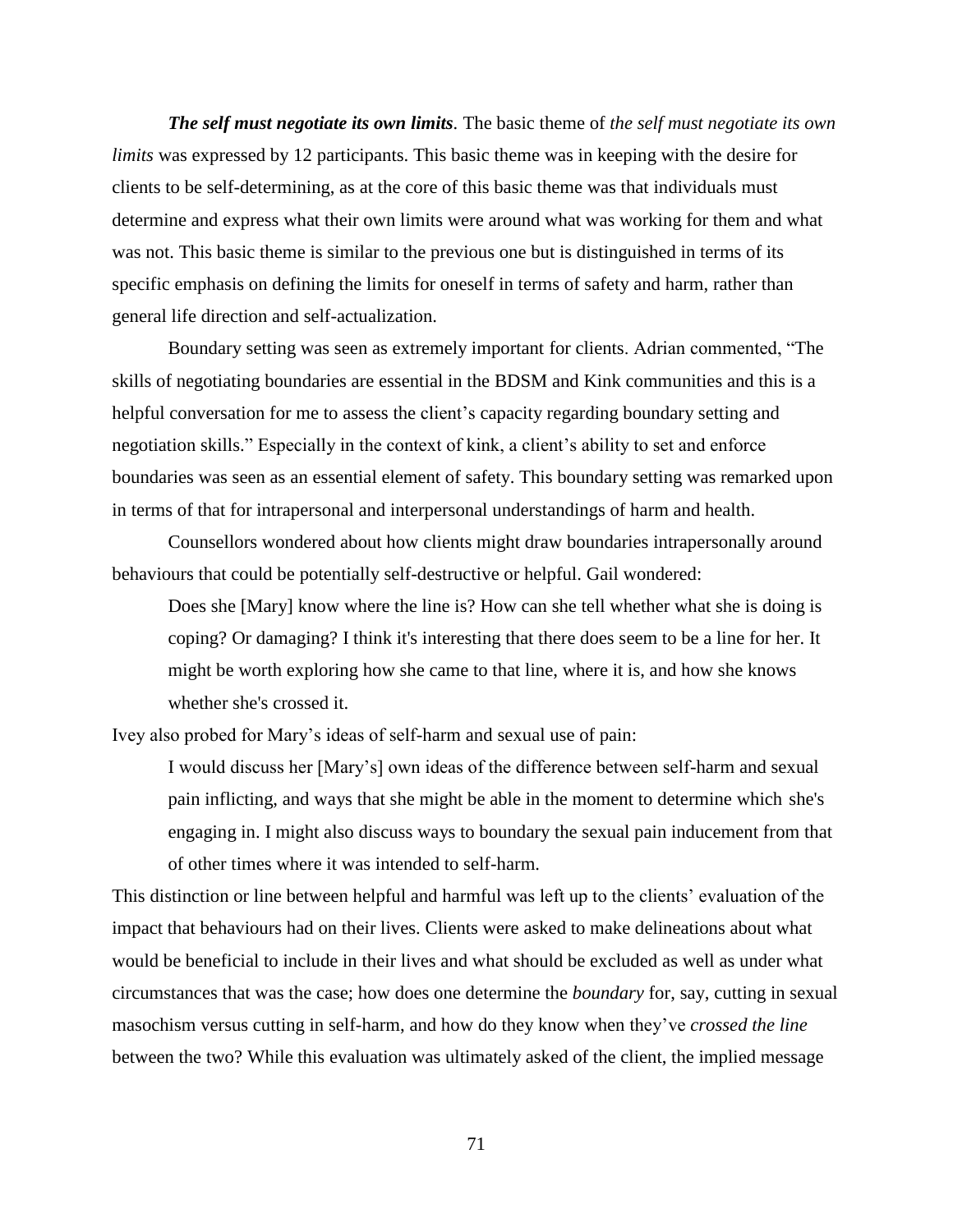here was that cutting for self-harm was, as the term suggests, viewed as harmful from the counsellors' perspectives and that clients should come to place a protective boundary around it.

Another boundary that counsellors asked their clients to draw was around the level of permeability to others. Gail commented:

I would probably also encourage her [Sara] to consider what she needs to feel safe in a sexual relationship including but not limited to issues of consent, STD testing,

disclosure about oneself and the level of vulnerability that one is willing to engage in. Responses such as this inquired about clients' understandings of wanted interactions with others. Gail asked what it was that Sara *needs to feel safe*, eliciting her limit setting for safety in sexual relationships. She also asked what level of *vulnerability* Sara is willing to engage in, which speaks more pointedly to the boundaries Sara would want between herself and others. Developing some kind of borders between the self and another was encouraged.

Conversely, when the boundaries of the self became dissolved by another, it was seen as unsafe. Adrian remarked:

In his [Alex's] work life he is required to act and behave in a certain way and there are serious consequences and his client's well-beings are at stake. In his sexual relationship with his girlfriend, it would seem that he has permission to surrender everything to her without lasting consequences. Their sexual actions together represent a safe container for Alex to surrender, whereas his relationship with his boss requires him to submit. With Alex's surrender he is able to maintain an aspect of his self; with the submission to his boss he must sacrifice his self for the will of his boss. Although this may seem like a moot distinction, I would be curious about how large of a contrast these two relationships are between each other.

Here Adrian discusses *submission* by force as a *sacrifice* of the self while *surrender* by choice allowed maintenance of *an aspect of his self*; evidently Alex's boundaries are maintained by his choice. Surrender by choice was not seen as having *serious consequences* to wellbeing, while submission by force dissolved Alex's self into another. Olivia also emphasized the assertive negotiation aspect of self-maintenance wanting "to know more about how [Alex] communicates his needs at work with his boss so that he might have more ways to assertively address his work issues." Maintaining the limits of the self in relation to others was seen as beneficial and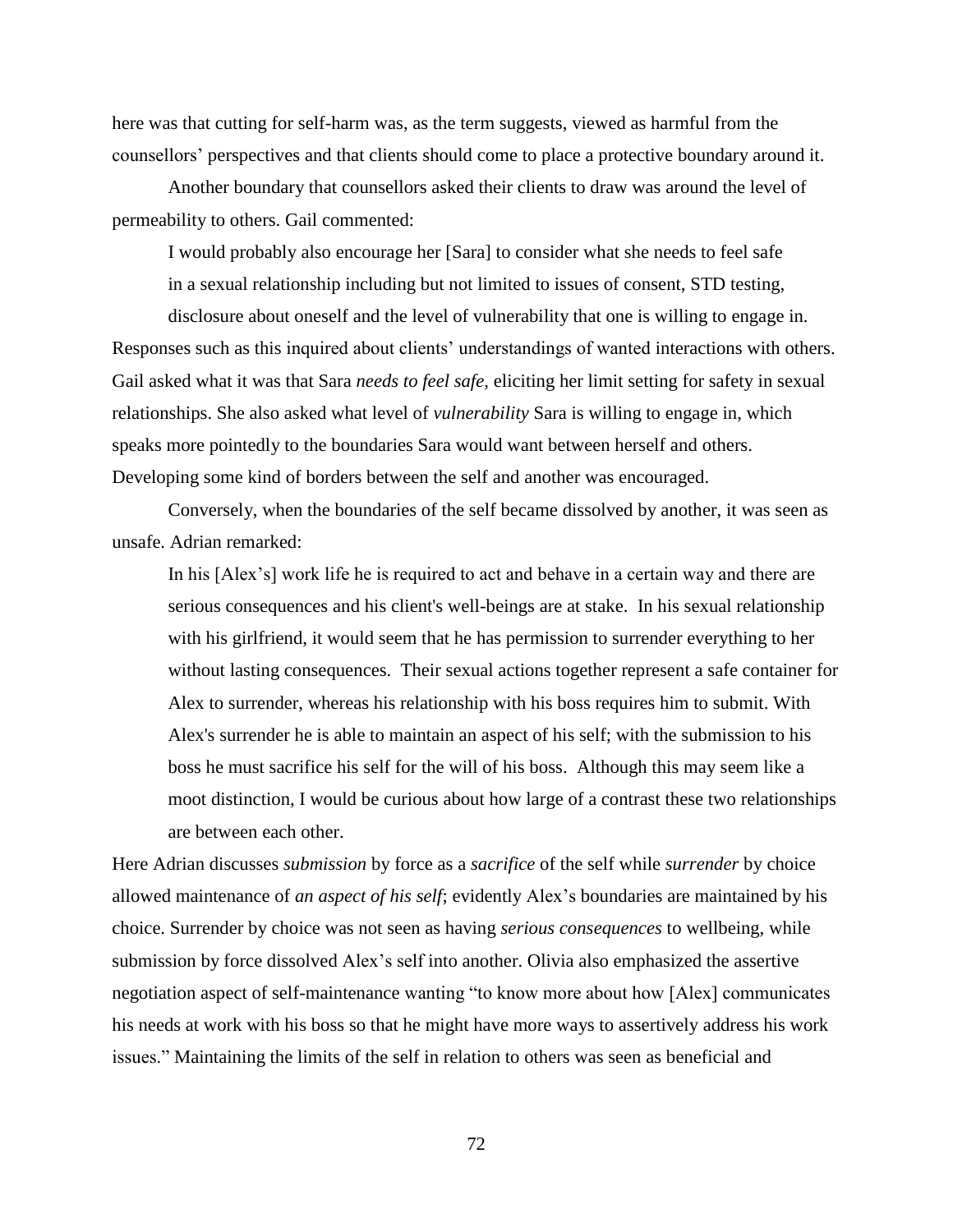counsellors generally wanted clients to set their own boundaries around what felt welcome and unwelcome to them in their sexual (and other) experiences.

However, counsellors still had to navigate their own understandings of harm in relation to that of the clients. Counsellors could display a somewhat more directive tone when situations appeared to them to be potentially self-harming or abusive. Thus, clients were not always ultimately in charge of their own limits, but it was instead a negotiation that was sought between the clients' current boundaries and the boundaries that counsellors idealized for the clients. Erik wrote:

My immediate reaction is frustration with Dr. Smith for not being more aware of BDSM. My interventions with the client [Mary] would focus on psychoeducation for self-harm versus masochism as well as how to identify when masochism loses its consensuality and becomes abuse.

Erik offered information to Mary about the line that he had come to understand between selfharm and masochism as well as abuse and masochism; *psychoeducation*. From this statement, it is unclear what amount of leeway that Erik may have given to Mary in terms of defining that line between self-harm and kink and abuse and kink for herself. However, it is certain that Dr. Smith was viewed as being overly restrictive of Mary's rights to define her own boundaries to include participation in BDSM, indicating that Erik likely wanted to help Mary set limits which are more comfortable to her, but perhaps to himself as well.

Although therapists want their clients to self-determine their own limits in terms of risks and rewards in sex and relationships, they simultaneously expressed valuation for some boundaries that they desired for the client to adopt. Namely, when the kink activities functioned in a way that appeared to be abusive, self-harming, or disruptive to life outside of kink, counsellors became concerned, which impacted how non-directive (or directive) they were in supporting clients to set their own limits.

*Needs are met when people express an authentic self*. The basic theme of *needs are met when people express an authentic self* was expressed by 14 participants. At the core of this basic theme was that individuals possessed needs and characteristics that were beneficial to actualize. Barriers to getting needs met and expressing oneself included shame, stigma, and secrecy. Clients' sexuality was seen as part of their selfhood. Nick wrote: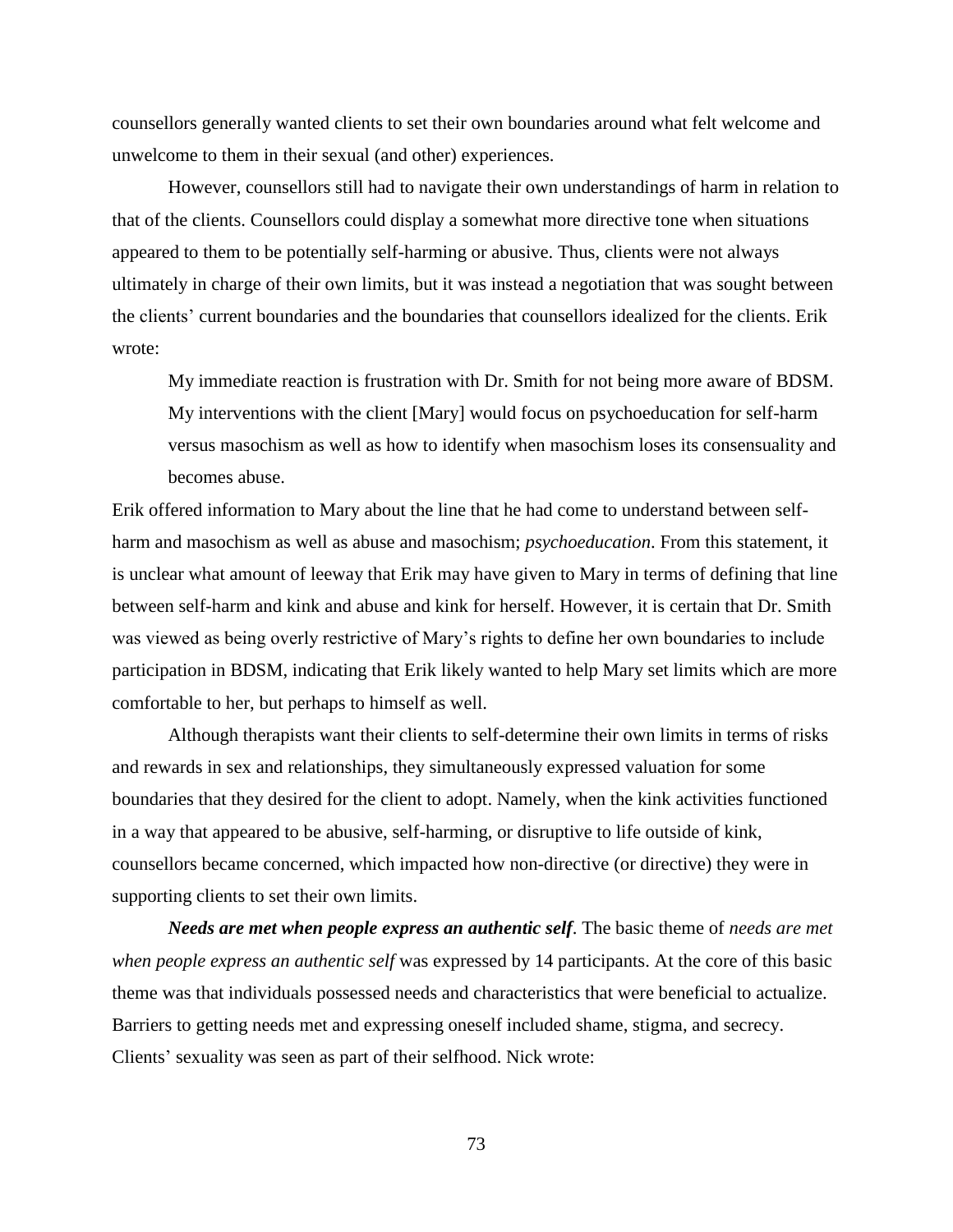I'm always really interested in hearing about my clients' sexual lives, and I've always felt that their sexual identity can assist us in making sense of their overall sense of being.

Almost as if their sexual behaviours are an extension of who they are as people. Sexuality was an *extension* of a person, a part of their core identity. When the client's inner needs and identity were expressed, counsellors glowingly endorsed this self-expression of sexuality. May wrote:

Good for Sara! She is exploring her sexuality with a partner who appears to be encouraging and consenting. It makes sense that she would like to engage in things she never got a chance to in a marriage that she was unhappy with. I would commend her for listening to herself and her body and reclaiming her own sexuality.

Katie also remarked on the sexual expression of self:

I have [worked with a client previously], in that the individual described it as part of their identity and part of their relationship dynamic. I responded in a supportive way and affirmed their identity. We continued on in our conversation as we were talking about their identity and how it pertained to their long-term goals.

According to these reports, clients *have* kinky sexualities to *reclaim* ownership of as well as corresponding kinky *identities*. Their sexualities and identities are something that were seen as belonging to the clients and residing inside of them; *I would commend her for listening to herself and her body*. This sense of self was a deeply rooted urge within a person that could be uncovered through experience and exploration. Uncovering and expressing the self was encouraged, as Daren commented, "[Sara] is expressing herself sexually, which is a beautiful thing". Moreover, the characteristics of the self should ideally inform as well as support a client's *long-term goals*. Overall, selfness encompassed sexual aspects of a person and it was ideal to be able to express this part of the self.

If one's sense of self was inhibited from authentic expression by some kind of oppression, it was to be further explored with the goal of removing the need to deny or hide the true self's needs. Nick noted:

I'm curious about what parts of her self [Sara's self] were being denied through her sexual relationship with Joe. I don't see her desire for rougher sex as a part of her sexual identity, necessarily, but instead wonder what outlet, desire, or need she is meeting in her sexual actions with Gary. … I would want to find more out about her sexual history and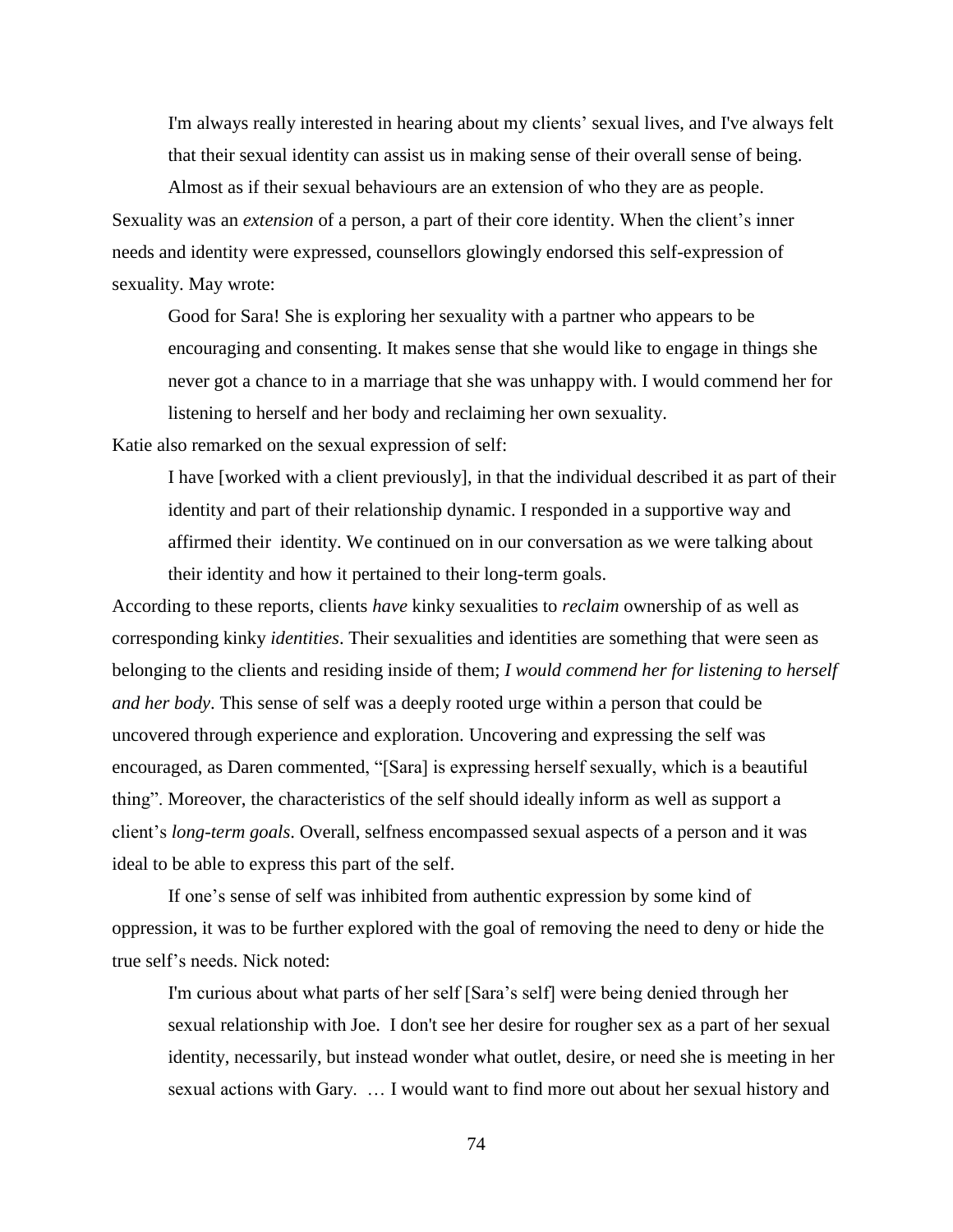how this sense of sexual self came to be, then interested in what aspects of her life might she feel that this part of her being is being oppressed or denied.

Whether the sexual self constituted an identity or was purely need fulfillment is called into question by Nick when he says that he doesn't see her *desire for rougher sex as a part of her sexual identity, necessarily*, but yet he still alludes to Sara having a *sense of sexual self* that should be freed from *oppression*. It is a d*esire* of the self, rather than an identity which is propelling Sara to act in Nick's sentiment. Regardless of whatever the self was said to be (an essential identity or an agent acting to get biopsychosocial needs met), it yearned to be free. Katie wrote:

I would ask if there were reasons for her [Sara] to feel shame about something that is clearly an affirming experience for her (perhaps relating to her divorce?) and perhaps explore that.

Katie's statement emphasized the utility of exploring what it is that is holding the client back from seeking *clearly* self *affirming* experiences. Katie speculates that the blockade is possibly related to Sara's experiences with others holding her back (*the divorce*). Olivia also explored the importance of freely self-expressing:

The overarching theme of the therapy work with Sara though would likely be to normalize her viewing her needs as important and having a right to express her needs and practicing how to do so in an assertive manner, such as with her children.

Olivia's statement exemplifies the motion towards claiming the *rights* to one's own needs; and ownership of something about the self that others are not able to declare for a person. Exploration of the inner sense of self was significant in this basic theme in that knowing oneself outside of the smothering conditions of suppression could lead to developing tools for expressing that authentic self; an act which was seen as being fulfilling for clients. Under the concealment of *oppression*, *denial*, and *shame* lay a gem of (in these accounts, primarily sexual) self to be uncovered.

*Diversity is to be understood, celebrated, and tolerated*. The basic theme of *diversity is to be understood, celebrated, and tolerated* was expressed by 14 participants. This basic theme was characterized by a sense of curiosity, respect, and admiration for clients' experiences, regardless of whether these experiences resonated personally with the counsellors. In keeping with the sense of curiosity and respect, counsellors engaged in reflection, drew from their own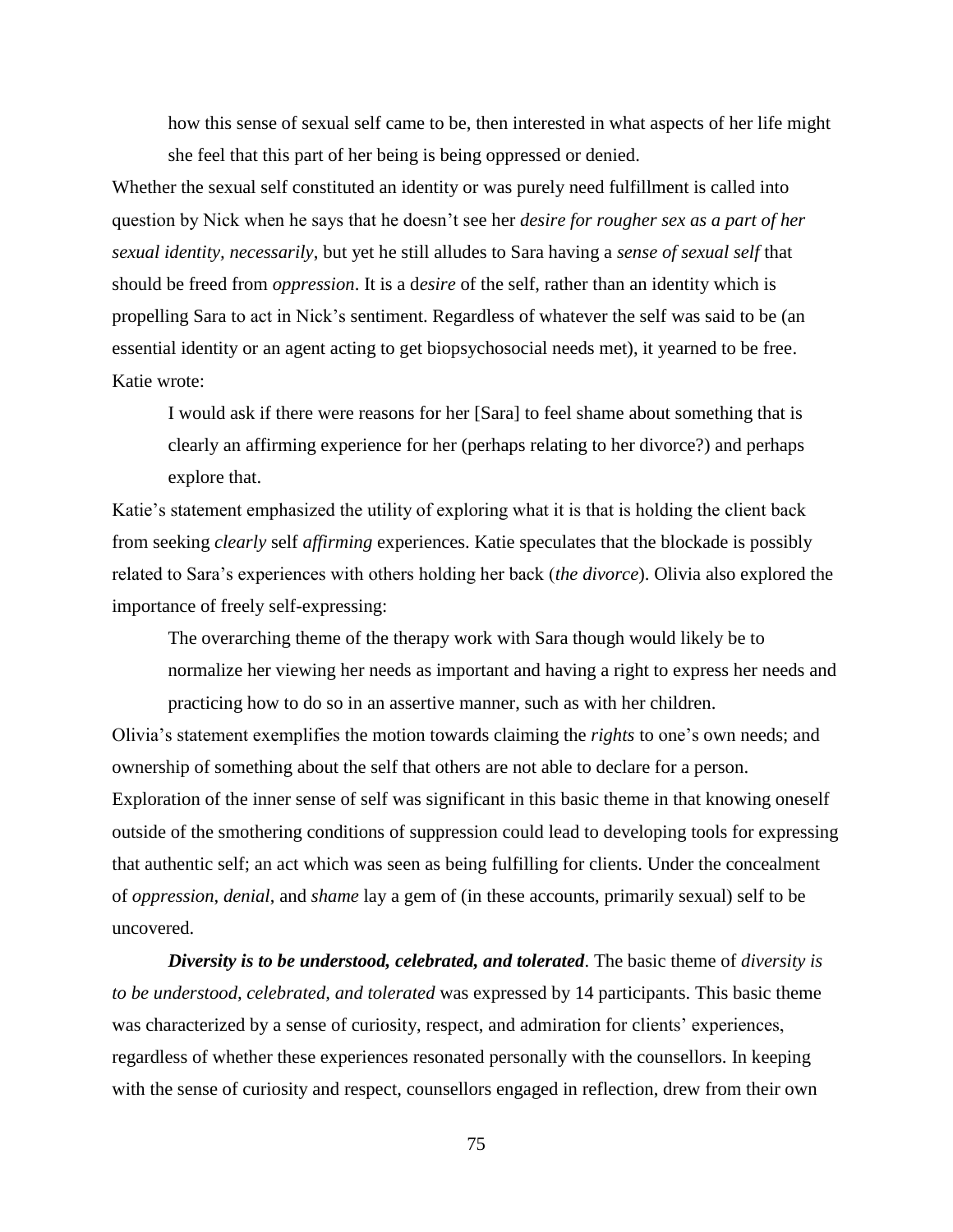previous experiences, and participated in professional learning activities to better understand and serve clients. The idiom *whatever floats your boat* describes the ethos of this basic theme quite succinctly.

Counsellors generally expressed a sentiment of admiration for kinky clients' unique positive qualities. Daren commented, "Sounds like a creative and healthy way [For Alex] to deal with fears," and Adrian wrote, "I feel quite honored to be present with these clients." These clients were seen as c*reative* and bestowed *honor* upon the counsellor by their presence. This held true for counsellors even when they had some difficulty imagining themselves participating in certain activities.

In situations where the counsellor did not personally resonate with clients' activities, they expressed a sense of curiosity and wonderment, even jealousy, at kinky clients' sexuality. Nick wrote, "Activities that stand out to me: riding crops (because I have no idea what that is), applying stinging nettles (never would I think to be so creative), testicle kicking (that hurts my testicles just thinking about it)." Similarly, Gail commented:

My response personally would be one of curiosity and even one of Envy, given my own sexual experiences and my trust issues are having being sexually vulnerable and intimate, so that if someone that I'm treating is able to achieve a level of trust and vulnerability with someone for whom that these activities are safe and healthy, then that would be something I would want to acknowledge to myself and to address in supervision if I needed to.

These comments illustrate a sense of awe at clients' ingenuity: they are *so creative* and *enviable* in their achievement of such a level of trust. May also adds the notion of trusting clients despite ones' own reactions:

The only one that stands out is testicle kicking, I don't know why but the visual makes me cringe, but if you're into it...good for you! I make sense of these activities by normalizing them. There's nothing wrong with them, and pleasure is pleasure! No judgement.

Taken together, these comments indicate an evaluation of the clients as sovereign beings who are capable of making sound decisions about their own different (from the counsellors') tastes: even though it *hurts my testicles just thinking about it* and *the visual makes me cringe*, these activities might be s*afe and healthy* for someone else to do and *if you're into it… good for you!* This difference was tolerated, respected, and even celebrated on the basis of respect for individual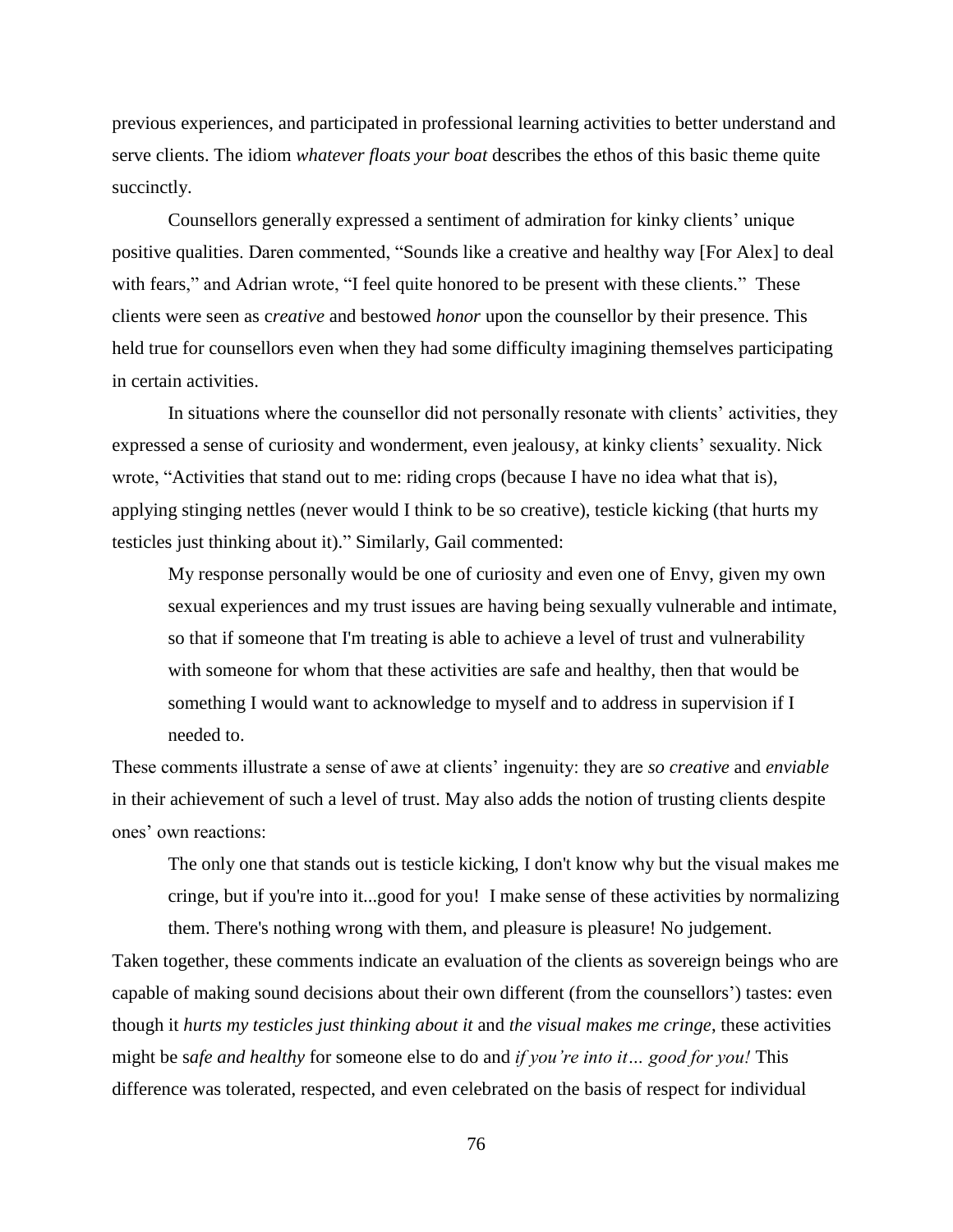self-determination. Even when counsellors had difficulty imagining themselves participating in some of the activities that clients enjoyed, they emphasized that this difference was simply a matter of personal taste and should be respected.

Counsellors mentioned many sources that they had gained a better understanding of BDSM from. Adrian wrote, "I have learned about BDSM and Kink through workshops, presentations, research journals, independent reading, retreats, personal involvement in BDSM, and discussion with other BDSM involved healthcare practitioners. They have all been useful to me personally and professionally." Adrian's comment illustrates that counsellors learned from firsthand experience in addition to a variety of print and online materials as well as from colleagues. This suggests that BDSM was a lifeworld worth knowing and understanding, both *personally and professionally.*

If counsellors had not had much prior learning on the topic, they remarked on where they would likely seek out information to better serve clients. Ivey noted, "To find more information, I might consult another professional who works with the general adult population, consult a few sexual health centers, or research in academic journals." The intent to learn more for clients, if and when they may be encountered, indicates that clients' diversity would be worth making efforts to understand to *support* clients.

**Presence of consent**. The organizing theme of *presence of consent* related to the endorsement of consent as a necessary element of safety. The constituents of valid consent were discussed in terms of free, informed, decision making by capable persons. There was also emphasis on communication of mutual consent. However, there were also limits to what one may consent to. According to this organizing theme, consent was integral to safe BDSM interactions and absence of any of the elements of consent indicated some level of harm worth remediating, either in conversation with the client or through harm reporting. Fourteen of the 15 participants articulated this theme in their accounts. The 4 basic themes supporting this organizing theme include *consent is paramount*, *consent is constrained*, *consent should be given freely outside of coercion*, and *people should be informed of and anticipate risks*.

*Consent is paramount*. The basic theme of *consent is paramount was* articulated by 14 participants. The counsellors stressed that consent was an absolutely essential component of BDSM interactions. Adrian wrote, "I would ask clarifying questions to ensure that all activities are undertaken with consent." Counsellors wanted to *ensure* that consent was present. In fact, it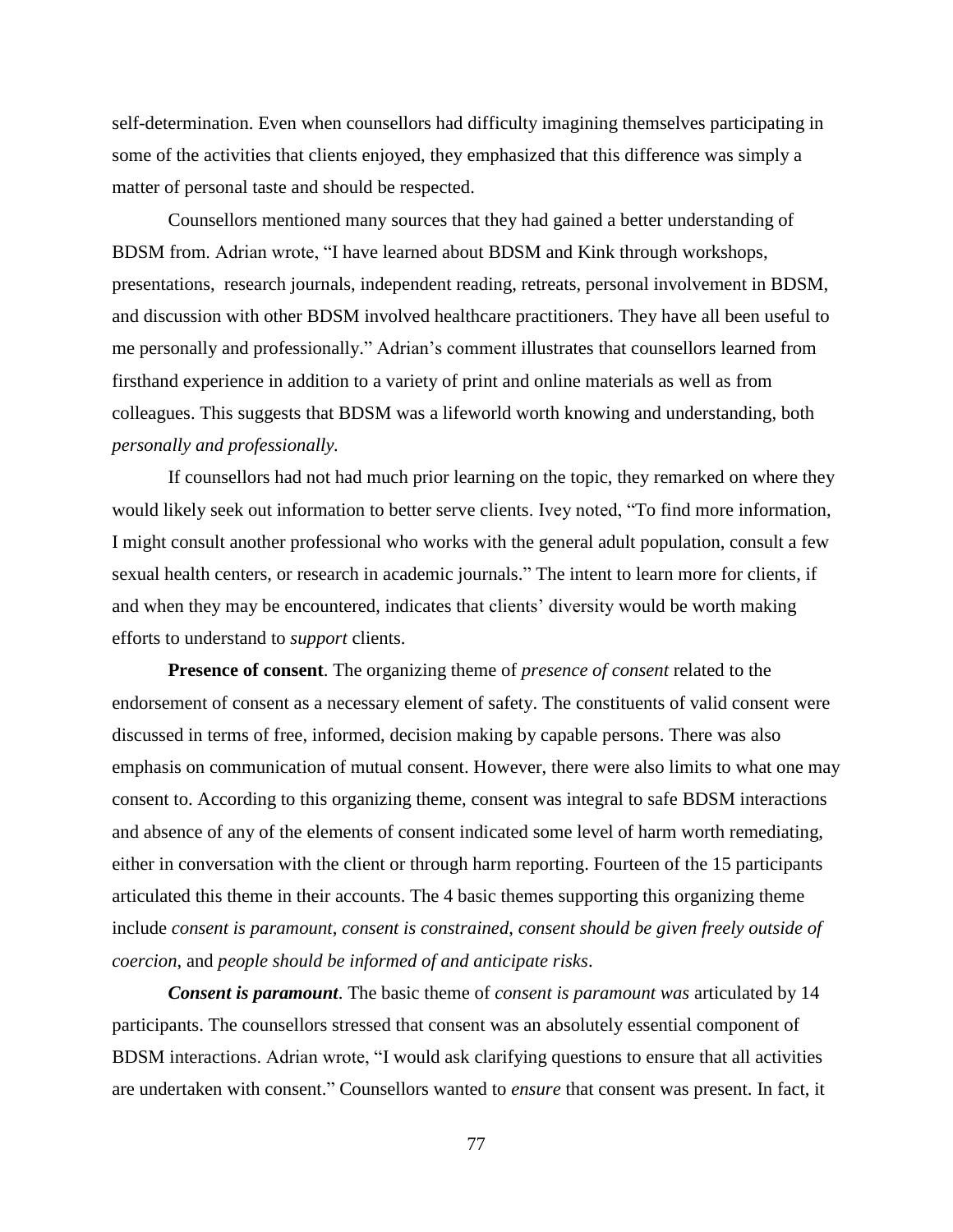was such an important part of client's safety, that some counsellors saw a lack of consent as a situation that required them to break confidentiality. Daren commented, "I don't see any reason to break confidentiality unless lack of consent was planned toward another person." Lynn similarly wrote, "If a client is identifying non-consenting, life threatening behaviour, I would break confidentiality." Thus, a lack of consent was sometimes seen as harmful enough to spur active prevention efforts from the counsellors. Daren's statement suggests that any lack of consent that could be prevented in the future should be reported, however Lynn's statement is less clear. Her statement suggests that *non-consenting* and/or *life threatening* behaviours warrant reporting. However, it reads as though Lynn indicated that a lack of consent itself is worth breaking confidentiality for. Regardless of this ambiguity, correcting a lack of consent through some means of intervention, possibly including harm reporting, was seen as paramount to clients' wellbeing.

Persons involved in BDSM acts together had the responsibility to communicate their needs with one another in order to achieve a mutually agreeable result. Communication was important in terms of continuously negotiating boundaries. Frank wrote, "I stress communication a lot because as work and life roles change, so might sexual attitudes, and they should continuously be reassessing for a shared vision." Adrian also commented, "The skills of negotiating boundaries are essential in the BDSM and Kink communities and this is a helpful conversation for me to assess the client's capacity regarding boundary setting and negotiation skills." It was seen as necessary to be able to continuously negotiate boundaries as *attitudes changed*. *The skills of negotiating boundaries* were indispensable for participating in kink and counsellors were concerned about whether or not the messages around boundaries were effectively relayed between partners; Lynn asked, "Does partner understand what is going on with her?" And, as Katie wrote, "if...communication is good, this sounds like it could be really healthy." Clear communication of consent was not only vital as a prerequisite for safety, but additionally conferred a health potential to kink activities.

*Consent is constrained*. The basic theme of *consent is constrained* was expressed by 10 participants. At the core of this basic theme was that consent had limits based on one's capacity to give consent and the activity to which one was consenting.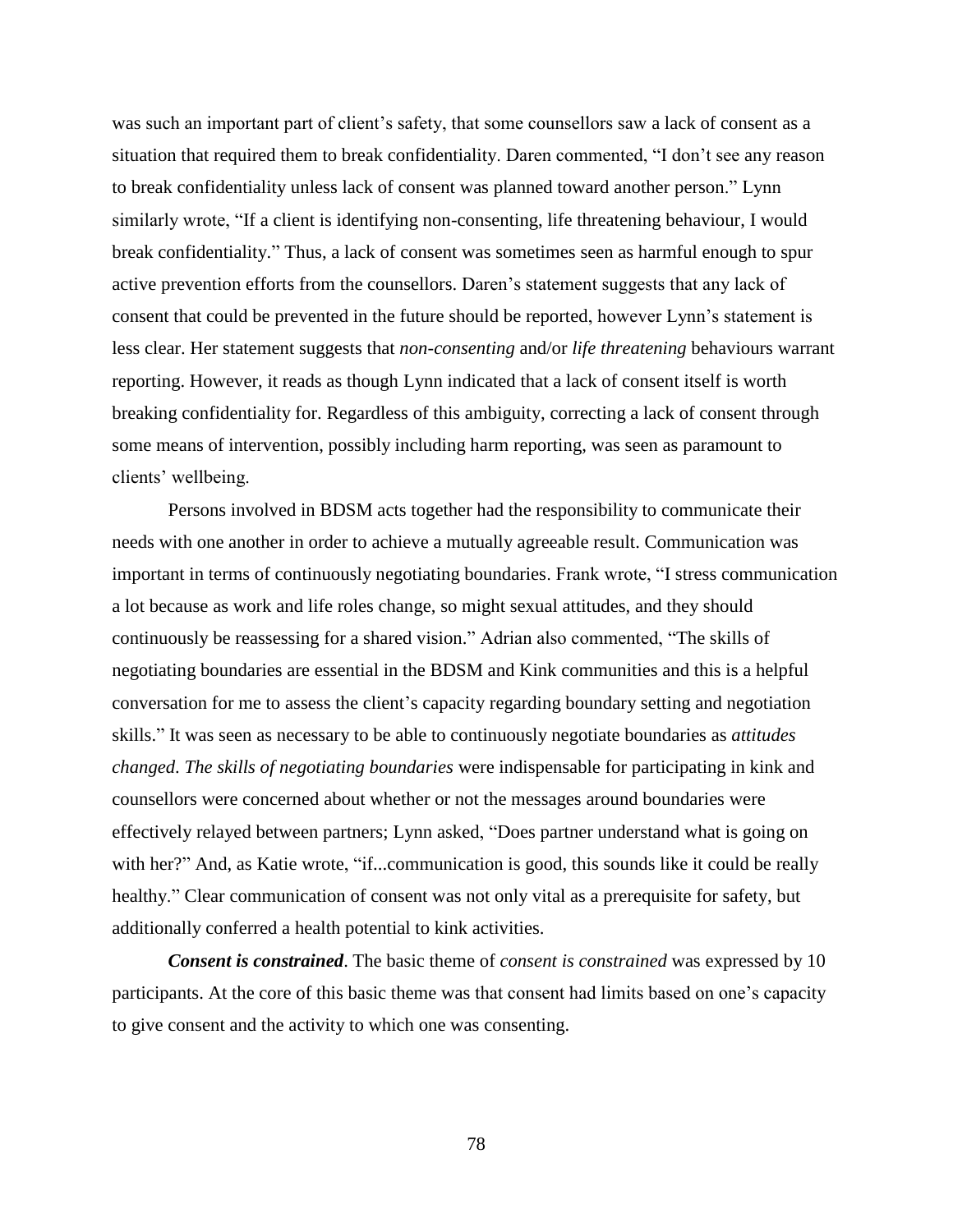Only people who met some kind of criterion for the ability to choose were seen as able to give consent. This criterion was often interpreted as adulthood or at least a legal age of consent. Gail wrote:

I tried to go with encouraging consensual activity between adults who have the capacity to consent … If it's an adult and a consensual relationship that I'm treating who's engaging in consensual activity is, then I would rely on them to know where the line is for harm versus health.

Adulthood was seen as a necessary condition of capacity. Adults should generally be able to be trusted to make decisions for themselves, as Gail would *rely on them to know* what activities were beneficial for them to participate in. Many other participants also referred explicitly to consensual sexual activity as the purview of adulthood in statements such as: "healthy limits of adult exploration" (Frank), "adult sexual behaviour" (Blair), and "consenting adults" (Ivey). It was important to counsellors that people consenting to kink were mature enough to make valid decisions.

Younger individuals and vulnerable adults participating in BDSM were generally not looked upon permissively. These populations were seen to require more protection from harm. Katie wrote, "I would break confidentiality in the same way in a non-kink setting-following the guidelines set by the ACSW. If underage BDSM is occurring, I would question it (under the age of consent)." *Questioning underage* participation in BDSM suggests a concern for young people's capacity to make decisions, as they are not yet mature enough. Katie *questioned* their participation, presumably in an effort to determine whether or not harm is in fact occurring. From this statement it is not clear what answers Katie would seek. However, Erik specified that "confidentiality would have to be breached if there was nonconsensual involvement with vulnerable adults or minor children." In this statement *vulnerable adults* as a population were considered alongside *minor children*. Both populations were viewed as less capable than nonvulnerable adults in terms of making their own decisions to seek help for abuse. Counsellors saw people who were younger than an age cutoff (i.e., *underage* or *minor children*; it should be noted that the age cutoffs are not specified and, therefore, interpretation remains ambiguous) as well as adults who were *vulnerable* as less capable of giving consent – either in terms of consenting to BDSM activities or to help seeking for abuse. Counsellors wanted to protect these populations by either investigating a situation with a client or by harm reporting.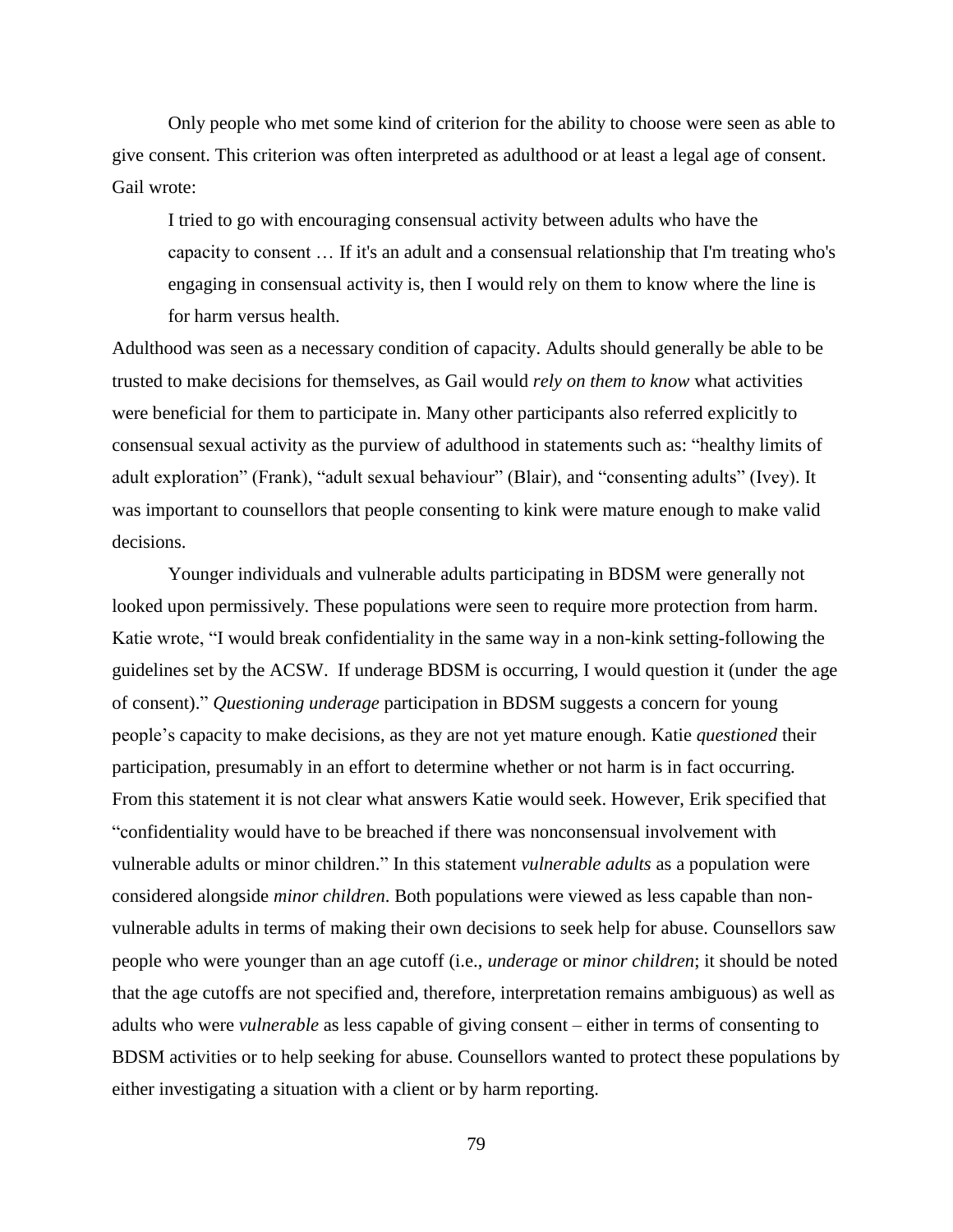Consent was also constrained if the activities were not allowed to be consented to; any c*onsent* that might be given to such an activity was null and void. There was a sense of protection emanating from the counsellors' statements. This notion of void consent was closely linked to the *bodily integrity* theme, as it was often discussed in the context of potential death. Ivey wrote:

If there was an escalation in the sexual activity and a partner was planning to escalate to an activity that had a good potential to result in death, it might be within my responsibility to divulge this information for the protection of the client…If there is an absence of permanent, long lasting, life impacting harm, I believe people should be able to interact with one another sexually however they please if they are both consenting adults.

Implicit in Ivey's statement, and the ethical guidelines she dutifully follows, is the notion that consent is circumscribed. Clients *should be able to interact however they please* except in the event of *life impacting harm*. There are caveats to consent such that what a person chooses to do is valid, unless it impacts their life in a way that endangers it, at which point it becomes the responsibility of a third party to intervene for the *protection of the client*.

*Consent should be given freely outside of coercion*. The basic theme of *consent should be given freely outside of coercion* was discussed by 7 participants. At the core of this basic theme was the conviction that a partner must have the power to deny participating in activities in order for their consent to be valid. If a power differential prevented a client from freely consenting, it was seen as harmful.

Exploitation was a key concept in terms of the power to consent. Frank wrote, "As long as the husband/partner is not exploiting their partner, this can be healthy." Gail similarly commented, "Glad that his [Alex's] gf seems to be consent-oriented in their activities and not exploitative." Frank and Gail both discuss safety and health in terms of a lack of exploitation. One partner was not using the other, nor did they have undue influence to do so, and thus, the counsellors were not alarmed, rather they were *glad* at the *healthy* activity that the clients were participating in.

If the converse was thought to be the case, and a partner may be exploiting another, it was concerning. Blair wrote: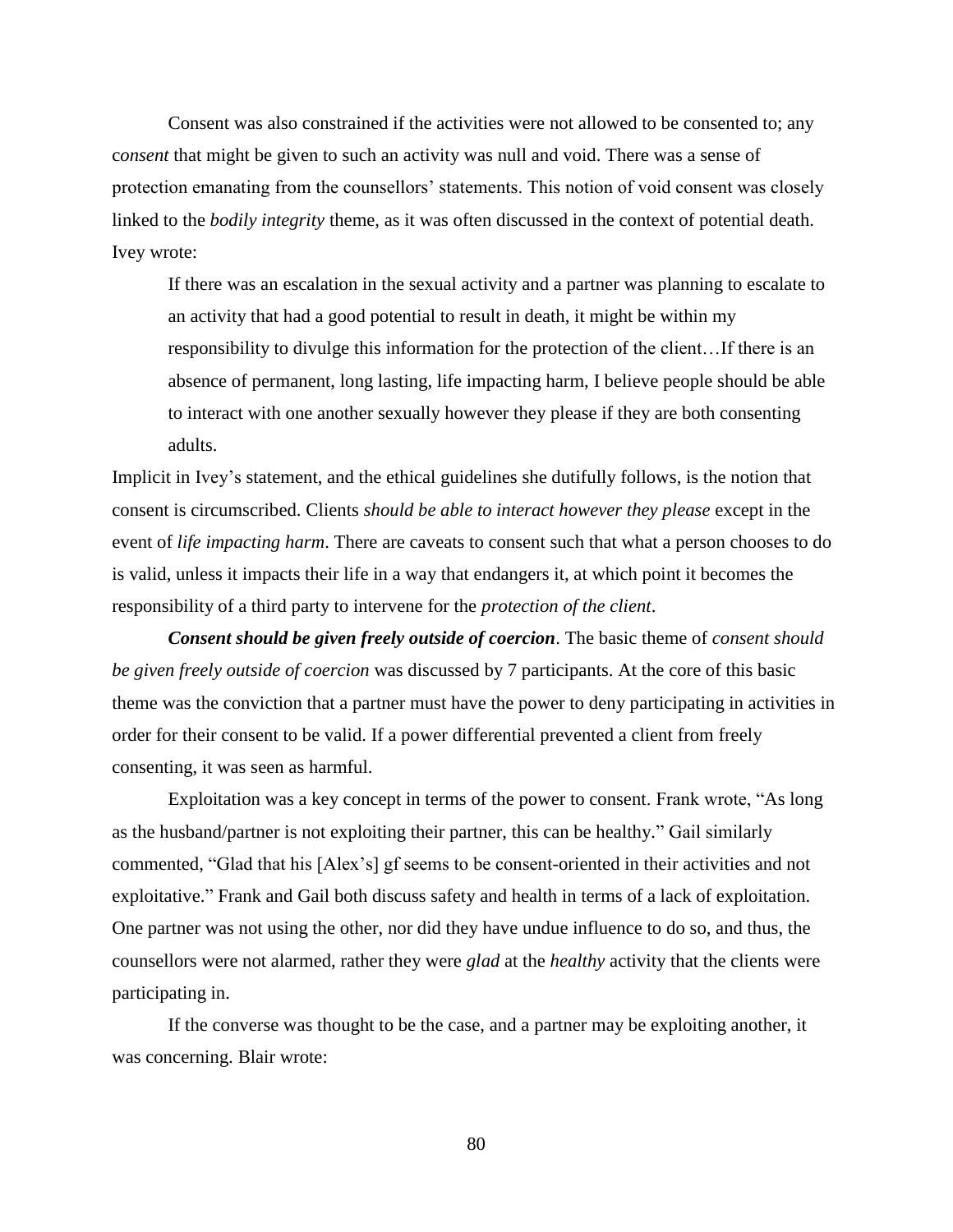The vignette twice presents Mary as solely responsible for acts performed upon her by others…Whether this represents bias in the survey design and vignette composition, or whether this indicates Mary's refusal to acknowledge her sexual partners as equal -- and equally responsible -- participants is unclear.

Whether Mary is abusing Jeff by using him as an instrument of self-harm, or whether he is abusing her by requiring some undefined state of being "at his mercy" as the price of fulfilling his requests, is entirely unexplored in this vignette and cannot be determined from the information given.

Basic education in the signs of abusive relationships is useful for all people in intimate relationships; "heavy masochists" are not exempt. Mary's conviction that she must be absolutely trusting and at her partner's mercy simply because she is a physical masochist is concerning and merits exploration.

Blair was concerned that Mary and/or Jeff (her partner) were potential victims of abusive acts. Both partners were potentially not *equal and equally responsible*, which was alarming. Jeff was seen as conceivably being abused by Mary as an agent of her own *self-harm*. The harm that may befall Jeff was unstated, as a speculation, perhaps he was thought to be duped into unknowing participation in her self-harm. The harm that might befall Mary was explored more fully in Blair's comment. Mary's trust for Jeff was seen as possibly signifying an abusive revocation of her liberty; it did not matter that she was a *physical masochist*, she should be free to make her own decisions rather than be *at his mercy*. Overall, having the freedom to consent and freedom from coercion was highly valued.

In keeping with this valuation, helping a client gain better control of their own participation in kink was an aim of counsellors' interventions. Carol wrote, "Desired outcome of intervention: … tools to allow her [Mary] to retain control of consensual BDSM scenes." Carol commented on Mary's lack of control of *consensual BDSM scenes* as remediable. Her statement was ambiguously interpretable as a lack of control within either the relationship with her depression or with her partner. Regardless, it is viewed as desirable for Mary to be free to make her own choices without undue influence from a force external to herself.

*People should be informed of and anticipate risks*. The basic theme of *people should be informed of an anticipate risks* was discussed by 14 participants. The essence of this basic theme was the that participants of BDSM should be knowledgeable about what it is they are consenting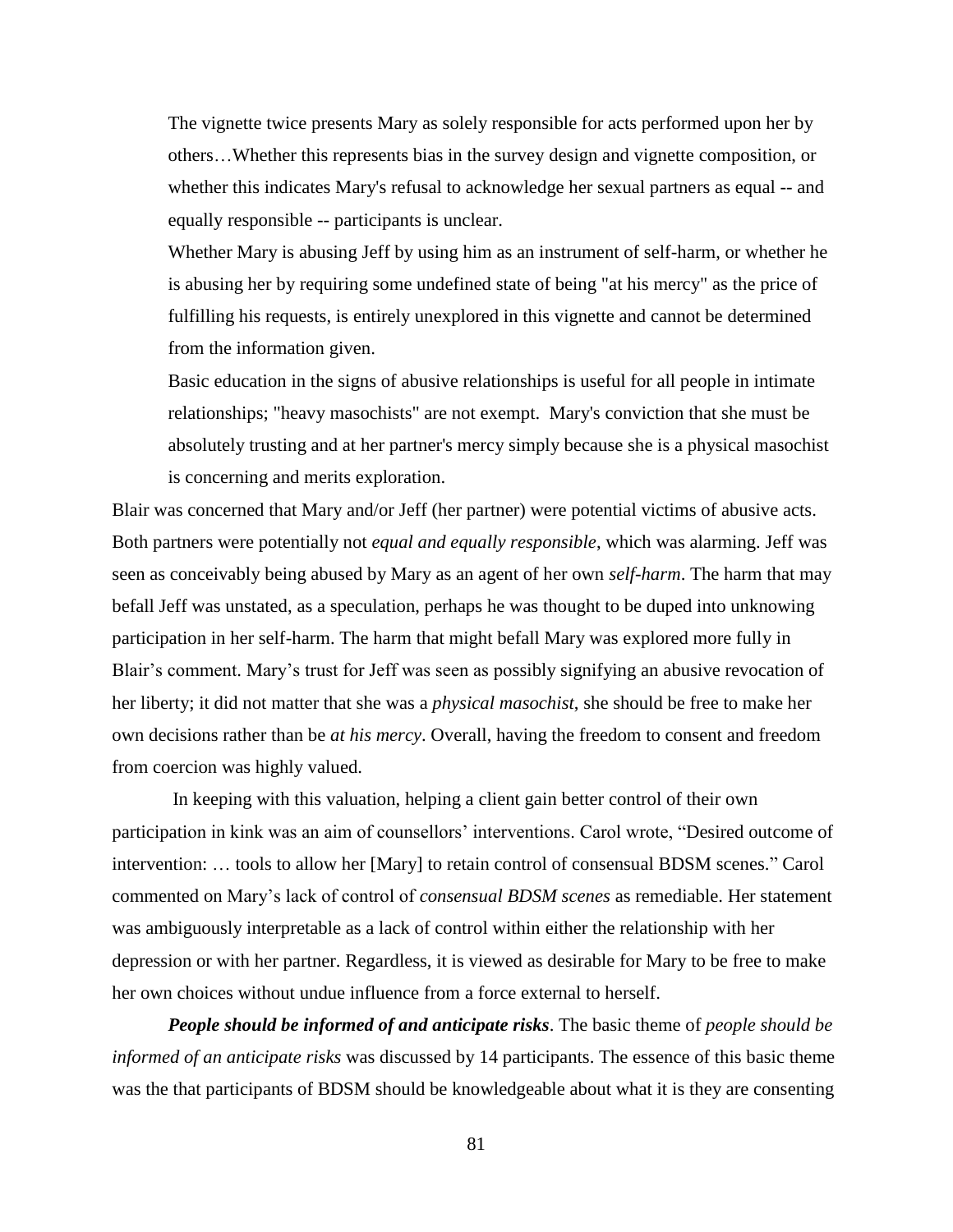to and plan accordingly; they should have access to information and weigh the costs and benefits accordingly. Different knowledge types were mentioned, including self-knowledge and technical knowledge of skills. It was seen as harmful if clients did not know the risks of what they were consenting to and, consequently, an imparting of knowledge was hoped to ameliorate this.

The first type of knowledge that counsellors thought was beneficial was that of the self. Insight was discussed as a positive attribute in terms of resilience. Lynn wrote, "Sex [behaviour] for coping isn't great, but her [Mary's] insight seems astounding." Hailey also commented on Mary's insight, "Dr Smith is a dick. If the relationship with Jeff is consensual and isn't causing lasting harm or creating a safety hazard, I think it could be a positive outlet for her. She seems to have good insight." Mary's self-insight was talked about in a way that suggested it was a protective factor. Although using sex to cope *isn't great*, at least Mary had *astounding insight* on her side. Additionally, kink could be a *positive outlet* for Mary seemingly because of her *good insight*. Nick too commented on Alex's level of insight:

Immediately I would react by feeling proud of Alex for having the insight he has to make sense of his current situation. His understanding of how these behaviours make him feel and his ability to speak them out, without large amounts of shame or guilt (it would seem) would impress me.

In Alex's case, his insight helped him to cope with his *current situation* and protected him from *shame or guilt*. Self-awareness was seen as a factor which protected clients from ill-fitting decisions, as Lynn commented, its "all around the intentional… behaviour focus". As long as the clients knew what they *intend* to do was congruent with their knowledge of themselves, potential harms were mitigated. Although a certain coping skill may not always be safe, it is so in the context of someone with great insight, and although someone may feel shame and guilt from society, they are resilient due to their self-reflection. Engaging cognitively with what one does and why was seen to be protective in terms of consent-related decisions.

A second type of information that was seen as beneficial was technical knowledge. Counsellors wanted clients to have access to information on how to implement BDSM techniques in a way that reduced risk. Adrian wanted to "ensure he [Alex] has sufficient information and support to maintain physical and emotional safety." As did Olivia, who wrote:

Some of the activities that I perceive could have health risks if there is not education on safer methods stand out to me, as I would want to ensure that my clients have access to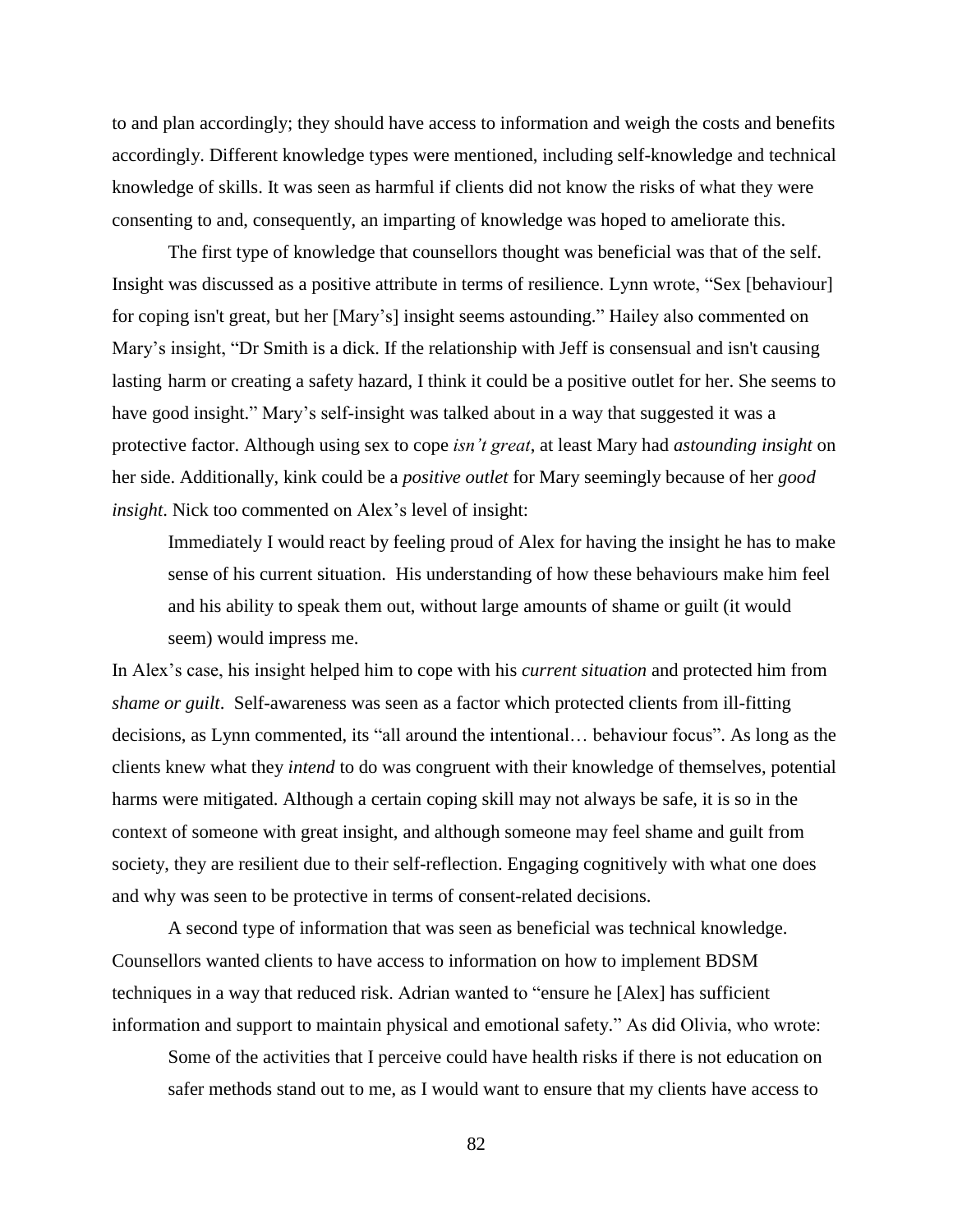information about how to engage in BDSM activities that have less risk due to safer techniques.

Counsellors wanted clients to have *sufficient information* to support their wellbeing and to *engage in safer BDSM techniques*. *Education* was integral to knowledge, which allowed clients to choose to implement safety techniques.

If clients did not have access to this information, counsellors expressed concern. Ivey wrote:

I would also talk about safety, as far as this vignette described "cutting", however it doesn't include any information about Jeff's knowledge of how to safely engage in this activity - I'd also want to make sure my client [Mary] wasn't in any danger of being unintentionally harmed... I might overshadow the importance of safety, as it's my own understanding that with activities like cutting or choking, it's possible to do harm to your partner if you aren't educated.

An absence of education and knowledge was seen to harbor the potential for harm; if you *aren't educated* or don't possess *knowledge of how to safely engage* you may *do unintentional harm*. Also drawing attention to client's education levels, Hailey commented that, "Electrical play is v dangerous and should by monitored and performed by professionals." Therefore, if you don't have *professional* knowledge of a skill that is advanced, there is similar potential for danger, due to that lack of knowledge. Without an awareness of the risks involved, and corollary preventative action, harm could occur. Ivey wrote:

Truly any of the above listed activities could cause harm if done repeatedly and without caution about the potential for harm. I think if someone was engaging in these without a real sense of the potential for harm it would be worrisome.

An absence of *caution* and action without *a real sense of the potential for harm*, suggests that counsellors found it troubling when a full understanding of risks and prophylactic measures was not present. While knowledge was seen to lead to making safer, caution-wary decisions, a lack of knowledge and (an assumedly) corresponding lack of due caution created a potential for harm.

**Social connectedness**. The organizing theme of *social connectedness* encapsulated the importance of inclusion within communities. It was seen as positive when clients were able to access warm, caring, supportive relationships within the wider community. Stigma and discrimination were a primary barrier to inclusion. Access to partners, peers, and health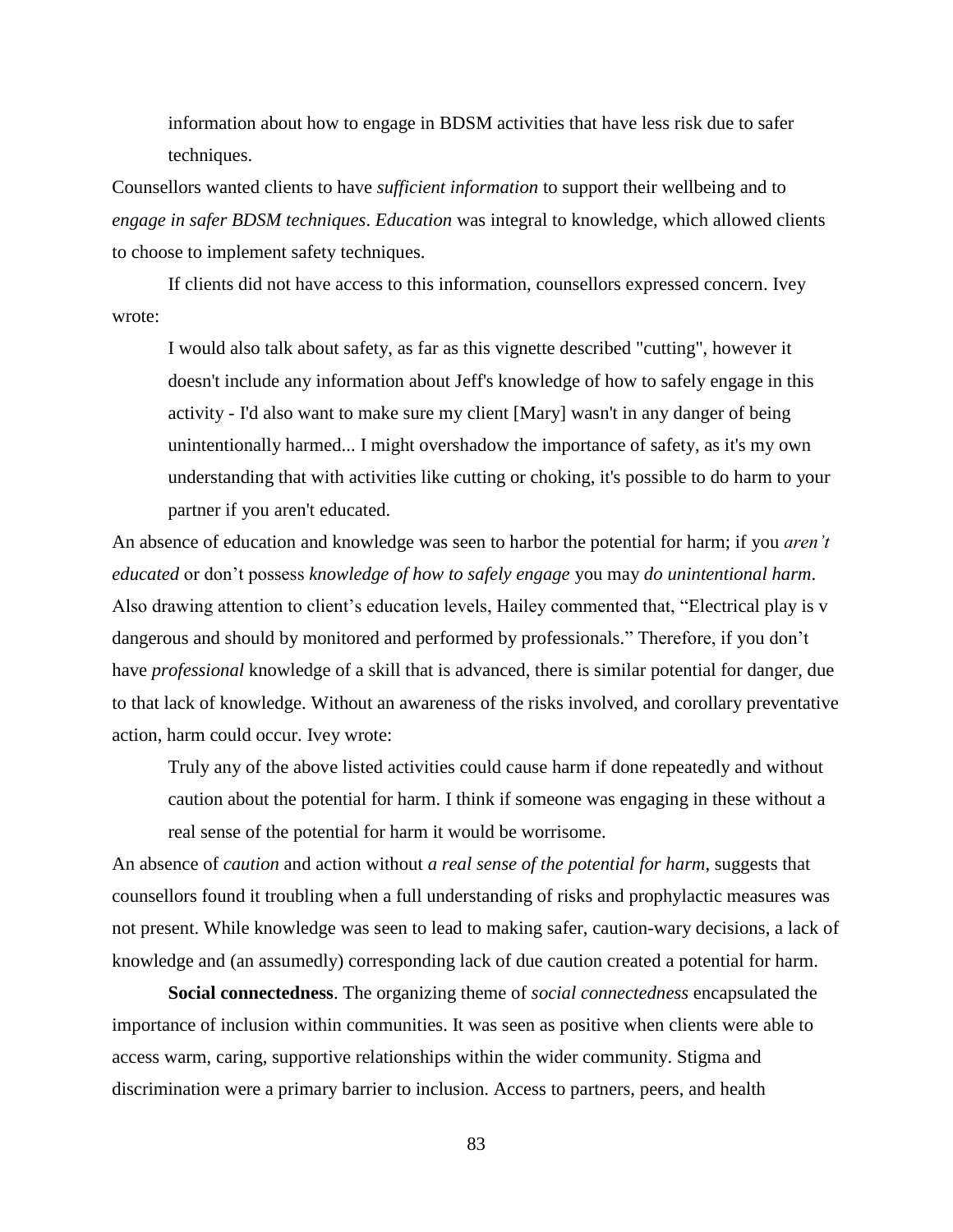professionals who were nonjudgmental was a factor in clients' wellbeing. Not only were established communities important in terms of clients' social ties, but they were also important in that they served as a bench mark for counsellors to reference when negotiating and interpreting clients' behaviour. Established communities served as a normalizing force which could envelop harmful activities and transform them into acceptable ones. Society was also seen to protect the individual through laws and regulation. Regulation could, however, become too restrictive and act in conflict to inclusion whereby it ironically created stigma and barriers to accessing community services. All participants articulated this theme in their accounts. The 4 basic themes supporting this organizing theme included *close relationships should be mutually emotionally warm and responsive*, *social stigma and judgement are barriers to community access*, *people benefit from community*, and *society sets rules that protect and restrict*.

*Close relationships should be mutually emotionally warm and responsive*. The basic theme of *close relationships should be mutually emotionally warm and responsive* was discussed by 14 participants. At the core of this basic theme was the desire for clients to have intimate and caring relationships with their partners, as well as warm and empathetic relationships with their therapists.

Counsellors emphasized that of aftercare and intimacy was a factor that characterized healthy BDSM. May wrote:

It makes sense that this client [Alex] would want to role play a situation that makes him feel vulnerable and afraid in his outside world. I wonder if it may give him a sense of control/lack of control and powerlessness that is similar to how he feels in work but dissimilar in that he participates in these with a loving partner who then takes care of him.

Frank similarly commented, "It appears as though they [Alex and his partner] are doing this in a healthy way. They speak and communicate about their thoughts and feelings afterwards, express emotions and intimacy, and attend to any physical secondary issues as well." It is unwanted for Alex to be in *a situation that makes him feel vulnerable* when he is at work, but in the context of his relationship with *a loving partner who takes care of him* and who shares *emotions and intimacy* with him, his vulnerability is transformed into something *healthy*. The sense of duty to another's wellbeing was seen to be beneficial for clients and transformed potentially harmful activities into something that was healthy in the context of the relationship.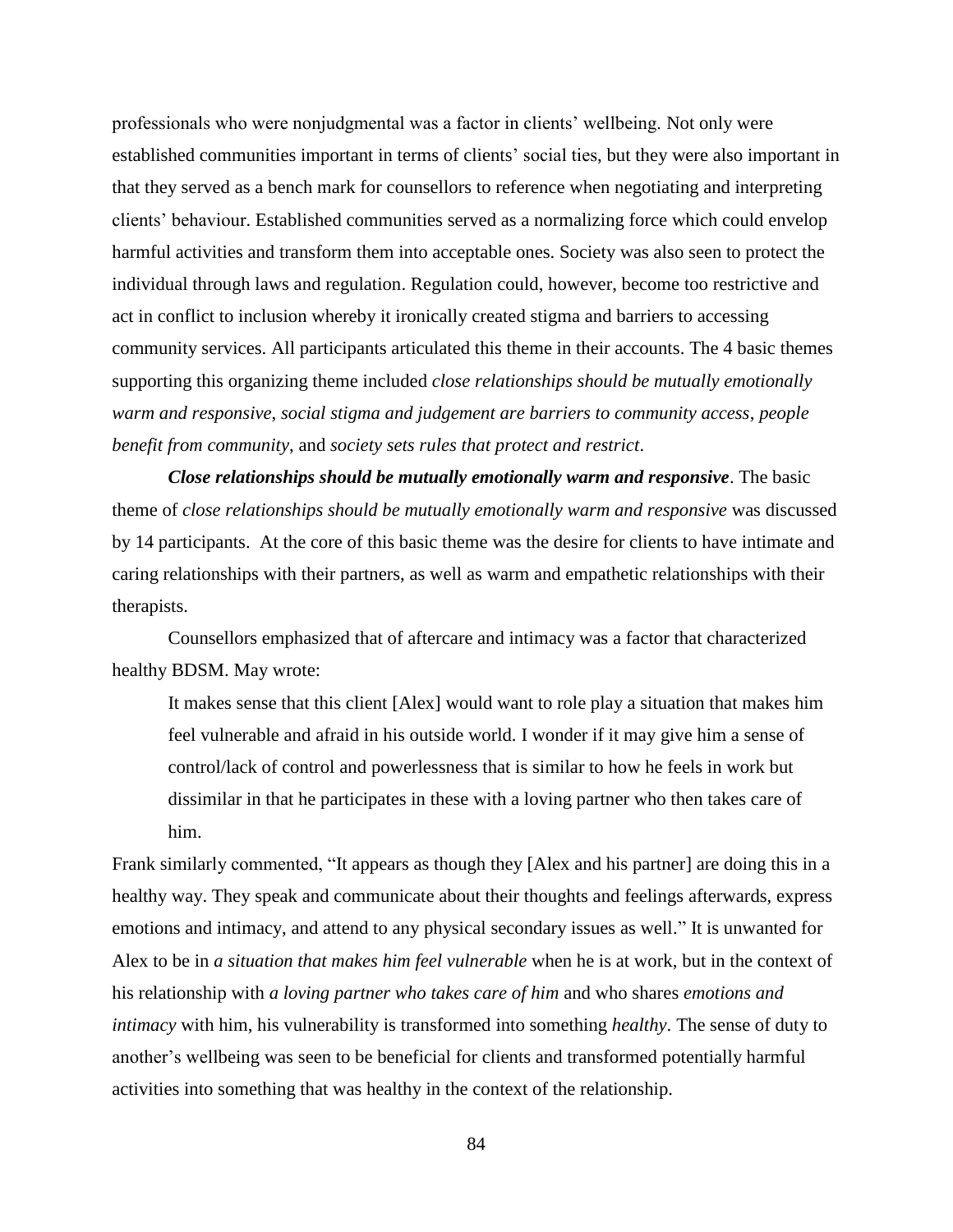Correspondingly, having a scarce relationship with one's partners was seen as potentially troublesome. Lynn wrote:

Engaging in sexual behaviours with potential strangers is worthy of further exploration, but that's all around the intentional and safe behaviour focus… I go to a reality therapy place and focus on consent, intention, communication with known reliable adult partner(s). And I try not to get distracted by it if that isn't really the issue…

Clients possibly doing sexual things with people that they do not know well was *worthy of further exploration* to ensure safety. It was also recommended that clients have sexual relationships with *known reliable partners*. Without some kind of prior relationship with a partner, a client could not judge whether they could be counted on to have the client's well-being in mind.

Within the therapist-client relationship, warmth was also seen as an important factor. Adrian wrote:

My desired outcome for my interventions are for the client [Alex] to feel heard supported and not charged. To know that he is welcome to speak of his experience in the therapeutic container and he will be respected in his choices.

This kind of relationship was a *therapeutic container* where clients would be *welcome* and *supported*. Jay similarly commented:

I feel sad for him. I understand his conflict: a new hire, little experience, low on the power hierarchy. Thinking "I've got to 'suck it up', get out of here as fast as I can, live to fight another day. Viscerally; I cringe. Shoulders hunch up. I want to hold him. (I don't hold him. But somebody needs to hold him).

Counsellors would show warm feelings and they want *somebody to hold* the client. There is a sense that it was desirable for both sexual partners and therapists to be responsive and attentive to clients' by contributing to caring and intimate interactions that created a safe area for the client to be embraced and contained within.

*Social stigma and judgement are barriers to community access*. The basic theme of *social stigma and judgement are barriers to community access* was discussed by all participants. The foundation of this basic theme was that acceptance and non-judgement from others were key to clients' accessing of relevant community resources, such as loved ones and health care workers. Access was seen to improve health and safety through allowing the person to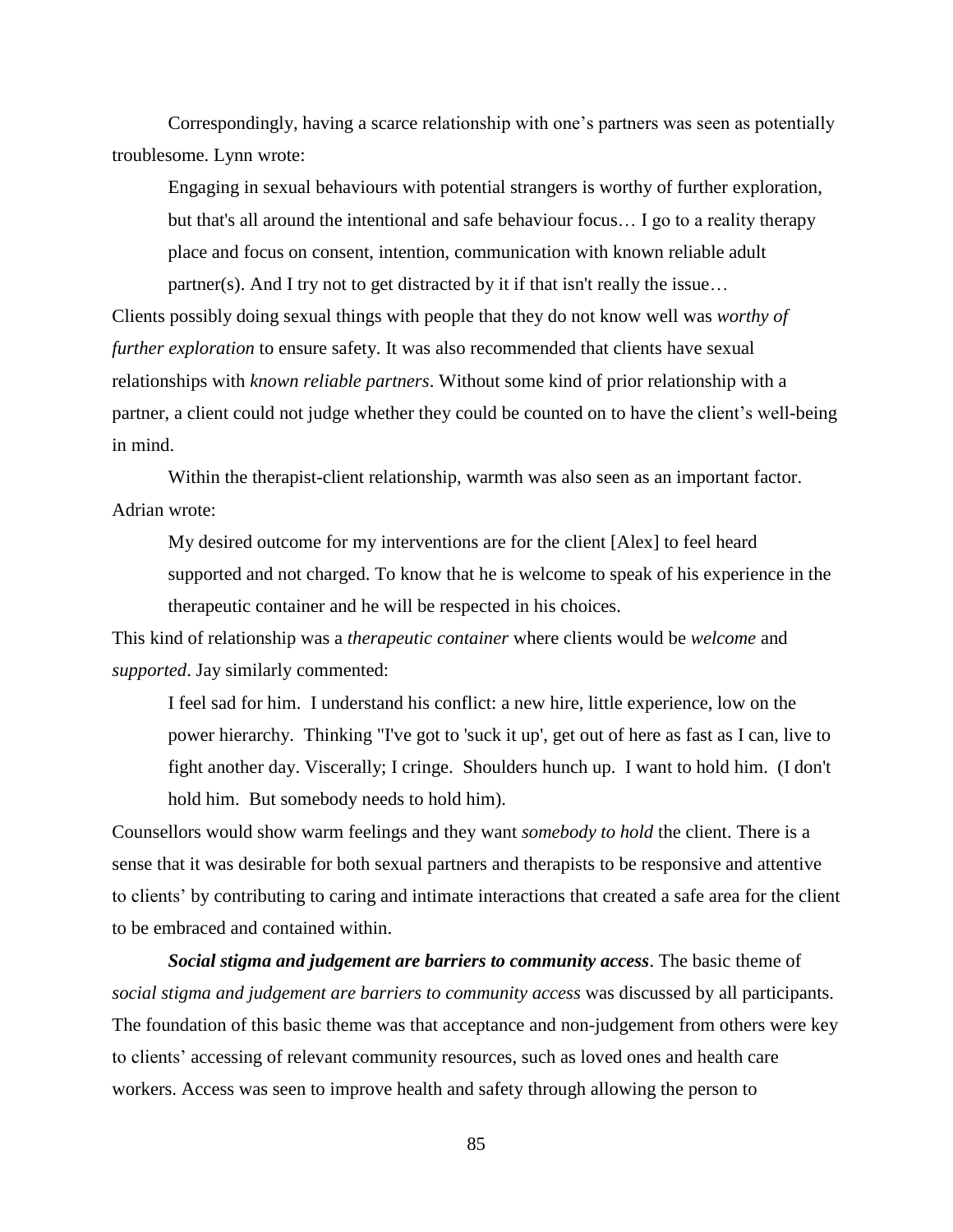participate fully in society as themselves, while judgement by others contributed to barriers and were thus, harmfully cloistering.

Judgement from general society was noted by counsellors as a harm to BDSMers through hindering their access to loved ones. Adrian commented:

I can totally understand her [Sara's] concerns about her children's opinion of her if they were to find out about her kink involvement. I would speak about the ways in which stigma and discrimination is profound in our culture around people involved in BDSM and kink.

Ivey similarly wrote:

I might investigate the possibility of projection - that the way she [Sara] feels her kids might react the way either she feels society views her, her ex-husband views her, or perhaps the way a small part of her views herself.

These comments suggested that, because *stigma and discrimination are profound* for BDSM practitioners, there was the potential for people to internalize the way *society views* them and develop an accompanying sense of *shame*. Daren also stated that there was an "Overwhelming sense of shame or idea we need to hide our sexuality. BDSM is much more common than people realize." Hiding kept BDSMers safe from judgement, but also in fear and cloistered from fully expressing themselves to those close to them.

Stigma in the community also negatively affected access to healthcare. Adrian remarked on the barriers to obtaining healthcare:

Often their presenting psychological needs have nothing to do with their BDSM or kink activities, but they are looking for someone who will not pathologize or judge them. Clients have said this to me directly on many locations - that they have left previous therapists or health care providers because they either did not feel safe enough to disclose their kink involvement, or when they did disclose they were met with stigmatizing, judgmental responses from their healthcare providers… I would explore what his [Alex's] relationship with his primary healthcare provider is like and ask if he feels comfortable to share his BDSM involvement with his doctor, and what kind of response he might receive there.

Due to *stigmatizing, judgmental responses* kinky clients faced challenges accessing counsellors or doctors. These types of responses from care providers made them feel *unsafe* to disclose.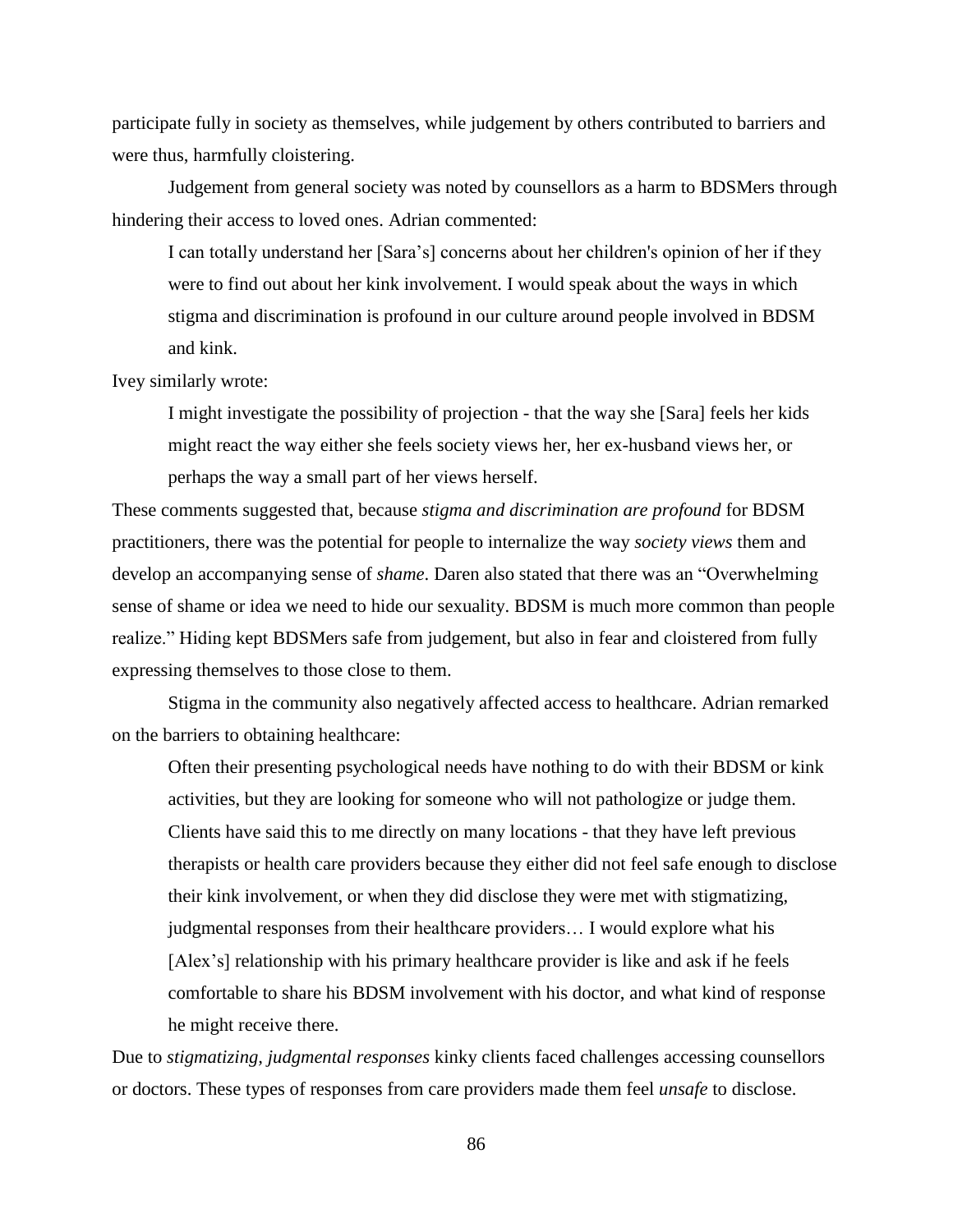Disapproval was expressed for professionals who held misinformation and contributed to this stigma. Erik wrote, "My immediate reaction is frustration with Dr. Smith for not being more aware of BDSM." Gail also commented on Dr. Smith's interventions:

I understand where Dr. Smith is coming from. Limiting liability is a pretty big deal especially in private practice. But I think we know that contracts for safety don't work. They don't limit the behaviour, and they don't inspire trust and confidence in the therapeutic relationship…

Dr. Smith's unawareness induced *frustration* for Erik, and even though Gail conceded with Dr. Smith's intentions, she too indicated that Dr. Smith's interventions were contrary to what *we know*. Thus, they were ineffective due to a lack of information. Generally, Dr. Smith's interventions were deemed to be misguided by misunderstanding, even when they were granted concessions for limiting liability. Clearly, access to correct information about clients was seen as dispelling stigmatic responses.

Even the current author came under scrutiny as a potential spreader of misinformation and stigma. A commenter on the online forum recruitment advertisement wrote:

As someone who does therapy work with people in the BDSM lifestyle, I don't find myself motivated to spend time on this anonymous survey, especially due to the way that this advertisement comes across. It assumes that therapists have no information about BDSM and seems like the researchers don't really understand the topic/hold biases given the use of the word "play" in the title – not everyone thinks of it that way.

Here, they suggested that I lacked information on or was biased towards BDSM from the use of the non-universal word *play*. Carol also commented on my intentions:

I wish other therapists would stop judging them and start listening and trying to understand them. Once we have judged something, we stop trying to look deeper into the meaning of it. I'm wondering what sort of judgments this survey team has about BDSM...

Carol used more cautiously worded sentiments questioning my motives, *wondering* about the possibility of judgements from the research team. But, overall, there was a strong sense of suspicion towards and denunciation for professionals who were perceived to be passing judgment as well as a sense of protectiveness over the BDSM community.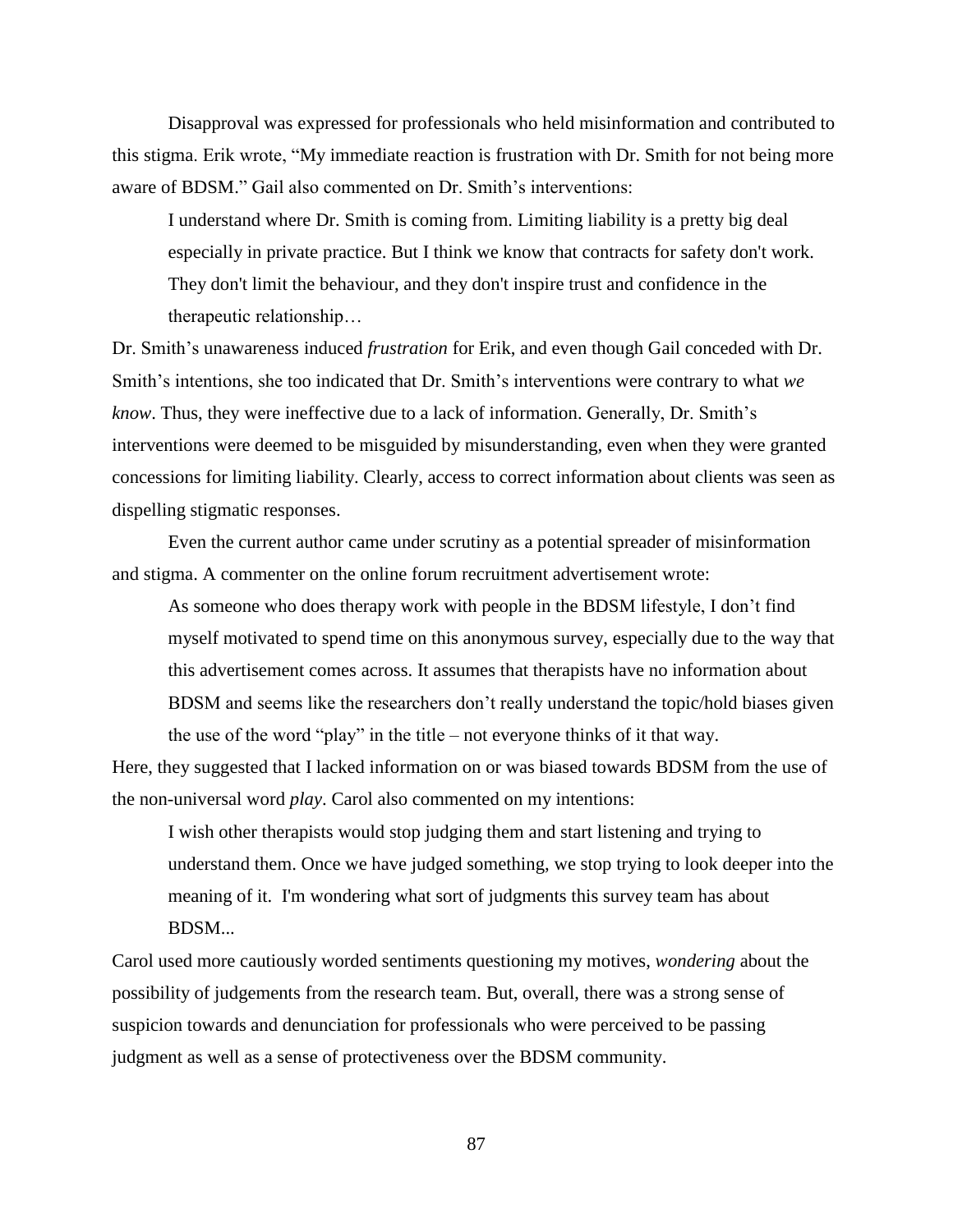Non-judgment was correspondingly seen as a positive approach to doing therapy work with these individuals. May wrote, "Yes, I have worked with BDSM clients. Normalize, consent, safety, and non-judgement!". Ivey similarly wrote, "With an emphasis on non-judgment, I would find it important to assess the function of this interaction and what might be helpful for him [Alex] within it.". Counsellors put *an emphasis on non-judgement* as an aspect of effective work. As Jay stated, a goal of therapeutic work was to "build a strong, accepting relationship." Nonjudgmental acceptance was a safe counterpart to the harms of stigmatizing responses.

If and when counsellors found judgmental or emotion-based responses roused in themselves, they indicated that it was important to recognize and process what was happening for them. Hailey commented, "... I tried to be mindful of my own experience potentially impacting my approach to treatment." Gail similarly remarked, "I think it's important to evaluate someone's level of distress associated with these activities. And to recognize any issues of countertransference that come up because we may be uncomfortable with what they're doing doesn't necessarily mean that they are." Being *mindful* of one's personal experiences was important in that it was desirable to reduce the impact the counsellor may have on the *approach to treatment*. The counsellors' *countertransference* was not what was important, but rather the client's comfort with themselves. Reflexivity was seen as one way that counsellors could prevent stigmatizing and doing harm to clients.

Aside from reflexivity, counsellors expressed that psychological professionals could reduce stigma through knowledge and resource sharing. May wrote, "We need more education and more research on this area. Thanks for doing this project!!" Likewise, Adrian wrote, "I'm glad you're doing this research. I think there is a great deal of pain created by healthcare practitioners for their clients from stigmatizing, discriminatory, judgmental, or fear-based responses." Researching and spreading information that could reduce judgement was seen as one role that professionals could enact to clients' benefit. Some therapists expressed that the current research project was important precisely because of the need for *more education and more research* due to the *fear-based*, rather than information-based, responses existing among some health professionals. Additionally, Katie identified that "it's really important for folks who are sex positive to identify themselves as such so they can be easily found for clients". Thus, another role that counsellors could play in reducing stigma was by helping clients to navigate which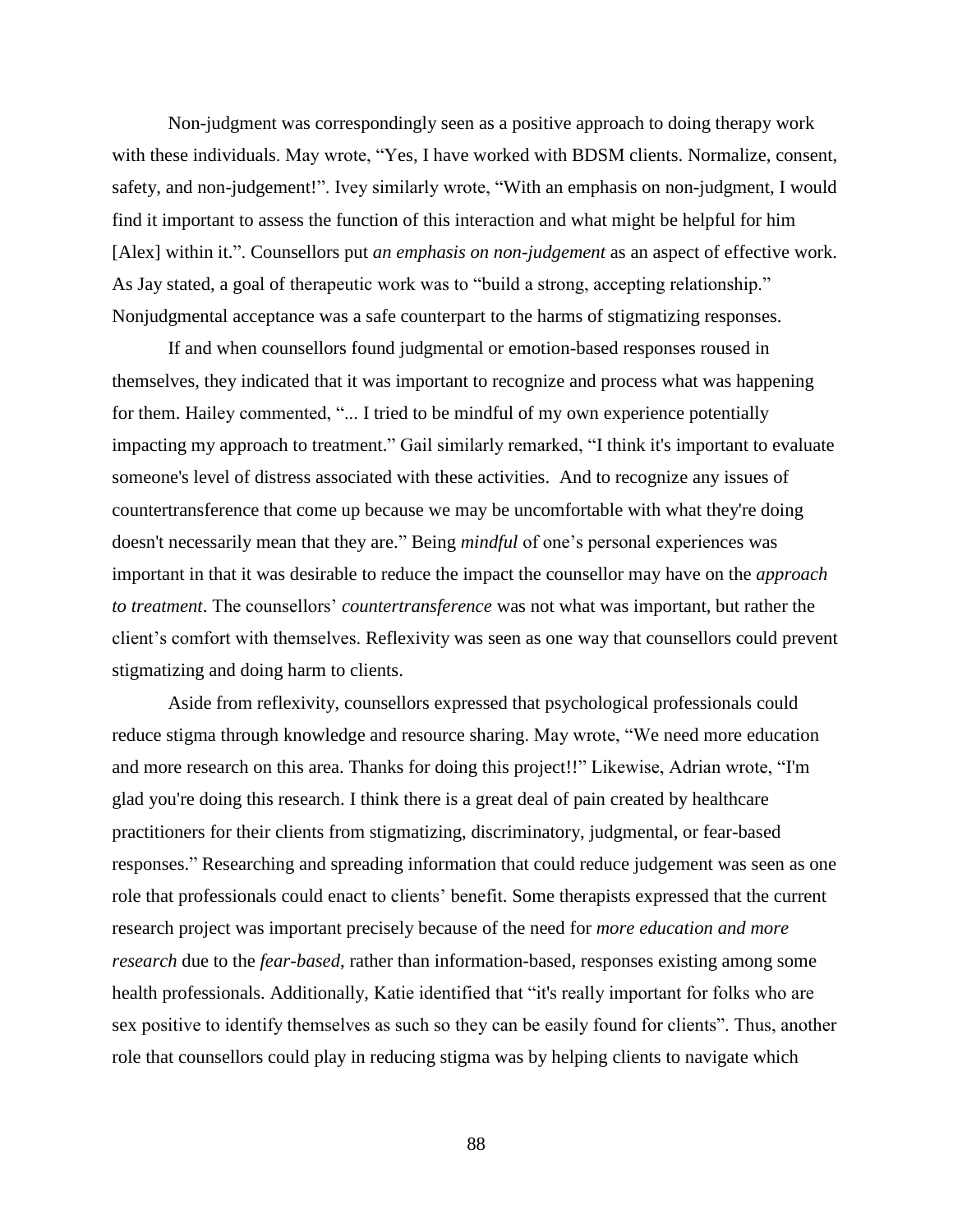resources were safe. Actions that contributed to kinky clients having access to non-judgmental therapy was deemed to increase safety from stigma for clients.

*People benefit from community*. The basic theme of *people benefit from community* was discussed by 13 participants. The core of this basic theme was that support from an established community enhanced the wellbeing of clients through relationships and protection.

Having access to supportive others was something that counsellors saw to increase wellbeing. Frank wrote, "I think this is a normal reaction to this situation, to go out and explore different ways of being. Due to her [Sara's] years of feeling unhappy and unheard, she has found someone who responds to her sexually." Similarly, Adrian commented:

I would assess the circle of support he [Alex] has for his chosen activities, and what learning he has done around BDSM, kink, safety, spiritual or emotional growth… I would speak with her [Sara] about her choices around selective disclosure, about finding community with other like-minded people, and encourage her to participate in a support or introductory group with others who have been dealing with some of the same questions she has. Especially for someone who is entering into BDSM a bit later in life, and the challenges of being a parent relative to this involvement.

The client having someone who *responds* counteracts *years of feeling unhappy and unheard*. Not only was this important in terms of finding a sexual partner, but also a wider peer group, a *circle of support* of people who were *like-minded* and *dealing with some of the same questions*. This was said to help in managing the social *challenges* of being involved in kink. Having access to support from members of the community, either a partner or group of peers, was seen to *support* a clients' happiness and pursuit of authentic expression as well as assist them in managing their wellbeing in the face of stigma-related challenges.

A larger community could also serve as a measuring stick for what behaviours were acceptable; if a behaviour fell into a recognizable pattern within a group, it could be considered appropriate. Frank wrote, "I feel that while some of her [Mary's] behaviours are high risk, they follow a pattern or norm within a certain community (BDSM). Many people engage in this and live a healthy life." Even if activities might be considered *high risk*, if they *follow a pattern or norm* that generally leads to people leading *healthy lives* then the risk is dissolved to some extent. Gail also wrote about the normalizing force communities had: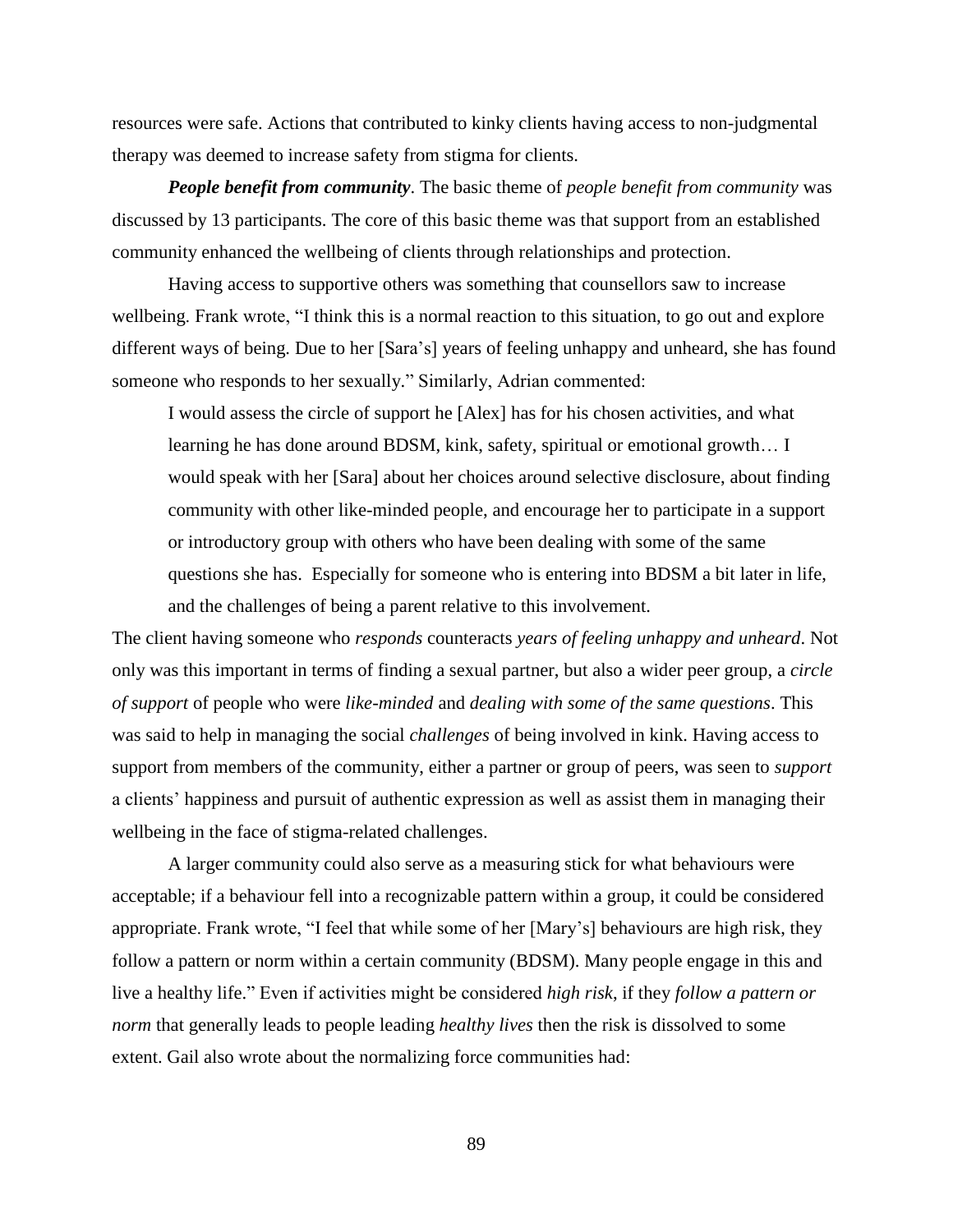In college I was a feminist studies minor, and after college I participated in the queer young adult scene, which really expanded my ideas of what's normal and appropriate and

in the range of human experience as far as sex, sexual identity, and sexual behaviour.

What is *normal and appropriate* sexuality and behaviour can depend on the community to which one was exposed. There was a sense that when many people were doing something similar, there was some amount of safety; as if the behaviours were tried and true, and so it should be unproblematic for clients to do the same.

Likewise, the therapy context could also be a place of community support. Many counsellors talked about normalization as a beneficial response to kinky clients. Daren remarked, "I respond like any other revelation. Sexuality is just another normal part of life. I normalize it and say it is OK within a healthy relationship." Likewise, Erik wrote:

I work with a large number of individuals that identify as ABDL/DDLG [Adult Baby Diaper Lover/Daddy Dom Little Girl]/some variation on age play, and there is an overlap with BDSM. I can't say that my reactions have been negative; I simply see this as another aspect of a person's sexuality with no reason for disgust. Interventions with these individuals have focused primarily on self-acceptance and dealing with issues related to shame.

When encountering a client who had divulged a kinky sexuality, it was seen as helpful to *normalize it and say it is OK* and to view it *simply* as *another aspect of a person's sexuality*. The primary interventions would be to work on *self-acceptance and dealing with issues related to shame*. In these responses, kink was incorporated into two wider discourses that were generally considered to be normal: relationships (it occurs *within a healthy relationship*) and selfactualizing (it is *simply another aspect of a person*). In sum, therapists could and should become non-stigmatizing agents that incorporated clients into a larger, normalized community.

*Society sets rules that protect and restrict*. The basic theme of *society sets rules that protect and restrict* was discussed by 5 participants. The essence of this basic theme was that laws were put in place to maintain things worth maintaining, but by the same token, they could become too protective.

Laws and professional regulations were seen to be authoritative in preventing harm. Blair wrote: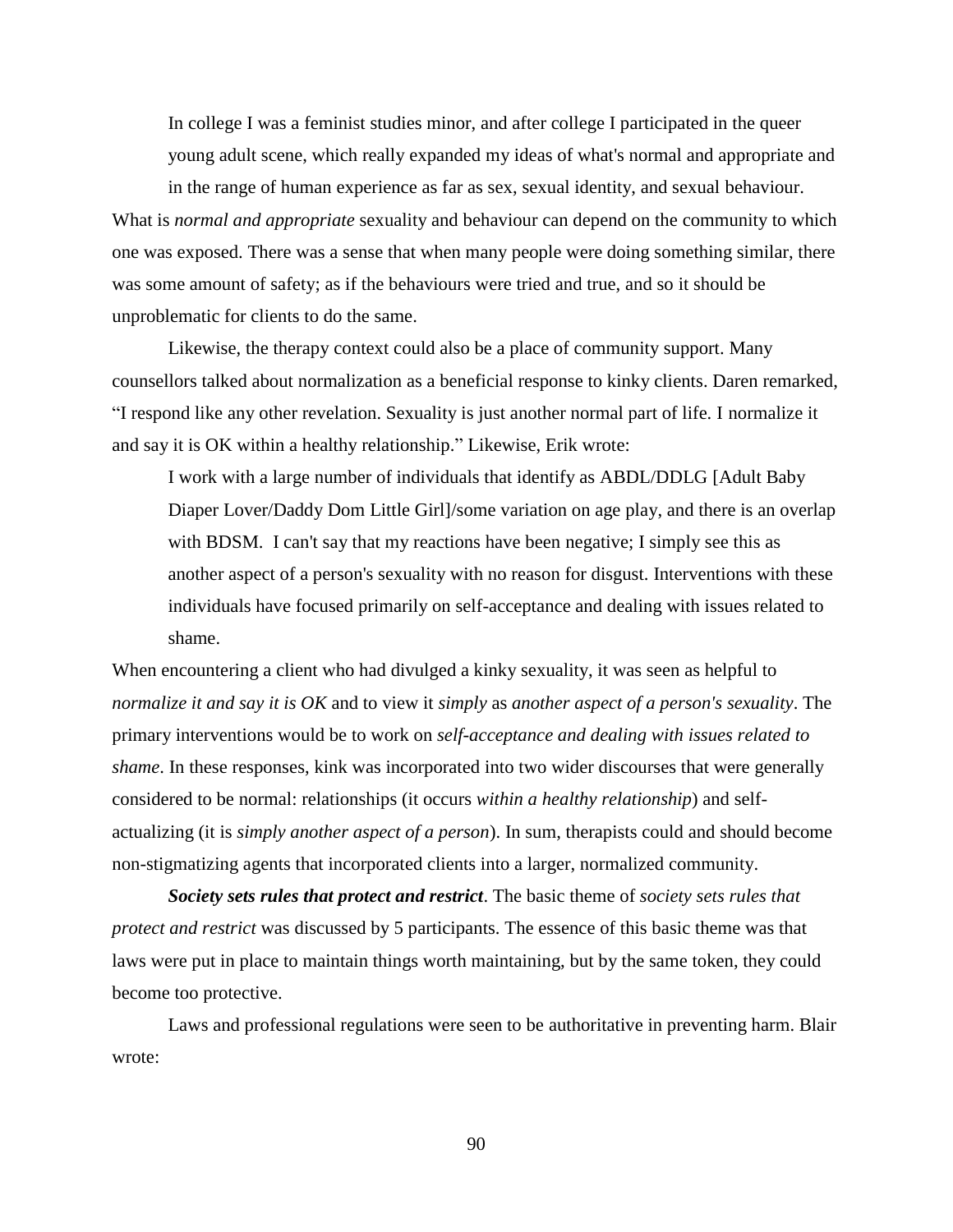'How might you determine whether a client's activities are acceptable?' If asked this by a client, I would tactfully explain that it is not within my power or purview to deem adult sexual behaviour "acceptable." Only the law and one's own sexual partners are empowered to do that. The laws against assault, rape, and abuse, along with the typical therapist disapproval of manipulation, co-dependence, and coercion, apply universally if they can be said to apply at all. No ethical person in any profession makes a special exception for special sex subcultures. BDSM practitioners are not above or outside of any normal standards of decency and health and neither require nor profit from special standards of treatment.

Blair saw that ethics and laws prevented harm, but also indicated that it was only under the purview of *only the law* to determine what was acceptable. And in addition, these laws were absolute and *applied universally* without *exception for special sex subcultures* in order to prevent abuses. While a client and *one's own sexual partners* were also *empowered* to deem what sexual behaviour was acceptable, it seems, from this passage, as though the absoluteness of the law would, in certain circumstances, disempower that same client if they did not fall within the universal set of ethics; BDSMers were *not above any normal standards of decency and health*, which the laws protected. Clearly, laws and ethical standards were compelling protective measures designed to safeguard clients' wellbeing.

However authoritative the law could be, it could also be authoritarian. Adrian was the only participant to note this:

I think these attitudes [stigmatizing, discriminatory, judgmental, or fear-based] are furthered by regulatory bodies that are inherently highly conservative in nature, and the risk this puts kink-aware professionals in if / when they have open dialogue with their clients about the client's kink involvement.

Here Adrian chides regulatory bodies for being too *inherently highly conservative* which could, in itself, cause some type of harm in terms of perpetuating stigma and hindering healthcare access. Although society set laws to protect individuals, they could also become a source of harm.

**Mental health and Healing**. The organizing theme of *mental health and healing* related to the role of BDSM in creating and/or maintaining a state of mental wellbeing. BDSM was constructed as a coping skill that, like any coping skill, had helpful and less helpful uses. As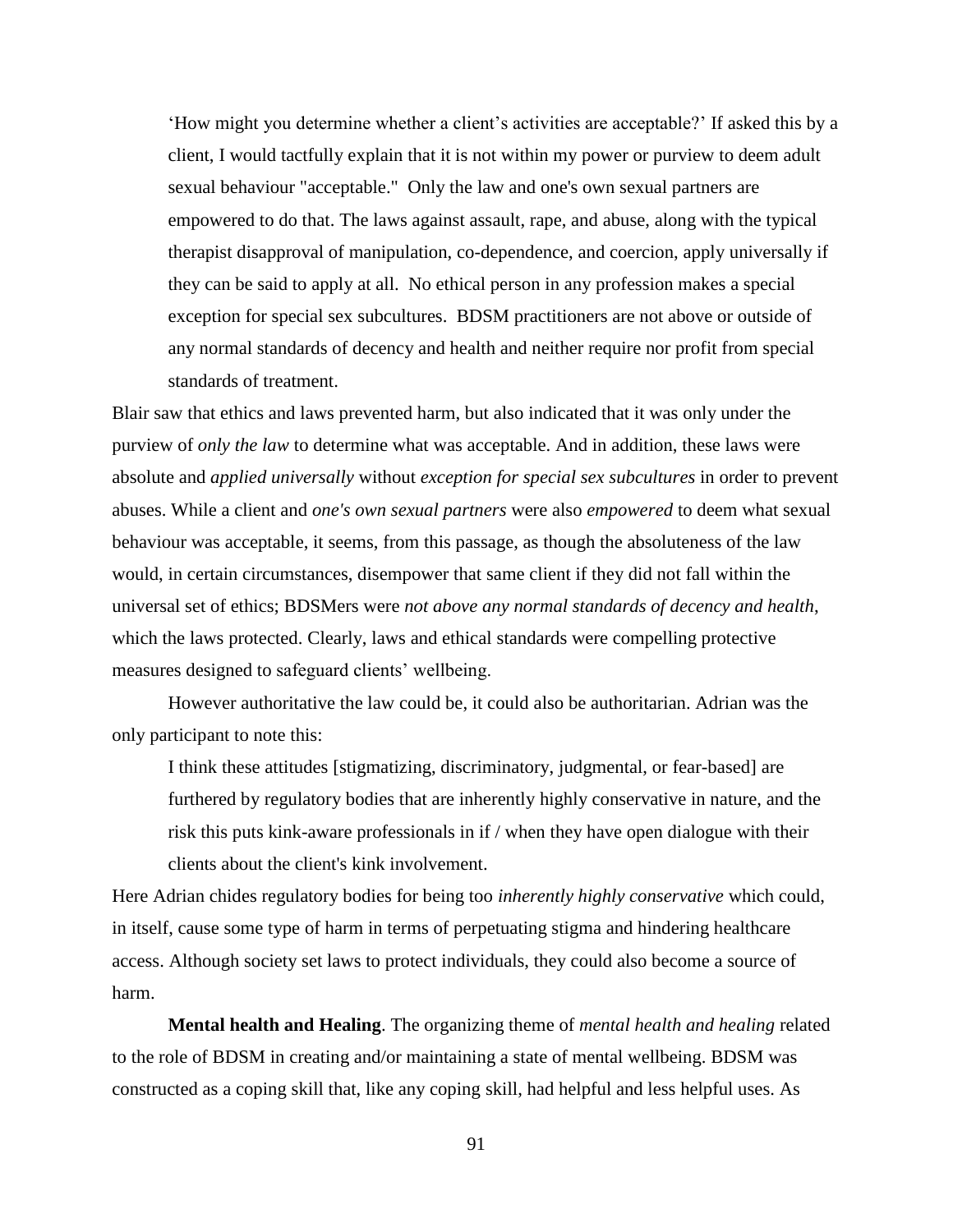such, sometimes kink behaviour was not problematic and other topics were pursued for therapeutic ameliorating. However, sometimes, the use of kink as a coping method was seen as potentially problematic and was a focus of therapeutic intervention. Counsellors negotiated the relationships between BDSM and stress, self-harm, and trauma that, such that they did not implicate BDSM inherently in pathology per se, but rather as a coping mechanism that arose *in response* to and *for dealing with* the stressor. Unhealthiness in the context of using kink as coping existed more so in the way the BDSM coping tool functioned for an individual, rather than its sometimes-traumatic etiology. All participants articulated this theme in their accounts. The 4 basic themes supporting this organizing theme include *BDSM a coping tool enhancing or detracting from wellbeing*, *BDSM can be influenced by negative past experiences*, *self-harm can be related to BDSM*, and *BDSM can be pathological when out of control*.

*BDSM a coping tool enhancing or detracting from wellbeing*. The basic theme of *BDSM a coping tool* enhancing or detracting from wellbeing was discussed by 14 participants. This basic theme was about BDSM as a method of coping which could mitigate harms and act as a method of healing. If it was used in a beneficial way, the focus of therapy was thusly on other issues and/or simply bolstering a general set of coping skills. By contrast, BDSM as a coping skill could also be used in the wrong situation or become overused, thereby becoming problematic.

Kink was seen as a potentially very helpful tool for coping with and healing from mental distress. Frank wrote:

I find a lot of women who have jobs that require lots of responsibility and power tend to engage in this to some degree, that when they come home they let their husband/partner take the more dominant role so they can "turn their brains off" for a while… I see this as a type of coping and searching for balance.

Similarly, Olivia commented:

My immediate reaction [to the Alex vignette] was one of relief. When I read the first half of the vignette, I felt very worried for this young man, and I was relieved to hear that he found a (although unconventional) way to cope with all of this pressure.

Using BDSM was helpful for clients in that it helped them to find *balance* and to *cope with all of this pressure*. According to Adrian, it was also possible for BDSM to play "a healing role for people's psychological or spiritual distress." It was *a relief* that clients had this positive outlet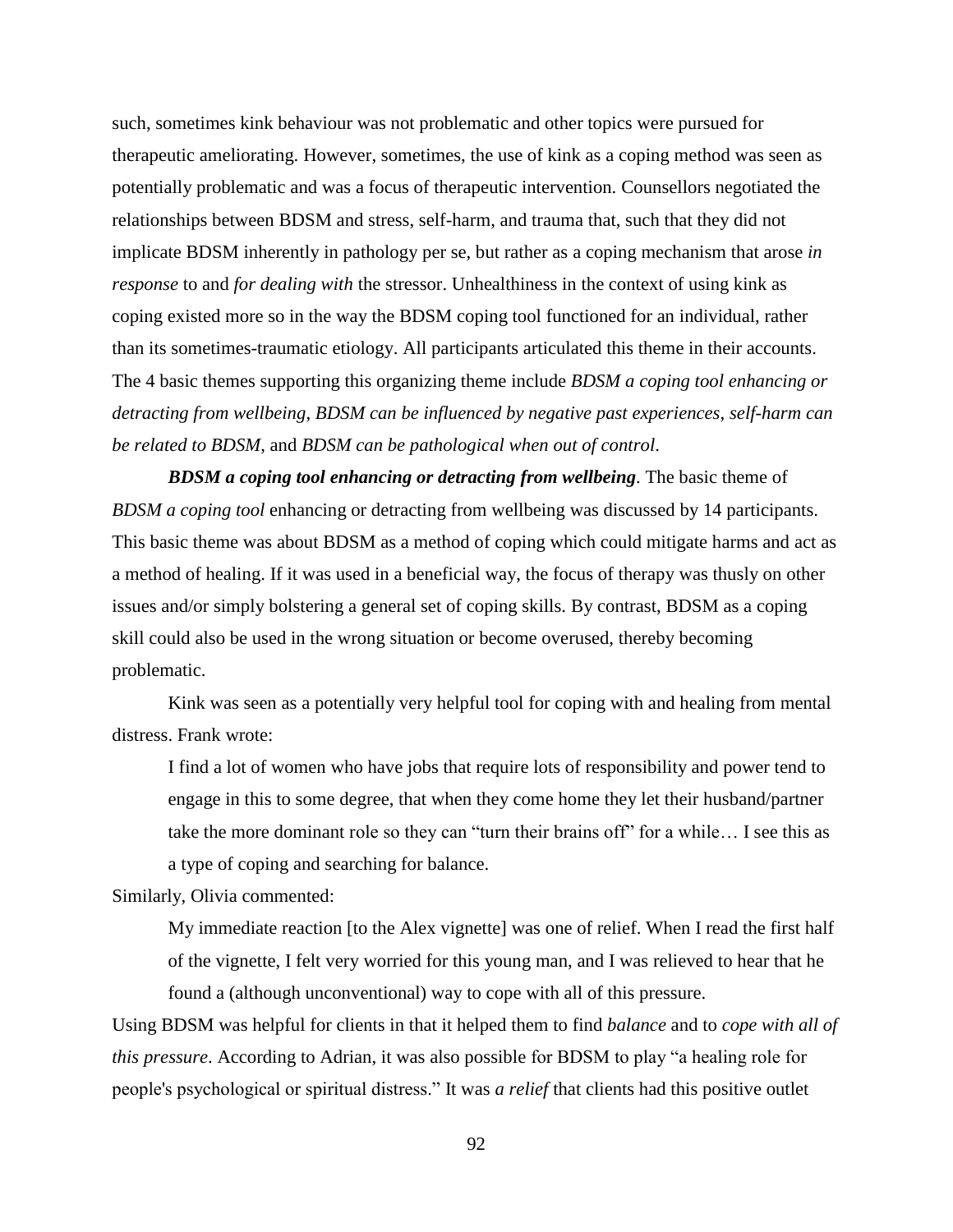and coping skill. Overall, BDSM could play a role in restoring a state of mental wellbeing by helping clients to process distressing emotions and events that had thrown them off balance.

However, coping using kink behaviours could be problematic or unhelpful when it was not life-affirming or when aspects of it were overly relied on. Olivia wrote:

When Mary states, "I like it when I'm celebrating my life, but also when I'm mourning it" as well as, "she sometimes wants to engage in BDSM when she feels down", I worry

that she may be using BDSM as an unhealthy coping mechanism for depression. BDSM could, thus, be also be used as an *unhealthy coping mechanism*. Presumably, the distinction between healthy and unhealthy use of pain here was in that it was not affirming Mary's life, but rather the pain was enjoyed in a context of lamentation towards her life. Ivey also commented on the appropriateness of using BDSM to cope:

I might work towards establishing goals for him [Alex] to add to his skill set of how he's going to deal with the pressure. Since this method of coping (regardless of its sexual involvement) includes actions of another person, it might be helpful for him to integrate additional coping strategies that he can engage in independently.

Additionally, over reliance on another person to help with coping through BDSM could potentially cause problems due to a lack of *independence.* Frank also posits that becoming "overly reliant" on the BDSM activity itself could indicate an unhealthiness. Overall, BDSM that was not affirming of a client's life or implicated the client in a level of dependency (upon another or upon the tool of kink itself) was seen as unhelpful.

Other ways of coping were sought for clients, both when the BDSM behaviour was working well as a coping skill and when it was seen as harmful. When it was going well, counsellors simply wanted to strengthen a client's overall repertoire of coping skills. Olivia stated:

Like with any client, I would want to work with him to expand his [Alex's] tool belt of coping mechanisms beyond just role-play scenarios with his girlfriend, but I would not discourage him from continuing to use the role-play in addition to other coping alternatives.

In this report, BDSM was helping the client, but learning more ways to *help deal beyond just role-play* provided the client with even more beneficial alternatives that they could draw upon.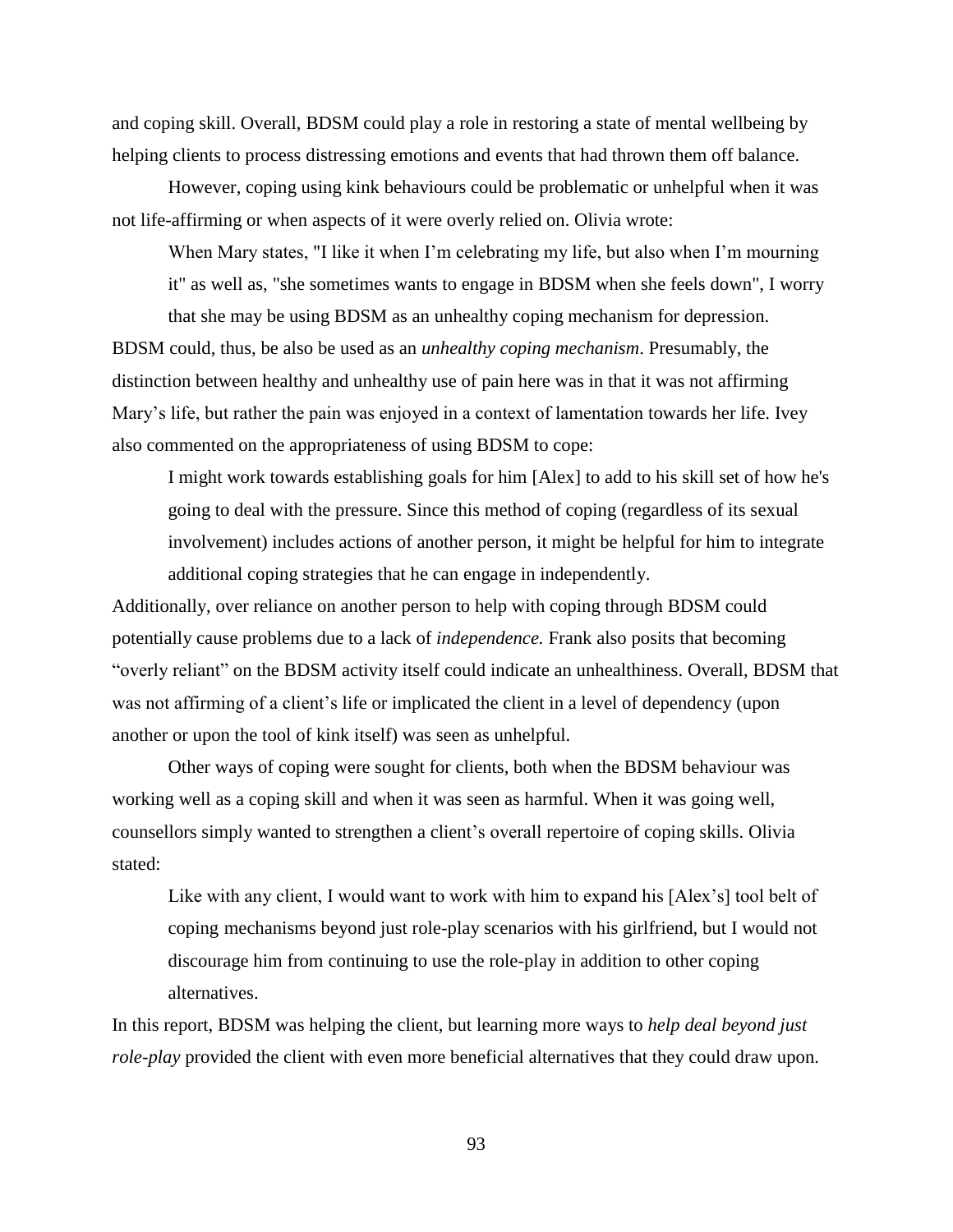However, when BDSM behaviours were seen to be unhelpful, counsellors were inclined to focus intervention on harm reductive strategies to reduce or change the coping behaviour. Gail asked, "Are there safer and less risky, more effective alternatives she [Mary] could use?" Frank similarly commented, "I might also have her [Mary] engage in mindfulness training and look at alternative ways of coping or dealing with stress such as DBT, to continue to increase]/maintain her current level of safety." Katie, too, remarked that she would "...find out what her [Mary's] interests were outside of self-harm and BDSM and to affirm that and to provide a harm reduction plan for that." Counsellors wanted to explore *less risky* and *alternative ways* that Mary could use to cope besides kink. It was desirable to look at and promote interests *outside of self-harm and BDSM*. It is implied that, in contrast to BDSM (and what Katie labelled as *self-harm*), these other ways would be beneficial for Mary's *safety*. These reports indicate that other alternatives to using BDSM, in Mary's case, would be *preferable* alternatives rather than just alternative ways of coping to bolster a client's general tool kit. Instead of helping, kink can be doing harm as a way of coping.

When BDSM was a way of coping for a particular issue or life event, counsellors were focused on pursuing this issue rather than the coping mechanism itself. Gail wrote:

Probably something that needs to be addressed is that if, she [Sara] is going through a divorce, and not already divorced, whether she is completely finished with her marriage relationship. It might be difficult for her to separate any kind of resolution she would get from a divorce while she could be distracted by her current activities and their exhilaration. I would encourage her to a line her stated goals as far as emotional resolution and her marriage and help her determine whether her activities in the bedroom are helping her recover from her marriage or are distracting her from her ability to get what she wants out of the ending process.

Gail focused on the possibly sorting out the *ending process* around Sara leaving her previous marriage. Although there was still a concern about BDSM potentially getting in the way of resolving feelings around the marriage, due to its *distracting* allure, enticing Sara away from dealing with a possibly more pressing issue. Katie wrote about similar themes in Alex's work situation:

I would want to know what he [Alex] would want to change in his workplace, and how he could see himself gaining agency. I think that he could be empowered by being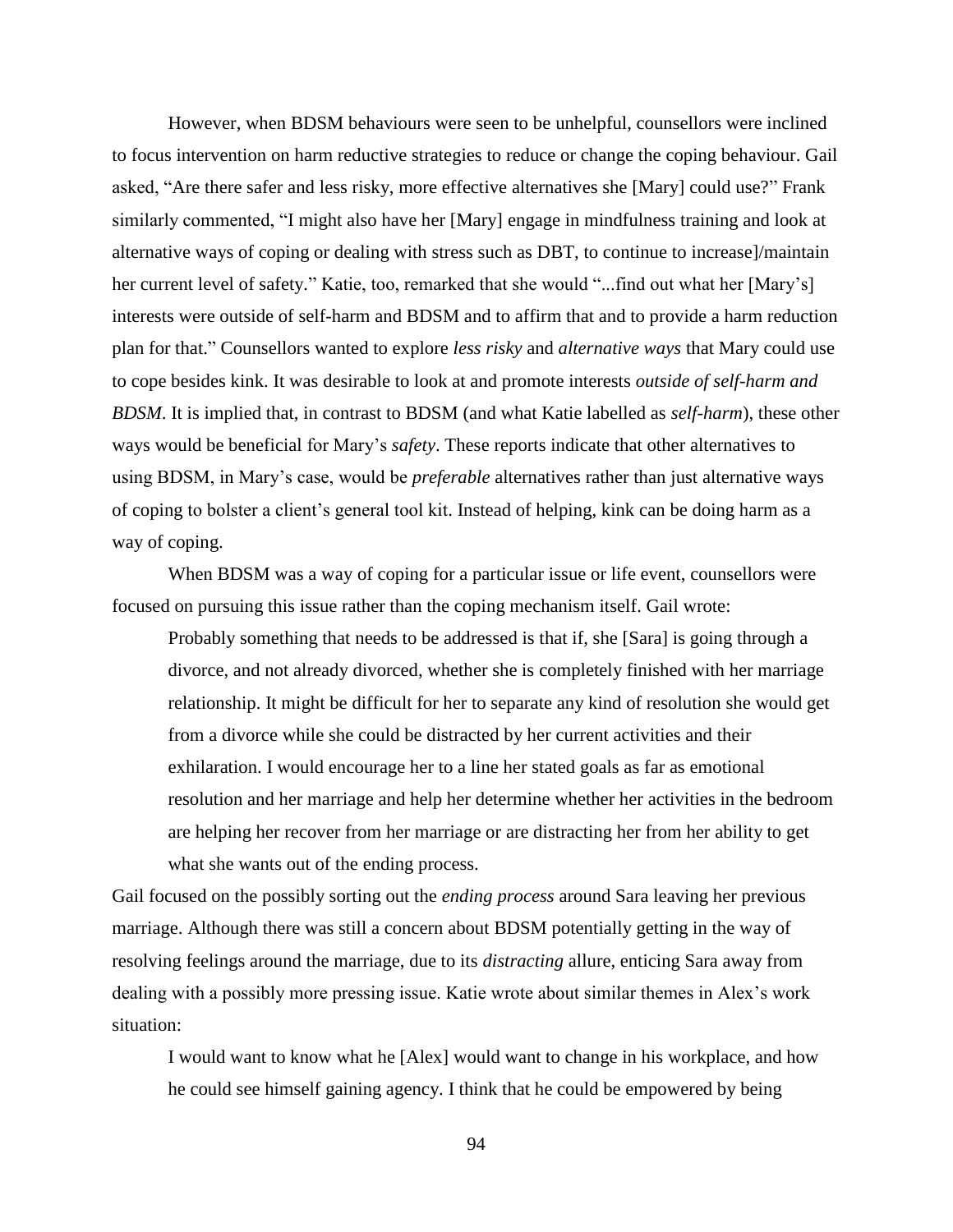submissive at home, but I think further conversations need to happen first. Ultimately, he may be happier in a new workplace.

His work situation, one which *he may be happier* to change, was a far more critical issue to attend to than his use of kink which helped him cope by allowing him to be *empowered by being submissive at home*. Overall, in these comments, BDSM was not the main focus of treatment or amelioration, but instead, other topics that clients were dealing with were of more import to the therapeutic work.

Counsellors also saw the potential need for attention to other mental health issues, which were not inherently linked to kink activities. Hailey reported, "I don't see the need for an intervention. She's [Sara's] exploring her sexuality and getting out of a relationship that's been somewhat unfulfilling. I'd probably screen for [symptoms] of mania just as a rule out." Here, it was thought to be prudent to screen Sara for mania *just as a rule out*, as she was likely simply excited at exploring newfound fulfilling activities. Likewise, Daren, "would need to learn more. Possibly get a release signed to find out if Dr Smith is kink aware. I would want more history on client for an accurate diagnosis (cluster b or not)." Daren expressed a desire to obtain a more detailed history of Mary, in order to better assess for the possibility of a *cluster b* personality disorder. In these reports, kink as coping was unrelated or tangential to any possible cooccurring mental health diagnoses.

*BDSM can be influenced by negative past experiences*. The basic theme of *BDSM can be influenced by negative past experiences* was discussed by 5 participants. The essence of this basic theme was that BDSM can be a reaction – either helpful or unhelpful – to a traumatic or negative event. This suggests an understanding of BDSM as a way of coping, like in the last basic theme, however, this basic theme is distinguished in that it concerns coping specifically for trauma. BDSM was said to have possibly developed from as well as contribute to the amelioration of traumatic experiences. Gail wrote:

So much sexual trauma occurs in so many of our lives, that we often don't know how to express it. It gets played out in the bedroom, it gets played out in our intimate relationships and our friendships alike. I think there are certainly safe ways to practice BDSM and I think that the range of appropriate and healthy sexual behaviour is probably a lot wider than most people are comfortable with considering.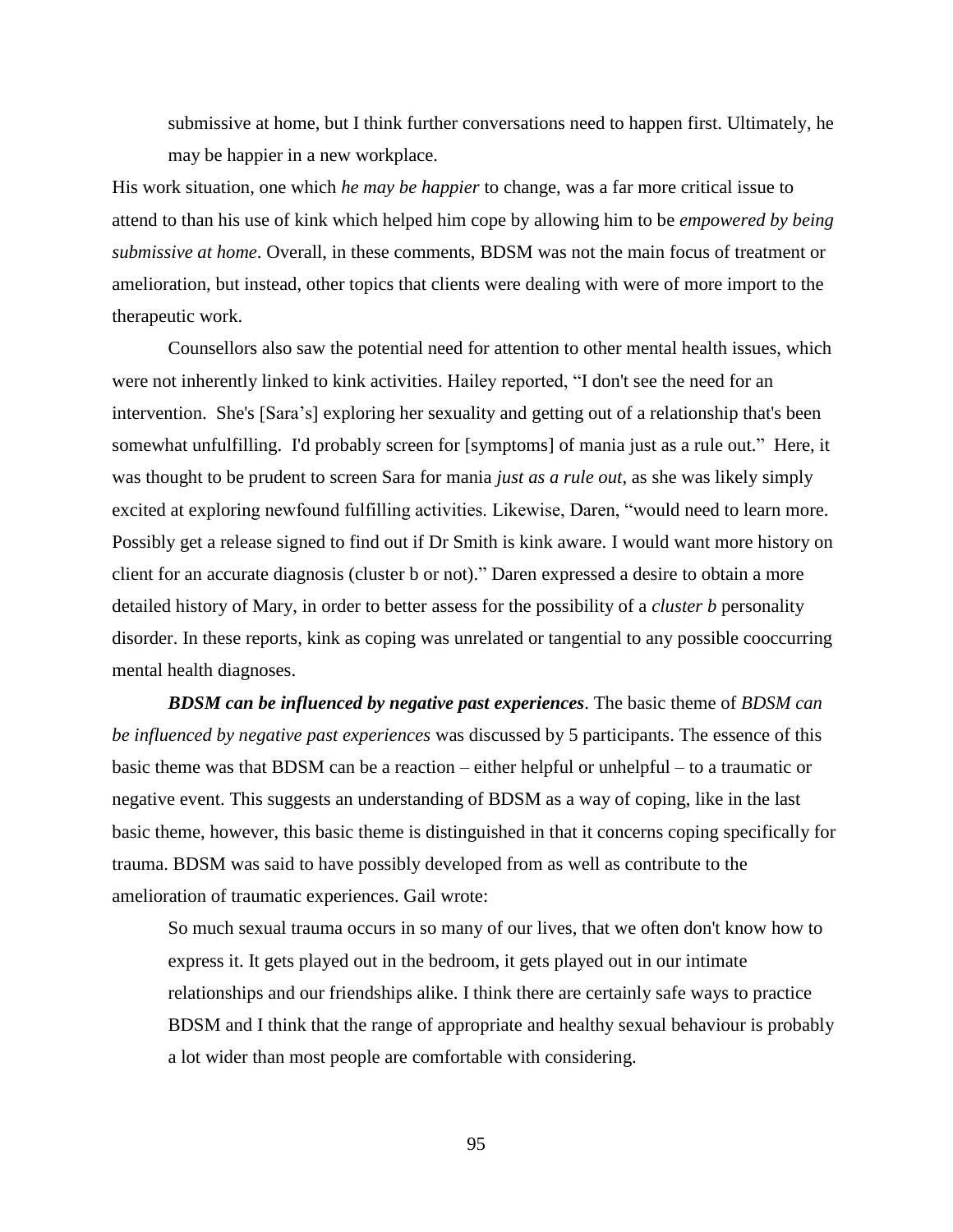Here, *sexual trauma* may get *played out in the bedroom* in the form of BDSM. Although related to trauma, this reaction can play out in *safe ways* and might be *appropriate and healthy sexual behaviour.* Adrian similarly commented:

I would be assessing if the behaviours appeared to be a simple reenactment of previous traumas, without a clear healing component. I would be assessing the impetus or motivation for the client's involvement in these activities, and the meaning to them.

From Adrian's comment, BDSM in response to trauma might, in fact, have a *healing component*, if it exceeds being merely a replication of the traumatic event. Overall, BDSM can both stem from a traumatic event as well as help heal it.

BDSM was also seen to possibly stem from negative patterns of interactions from family. Jay wrote:

Hmm; where's the 'disconnect' here? Ah!! He [Alex] feels 'unworthy'! This must be a characterological issue for him. What's the history, the development of his unworthiness? Family dynamics. Encourage him to free-associate about his role in his family of origin.

Here, long term familial relational patterns contributed to *characterological* problems, feeling *unworthy*, and a consequent use of BDSM. Carol also commented on Alex's development:

The actions of daily work VERY RARELY are that directly tied to a person's current sexual activity. A more likely situation is that this person [Alex] had an overbearing

parent when they were a teen, with very little direct involvement from the daily job. Alex having had an *overbearing parent*, was posited to be a far more likely origin of his kinky desires than his experience at work. In these accounts, BDSM was understood as potentially having roots in trauma from entrenched family patterns. The value of the role of BDSM to cope was more uncertain here, but still appears to be inherently neutral, while the traumatic etiology of BDSM was appraised negatively and separated from the (at least neutral) coping mechanism.

*Self-harm can be related to BDSM*. The basic theme of *self-harm can be related to BDSM* was discussed by 7 participants. The essence of this basic theme was that self-harm *could*  be connected to BDSM but was at once a distinct construct. A line could separate the two constructs, even if that line could become blurred.

Erik discussed masochism in a way that suggested that it could constitute a form of selfharm: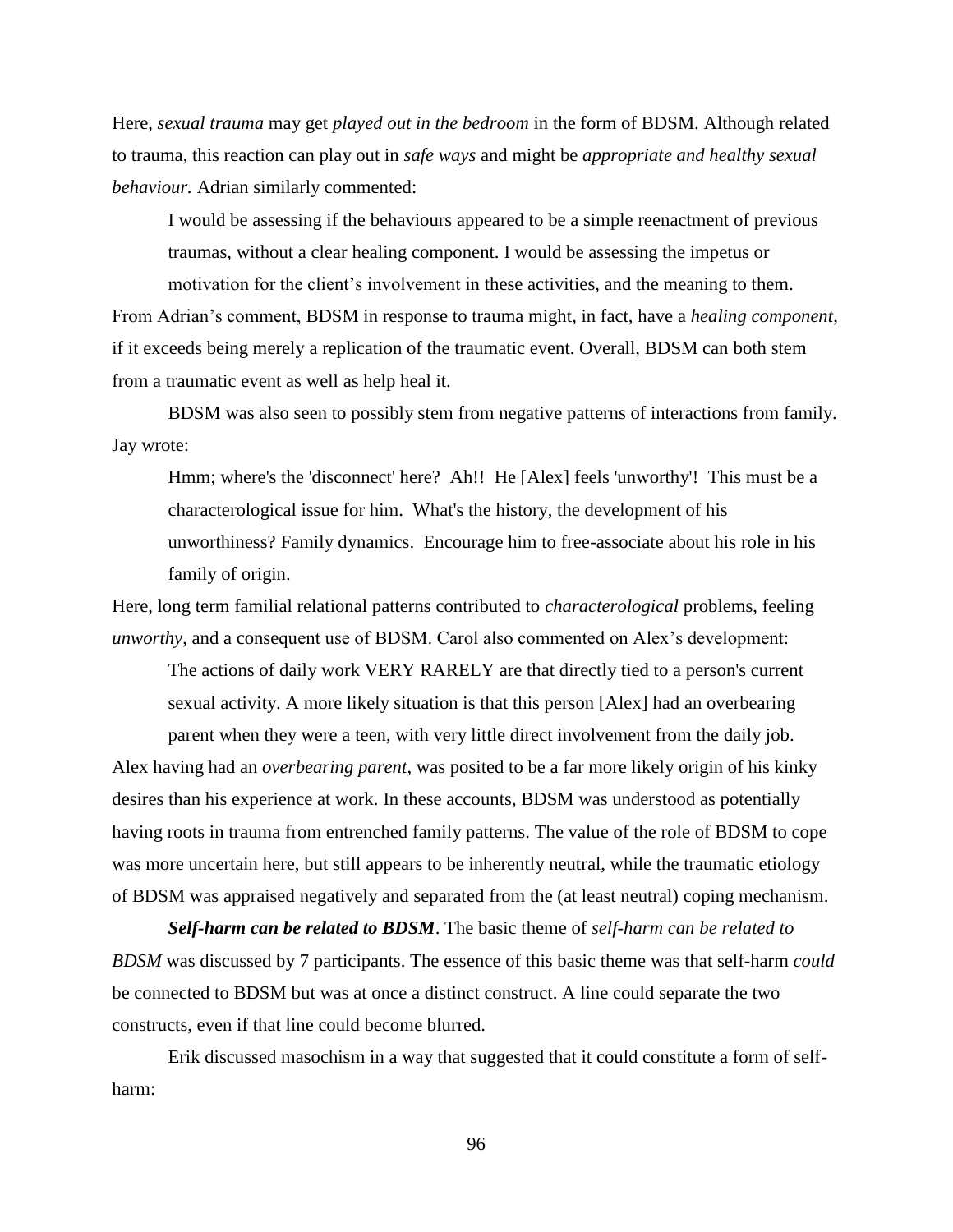From a perspective of SFBT, it appears that the client [Alex] is able to utilize what superficially appears to be a form of masochism, as a strategy for creating resilience. I might point this out and draw parallels to a documentary film in which an individual used masochism as a coping strategy in order to become (at that time, in the 1990s) the oldest living person with cystic fibrosis.

The phrasing, *what superficially appears to be a form of masochism,* appears to distinguish something that merely imitates the *form* of masochism from a veritable masochism. This superficial masochism was a *strategy for creating resilience* for Alex, and indeed, one that might even contribute to longevity in the face of grave illness. There seems to be an implication here that somehow, a more authentic masochism may lean towards a self-destruction, rather than the regenerative qualities of a pseudo masochistic coping strategy.

A self-harming versus self-healing distinction was made for the use of pain by many other participants as well. Adrian wrote:

I would recommend she [Mary] watch the movie, The Secretary, immature young woman who has a history of self-harm comes to terms with her own kink inclinations and the differential between pain for pleasure and pain of self-harm.

And Gail commented:

It might be important for her [Mary] to understand though, that there is a risk of harm to her while she engages in these practices, especially because she has a history of selfharm.... I think eventually she probably needs to examine the fact that at some point in her life, someone communicated to her that it is okay to use physical violence to deal with her emotions, even if that behaviour is self-directed aggressive behaviour.

There was clearly a *differential between pain for pleasure*, or *sexual pain* and *pain of self-harm*. The distinction here was one of pleasure; if it was used to feel good, then the pain was sexual pain. By contrast, if the pain was used to feel bad, perhaps as a *physical violence* to the self, then it was self-harming pain. Lynn postulated that Mary's behaviour "could be self-harming behaviour with deeper levels of complexity." Thus, due to the multiplicity of pain, it was possible for Mary's use of kink to be a *self-harming behaviour with deeper levels of complexity*, and perhaps because of this possibility, there was *a risk of* (self?) *harm to her while she engages* in kink. Thus, sometimes self-harm could masquerade as kink when it was an extremely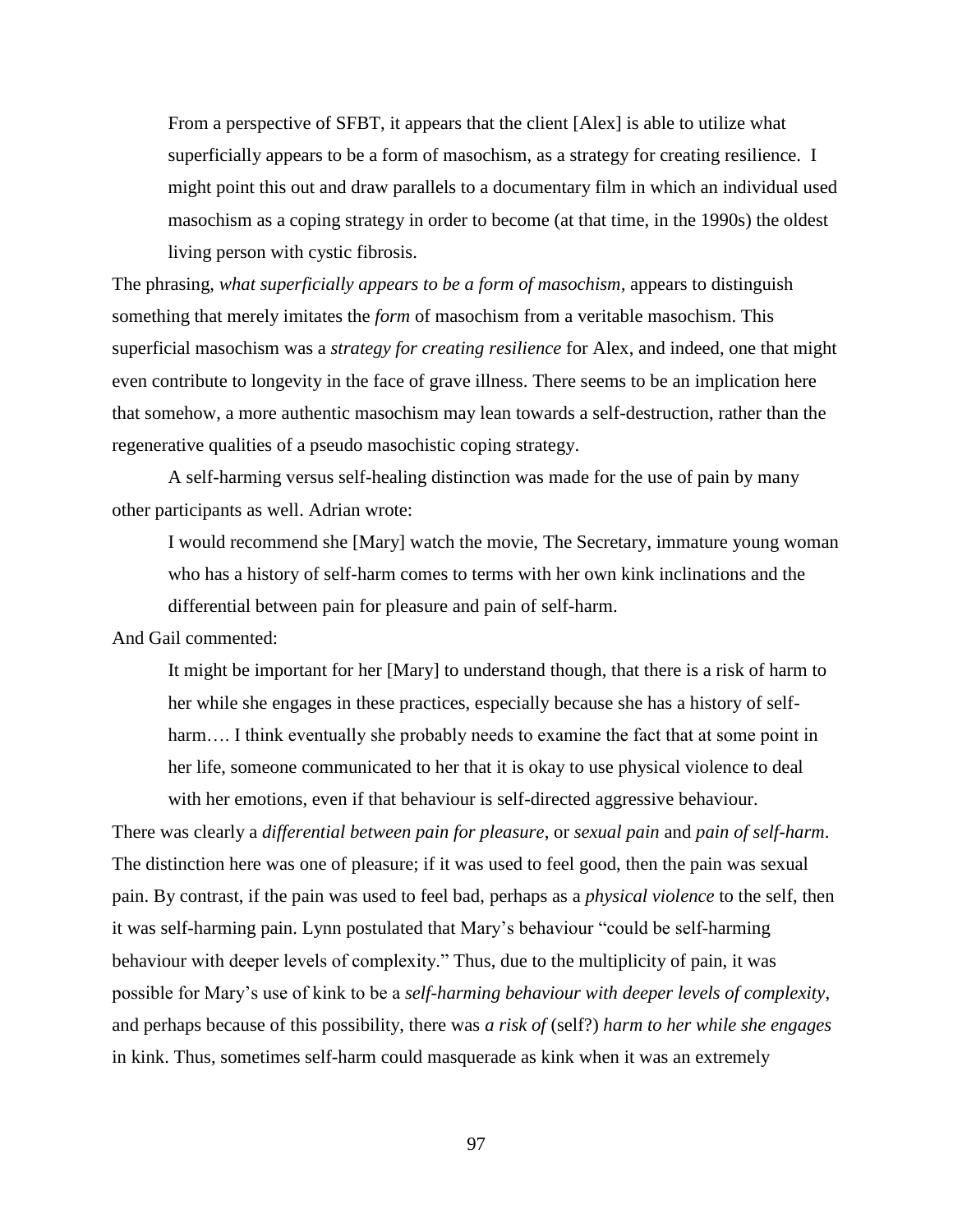complicated self-harming behaviour. Nevertheless, these responses demonstrated that kink and self-harm could possibly be intertwined, while remaining distinguishable.

When the lines were blurry between BDSM and self-harm, it seemed as though kink with another person could mitigate some of the harms involved in self-harm. Frank saw "the fact that she [Mary] has stopped personal self-harm and has limited this to intimate sexual play as being a positive." For Frank it seems that the actions of self-harm could be appropriated into an activity that reaffirms engaging with others relationally, *intimately*, and for presumably pleasurable *sexual play*. Again, the pleasure versus pain dichotomy was invoked to set kink and harm apart.

*BDSM can be pathological when out of control***.** The basic theme of *BDSM can be pathological when out of control* was discussed by 5 participants. The foundation of this basic theme was that kink could be evaluated in terms of how it functioned for a client, with control over the use of BDSM in one's life was seen as a critical factor in the healthiness of the functioning.

How BDSM functioned for a client was of prime significance in interpreting the behaviour. Gail wrote:

My therapeutic approach that includes harms reduction and motivational interviewing as far as meeting clients where they are and determining their levels of distress and desire for change certainly informs how I look at behaviour like this in the broader context of what it's doing for a person rather than in a context of being right, wrong, disgusting, or pleasurable.

It mattered *what it's doing for a person*. In addition to functioning, the *levels of distress and desire for change* were significant. Is what the BDSM doing working for the client? This is the question that mattered more than a sense of whether it is *right, wrong, disgusting, or pleasurable*, which is consistent with a client-centered model. The functionality of the behaviour was evaluated in terms of whether an individual was content with the results of their kink activities, but also in whether they were in charge of them.

When a person lost control over the impact BDSM had on their lives, it was seen as harmful. Erik wrote:

The line between acceptable and 'going too far' starts to become visible when (a) there is a lack of consent/kink is being forced unknowingly onto others, (b) the BDSM activities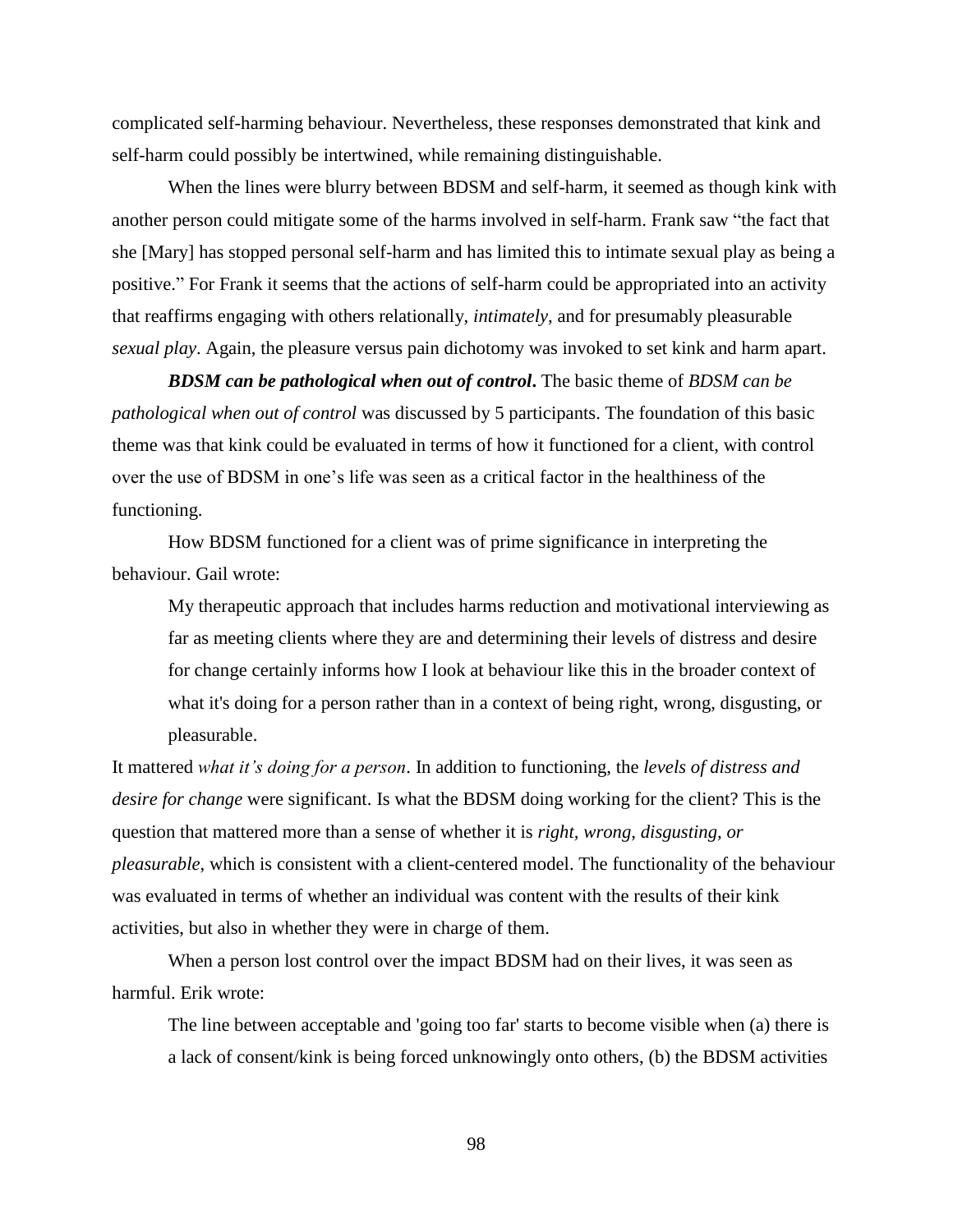become so frequent that it appears obsessive and/or compulsive, or (c) frequent

preoccupation with BDSM activities or lifestyle is a distraction from everyday life/work. Olivia also commented, "I would determine if things were going "too far" by talking with my client about how these activities are impacting other areas of their lives, and if they are feeling as though these potential impacts may be harmful." These comments highlight that when BDSM becomes *obsessive and/or compulsive*, takes up too much space from *everyday life/work*, or is *impacting other areas of their lives* in an undesirable way, it crosses over into some level of unhealthiness. Jay compared this loss of control to addiction when he reported, "Hey; I have my own fantasies about women who like rough sex. I am well aware of the power of 'the dark side, Luke'. And I... ... ...BUT I also find sex 'exciting'. And 'exciting' can be addicting." Presumably, *rough sex* can be *the dark side* which, seduces a person into a cycle beyond their control. Overall, healthy kink manifested in a way that produced no ill effects for clients in the realm of *everyday* life, whereas pathological manifestations of kink seeped into other areas of life and took over, leaving the client with less power over their unchecked kink.

**Threat and safety are vague**. The organizing theme of *threat and safety are vague* pertained to an ambiguity expressed in participants' responses addressing safety, health, danger, and sickness. At times, these concepts were left at face value, almost as if they were selfexplanatory or common knowledge, or alternatively, perhaps the ambiguity reflects an acknowledgement of multiple versions of safety and harm that a client may author. Fourteen of the 15 participants articulated this theme in their accounts. The 2 basic themes included in this organizing theme included *safety is an ambiguous state* and *harm is an ambiguous state*.

*Safety is an ambiguous state*. The basic theme of *safety is an ambiguous state* was discussed by 13 participants. The essence of this basic theme was a haziness around the meaning of health and safety. Health and safety were sometimes discussed at face value, with little or no indication of their semantic content. Carol touched on this when she reported resources which had been useful, namely, "Any workshops on informed consent. Social media like Fetlife.com, and meetup groups. Real live humans that participate in kink in a healthy way." There are perhaps hints at what a *healthy way* is or what constitutes *safety*, but those hints largely need to be inferred through context, if they even can be. What exactly *real live humans* contribute to the healthiness of kink is uncertain, other than perhaps setting a good example of using *informed consent*. Lynn also highlighted the ambiguity of safety when she wrote about her desired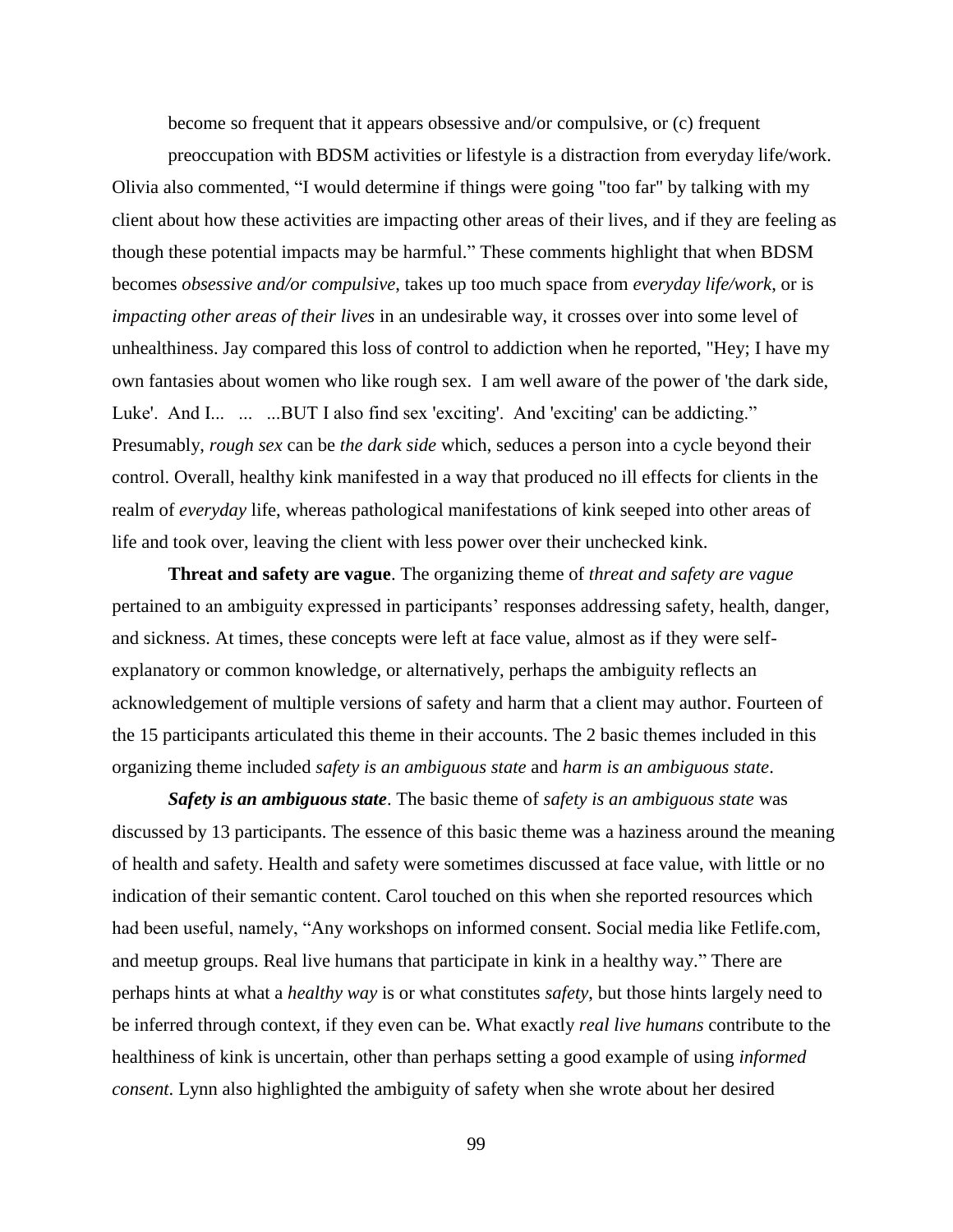outcomes, where the client was "intentional, safe and happy with choices, whatever they are" The statement, from Lynn, indicated that there may be some room to negotiate safety, as it was the goal for clients to be safe with *whatever* their choices were. This suggests that safety may be reliant on clients' personal meanings, but this interpretation is not clearly the appropriate one. In sum, safety was, at times, vaguely constructed.

*Harm is an ambiguous state*. The basic theme of *harm is an ambiguous state* was discussed by 12 participants. This basic theme concerned the haziness around what constituted harm. It was the counterpart to the above basic theme safety is an ambiguous state. Concepts of harm, risk, and danger were also depicted in counsellors' responses without much indication of the meanings behind these concepts. Jay pondered, "What would you do if you thought your client was taking their activities too far? Danger to self or others? I'd be taking a good look at that." When Jay spoke of *danger to self or others*, it was clear that danger was something to be wary of, but a deeply meaningful interpretation of d*anger*, other than it being something vaguely aversive, is impossible. Lynn similarly wrote about harm in a vague way:

Humiliation/pain based role play is complicated. His [Alex's] explanation of it being confidence boosting (fear busting) is interesting and where my exploration may lead. If this was a first visit and I had no other info, I would want to explore safety issues around pain seeking behaviour and other risk areas.

*Pain seeking behaviour* was lumped in with *other risk areas* to be assessing for. The meaning of *risk* in Lynn's statement was also quite ambiguous and would take a large interpretative leap to reach any notions richer in meaning. Overall, harm and safety were, at times, discussed in a vague and ambiguous manner with no clear deeper meaning readily interpretable.

### **Summary**

This chapter explored the themes produced through analysis of the 15 participants' survey responses. In keeping with a thematic method of data analysis, commonalities between participants responses were highlighted while over patterning the results was avoided by discussing relevant discrepancies and idiosyncrasies within the themes (Braun & Clark, 2006). In total, 6 organizing themes related to the research question were generated: *bodily integrity*, *selfhood*, *presence of consent*, *social connectedness*, *mental health and healing*, and *threat and safety are vague*. In *bodily integrity* counsellors expressed safety in terms of keeping the body whole and alive, and harm in terms of altering it permanently, potentially causing death. In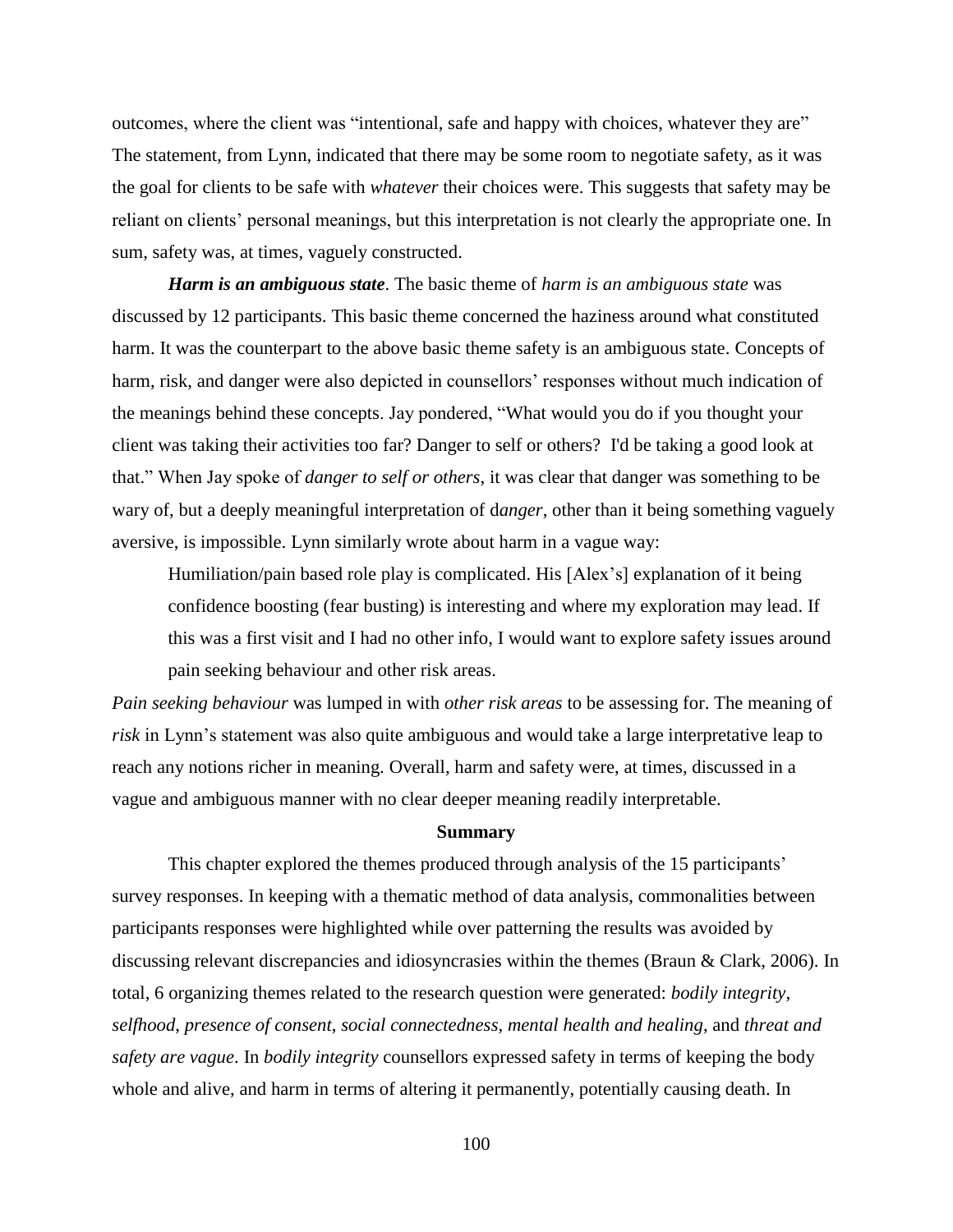*selfhood* counsellors denoted safety in terms of client self-determination and expression of their authentic sexual selves, whereas harm was signified by coercion or imposition of another's will onto the client. In *presence of consent*, free, informed, and mutually communicated consent between capable persons was seen as safe, so long as the activities consented to fell within some limits of acceptability; breeches of any element of this description of consent, such as a coercive power differential or consent to imminently fatal activities, was seen as harmful. In *social connectedness* participants expressed notions of safety in terms of having a sense of belonging, caring, and support from others in a community as well as fitting into some kind of community norm of conduct or having *normalizing* experiences. Barriers to social inclusion, such as judgement and stigma, were seen as harmful. In *mental health and healing* safety was expressed in terms of BDSM being used as a life-affirming, pleasure inducing coping skill that contributed to mental wellbeing. Here harm was seen to occur when BDSM as a coping skill became selfpunishing or harming or seeped out of an individual's control. In *threat and safety are vague*, concepts of safety, health, danger, and harm were expressed at face value with little indication of a deeper meaning. These six themes coalesced into one overarching global theme.

The global theme overarching these was *containing and maintaining an individual*. In this theme, safety was interpretable as anything that helped an individual to draw boundaries around themselves, such that they contained their physical and mental self while they were in relation to others. Safety was also seen as anything maintaining the individual, keeping them alive and well in their physical, mental, and social containers. Harm was interpretable as the opposite, where boundaries between people and others were ill-formed and individuals lacked a life affirming view which could destroy them. In sum, individuals were ideally contained within skin, ego, social boundaries and norms, and mental health and maintained in such a state.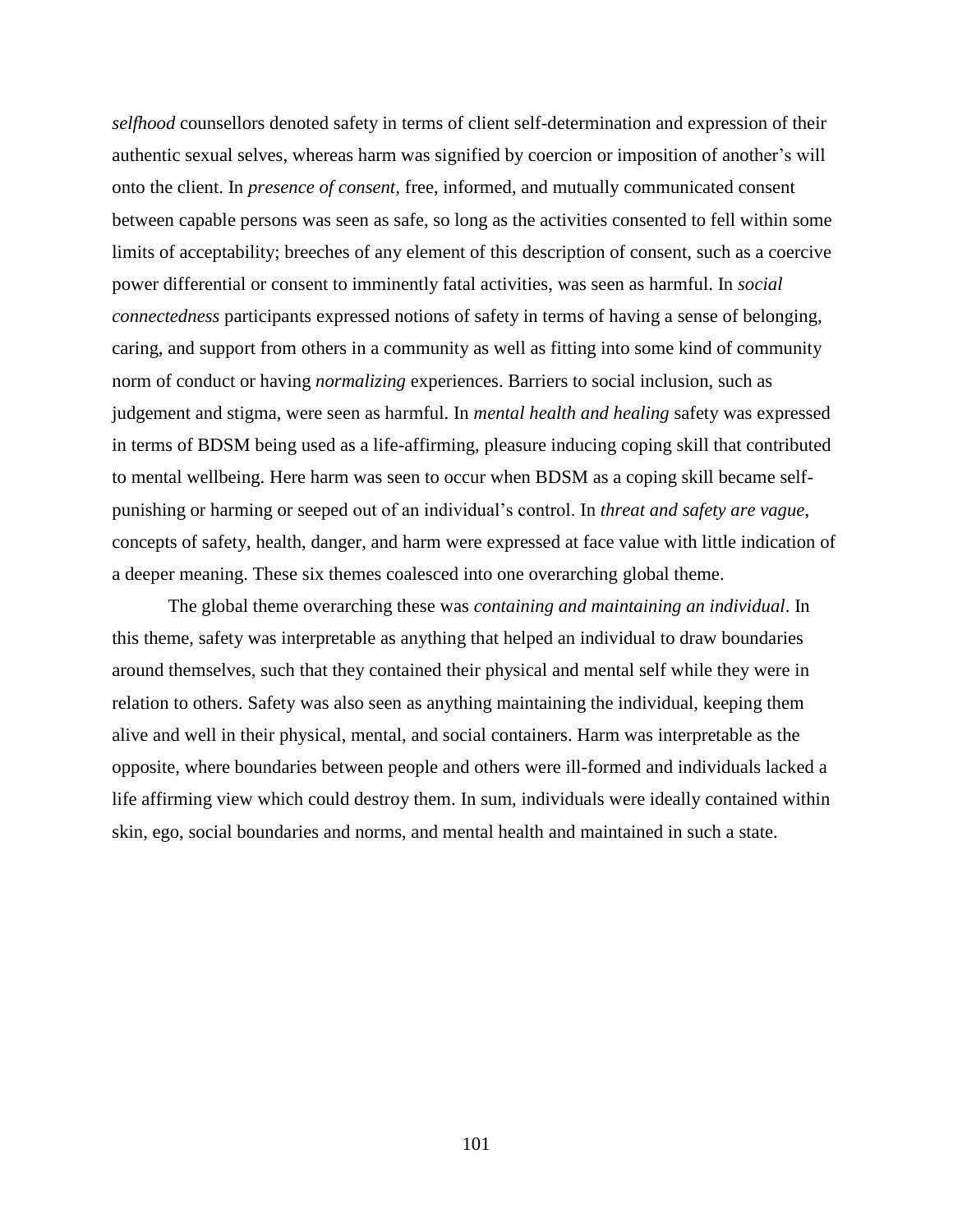### **CHAPTER FIVE: DISCUSSION**

The purpose of this research study was to increase knowledge about how counsellors understand the concepts of harm and serious reportable harm in the context of clients' BDSM pain play. There has been a long lineage of pathologizing and treating individuals with sadomasochistic interests (e.g., Freud, 1938) and some recent studies suggest that, while the psychological field is progressing away from a pathologizing view, clients' sadomasochism may still cause uneasiness for some therapists (Garrott, 2008; Kelsey et al., 2013; Kolmes, et al., 2006) and consequent repercussions for clients (e.g., Bezreh, Weinberg, & Edgar, 2012; Kolmes, et al., 2006). Thus, a better grasp of how counsellors make sense of BDSM play, specifically pain play, in terms of potential harms to clients was sought. This chapter will discuss the results presented in chapter four in relation to the current literature. The strengths and limitations of this study, implications for counselling practice, and suggestions for further research will also be discussed.

Few previous studies have looked at counsellors' views of BDSM (e.g., Garrott, 2008; Kelsey et al., 2013; Lawrence & Love-Crowell, 2008) and none have focused on their evaluations of specific play activities that might be considered painful. There has, however, been indication that the use of pain in BDSM may be alarming (Garrott, 2008) or bring about uncertainty (Kelsey, et al., 2013) for some counsellors. The current study aimed to impart a fuller understanding of counsellors' perceptions of clients' BDSM pain play. It was hoped that by introducing vignettes, counsellors would provide their understandings of specific activities (Garrott, 2008). Secondarily, this research was designed to pay attention to how these understandings might impact counsellors' treatment decisions.

While reading the counsellors' accounts, it became apparent that the harms they talked about encompassed far more than pain. In fact, concern about pain was nearly absent in the participants' accounts. Rather, harm was determined by the function of the painful activity on boundaries of bodies, minds, and relationships.

Harms and corresponding treatments discussed by the participants were consistent with a liberal ethic of self-fulfillment (Rubin, 2010) as well as a liberal interest-based ethic (Gourevitch, 2009). If harm was not present or not serious, interventions were focused mainly on selfdetermination (e.g., asking the client to define and reflect on their experiences, goals, and boundaries or psychoeducating the client so that they could make informed choices). But once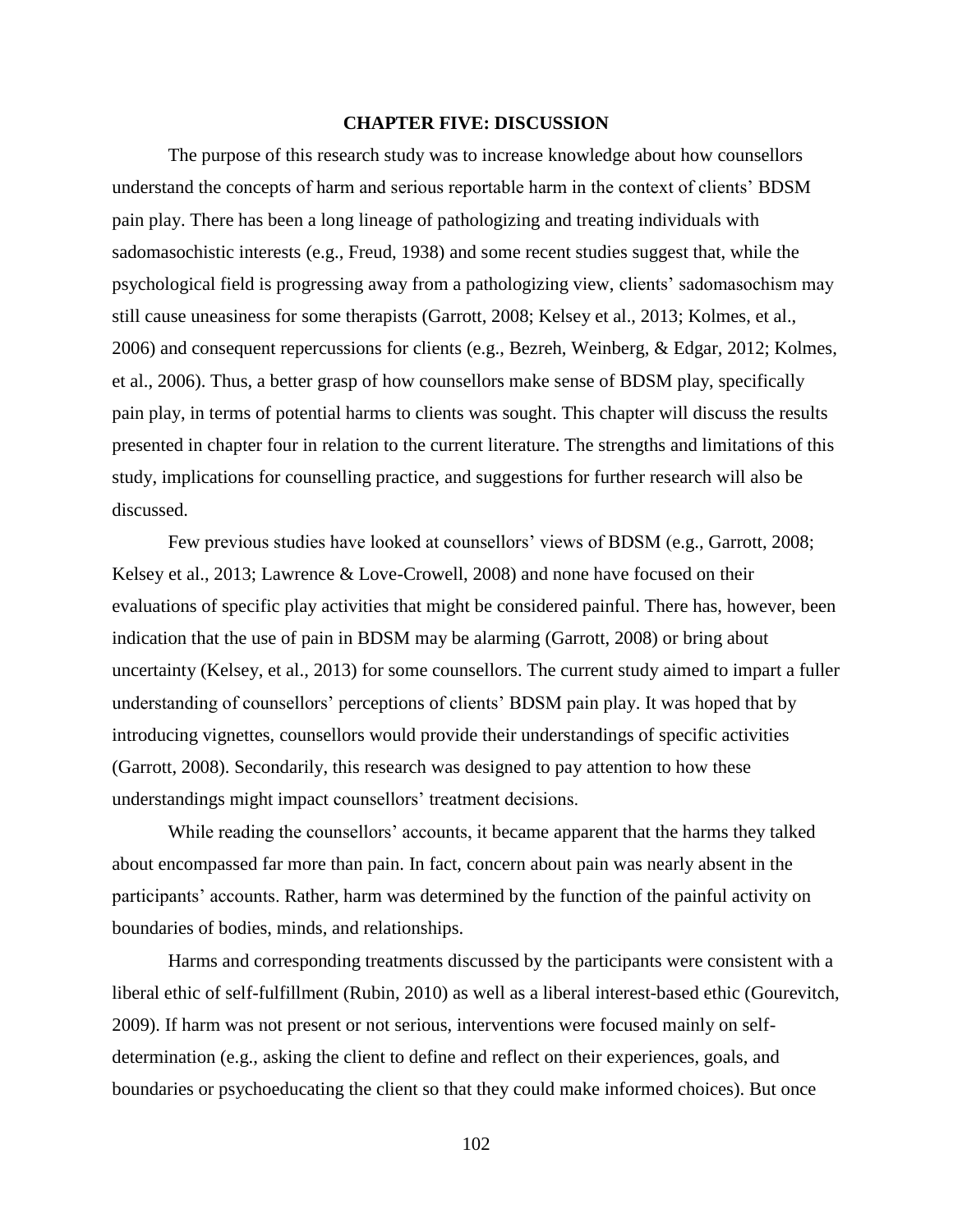harm became serious, interventions (e.g., reporting potential harm to prevent it) could be described by the paradox involved in the modern ethic of self-fulfillment. Although, in this ethical paradigm, an individual is seen as a self-determining agent, they are simultaneously required to stay alive in order to uphold the morality of enjoying life (Rubin, 2010).

Gourevitch (2009) described this paradox of modern liberalism as an interest-based ethic. In an interest-based paradigm (Gourevitch, 2009), the best interests of a client are safeguarded, and their rights enforced for them by a vague other (in this case, the counsellor and authorities may act as such a third party). As Gourevitch (2009) described, liberalism originally conceived of the rights bearer as a moral and political agent, but in an interest-based paradigm:

… the theory reconceives of the rights-bearing subject not as a self-willing moral agent but as a needy individual whose vital interests need protection. Second, this reconceptualization of rights opens the door for a paternalistic political practice, in which an external, third party "exercises" the rights rather than the rights-bearing subject himself (p. 302).

In this line of reasoning, people become victims whose needs must be protected, rather than bearers of rights who are in control of choosing to enforce those rights (Gourevitch, 2009). This is generally consistent with current CPA (2017) and CCPA (2007) ethical guidelines which emphasize self-determination, but also prescribe protective action on clients' behalf under certain circumstances, such as when there is a threat to life, vulnerable persons involved, or there are other vague, grave consequences.

The global theme connecting the harms discussed in this study, *containing and maintaining an individual*, had, at its root, a desire to both encourage clients' self-determination, yet circumscribe and endorse life-affirming uses of BDSM and preserve life. Six organizing themes feeding this global theme were generated: *bodily integrity*, *selfhood*, *presence of consent*, *social connectedness*, *mental health and healing*, and *threat and safety are vague.* These themes are discussed in turn in the following sections.

### **Containing and Maintaining an Individual**

The global theme *containing and maintaining an individual* suggests that these results are not about the controversy of pain play, but rather, whether or not a client's actions and motives crafted and confirmed a continued physical, mental, and relational self. A discussion of pain seemed to be almost absent, suggesting that pain itself, if life affirming for the client in act and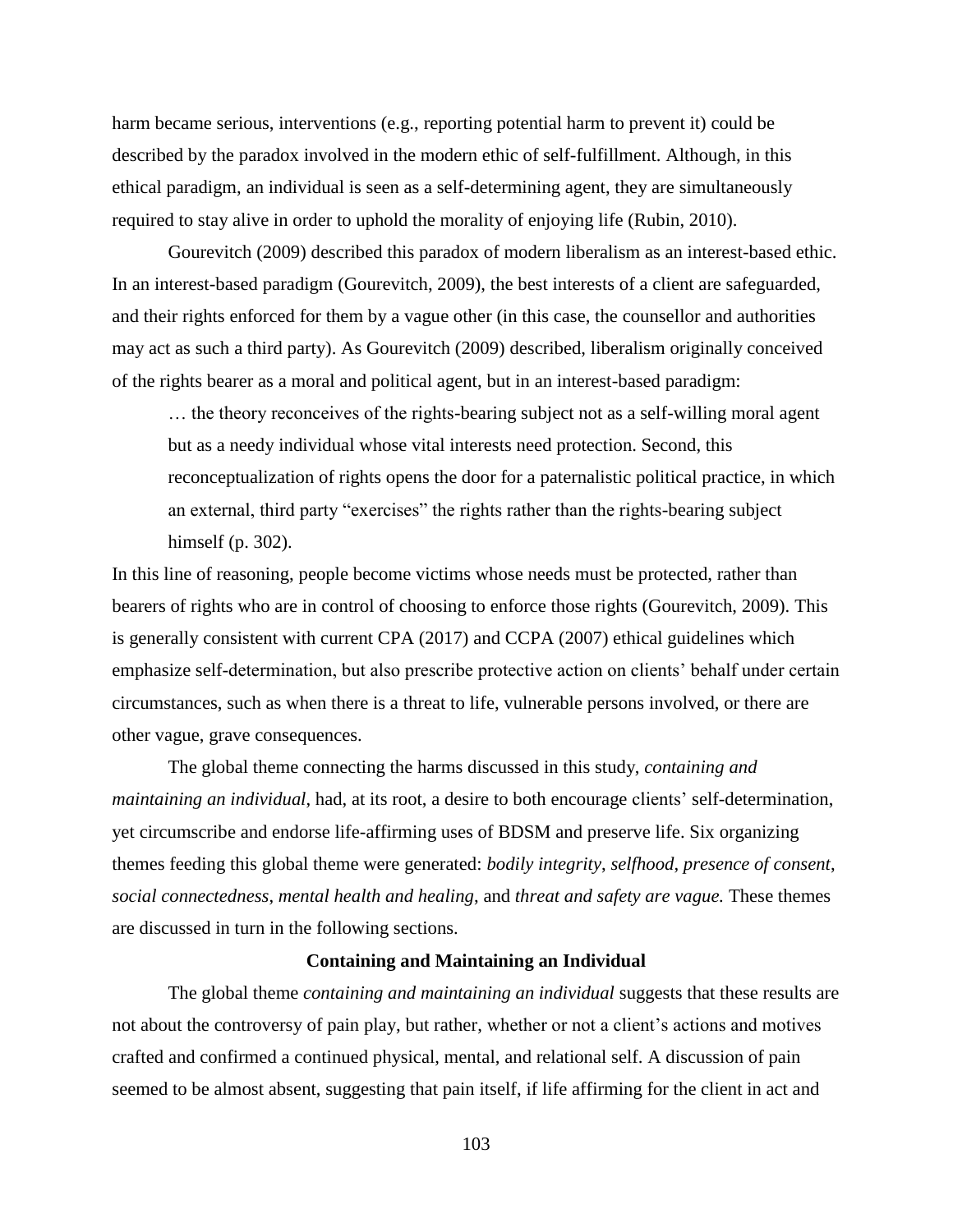purpose, was seen as a non-issue and a valid self-determined pursuit by the counsellors who participated in this study. This contrasts with the sizeable minority of Garrott's (2008) counsellor participants who viewed pain as aversive, the sizeable minority of Kelsey and colleagues' (2013) counsellor participants who were uncertain about whether sadomasochism could be healthy, as well as the pain-averse discourse recounted by Newmahr (2010a). However, the findings of this study are consistent with Garrott's (2008) in that the majority of Garrott's participants did not view pain as inherently aversive. The present findings are also consistent with various authors' views that a growing number of psychotherapists appear to be increasing their levels of comfort with BDSM and moving away from explicit discrimination (Kelsey, et al., 2013; Kolmes et al., 2006; Nichols, 2006). Pain as a non-issue is also similar to the counsellors in Kelsey and colleagues (2013) who mainly (though not wholly) endorsed statements that allowed for sadomasochism to be considered healthy. Taken together with previous literature, these findings suggest that a growing number of counsellors are less concerned with BDSM itself, and more concerned with the function of it in terms of supporting clients' various dimensions of life.

The counsellors' understandings around maintenance and containment of life are consistent with a self-fulfillment morality (Rubin, 2010) and interest-based morality (Gourevitch, 2009). Both allowing self-determination for clients and a notion of protecting people's best interests, sometimes despite themselves, is apparent in discourse around kink. Contextualized within these lines of ethical reasoning, the findings of the current study suggest that lifesustaining, recognizably well-being enhancing benefit of pain was viewed as an acceptable selfdefined goal, whereas self-destructive activities which carried serious risk to life and liberty was the domain of a protective, interest-based ethic meant to serve a clients' inherent needs to continue self-fulfilling (Rubin, 2010; Gourevitch, 2009).

This interpretation is consistent with Garrott's (2008) conclusion that counsellors worked to balance value-neutrality in order to make space for clients' self-determined values, with the prevention of harm. The current study, however, adds further detailed discussion on what comprises counsellors' notions of harm and how those might impact counselling interventions. The following sections on organizing themes delve into what constituted specific types of harm.

# **Bodily Integrity**

The organizing theme of *bodily integrity* illustrated the importance of the wholeness of physical bodies; whether they remained whole or regained wholeness, it was important to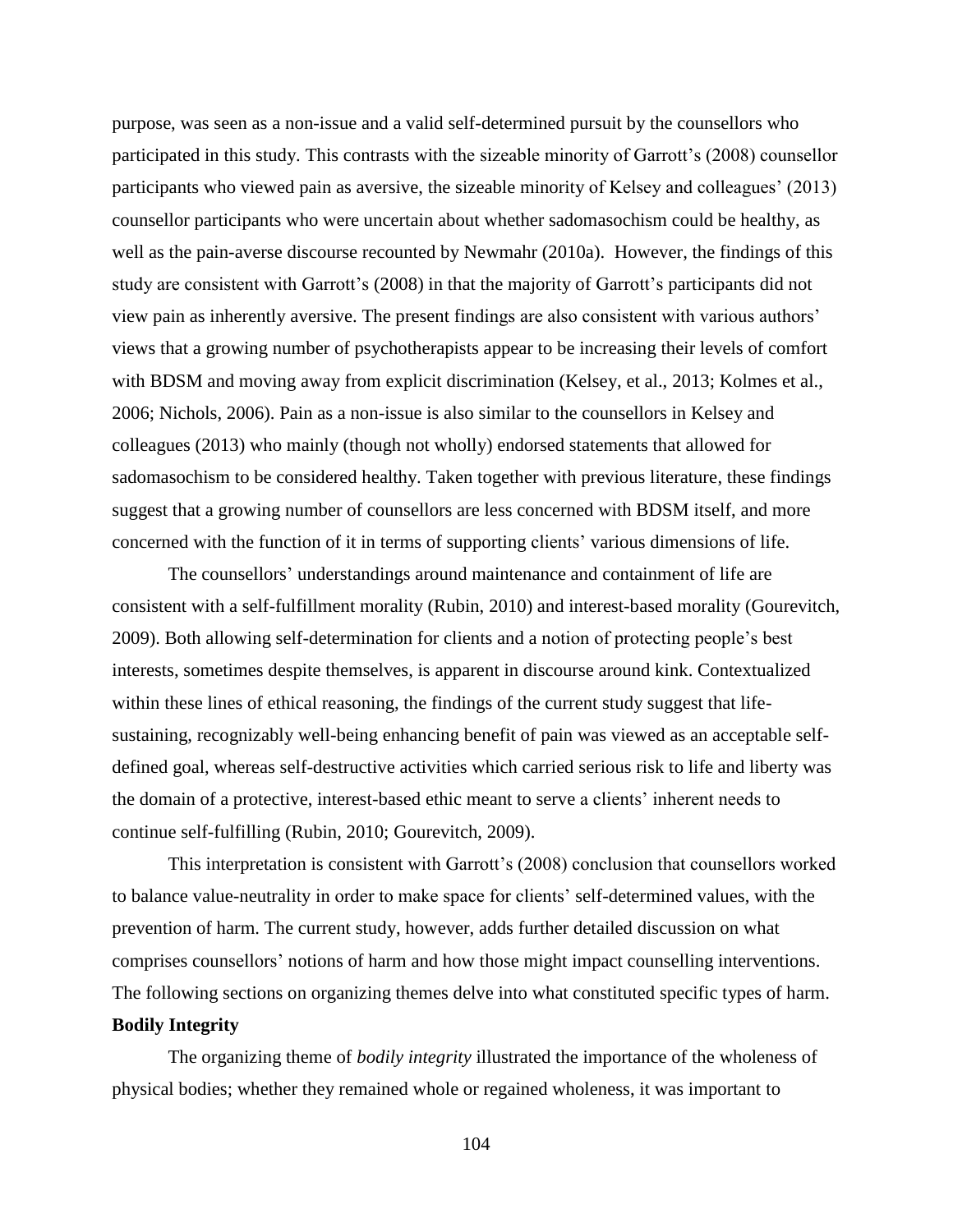counsellors that they exist relatively uninterrupted in order to maintain life. The desire the counsellors expressed for physical wholeness was similar to sentiments expressed by some of Garrott's (2008) counsellors, who talked about physical tissue damage and pain as being contentious. The construction of impermanent bodily interference as a potentially acceptable kind of bodily interference is also consistent with the current Canadian Criminal Code which suggests that one may only consent to bodily harms which are transient and trifling (Criminal Code, 1985).

While bodily integrity was important for both Garrott's (2008) participants and the current ones, there was more discussion amongst Garrott's participants about the aversiveness of authentic bodily - rather than feigned - pain, whereas none of the counsellors in the current study constructed pain as being inherently harmful. Instead, the counsellors in the current study placed emphasis on tissue damage, rather than pain per se, as the aspect of pain play that may be aversive and/or harmful. This view from the counsellors in the current study was divergent from a measurable minority of Garrott's participants, but consistent with some of the relatively more kink- comfortable counsellors who also allowed for pain and bodily damage to exist in "a more complex, multidimensional map of the range of "healthy behaviour" (Garrott, 2008, p. 94). This difference in talk about pain might reflect participant sampling (i.e., who chose to respond to an internet survey versus Garrott's in-person interviews), or, alternatively, it may also reflect an advancing general societal acceptance of BDSM since Garrott's research was conducted. It may be that more painful activities are now more widely constructed as acceptable. However, the latter supposition should be interpreted cautiously, as participants from both Garrott's (2008) and the current study expressed concerns about judgment from insensitive mental health professionals. Thus, those professionals may have simply not been represented in the current study. Overall, the current findings suggest that counsellors saw bodily integrity as a more important factor in safety than pain, per se.

The valuation of life and limb above all else is consistent with counselling ethics (CPA, 2017; CCPA, 2007) which explicitly outline loss of life and bodily injury as serious harms necessitating preventative action from counsellors. Undoubtedly, the counsellors' understandings were impacted by the ethical standards which guide their profession. The counsellors' understandings, and the ethical standards from which they were informed, are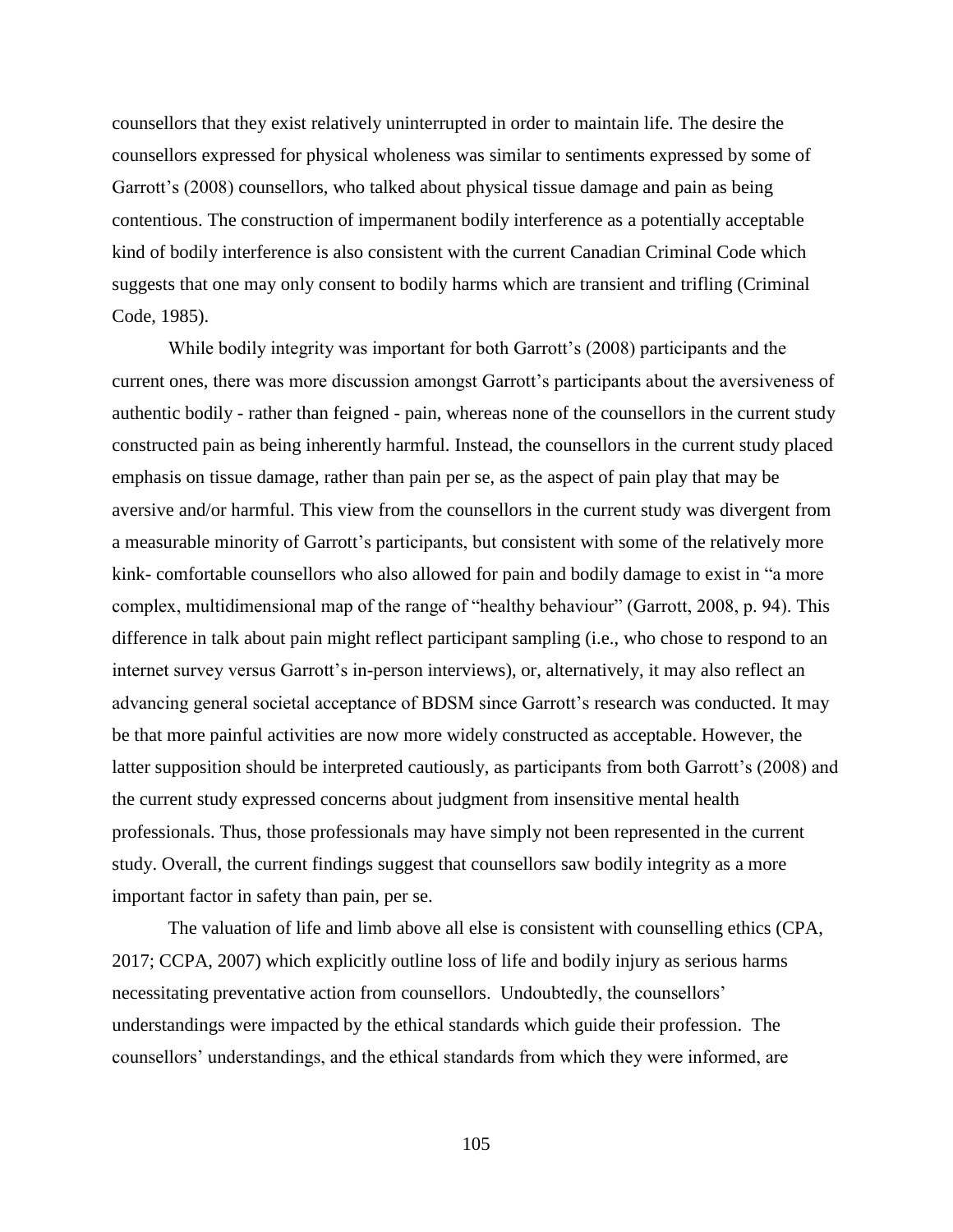consistent with a modern ethic of self-fulfillment (Rubin, 2010) in that pain was seen as something that may be enjoyed by self-determining beings.

This ethic of self-fulfillment, however, also contains a paradox which *requires* individuals to choose to continue living and enjoying life (Rubin, 2010). Self-determination was endorsed when dealing with non-harmful, non-serious, or indeterminant harm, where activities were perceived to have only a vague - and not immediately certain - possibility of bodily tissue interference. In these activities - for example, choking, cutting, and activities that risked transmitting disease - the decision to participate was generally left up to the client. However, the limits of self-determination were also predicated on maintaining a whole body, presumably for further enjoyment (i.e., healing sufficiently and living in order to enjoy oneself later; Rubin, 2010). Some counsellors saw some permanent bodily interference as potentially acceptable, such as a brand being akin to a tattoo, and others saw permanent interference with the body (ranging from branding to autoerotic asphyxiation) as a serious harm which required preventative action. Regardless of a client's choice to pursue self-fulfillment in an activity, it was necessary that they live through it (sometimes unmarked) or else the counsellors were compelled to act on their behalf to protect them. Thus, the counsellors' understandings were also consistent with an interest-based ethic (Gourevitch, 2009) and generally with counselling ethics (CPA, 2017; CCPA, 2007), but there was some disagreement over what constituted serious bodily harm when it came to non-fatal activities.

This disagreement brings up more questions about how counsellors might make sense of ethical standards in this context. Would reporting certain types of permanent bodily changes due to kink be unethical and take away people's rights to self-determination? Under what circumstances are permanent changes okay? Does this apply to scars, piercings, or just other more intensive modifications such as amputations? Does the reasoning change if they are incidental or pre-planned changes? And how does the sense-making for kink-induced body modifications compare to other reasons, such as cosmetic surgery, that people undergo potentially risky, voluntary bodily changes? This study provides some insight into how counsellors might answer these questions, but it is a preliminary step analyzing only themes, and further investigations are needed.

The notion of an interest-based ethic is entirely consistent with mandated reporting of serious harm. In these cases, individuals are not allowed to exercise their own rights, but rather,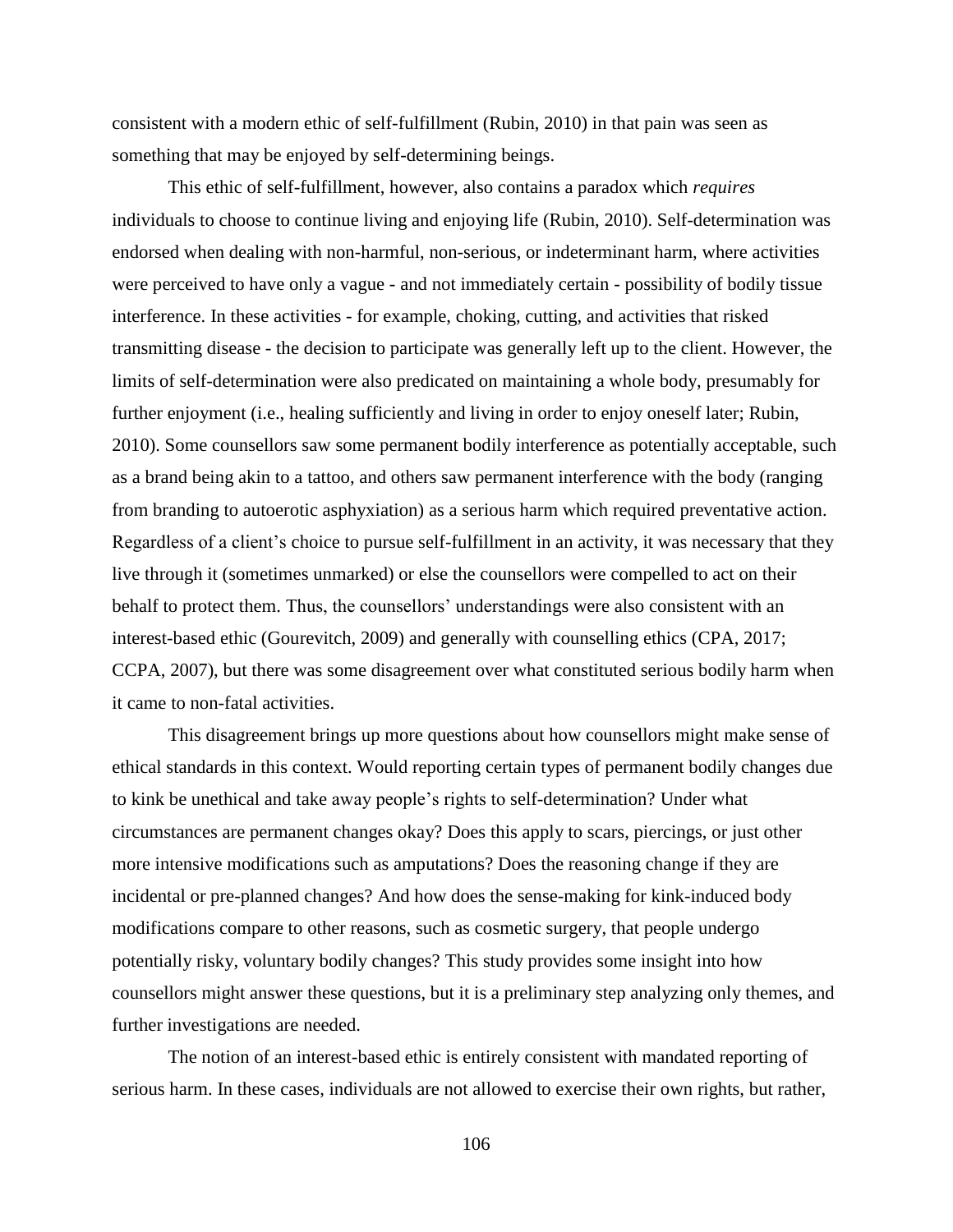they are exercised for them. The rights to bodily integrity and life are not always choices. There is not always a right to change one's body and there is no right to die in a sexualized circumstance. It is by this interest-based ethic that consent to an activity which produces bodily interference may be voided in order to arrest an individual from pursuing their own choices (Downing, 2004). This notion is consistent with some of the critiques of BDSM normalization which act in a similar way, only allowing recognizable pleasure, rather than pain or potential threat to life, to be pursued (e.g., Dymock, 2012).

### **Selfhood**

The organizing theme of *selfhood* highlighted the importance and respect counsellors gave to clients expressing an authentic, unique, self-determined identity with autonomy and agency. Anything that impinged on this process of being oneself, such as oppression and shame from society and other counsellors, was seen to be harmful. This theme is consistent with an ethic of self-fulfillment (Rubin, 2010). It is also consistent with Taylor and Ussher's (2001) finding that many BDSMers understand their practices as an essential part of themselves that was always present, or that had been discovered by the coaxing influence of external influences, which they termed "socialised essentialism" (p. 251). Taylor and Ussher suggest that this essentializing narrative is more likely to be celebrated than a constructionist one, and that it may hold more political clout in terms of avoiding moral judgements from society. Thus, the negotiation of selfhood might have been a moral and political one which, while focused on a unique individual, remained in both tension and commune with societal mores.

Counsellors endeavored to preserve space for individuals to determine and discover themselves. Similar to Garrott's (2008) results, which highlighted therapists' struggles to remain value neutral while also acting to prevent harm, the counsellors in the present study valued clients' self-determination and expression of a sexual self while also noting some perplexity at how to ensure a client was safe. If the situation was not reportable, the current participants' solution was often to let clients determine whether an activity was harmful and/or worth doing for them, whether something was within their self-determined boundary or not. However, counsellors simultaneously desired to provide information which they thought might help clients determine where the line between safety and harm was, such as by providing psychoeducation about what limits distinguished safe and harmful BDSM. This quandary of allowing self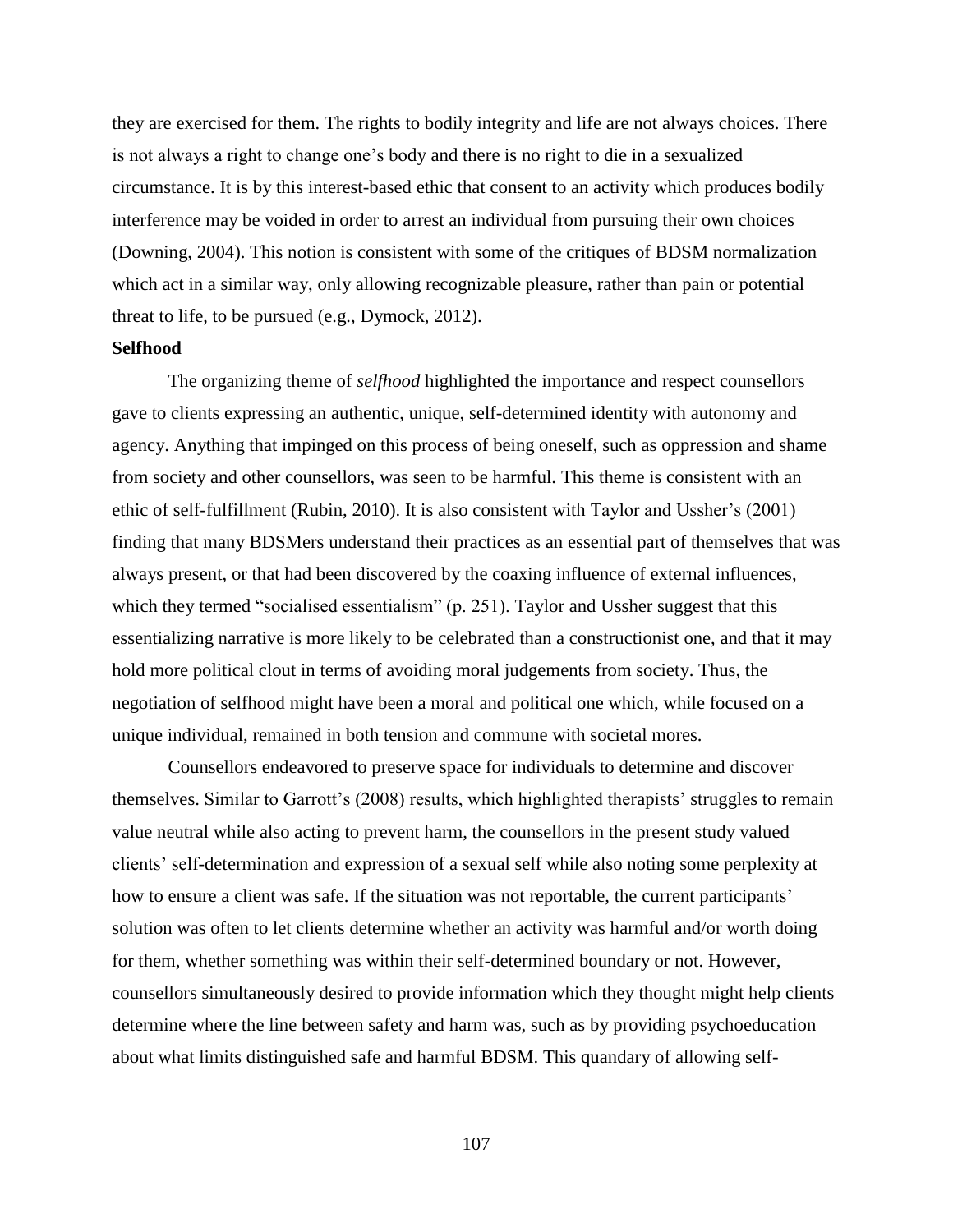boundary making, while also preventing harm as the counsellors saw it, was perplexing for the participants, as well as for myself.

When another's will (such as an imposing counsellor, partner, or societal oppression) replaced that of the client, it was seen as harmful, suggesting that participants placed significance on an inviolable, authentic self. As Downing (2004) noted in a discussion of the ethics of lust murder, the "precondition of violability" (p. 14) is no longer seeing the humanity in the victim which allows the killer "permission to 'break up, smash, or break into' the other" (p. 14). This observation is consistent with the current participants' desire to have clients boundary themselves in negotiating limits in BDSM play and in relationships generally. Thus, their humanity should be preserved by their boundaries. However, Downing also notes that, in the case of a "victim" (p. 14, 2004) who "instrumentalizes the killer" (p. 14, 2004), the victim's consent, voice, and subjectivity are actually in the forefront. Dymock (2012) too notes that agency is required to ask for kink activities which are actively discouraged by wider society. An active and consensual breaking of a self-boundary represents an interesting dilemma where to value an uninterrupted self is also a dismissal of that very person's self-determination. This begs the question: what is violence? Relating this discussion back to the issue of essentialist and constructionist selves, the question expands: what is essentialized versus constructed violence? The notion of violability of the self is closely tied in with the following section, which discusses the matter of consent.

### **Presence of Consent**

The organizing theme of *presence of consent* emphasized the importance of free, informed, consent to acceptable activities by capable persons. Interest-based ethical reasoning is congruent with the counsellors' preference to protect a client's personal liberty (Gourevitch, 2009). The counsellors in this study understood an unequal power dynamic to be a sort of harm, sometimes serious harm, depending on the context of the imbalance. There was a notable amount of concern around ensuring a person's freedom to consent. For example, there was concern around whether Mary was truly free to consent to Jeff or whether she was a victim of abuse. While the counsellors generally did not want to be overly restrictive and offered Mary choice in exploring her own experience of the relationship, there was also indication that anything that fit into their understanding of abuse or non-consent would sit uncomfortably with them. This could become an especially complicated area in a BDSM setting, where activities may play on the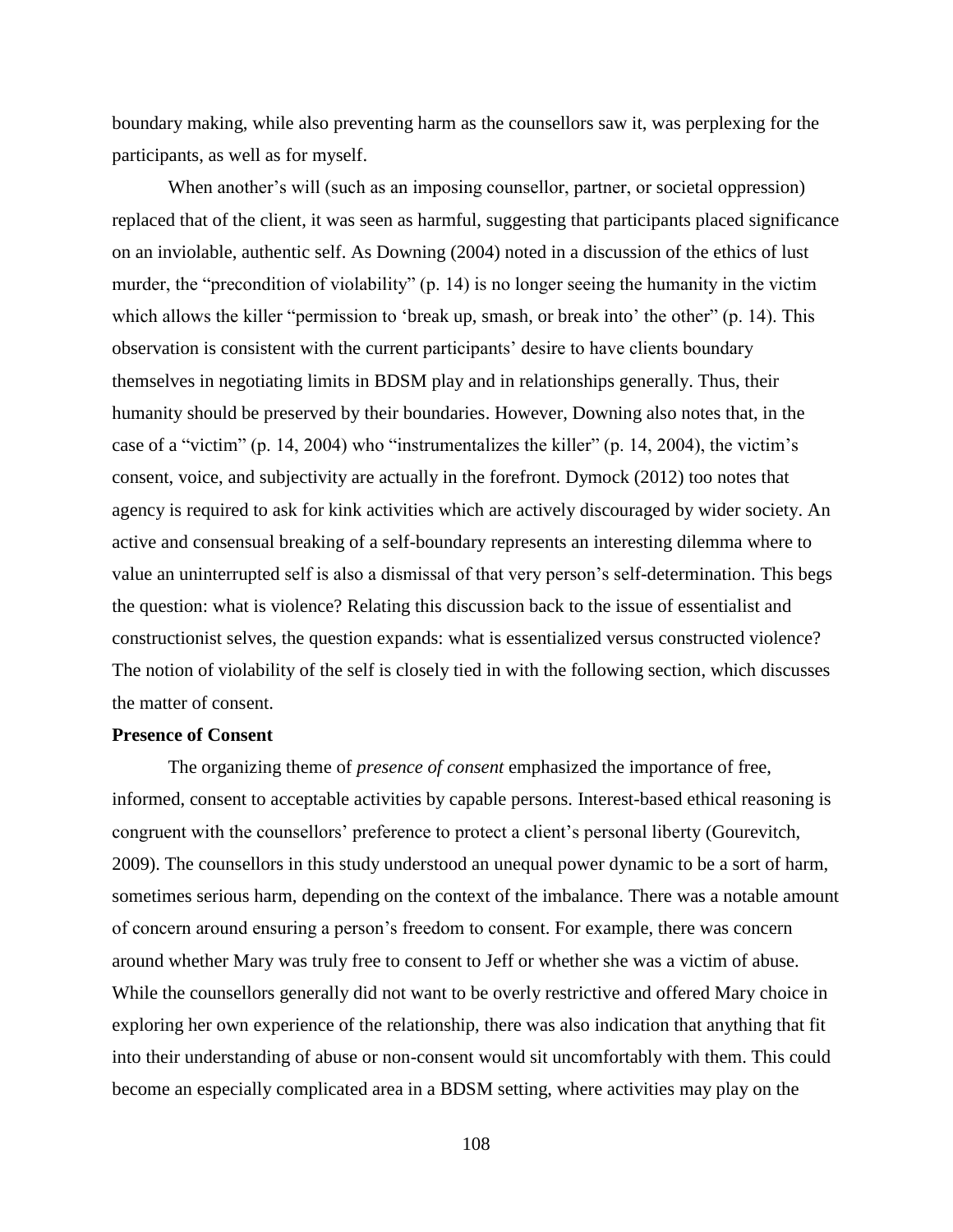borders of conventionally conceived valid consent and personal boundaries by practitioners who actively pursue, plan, and accept the risks and benefits of such practices (e.g., Beres & MacDonald, 2015; Miller & Devon, 1995). Indeed, in Beres and MacDonald's (2004) study looking at women's experiences with consent in kink there was indication of a similar dilemma. While the women noted positive experiences where they enjoyed a lack of choice with one woman, for example, "making an informed choice to leave the selection of included activities to her dominant partner" (Beres & MacDonald, p. 425, 2004), the authors suggested that experiences such as this may be influenced by the oppressive heteropatriarchy. Thus, Beres and MacDonald's critique of this kind of experience renders the women helpless to protect themselves from the heteropatriarchy even though the women constructed themselves as agents actively seeking these types of experiences. In this interest-based ethical paradigm, clients are bound to be free.

Another example of an interest-based third party rights enforcing reported in the previous literature is that of police apprehending and charging purported assailants, in order to "free gay slaves" (Attias, 2004, p. 57). These slaves, however, had in fact, entered into a consensual BDSM power exchange with the purported assailants. Although the slaves which Attias (2004) spoke about had enacted, or played, such a part volitionally, police interception was guided by the morality to protect their liberty, albeit against their will. This kind of discussion is about "who decides" (Gourevitch, 2010, p. 316). Gourevtich (2010) reasons that "it is a tension between those for whom human rights is a morality and those for whom it is a politics of individual liberty" (p. 317). This tension seems to describe that for counsellors in the current study who wanted clients to have liberty and be self-determining, while also upholding the moral imperative to prevent abuses. I am not arguing that no one is ever in need of protection or help enforcing their rights, nor that it is necessarily paternalistic that the counsellors displayed concern for Mary. However, it is apparent that enforcing people's rights on them and against them may occur in some circumstances, particularly, in a BDSM setting. This theme prompts reflection on how this might occur in counselling.

## **Social Connectedness**

The organizing theme of *social connectedness* illustrated the importance counsellors placed on access to inclusion from partners, peers, and professionals within the community. Warmth, caring, and non-judgmental relationships with others were seen as an aspect of health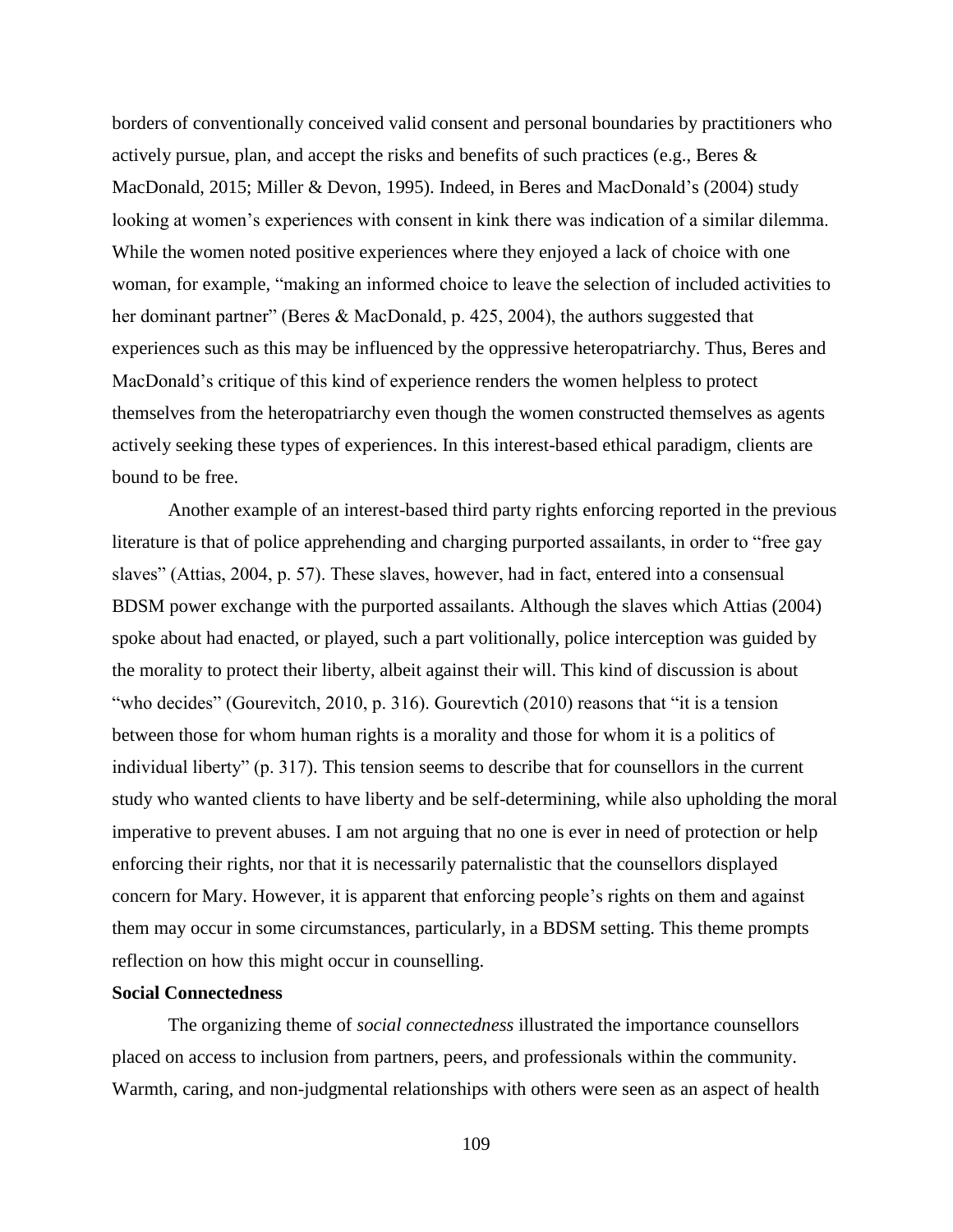and inclusion, whereas stigma and discrimination were seen as an aspect of harm and exclusion. This is congruent with much discourse around discrimination.

Many authors note the harms of secrecy for BDSMers. From having to conceal oneself from judgement from loved ones, workplaces (Stiles & Clark, 2011), and counsellors (Hoff & Sprott, 2009) to dealing with internalized shame (Kolmes, et al., 2006; Nichols, 2006), there are many potentially undesirable consequences of secrecy for clients. This sense of secrecy was noted to have a distancing effect by the participants in this study, however, distance is not undesirable in all cases. While many people conceal their kink involvement due to fear of social stigma, others make sense of concealing in such a way as to create a sense of identity (Stiles & Clark, 2011). Constructing secrecy as unanimously undesirable is consistent with an interestbased ethic in that clients may be positioned as helpless rather than able to act in defense of themselves (Gourevitch, 2009).

Another harm stemming from exclusion in a social group could effectively be described as deviance. Not only was belonging in an established community important in terms of social support, but community connection was also used as a measuring stick of health. A cultural group of kink community norms could usher in an otherwise harmful activity into the health category. This is congruent with Dymock's (2012) supposition that, whatever norms are created and recreated and recognized, they are not allowed to be transgressed. Indeed, only one participant in the current study, Adrian, mentioned that some norms could become too restrictive. This suggests that counsellors are, unsurprisingly, impacted by modern social norms.

### **Mental Health and Healing**

The organizing theme of *mental health and healing* related to the role of BDSM as a coping skill in creating and/or maintaining a state of mental wellbeing. BDSM was sometimes seen to originate as a response to some traumatic or unpleasant experience, however, the response was not seen as inherently pathological. Rather, the function of using BDSM to cope could alleviate distress, only morphing into pathology when it was done in a self-harming or outof-control way.

The counsellors saw BDSM largely as a generally healthy coping mechanism for dealing with stressors. This is congruent with the phenomenology of many BDSMers who find their activities to be an emotional release, confidence boost, and type of psychological healing (Hébert, & Weaver, 2014; Hébert, & Weaver, 2015; Lindemann, 2011; Newmahr, 2010b;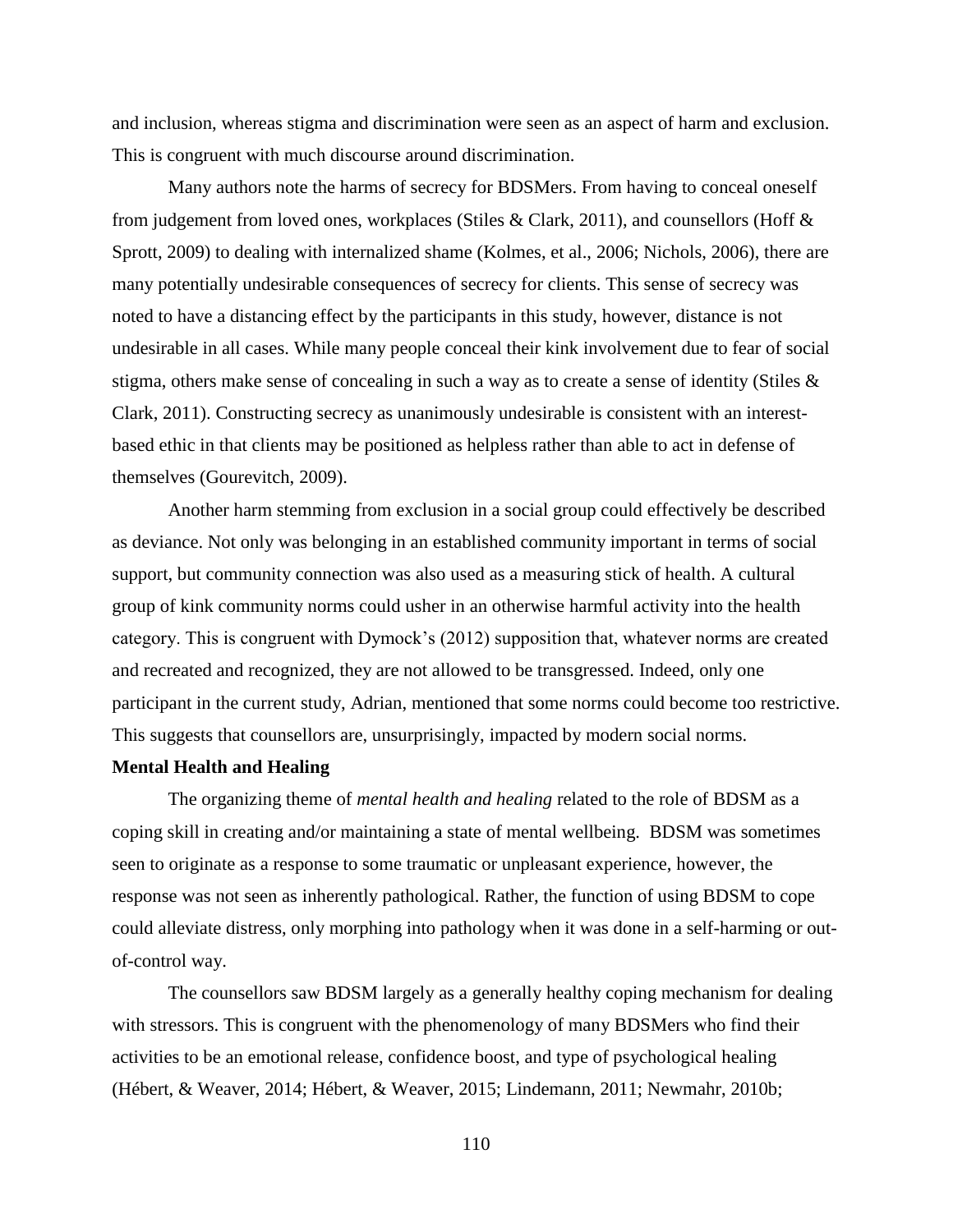Nichols, 2006). The use of BDSM as a coping skill only became problematic for the counsellors under circumstances, such as overreliance on others to help oneself cope with kink activities. The understanding of BDSM as a coping tool not only related to everyday stressors, but also had a relationship to coping with trauma.

The trauma etiology narrative is an old one (e.g., Nichols, 2006) that has caused problems for clients when counsellors automatically assume trauma and pathology (e.g., Kolmes, Stock, & Moser, 2006). However, the counsellors in this study acknowledged the possibility of BDSM stemming from, while also coping with, trauma or a disrupted family pattern. Some also acknowledged the possibility of harm to come of such a coping skill, which is congruent with the kink-aware counsellors in one study who sometimes had concerns about clients retraumatizing themselves in BDSM (Lawrence & Love-Crowell, 2008) as well as other literature expressing this same concern in the context of working as a professional dominatrix (William & Storm, 2012). Engaging in BDSM as a response to trauma was not inherently seen by the counsellors as pathological, and in fact, could be healing. This is consistent with the argument of Williams and Storm (2012) that the work of professional dominatrices is parallel to other helping professions. In sum, actions that fit into a therapeutic or coping narrative were seen by the counsellors as healthful.

Those actions which countered the therapeutic narrative where seen as harmful. When BDSM activities were understood be a form of self-injury, they existed in opposition to the best interests of the client. The distinction between self-harm and BDSM was noted to be, at times, blurry by the participants. Although the line could be blurry, it was conjured into solid existence in the space between pain for feeling good, which fell onto the healthy side, and pain for feeling bad, which fell into the unhealthy side. Indeed, there is a newly budding area of research into these distinctions, which is currently in the preliminary analysis stage (Aaron, 2016). Aaron's study looked at the experiences of people who engaged in non-suicidal self-injury, BDSM, or both. The preliminary interpretation suggests that emotional phenomenology is what distinguishes self-harm from BDSM. Aaron (2016) noted that the experience of non-suicidal self-injury tended to flow through a pattern of negative emotions, release and distraction, and then shame and regret, while the pattern for BDSM tended to be anticipation and pleasure, followed by connection to one's partner. This research seems to fit with the current counsellors' delineation of pain to feel good versus pain to feel bad. Although the action may be outwardly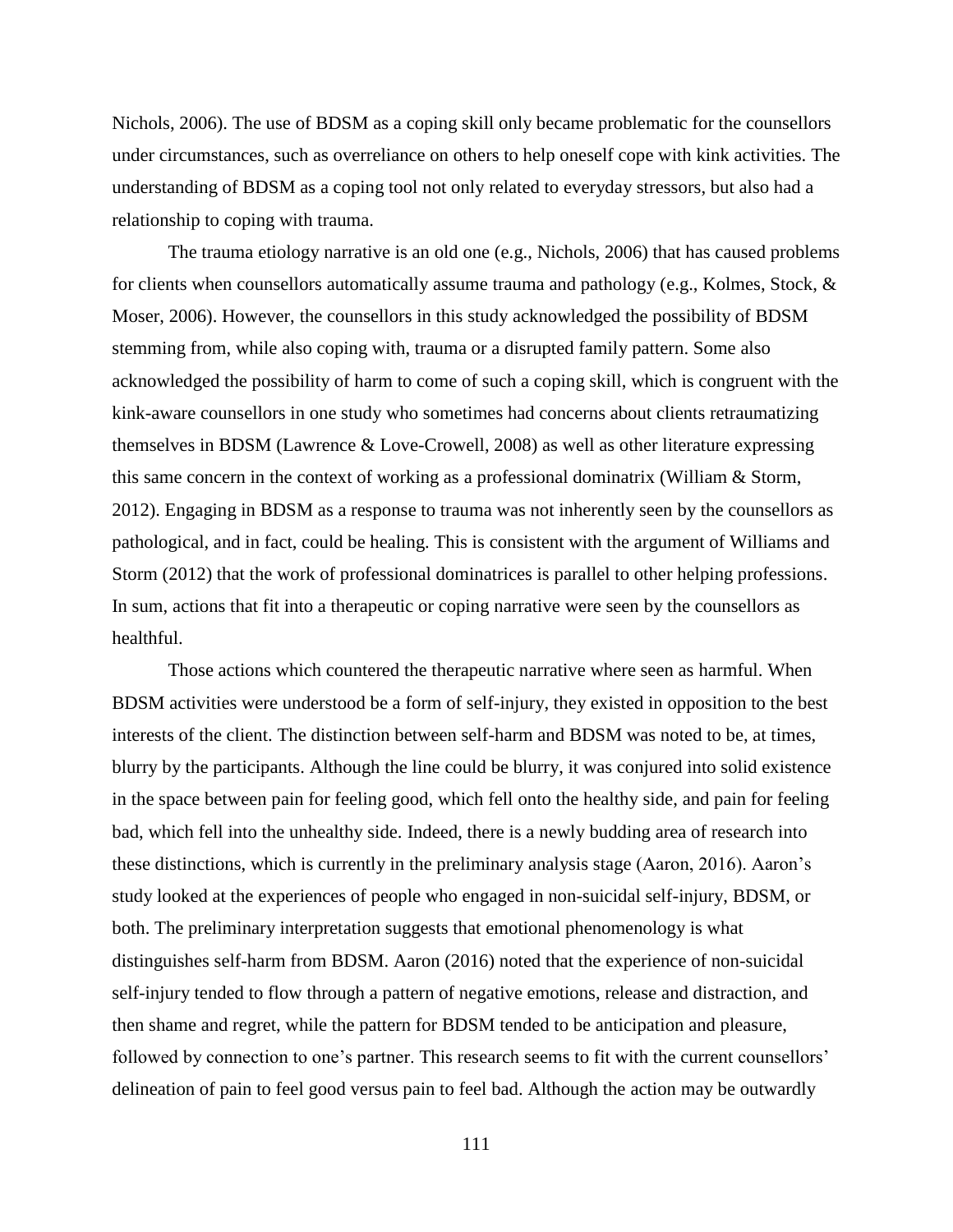similar, the inner effect is dissimilar. Aaron (2016) suggests that BDSM may, for a minority of BDSMers who also engage in non-suicidal self-injury, be a harm reduction approach to selfharming behaviours. Participants in the current study also made reference to BDSM with a partner potentially being a harm reduction strategy for self-harm. Overall, there was an effort made by counsellors to distinguish BDSM from self-harm, which fits with the current normalizing narrative which would necessitate placing BDSM on the life-affirming, recognizable pleasure side of the pleasure-pain dichotomy (e.g., Dymock, 2012), thus, putting in in opposition to concepts of self-harm.

Another circumstance in which BDSM was seen to denigrate from its healthful coping purpose was when it resembled addictive or compulsive behaviour. A narrative around BDSM as addiction is also old and generally discounted (Nichols, 2006), but persists even in some current literature (Kurt & Ronel, 2016). In Kurt and Ronel's (2016) qualitative inquiry into sadomasochist's experiences, they drew themes which corresponded to an addictive cycle and cast a negative light on losing control as a masochist. A sense of losing control over one's use of BDSM was seen as unhealthy by the counsellors in the current study as well. Thus, for the BDSM activities to best serve the individual, they must remain under the clients' will.

### **Threat and Safety are Vague**

The organizing theme of *threat and safety are vague* highlights the ambiguity that accompanied responses about harm and health. Interpretation of these vague accounts is, in itself, ambiguous; maybe the ambiguity reflects a notion of common knowledge, perhaps an honoring of many diverse, client-directed senses of harm and health. Regardless, this theme does line up with the notion of a harm and health dichotomy, whereby a line must boundary the two concepts (Dymock, 2012). Safety and health were clearly approachable things while danger and harm were clearly aversive, but whatever items were allotted into these two categories was left open to interpretation.

#### **Strengths of the Study**

There are several strengths of this study. The first of which is that, although some research has been conducted on counsellors' understandings of clients who participate in BDSM (Garrott, 2008; Kelsey et al., 2013; Kolmes et al., 2006; Lawrence & Love-Crowell, 2008), this study is one of the first few studies in this growing area. Secondly, this study is the only one to specifically investigate the understandings of harm in this specific context. Building primarily on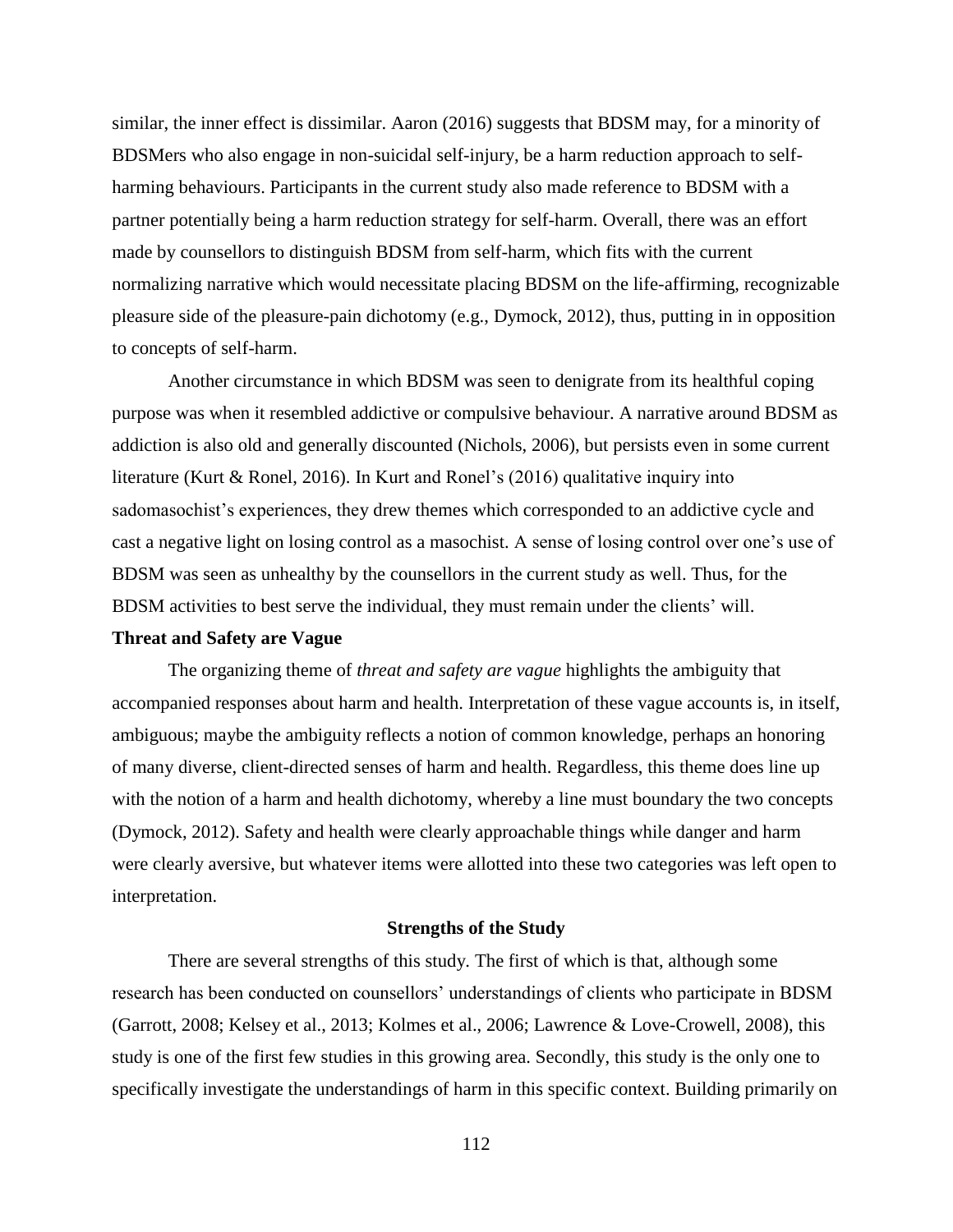Garrrot's (2008) findings of tension between self-determination and harm prevention, this study added a deeper understanding of what the harm in harm prevention actually might look like in a BDSM pain play context. This was done through the use of the vignettes and questions which prompted participants to respond to specific circumstances.

## **Limitations of the Study**

This group of counsellors could be described as sex-positive, kink-positive, and generally kink-aware. Many participants described experience in working with sexually diverse clients, and even disclosed being a part of kink communities themselves. It appears that therapists who had a vested interest, or at least any interest, in the kink community or sexuality more broadly were more likely than other therapists to respond. Indeed, during network sampling in the data collection phase of the study, one of my personal contacts informed me that their eligible contacts who had received an invite were not *comfortable* participating in a survey of this nature. Thus, despite the use of an anonymous survey in an attempt to alleviate discomfort and enhance participation of counsellors who were not already kink-aware, some counsellors may still have been too uncomfortable to participate. This information combined with (a) personal experience of kink-negative reactions from fellow professionals, (b) counsellors' testimonies of clients encountering kink-negative therapists (e.g., Kolmes, Stock, & Moser, 2006), (c) similar testimonies from participants in this study, and (d) the 20% to 50% of professionals expressing uncertainty about BDSM (Kelsey, et al., 2013), it seems reasonable to conclude that this study did not include the views of counsellors who were less comfortable with kink. Rather, these results likely reflect fairly sex-positive, liberal counsellors' views on BDSM that uses pain.

Another limitation of this study was that we did not employ a member-checking procedure, and so, it is possible that participants may disagree with the author's interpretations. The author wants to acknowledge this possibility. However, member checks were not employed due to the pragmatic constraints of maintaining participant anonymity, which prevented obtaining participants' contact information in order to carry out member checks. This methodology also did not allow me to ask clarification questions, and so I did make some interpretative leaps, however when these occurred, they were identified in the analysis the as my suppositions. Moreover, regardless of the survey platform and lack of member-checking, given the paradigm outlined in this study, all results would have been viewed as co-constructions with my role being that of an actively interpreting agent.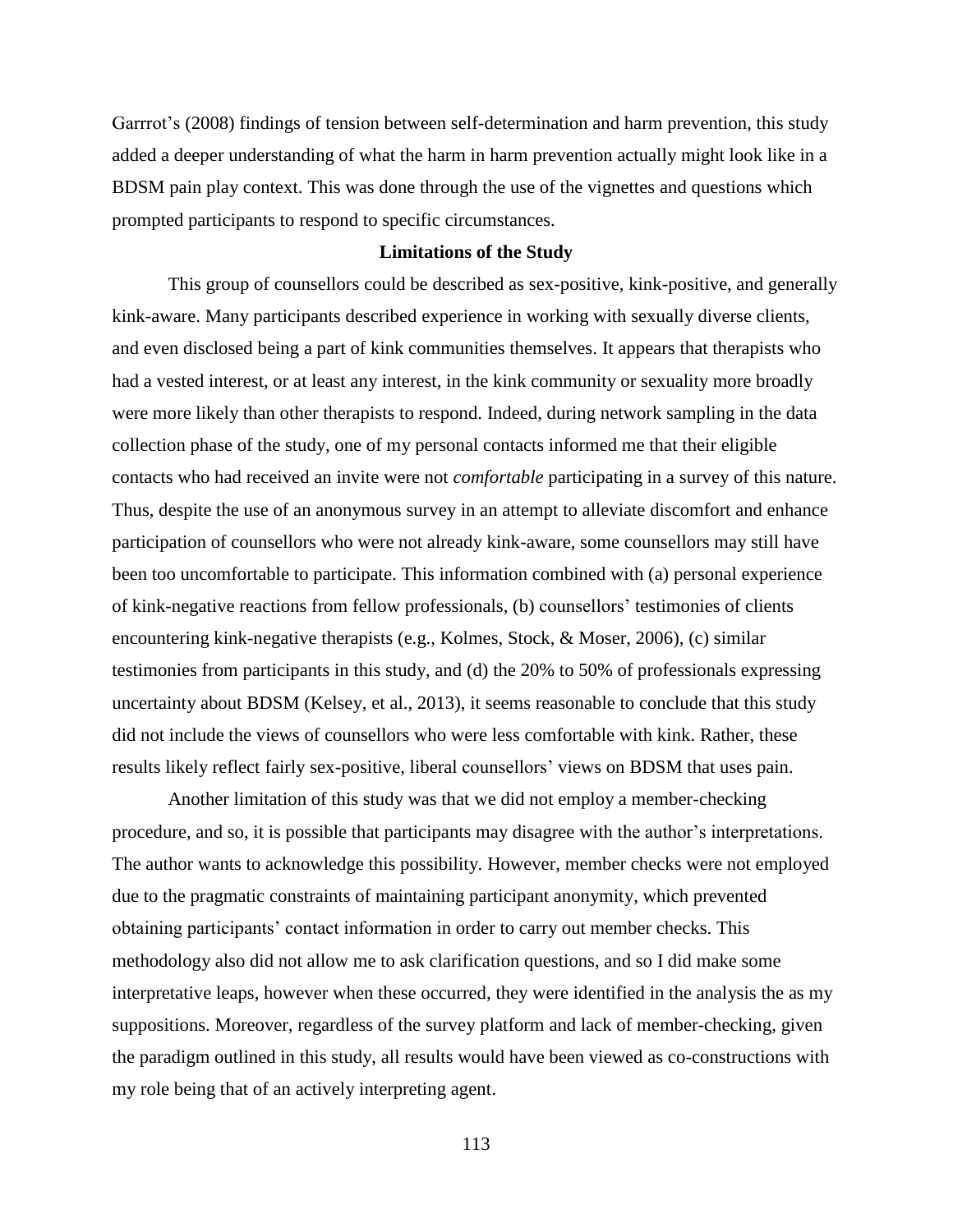Another limitation was the construction of the vignettes. Some participants commented that they seemed unrealistic. Despite this flaw, the current study still achieved the aim of providing deeper understanding of counsellors' reasoning. However, in future, there should be a more thorough review of vignettes prior to commencing research.

### **Implications for Counselling Practice**

One implication that this study has for practice is that it may serve as a resource for counsellors dealing with ethical dilemmas. Counsellors may or may not be able to access peers and supervisors with knowledge and willingness to discuss clients who participate in BDSM (Garrott, 2008). This research can help aid counsellors grappling with ethical dilemmas of their own in that they may look to the understandings of the counsellors in this study to help them determine what might be of notable concern to their peers. The most key point that counsellors in this study used to determine harm was whether or not the function of the practice contributed to a fulfilling and continued life for the client.

Although the results of this study suggested that relatively sex- and BDSM-positive views were held by the counsellors, the paradox around the morality of interest-based ethics remains. While I am not necessarily arguing that an interest-based ethic is undesirable, I feel that, in an age of legalized medically assisted dying (Rubin, 2010) and a growing trend in psychological professions to tout empowerment of clients - where counsellors are not the experts and attempts are made to equalize power between client and therapist- there are some fundamental questions to grapple with. The most basic of which being, *why are our ethics codes the way they are*? If the morality of the counselling professions is oriented towards individual empowerment and self-determination, so long as no others are harmed by an individuals' pursuit of self-fulfillment (Rubin, 2010), then why does this morality circumscribe certain acts that an individual may choose? How can one decide when another's rights are infringed upon? Or can they decide when their own rights are infringed upon? Even if these - and endless more – are not immediately pragmatic questions which could radically change the course of counselling treatments as we know them today, they are at least philosophical ones worthy of reflection. Should reevaluations occur after further reflection, this could have tangible impacts on not only the role and understandings of counsellors, but also on laws pertinent to sexual and medical consent.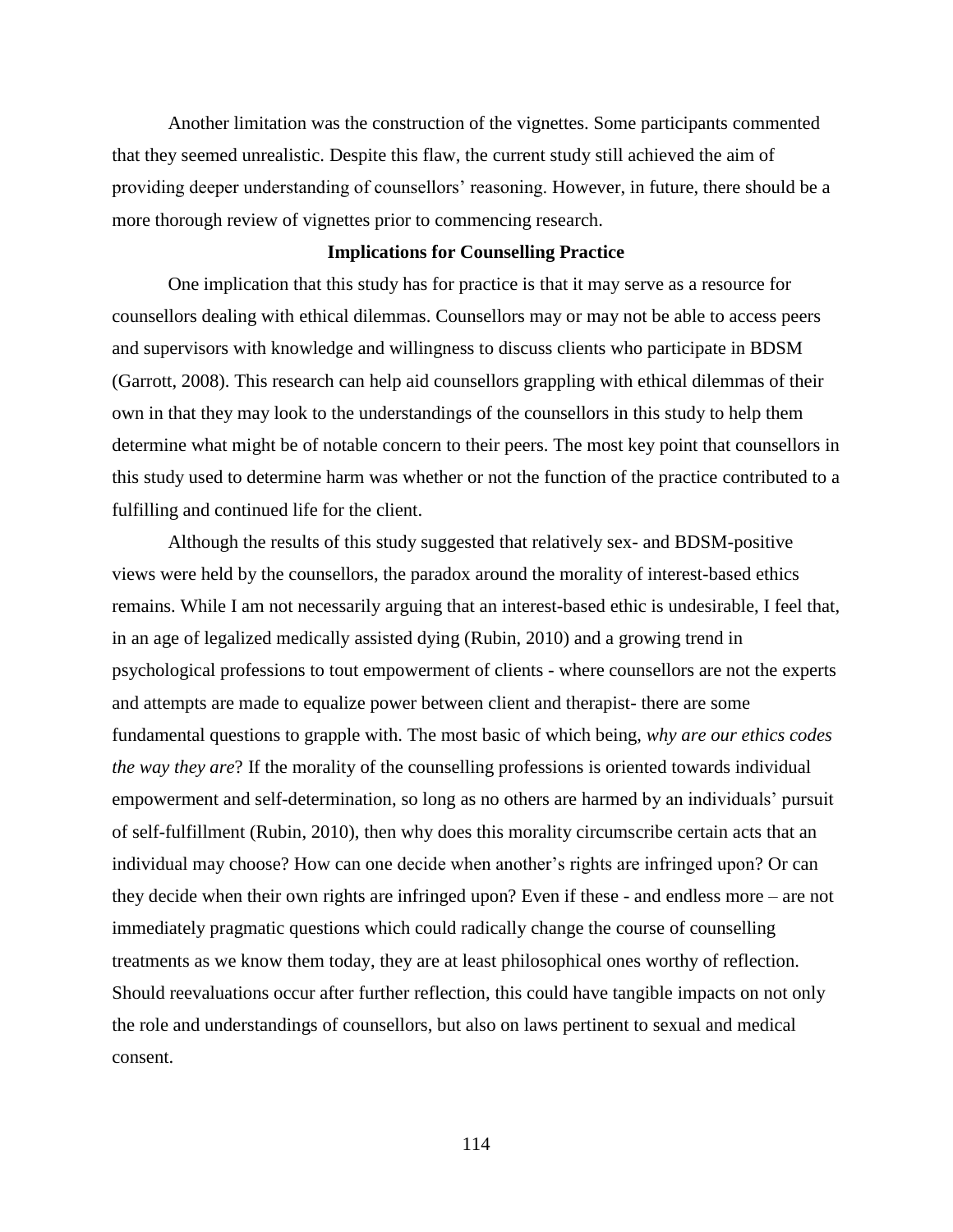### **Future Research**

Future research should use enhanced vignettes. There are a few enhancements that could provide additional insight into counsellors' ethical reasoning around harm. Firstly, participants in the current study suggested that more transgressive activities than were depicted in the current study would be warranted. Namely, one participant suggested that this study could have benefitted from vignettes with harder edge play. Judging from the participants' responses, this might be things such as asphyxiation and autoerotic asphyxiation, but anything else that seriously and permanently changes the body would also be of interest. Future research may also look at counsellors' reasoning around psychological edge play, such as consensual nonconsent, where clients consent to something unknown (e.g., Beres & MacDonald). These kinds of inquiries would deepen the knowledge generated about harm from the current study. Secondly, the populations that the vignettes present for analysis may be expanded. These may include people who fall into intersections of gender, sexual orientation, race and socioeconomic status and are underrepresented in research, as well as BDSM play that uses these categories to represent power roles (Bauer, 2008). The vignettes in this study were also erotocentric and vignettes which depict use of BDSM pain play in an asexual context (Sloan, 2015) may elucidate counsellors' strategies to normalize and understand clients which may be different (or similar to) those that are used to normalize BDSM in a sexualized context. Another context which might prove interesting in terms of the question of self-harm versus BDSM would be to depict clients engaging in autoerotic (or auto non-erotic) BDSM activities. Future research may also look more heavily at the interpretation of people who inflict pain. While the vignette of Sara was incorporated into this study, this is generally an overlooked area left solely to criminology (Newmahr, 2010a). These different populations may produce more information about counsellors' understandings of diverse harm in diverse populations.

In terms of methodology, future research might benefit from different recruitment strategies which more actively recruit kink-negative or kink-neutral counsellors. The use of an anonymous online survey in the current study still, like Garrott's (2008) study, resulted in participation from counsellors who had some previous level of kink-awareness and or familiarity with the researcher. Accessing different viewpoints could provide a better understanding of how less kink-friendly counsellors understand harm and navigate the ethics around working with kinky clients. One reason that this study may be is because participation in the study was not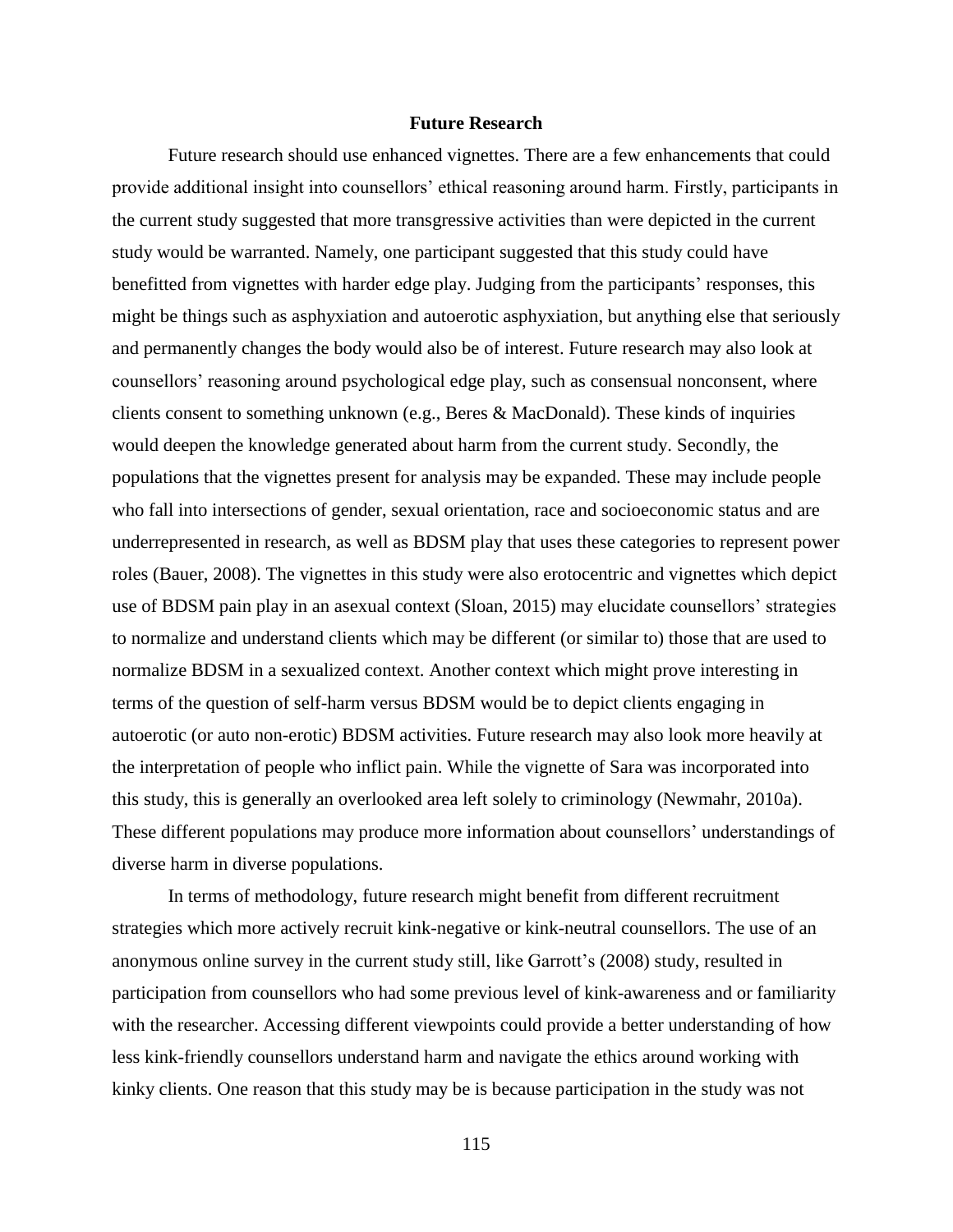enticing enough for counsellors who did not have any personal stakes in BDSM, general sex positivity, or helping the researcher. One suggestion to ameliorate this in the future may be to use a survey, or interviews, with some kind of compensation for their time, as feedback from respondents and forum commenters suggested that participation took too much time for a professional on their off time, especially one who was not already invested in kink or sex positivity. Another suggestion is to specifically recruit counsellors who feel uncertain or negatively towards kink.

Another methodological change that may be considered in future research is to employ a member checking-procedure. While this was foregone in the current study in order to retain anonymity, the goal of obtaining participants with varying comfort levels with BDSM seems to have been largely unachieved. Thus, doing in-person interviews with a member-checking procedure may provide more insight in further explorations.

Future research may also consider adding to the one quantitative study on this topic (Kelsey et al., 2013). This suggestion comes from a couple of participants, who mentioned that a quantitative survey, perhaps with a Likert scale, that took less time would have been easier to complete. While a quantitative methodology would yield different information than a qualitative one, it could prove useful in determining the prevalence of certain beliefs counsellors hold around the harms and benefits of pain play. As a qualitative study with a generally sex-positive base of respondents, this study could not, and did not attempt to, quantify the statistical prevalence of kinkphobic or kink-positive beliefs amongst mental healthcare providers, whereas this may be possible in a quantitative survey that takes less time to participate in. In Kelsey and colleagues' (2013) study, an anonymous survey method was employed to examine counsellors' beliefs about BDSM, and this large-scale study did reveal significant numbers of counsellors who were uncertain about the healthiness of BDSM. It may be useful to conduct a similar kind of study on the more specific topic of understanding specific actions and motives of BDSMers that signify harm and serious harm to counsellors.

Finally, thematic analysis has so far been the only qualitative method of analysis used to understand counsellors' perceptions of BDSM. Future research should consider using deeper analytic methods, such as interpretative phenomenological analysis (Larkin & Thompson, 2012). In order to engage in deeper analytic strategies, however, in person interviews would likely be necessary and could incorporate vignettes. Possibly this could be combined with quantitative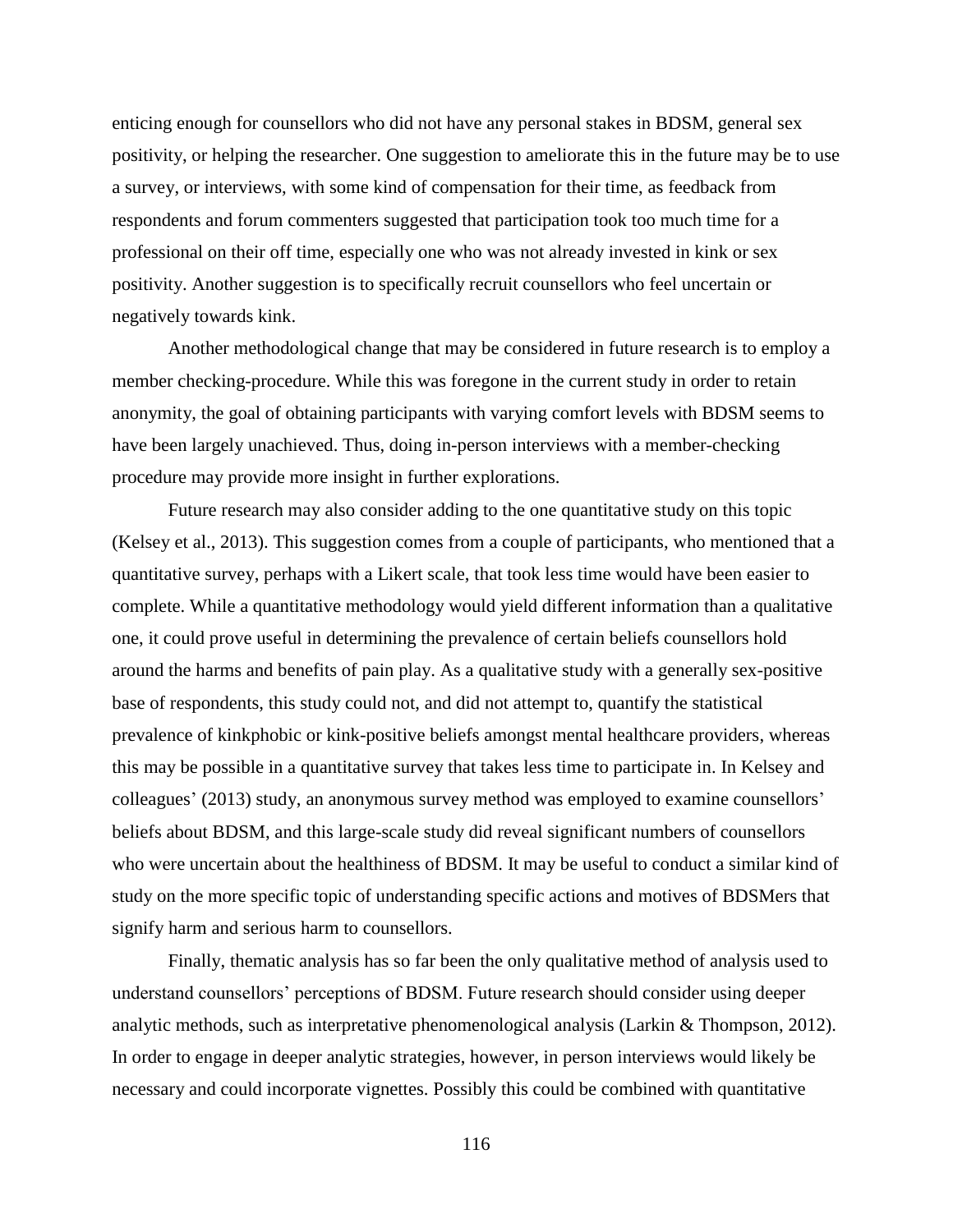methods to craft a more comprehensive and in-depth picture of counsellors' reasoning about BDSM as well as the state of mental health care for kinky clients.

### **Conclusion**

This study was one of the first to investigate counsellors' understandings of clients who participate in BDSM, and the first to look specifically at themes in counsellors' reasoning about harm and serious harm in pain play. To the author's knowledge, it was the first qualitative study in this area of inquiry since Garrott's inquiry in 2008, and thus, the present research contributed an updated and further nuanced understanding of how counsellors interpret clients' BDSM activities. Namely, this research cautiously suggests that counsellors, at least some, do appear to be growing in acceptance for BDSM. It also suggested that they negotiate harm for people participating in sadomasochism in a multitude of complex ways. The dichotomy of health and harm was upheld in the counsellors' constructions, but pain play alone was not allotted into one or the other category. Rather, the health or harm of a pain play activity was based on various dimensions of the self that were important to contain and continue. If any of these dimensions were at risk of breech, this connoted some form of harm. The counsellors' negotiations were generally consistent with ethical theories de jour, namely, self-fulfillment ethics (Rubin, 2010) and interest-based liberal ethics (Gourevitch, 2009), which also correspond to current counselling ethics (CCPA, 2007; CPA, 2017).

At the beginning of this research, I expected to encounter at least some explicit, or perhaps thinly veiled, judgement and aversion to BDSM pain play. I was surprised to encounter a strong sense of acceptance and protection over people who participated in such activities. My understanding of counsellors as potential agents of discrimination morphed into counsellors as negotiators navigating a complex set of social constructs in order to try to ethically serve their clients. However, I still believe that counsellors who discriminate against BDSMers are working in the field currently, as did some of the participants in this study. Throughout the course of this research, my gaze shifted to encompass something much larger than the psychological profession and the professionals enacting it. The heart of this inquiry ended up being about how morality is constructed, rather than the ethics of doing psychological work specifically. Quite fittingly, it became a journey about social power reaching beyond the denigration of sadomasochists and into the utterly arbitrary construction of all power in society (Byrne, 2013). It appears that the negotiation of health, harm, and what to do about it will always be founded upon complex, yet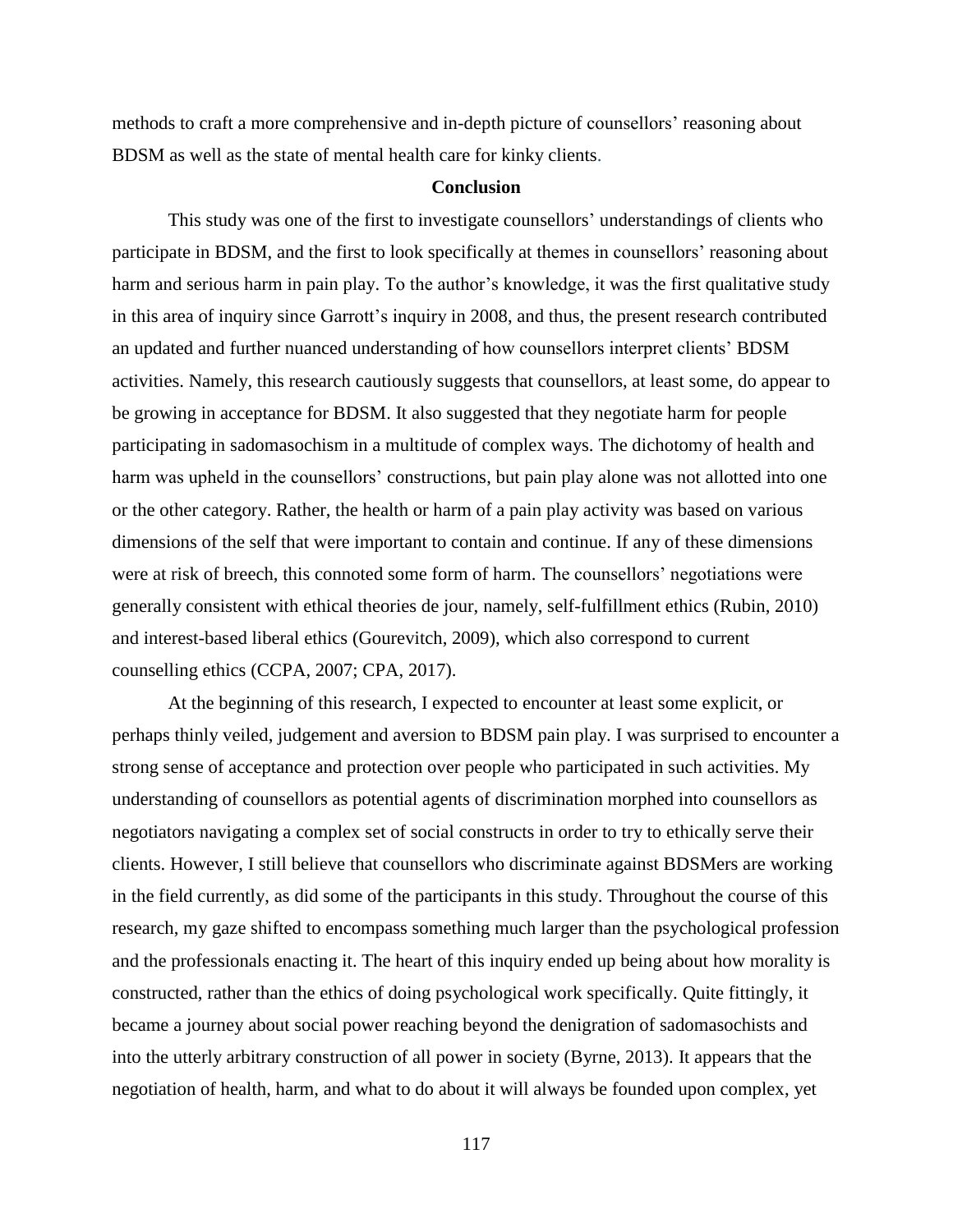essentially arbitrary lines. Given this supposition, my hope for this research is not to help future researchers uncover some absolutely true moral resolution, but rather that it serves to spur on ethical discussion and contributes to a negotiation of health and harm which best serves counsellors, kinksters, and their societies alike.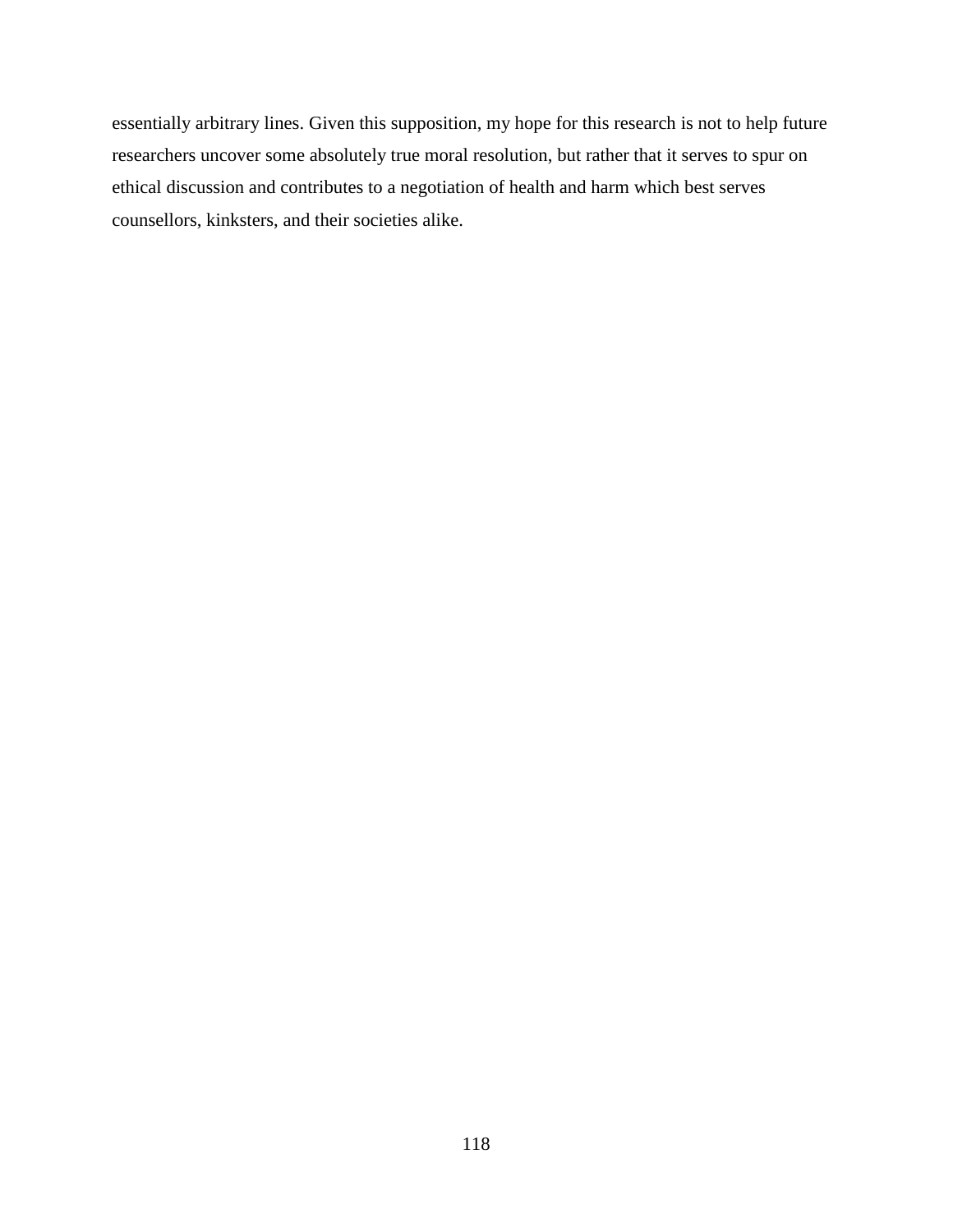#### **References**

- Allison, T. L. (2000). *The good gay citizen: A cross -cultural analysis of gay male rhetoric of good citizenship* (Doctoral dissertation). Retrieved from ProQuest Dissertations Publishing. (304586194).
- American Psychiatric Association. (1952). Diagnostic and statistical manual: Mental disorders. Washington, DC: Author.
- American Psychiatric Association. (1968). Diagnostic and statistical manual of mental disorders (2nd ed.). Washington, DC: Author.
- American Psychiatric Association. (1980). Diagnostic and statistical manual of mental disorders (3rd ed.). Washington, DC: Author.
- American Psychiatric Association. (1987). Diagnostic and statistical manual of mental disorders (3rd ed., revised). Washington, DC: Author.
- American Psychiatric Association. (1994). Diagnostic and statistical manual of mental disorders (4th ed.). Washington, DC: Author.
- American Psychiatric Association. (2000). Diagnostic and statistical manual of mental disorders (4th ed., text rev.). Washington, DC: Author.
- American Psychiatric Association (2013). Diagnostic and statistical manual of mental disorders  $(5<sup>th</sup>$  ed.). Washington, DC: Author.
- Ando, K. A., Rowen, T. S., & Shindel., A. W. (2014). Alternative sexualities: Implications for the urologist. *Current Urology Reports*, *15*(5), 405. doi: 10.1007/s11934-014-0405-6
- Aaron, M. (2016). *BDSM as harm reduction*. Retrieved from https://www.psychologytoday.com/ca/blog/standard-deviations/201610/bdsm-harmreduction
- Attias, B. (2004). "Police free gay slaves": Consent, sexuality, and the law. *Left History, 10*(1), 55-83. Retrieved from http://scholarworks.csun.edu/handle/10211.2/2169?show=full
- Attride-Stirling, J. (2001). Thematic networks: an analytic tool for qualitative research. *Qualitative Research, 1*(3), 385-405. doi: 10.1177/14687941010010030
- Aylwin, A. S., Reddon, J. R., & Burke, A. R. (2005). Sexual fantasies of adolescent male sex offenders in residential treatment: A descriptive study. *Archives of Sexual Behaviour, 34*(2), 231-239. DOI: 10.1007/s10508-005-1800-3

Barker, M. (2005). Experience of SM Awareness Training. Lesbian and Gay Psychology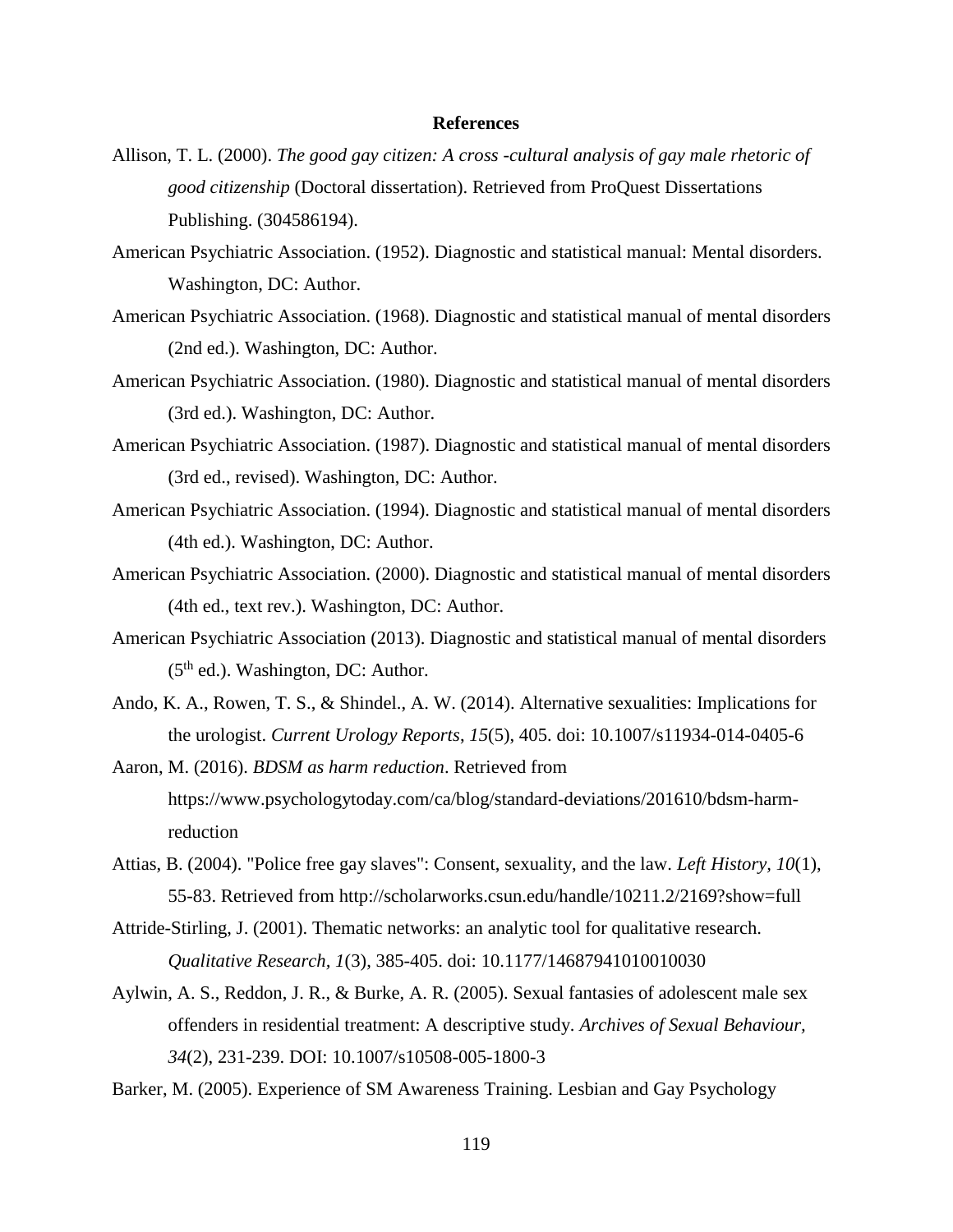Review, 6(3) pp. 268–273. http://oro.open.ac.uk/17263/2/96F27B66.pdf

- Barker, Meg (2007). *Turning the world upside down: Developing a tool for training about SM*. In: Langdridge, Darren and Barker, Meg eds. Safe, Sane and Consensual: Contemporary Perspectives on Sadomasochism. Basingstoke: Palgrave Macmillan, pp. 261–270.
- Bauer, R. (2008). Transgressive and Transformative Gendered Sexual Practices and White Privileges: The Case of the Dyke/Trans BDSM Communities. *WSQ: Women's Studies Quarterly, 36*(3), 233-253. Doi: 10.1080/14681994.2015.1062855
- BDSMer. (2017). In *Wiktionary, The Free Dictionary*. Retrieved from <https://en.wiktionary.org/wiki/BDSMer>
- Bettinger, M. (2003). Sexuality, boundaries, professional ethics, and clinical practice: The kink community. Journal of Gay & Lesbian Social Services, 14(4), 93-104. doi: 10.1300/J041v14n04\_06
- Beres, M., & Macdonald, J. (2015). Talking About Sexual Consent: Heterosexual women and BDSM. Australian Feminist Studies, 30(86), 418-432. doi: 10.1080/08164649.2016.1158692
- Bezreh, T., Weinberg, T. S., & Edgar, T. (2012). BDSM disclosure and stigma management: Identifying opportunities for sex education. *American Journal of Sexuality Education, 7*(1), 37-61. doi: 10.1080/15546128.2012.650984
- Braun, V. & Clarke, V. (2006). Using thematic analysis in psychology. *Qualitative Research in Psychology, 3*(2), 77-101. doi: 10.1191/1478088706qp063oa
- Breslow, N., Evans, L., & Langley, J. (1085). On the prevalence and roles of females in the sadomasochistic subculture: Report of an empirical study. *Archives of Sexual Behaviour 14*(4), 303-317. Retrieved from https://link-springercom.cyber.usask.ca/article/10.1007/BF01550846
- Byrne, Romana. (2013). *Aesthetic Sexuality: A Literary History of Sadomasochism*. Broadway, NY: Bloomsbury.
- Canadian Counselling and Psychotherapy Association. (2017). *The profession.* Retrieved from https://www.ccpa-accp.ca/profession/
- Canadian Counselling and Psychotherapy Association. (2007). Code of ethics. Retrieved from [https://www.ccpa-accp.ca/wp-content/uploads/2014/10/CodeofEthics\\_en.pdf](https://www.ccpa-accp.ca/wp-content/uploads/2014/10/CodeofEthics_en.pdf)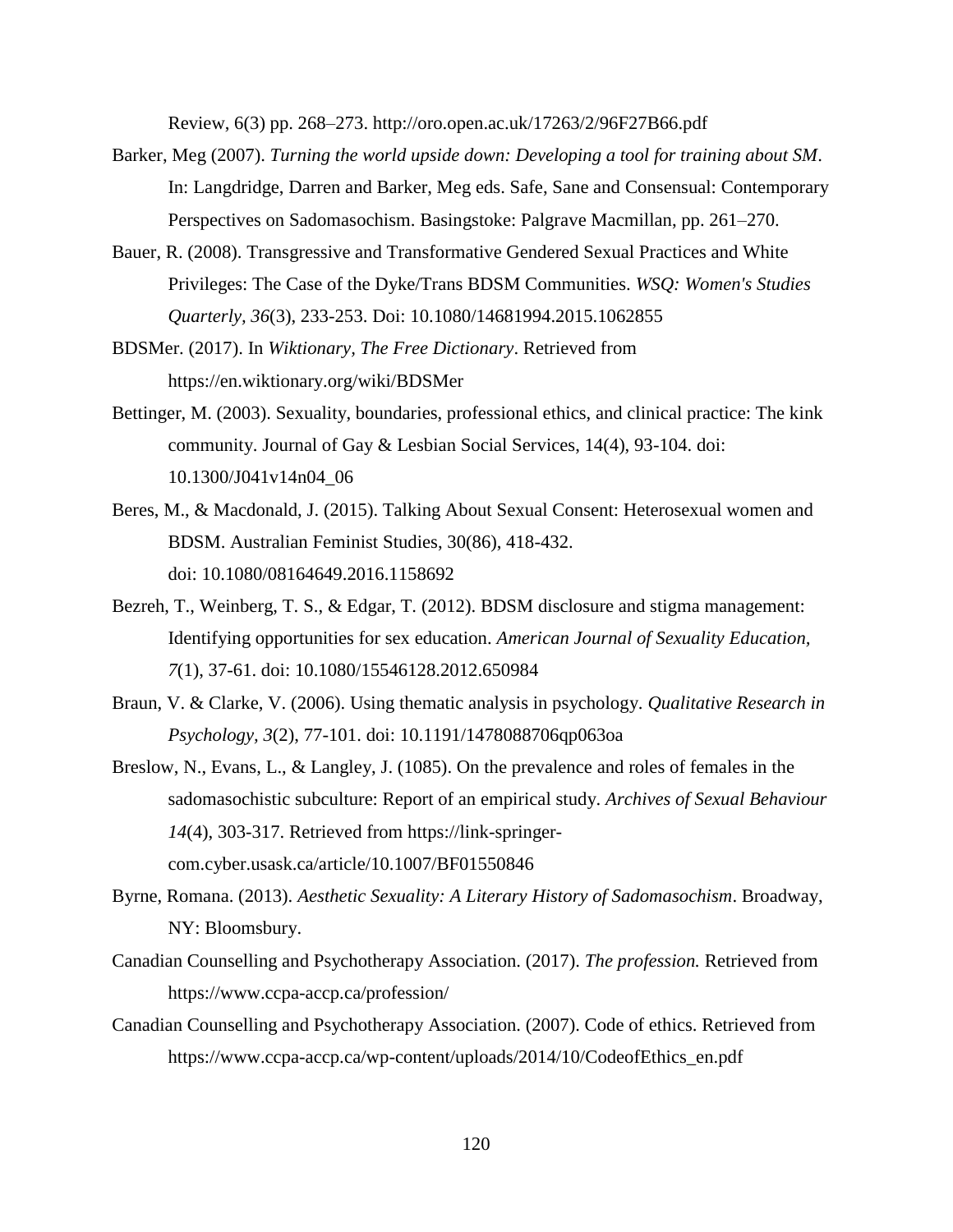- Canadian Psychological Association, (2017). Canadian code of ethics for psychologists, fourth edition. Retrieved from [http://www.cpa.ca/docs/File/Ethics/CPA\\_Code\\_2017\\_4thEd.pdf](http://www.cpa.ca/docs/File/Ethics/CPA_Code_2017_4thEd.pdf)
- Cock and. (n.d.). *Cock and ball torture*. Retrieved from [https://en.wikipedia.org/wiki/Cock\\_and\\_ball\\_torture#Ball-busting](https://en.wikipedia.org/wiki/Cock_and_ball_torture#Ball-busting)
- Connolly, P. H. (2006). Psychological functioning of bondage/domination/sado-masochism (BDSM) practitioners. *Journal of Psychology & Human Sexuality, 18*(1), 79-120. doi: 10.1300/J056v18n01\_05
- Criminal Code, RSC, c C-46, s 267(2) (1985). Retrieved from<http://canlii.ca/t/52rvv>
- Cross, P. A., & K. Matheson. (2006). Understanding sadomasochism: An empirical examination of four perspectives. *Journal of Homosexuality 50*(2–3): 133–166. doi:10.1300/ J082v50n02
- Davison, G. C. (1968). Elimination of a sadistic fantasy by a client-controlled counterconditioning technique: A case study. *Journal of Abnormal Psychology, 73*(1), 84-90. Retrieved from [http://ovidsp.tx.ovid.com](http://ovidsp.tx.ovid.com/)
- Drescher, J. (2015). Out of DSM: Depathologizing homosexuality. *Behavioural Sciences, 5*(4), 565–575. Retrieved from <http://doi.org/10.3390/bs5040565>
- Dykema, J., Jones, N. R., Piche, T., & Stevenson, J. (2013). Surveying clinicians by web: Current issues in design and administration. *Evaluation & the Health professions, 36*(3), 352-381. doi: 10.1177/0163278713496630
- Dymock, A. (2012). But femsub is broken too! On the normalization of BDSM and the problem of pleasure. *Psychology and Sexuality, 3*(1), 54-68. doi: http://dx.doi.org.cyber.usask.ca/10.1080/19419899.2011.627696
- Ernoul, A., Orsat, M., Mesu, C., Garre, J., & Richard-Devantoy, S. (2012). The fating game and erotic asphyxiation: From voluntary and temporary asphyxiation to addiction? *Annales Medico-psychologiques, 170*(4), 231-237. doi https://doi.org/10.1016/j.amp.2012.02.021
- Florides, T. (2015). An exploration into self-harm in light of Heideggerian and Kierkegaardian concepts of repetition. *Existential Analysis, 26*(1), 132-144. Retrieved from http://cyber.usask.ca/login?url=http://search.ebscohost.com/login.aspx?direct=true&db=a 9h&AN=101825834&site=ehost-live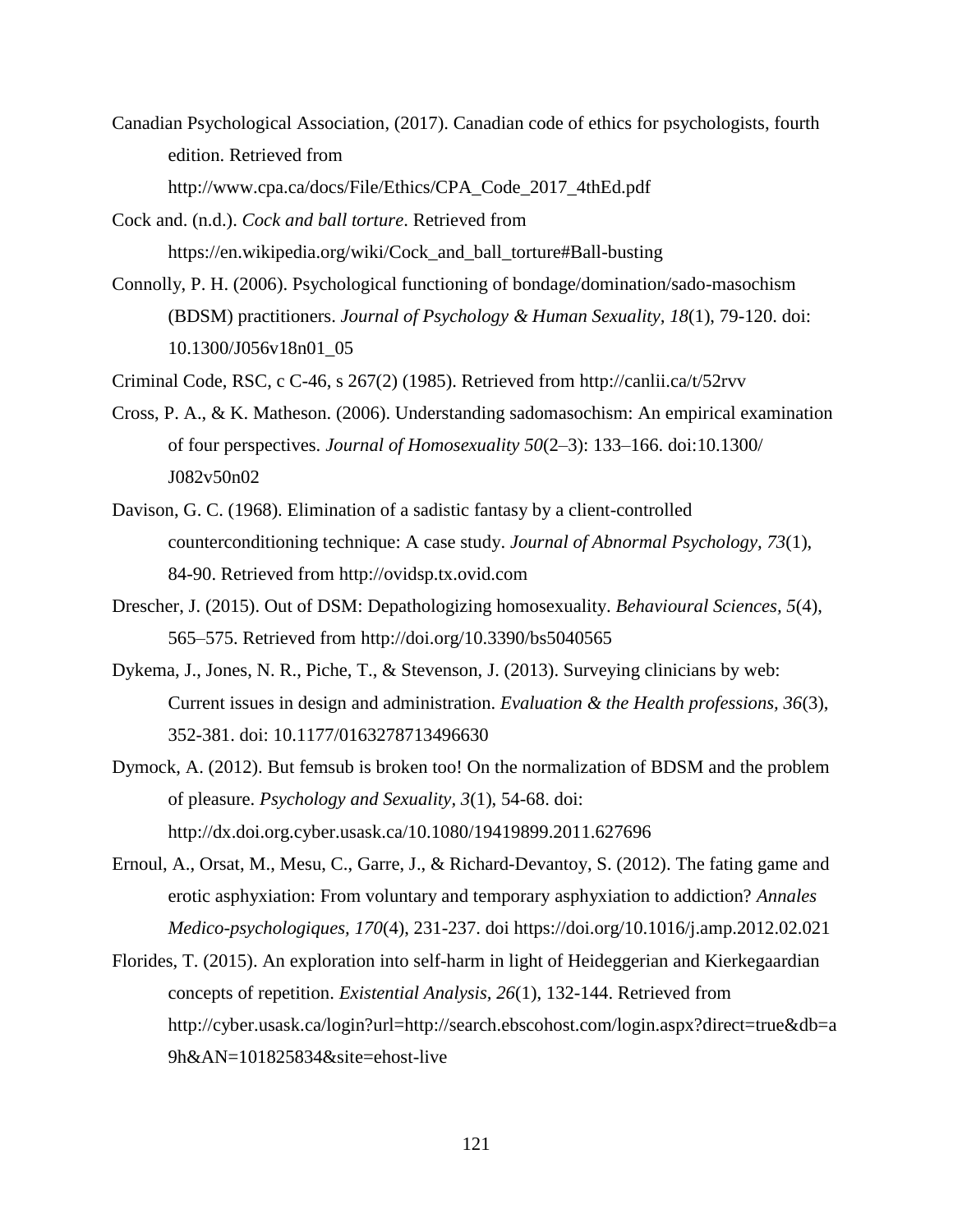- Ford, M. P. & Hendrick, S. S. (2003). Therapists' sexual values for self and clients: Implications for practice and training. *Professional Psychology: Research and Practice, 34*(1), 80-87. doi: 10.1037/0735-7028.34.1.80
- Freud, S. (1938). *The basic writings of Sigmund Freud*. (A. A. Brill, Trans., Ed.). New York, NY: Random House, Inc.
- Garrott, R. (2008). *The Effects of Psychotherapists' Values on their Work with Clients Who Practice Consensual Sexual Sadomasochism* (Doctoral dissertation). Retrieved from ProQuest Dissertations Publishing. (3322250)
- Gourevitch, A. (2009). Are human rights liberal? *Journal of Human Rights, 8* (4), 302-322. doi: 10.1080/14754830903324720
- Graham, N. (2014). Polyamory: A call for increased mental health professional awareness. *Archives of Sexual Behaviour, 43*(6), 1031. doi: 10.1007/s10508-014-0321-3
- Green, R. (2001). (Serious) sadomasochism: A protected right of privacy? *Archives of Sexual Behaviour, 30*(5), 543-550. doi: 10.1023/A:1010295302496
- Grinberg, E. (2015, November 2). The issue with ousted CBC host Jian Ghomeshi's 'kinky defense. *Cable News Network*. Retrieved from: http://www.cnn.com/2014/10/28/living/jian-ghomeshi-cbc-fired-bdsm/
- Guba, E. G. (1981) Criteria for assessing the trustworthiness of naturalistic inquiries. *Educational Communication and Technology Journal*, 29, 75–91. Retrieved from <http://www.jstor.org/stable/30219811>
- Guba, E. G., & Lincoln, Y. S. (1994). Competing paradigms in qualitative research. In N. K. Denzin & Y. S. Lincoln (Eds.), Handbook of qualitative research (pp. 105-117). London: Sage.
- Haldeman, D. C. The practice and ethics of sexual orientation conversion therapy. *The Journal of Consulting and Clinical Psychology, 62*(2), 221-227. Retrieved from [http://ovidsp.tx.ovid.com.cyber.usask.ca](http://ovidsp.tx.ovid.com.cyber.usask.ca/)
- Haverkamp, B. E. (2005). Ethical perspectives on qualitative research in applied psychology. *Journal of Counseling Psychology, 52*(2), 146 - 155. doi: 10.1037/0022-0167.52.2.146
- Hébert, A., & Weaver, A. (2014). An examination of personality characteristics associated with BDSM orientations. The Canadian Journal of Human Sexuality, 23(2), 106-115. doi: 10.1353/cjh.2014.0006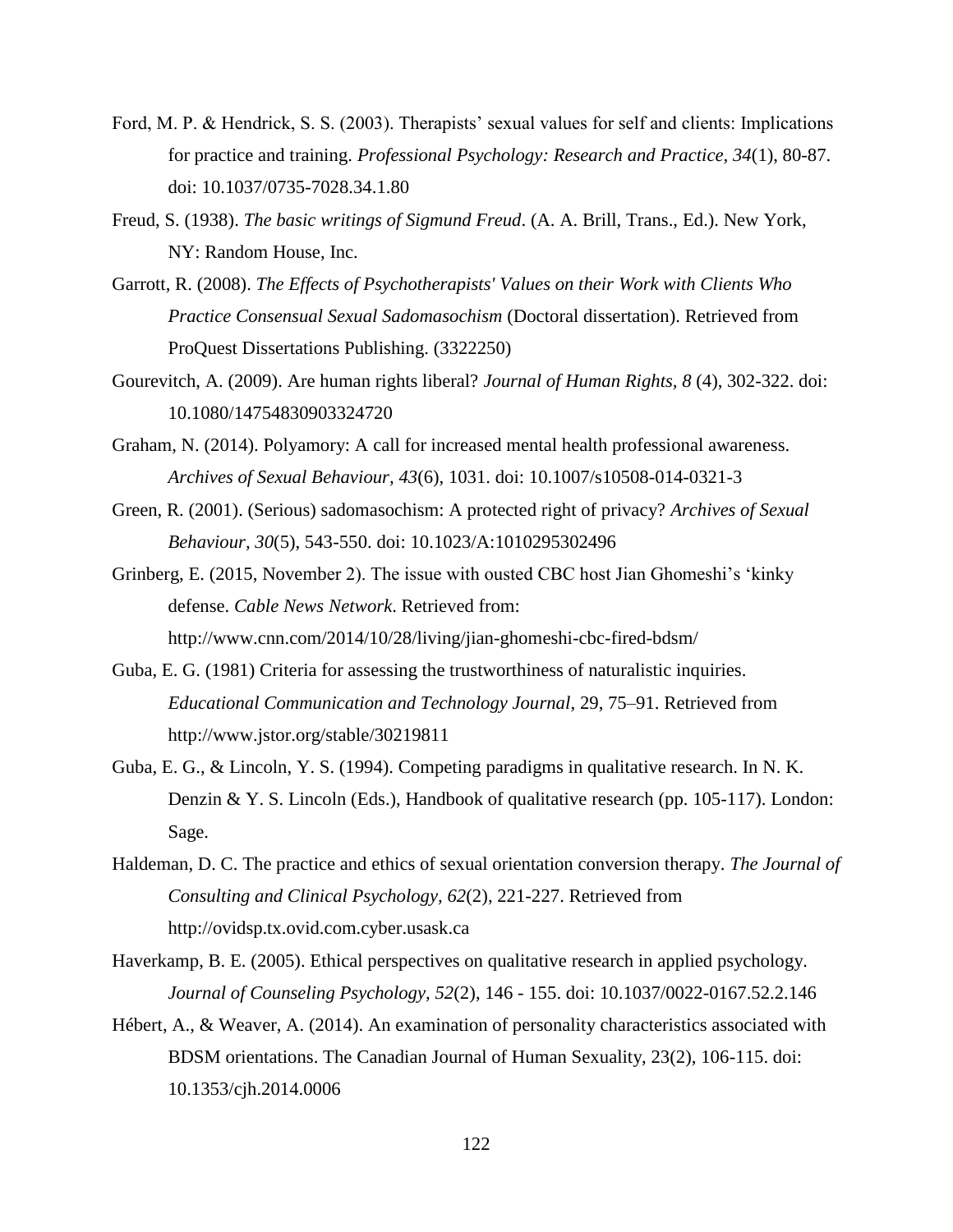- Hébert, A., & Weaver, A. (2015). Perks, problems, and the people who play: A qualitative exploration of dominant and submissive BDSM roles. The Canadian Journal of Human Sexuality, 24(1), 49-62. doi: 10.3138/cjhs.2467
- Hoff, G., & Sprott, R. A. (2009). Therapy experiences of clients with BDSM sexualities: Listening to a stigmatized sexuality. *Electronic Journal of Human Sexuality, 12*(9), 30. Retrieved from<http://www.ejhs.org/index.htm>
- Joyal, C. C., Cossette, A., & Lapierre, V. (2015). What exactly is an unusual sexual fantasy? *The Journal of Sexual Medicine*, 12(2), 328-340. doi: 10.1111/jsm.12734
- Kelsey, K., Stiles, B. L., Spiller, L., & Diekhoff, G. M. (2013). Assessment of therapists' attitudes towards BDSM. *Psychology & Sexuality, 4*(3), 255-267. doi: http://dx.doi.org.cyber.usask.ca/10.1080/19419899.2012.655255
- Kingston, A. (2014, November 6). Jian Ghomeshi: How he got away with it. *Maclean's*. Retrieved from http://www.macleans.ca/news/canada/jian-ghomeshi-how-he-got-awaywith-it/
- Kinkster. (2014). In *BDSMWIKI*. Retrieved from http://www.bdsmwiki.info/Kinkster
- Kinky. (n.d). *In Merriam-Webster*. Retrieved from <https://www.merriam-webster.com/dictionary/kinky>
- Klein, M., & Moser, C. (2006). SM (sadomasochistic) interests as an issue in a child custody proceeding. *Journal of Homosexuality, 50*(2-3), 233-242. doi: http://dx.doi.org/10.1300/J082v50n02\_11
- Klement, K., Sagarin, B., & Lee, E. (2016). Participating in a culture of consent may be associated with lower rape-supportive beliefs. *The Journal of Sex Research*, 1-5. doi: 10.1080/00224499.2016.1168353
- Kolmes, K., Stock, W., & Moser, C. (2006). Investigating bias in psychotherapy with BDSM clients. *Journal of Homosexuality, 50*(2-3), 301-324. doi:10.1300/J082v50n02\_15
- Krafft-Ebing, R. V. (1892). Psychopathia sexualis, contrary sexual instinct: A medico-legal study. (C. G. Chaddock, Trans.). Philadelphia; London: F.A. Davis Co.
- Krueger, R. B. (2010a). The DSM diagnostic criteria for sexual masochism. *Archives of Sexual Behaviour, 39*(2), 346-356. doi: 10.1007/s10508-010-9613-4
- Krueger, R. B. (2010b). The DSM diagnostic criteria for sexual sadism. *Archives of Sexual Behaviour, 39*(2), 325-345. doi: 10.1007/s10508-009-9586-3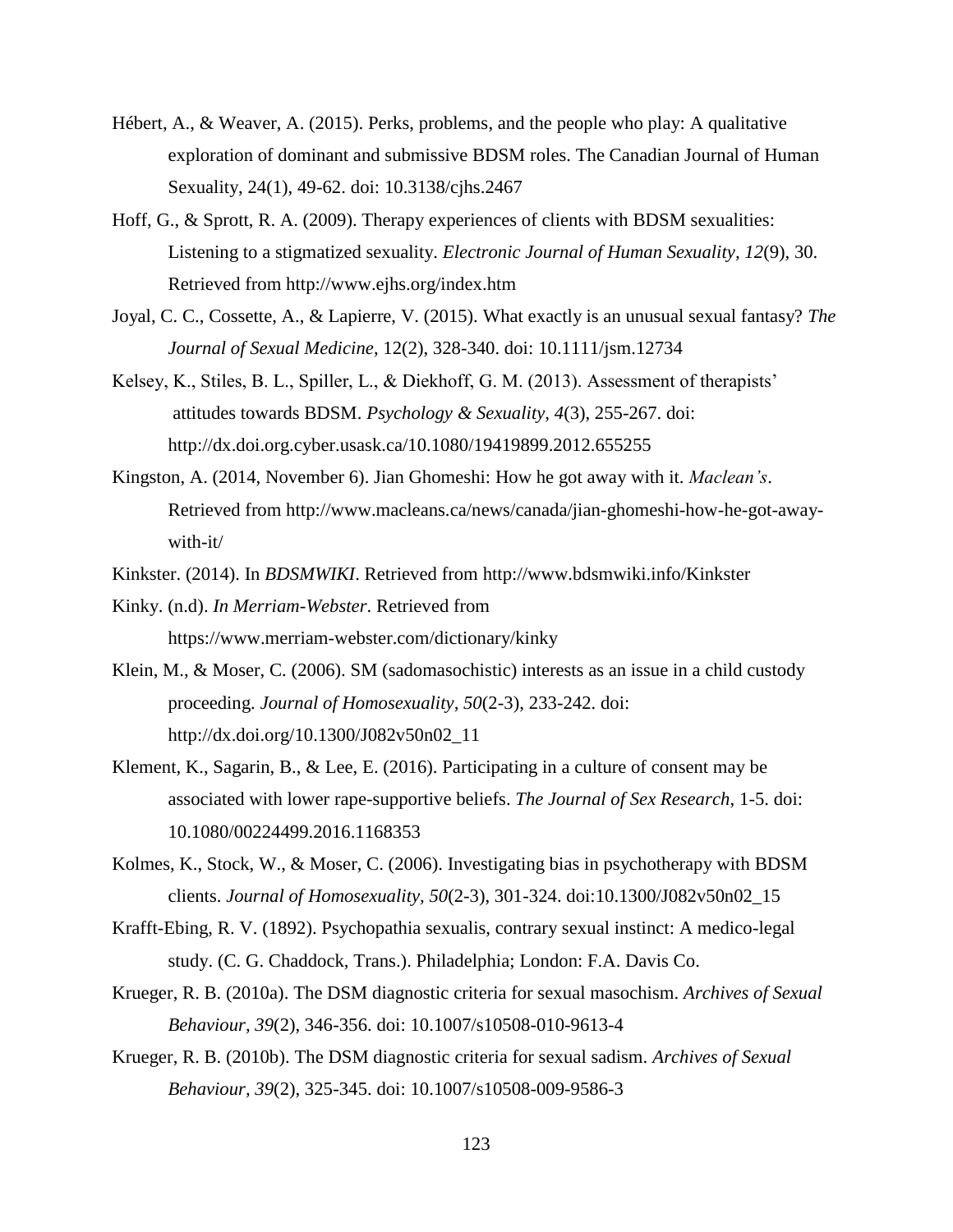Kurt, H., & Ronel, N. (2017). Addicted to Pain: A Preliminary Model of Sexual Masochism as Addiction. *International Journal of Offender Therapy & Comparative Criminology*, *61*(15), 1760-1774. doi: 0306624X15627804

Larkin, M. & Thompson, A. (2012). Interpretative phenomenological analysis. In A. Thomson & D. Harper (Eds.), *Qualitative research methods in mental health and psychotherapy: a guide for students and practitioners* (99-116). Oxford: John Wiley & Sons, Ltd. doi: 10.1002/9781119973249

Latches. (n.d.). BDSM Checklist. Retrieved from:<http://latches.webslaves.com/checklist.htm>

- Lawrence, A., & Love-Crowell, J. (2008). Psychotherapists' experience with clients who engage in consensual sadomasochism: A qualitative study. *Journal of Sex & Marital Therapy, 34*(1), 67-85. doi: 10.1080/00926230701620936
- Lindemann, D. (2011). BDSM as therapy? Sexualities, 14(2), 151-172. doi: 10.1177/1363460711399038
- Long, M., & Jenkins, M. (2010). Counsellors' perspectives on self-harm and the role of the therapeutic relationship for working with clients who self-harm. *Counselling and Psychotherapy Research, 10*(3), 192-200. doi: 10.1080/14733140903474293
- Miller, P. & Devon, M. (1995). *Screw the roses, send me the thorns: The romance and sexual sorcery of sadomasochism*. Fairfield, CT: Mystic Rose Books.
- Money, J. (1987). Masochism: On the childhood origin of paraphilia, opponent-process theory, and antiandrogen therapy. The Journal of Sex Research, 23(2), 273-275. Retrieved from<http://www.jstor.org/stable/3812598>
- Morrow, S. L. (2007). Qualitative research in counseling psychology: Conceptual foundations. The Counseling Psychologist, 35(2), 209 - 234. doi: 10.1177/0011000006286990.
- Moser, C. (2016). DSM-5 and the paraphilic disorders: Conceptual issues. *Archives of Sexual Behaviour*, *45*(8), 2181-2186. doi: 10.1007/s10508-016-0861-9. Retrieved from http://www.jstor.org.cyber.usask.ca/stable/3812137

Moser, C., & Levitt, E. E. (1987). An exploratory-descriptive study of a sadomasochistically oriented sample. *The Journal of Sex Research, 23*(3), 322-337. Retrieved from

Newmahr, S. (2010a). Power struggles: Pain and authenticity in SM play. *Symbolic Interaction, 33*(3), 389-411.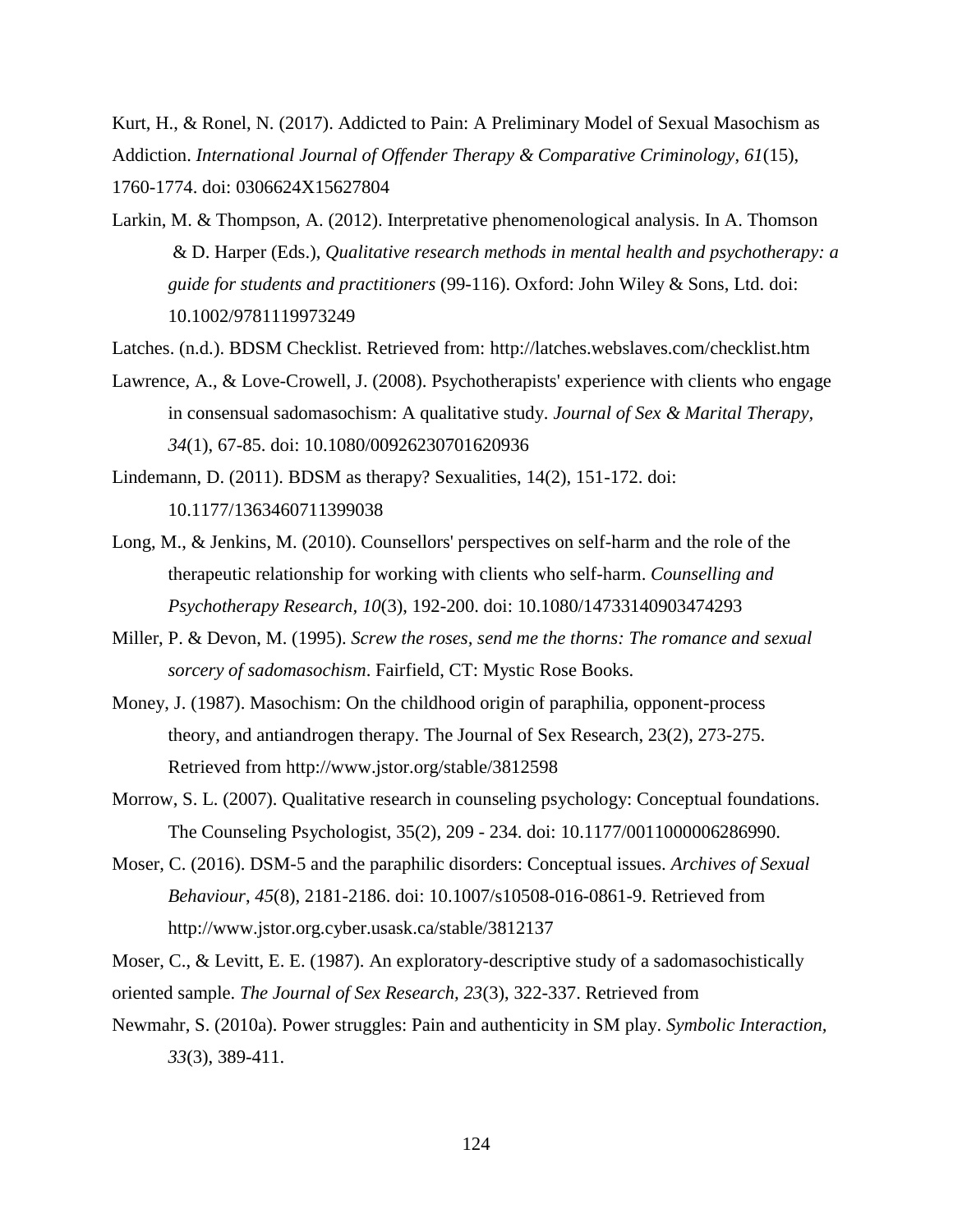- Newmahr, S. (2010b). Rethinking kink: Sadomasochism as serious leisure. *Qualitative Sociology, 33*, 313-331. doi: 1 0.1007/s11133-010-9158-9
- Nichols, M. (2006). Psychotherapeutic issues with "kinky" clients: Clinical problems, yours and theirs. *Journal of Homosexuality, 50*(2-3), 281-300.
- Perelle, R. (2004). *SM 'normal and acceptable': Judge*. Retrieved from: <http://www.dailyxtra.com/vancouver/sm-normal-and-acceptable-judge-54709>
- Pillai-Friedman, S., Pollitt, J., & Castaldo, A. (2015). Becoming kink-aware a necessity for sexuality professionals. *Sexual and Relationship Therapy, 30*(2), 196-210. doi: http://dx.doi.org/10.1080/14681994.2014.975681
- Pinard, G., & Lamontagne, Y. (1976). Electrical aversion, aversion relief and sexual retraining in treatment of fetishism with masochism. *Journal of Behaviour Therapy and Experimental Psychiatry, 7*(1), 71-74. doi: https://doi.org/10.1016/0005-7916(76)90047-1
- Pitagora, D. (2013). Consent vs. coercion: BDSM interactions highlight a fine but immutable line. *The New School Psychology Bulletin*, *10*(1), 27-36. Retrieved from <http://www.nspb.net/index.php/nspb/article/view/180>
- Pitagora, D. (2016a). Intimate partner violence in sadomasochistic relationships. *Sexual and Relationship Therapy, 31*(1), 95-108, doi: 10.1080/14681994.2015.1102219
- Pitagora, D. (2016b). The kink-poly confluence: relationship intersectionality in marginalized communities. Sexual and Relationship Therapy, 1-15. doi: 10.1080/14681994.2016.1156081
- Plante, R. (2006). Sexual Spanking, the Self, and the Construction of Deviance. *Journal of Homosexuality, 50*(2-3), 59-79. doi: [http://dx.doi.org/10.1300/J082v50n02\\_04](http://dx.doi.org/10.1300/J082v50n02_04)
- Polkinghorne, D. E. (2005). Language and meaning: data collection in qualitative research. *Journal of Counseling Psychology*, 52, 137–145. doi: 10.1037/0022-0167.52.2.137.

Powell, R. D. (2010). *Bondage and discipline, domination and submission, sado-masochism* 

- *(BDSM): Partnerships, couples, and health outcomes* (Doctoral dissertation). Retrieved from ProQuest Dissertations Publishing. (3434500).
- Quinsey, V. L., Chaplin, T. C., & Upfold, D. (1984). Sexual arousal to nonsexual violence and sadomasochistic themes among rapists and non- sex- offenders. *Journal of Consulting and Clinical Psychology, 52*(4), 651-657. Retrieved from https://www.researchgate.net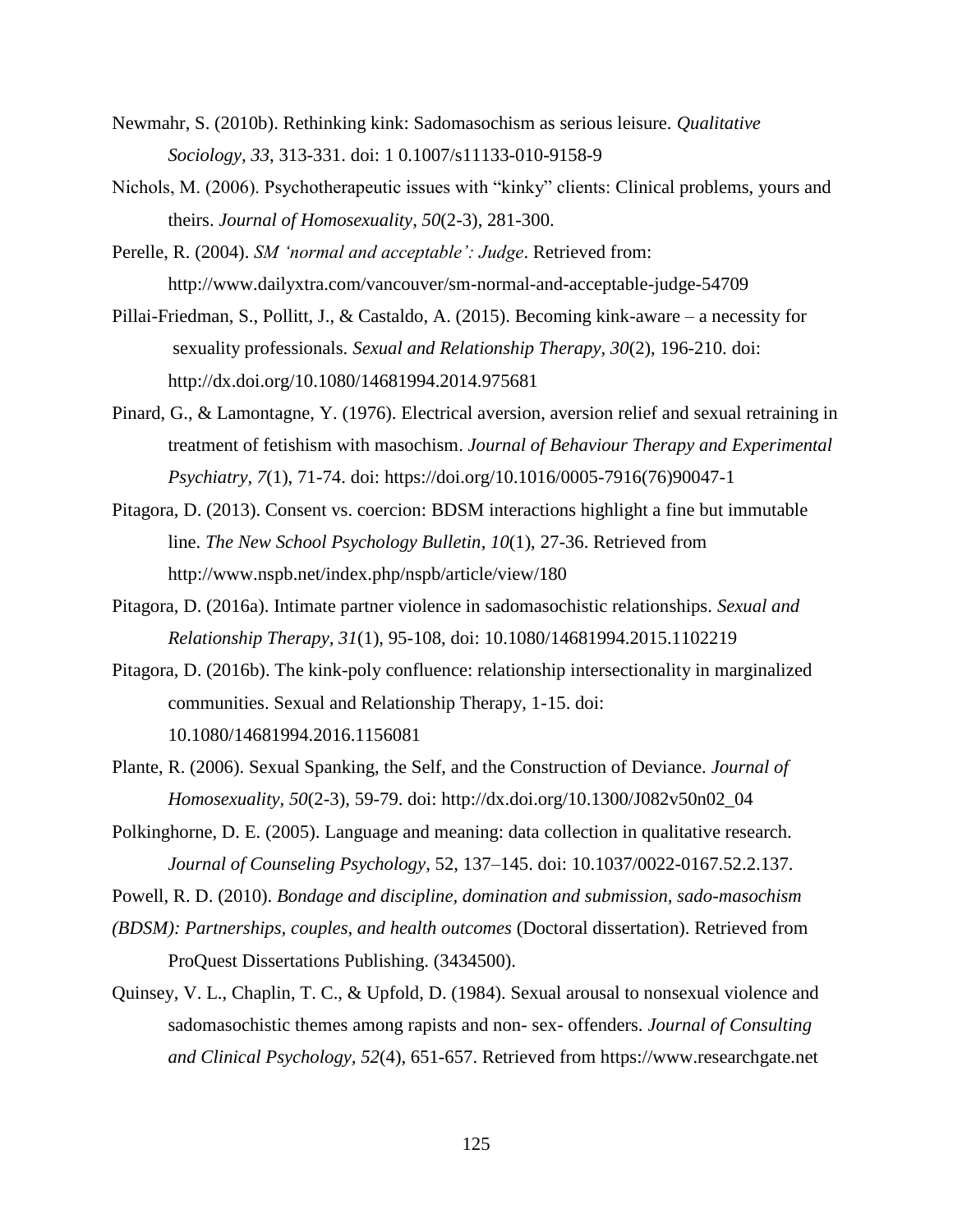- Richters, J., De Visser, R. O., Rissel, C. E., Grulich, A. E., & Smith, A. (2008). Demographic and psychosocial features of participants in bondage and discipline,"sadomasochism" or dominance and submission (BDSM): Data from a national survey. *The Journal of Sexual Medicine, 5*(7), 1660-1668. doi:<http://dx.doi.org/10.1111/j.1743-6109.2008.00795.x>
- Roberts, L. D. (2015). Ethical issues in conducting qualitative research in online communities. *Qualitative Research in Psychology, 12*(3), 314-325. doi: 10.1080/14780887.2015.1008909
- Rubin, E. (2010). Assisted suicide, morality, and law: Why prohibiting assisted suicide violates the establishment clause. *Vanderbilt Law Review, 63*(3), 761-881. Retrieved from [http://vanderbiltlawreview.org/articles/2010/05/Rubin-Assisted-Suicide-Morality-and-](http://vanderbiltlawreview.org/articles/2010/05/Rubin-Assisted-Suicide-Morality-and-%09Law-63-Vand.-L.-Rev.-763-2010.pdf)[Law-63-Vand.-L.-Rev.-763-2010.pdf](http://vanderbiltlawreview.org/articles/2010/05/Rubin-Assisted-Suicide-Morality-and-%09Law-63-Vand.-L.-Rev.-763-2010.pdf)
- R. v. R.D.W., BCPC 300 (2006). Retrieved from<http://canlii.ca/t/1npr1>
- R. v. S. (R.J.), MBQB 316 (2011). Retrieved from<http://canlii.ca/t/fpg3h>
- Safeword. (2014). In *BDSMWIKI*. Retrieved from<http://www.bdsmwiki.info/Safeword>
- Sagarin, B. J., Cutler, B., Cutler, N., Lawler-Sagarin, K. A., & Matuszewich, L. (2009). Hormonal changes and couple bonding in consensual sadomasochistic activity. *Archives of Sexual Behaviour, 38*(2), 186-200. doi: 10.1007/s10508-008-9374-5.
- Sandelowski, M. (1986). The problem of rigor in qualitative research. *Advances in Nursing Science, 8*(3), 27 - 37. Retrieved from ovidsp.tx.ovid.com.
- Sandelowski, M. (1993). Rigor or rigor mortis: The problem of rigor in qualitative research revisited. *Advances in Nursing Science*, *16*(2), 1-8. Retrieved from ovidsp.tx.ovid.com
- Shelton, K., & Delgado-Romero, E. A. (2011). Sexual orientation microaggressions: The experience of lesbian, gay, bisexual, and queer clients in psychotherapy. *Journal of Counseling Psychology*, *58*(2), 210. doi: 10.1037/a0022251
- Shenton, A. K. (2004). Strategies for ensuring trustworthiness in qualitative research projects. *Education for Information, 22*(2), 63-75. Retrieved from web.a.ebscohost.com
- Sloan, L. J. (2015). Ace of (BDSM) clubs: Building asexual relationships through BDSM practice. *Sexualities*, *18*(5/6), 548-563. doi: 10.1177/1363460714550907
- Steingräber, S. (2006). *Abundance of life: Etruscan wall painting*. (R. Stockman, Trans. Los Angeles, CA: Getty Publications (Original work published 2006).
- Stewart, S. (2012). Constructing perversions: The DSM and the classification of sexual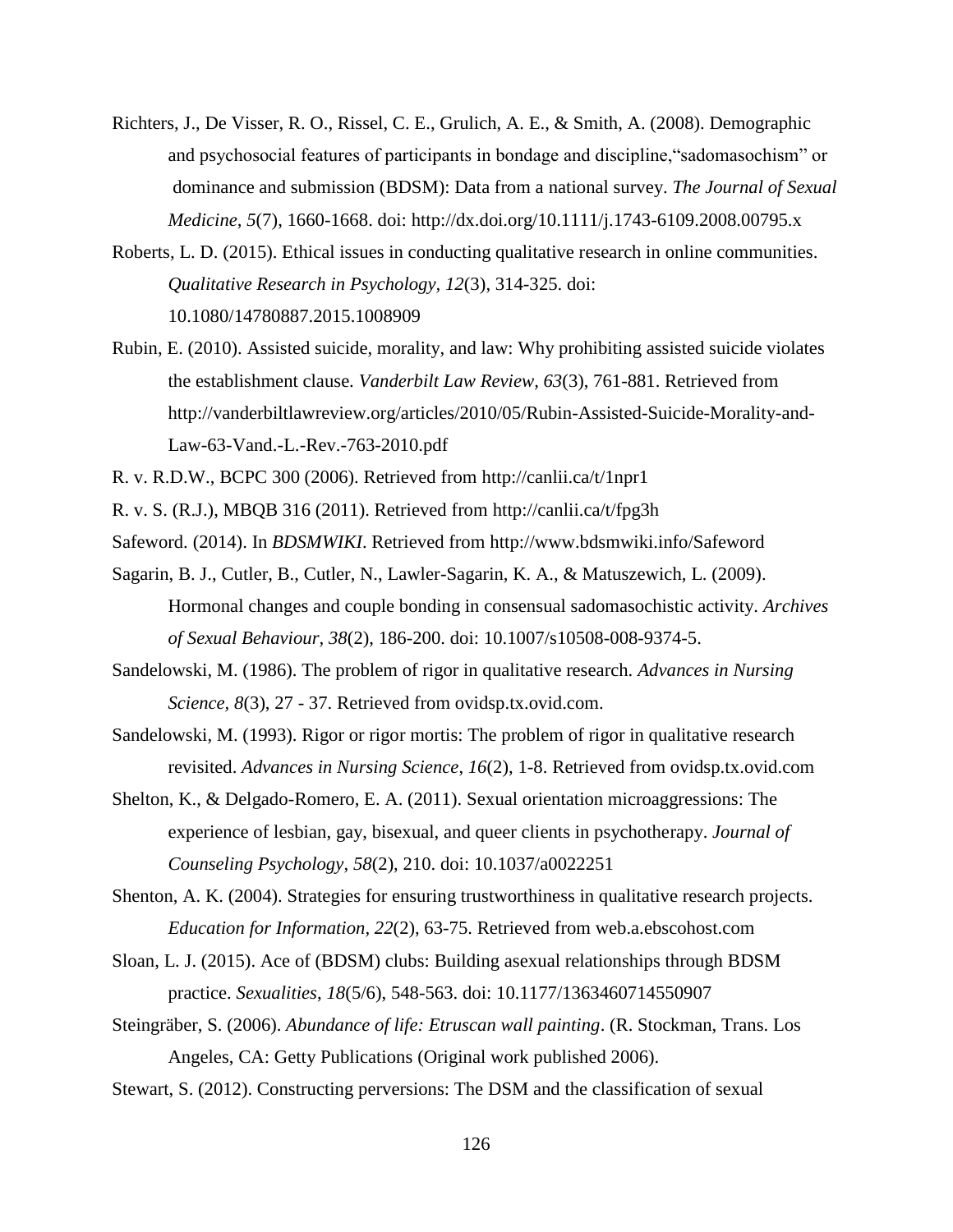paraphilias and disorders. *Electric Journal of Human Sexuality, 15*. Retrieved from http://www.ejhs.org/volume15/DSM.html

- Stiles, B. L., & Clark, R. E. (2011). BDSM: A subcultural analysis of sacrifices and delights. Deviant Behaviour, 32(2), 158-189. doi: http://dx.doi.org.cyber.usask.ca/10.1080/01639621003748605
- Taylor, G. W., & Ussher, J. M. (2001). Making sense of S&M: A discourse analytic account. *Sexualities, 4*(3), 293-314. Retrieved from http://journals.sagepub.com.cyber.usask.ca/doi/pdf/10.1177/136346001004003002
- Tobin, G. A., & Begley, C. M. (2004). Methodological rigour within a qualitative framework. *Journal of Advanced Nursing, 48*(4), 388 – 396. doi: 10.1111/j.1365-2648.2004.03207.x
- Turp, M. (1999). Encountering self-harm in psychotherapy and counselling practice. *British Journal of Psychotherapy*, *15*(3), 306-321. Retrieved from https://doi.org/10.1111/j.1752- 0118.1999.tb00455.x
- Turp, M. (2002). The many faces of self-harm. *Psychodynamic Practice*, *8*(2), 197-217, doi: 10.1080/13533330210154655
- Urtication. (n.d.). *Urtication: Sex & nettles*. Retrieved from [\(http://www.urtication.com/](http://www.urtication.com/)
- Van Selm, M. 7 Jankowski, N. W. (2006). Conducting online surveys. *Quality and Quantity, 40*(3), 435-456. doi: 10.1007/s11135-005-8081-8
- Veldhuizen, T., Horselenberg, R., Landström, S., Granhag, P., & Koppen, P. (2017). Interviewing asylum seekers: A vignette study on the questions asked to assess credibility of claims about origin and persecution. *Journal of Investigative Psychology and Offender Profiling, 14*(1), 3-22. doi: 10.1002/jip.1472
- Weinberg, T. (2006). Sadomasochism and the social sciences: A review of the sociological and social psychological literature. Journal of Homosexuality, 50(2-3), 17-40. Retrieved from http://www.tandfonline.com.cyber.usask.ca/doi/abs/10.1300/J082v50n02\_02
- Weiss, M. D. (2006). Mainstreaming Kink. *Journal of Homosexuality*, 50(2-3), 103-132. doi: [http://dx.doi.org/10.1300/J082v50n02\\_06](http://dx.doi.org/10.1300/J082v50n02_06)
- Weiss, M. D. (2011). *Techniques of pleasure: BDSM and the circuits of sexuality*. Durham & London: Duke University Press.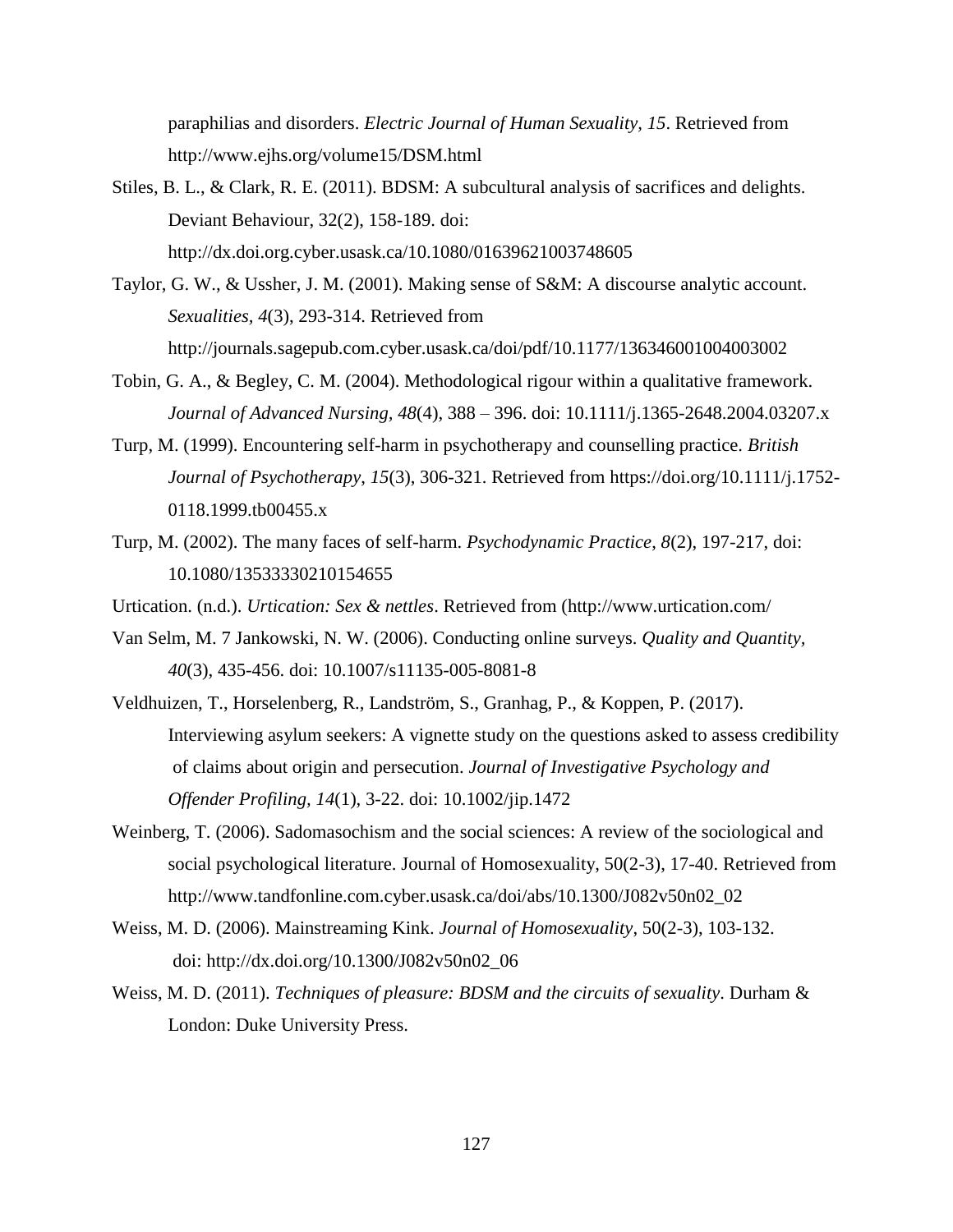- Williams, D. J., & Storm, L. E. (2012). Unconventional leisure and career: Insights into the work of professional dominatrices. *Electronic Journal of Human Sexuality, 15*. Retrieved from http://mail.ejhs.org/volume15/BDSM.html
- Wismeijer, A. A., & van Assen, M. A. (2013). Psychological characteristics of BDSM practitioners. *The Journal of Sexual Medicine, 10*(8), 1943-1952. doi: 10.1111/jsm.12192
- Worling, J. R. (2013). What were we thinking? Five erroneous assumptions that have fueled specialized interventions for adolescents who have sexually offended. *The International Journal of Behavioural Consultation and Therapy, 8(34), 80.* Retrieved from https://eric.ed.gov/?q=EJ1017936
- Wright, S. (2006). Discrimination of SM-identified individuals. Journal of Homosexuality, 50(2- 3), 217-231. Retrieved from

http://www.tandfonline.com.cyber.usask.ca/doi/abs/10.1300/J082v50n02\_10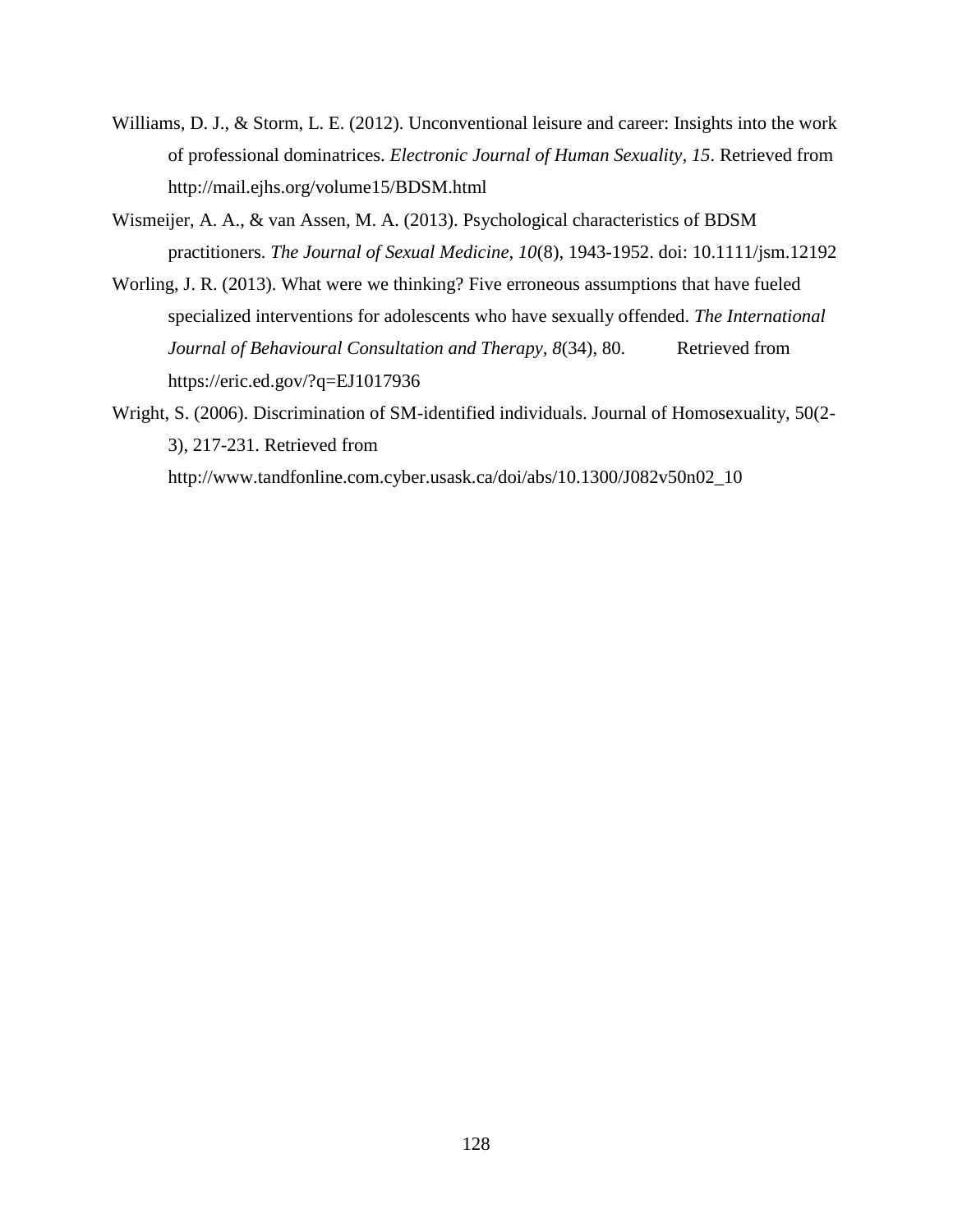# **APPENDIX A: AUDIT TRAIL FORMAT**

Decisions regarding data generation format, data collection instrument, and data analysis method

| <b>Design Considered</b>          | Reasons used/thoughts on | <b>Reasons Not used/thoughts</b> |  |
|-----------------------------------|--------------------------|----------------------------------|--|
|                                   | <b>use</b>               | on non-use                       |  |
| Decisions regarding data analysis |                          |                                  |  |

| <b>Code/THEME</b> | <b>Support For</b> | <b>Reasons against</b> | <b>Decision to</b> |
|-------------------|--------------------|------------------------|--------------------|
| <b>Considered</b> | inclusion          | inclusion              | keep/remove/merge  |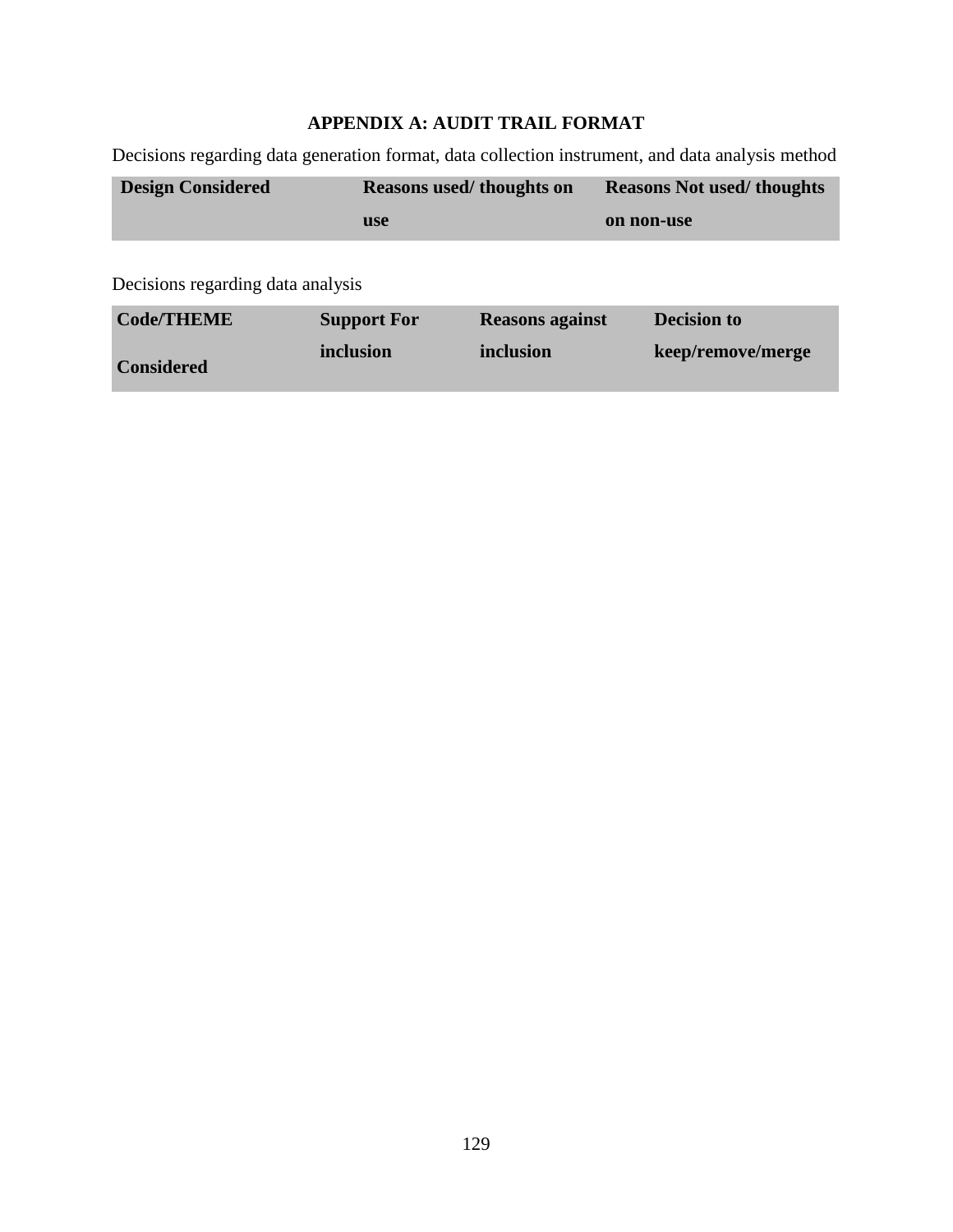# **APPENDIX B: REFLEXIVITY JOURNAL FORMAT**

| <b>Date</b> | <b>Topic of</b> | <b>Thoughts</b> | <b>Decision/Outcome</b> |
|-------------|-----------------|-----------------|-------------------------|
|             | <b>Interest</b> |                 |                         |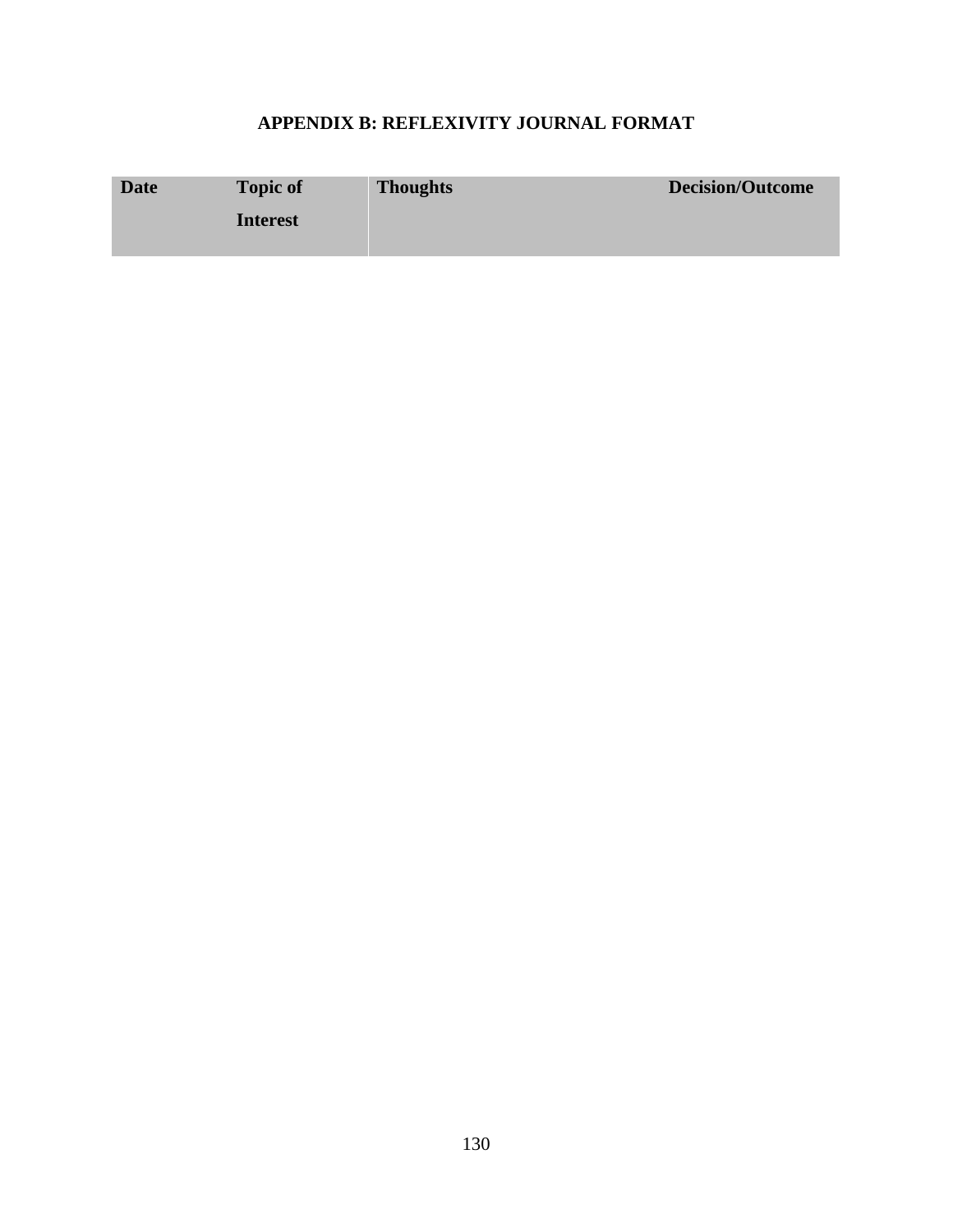# **APPENDIX C: ONLINE RECRUITMENT ADVERTISEMENT FOR ONLINE FORUM Counsellors/psychotherapists Needed for Online Survey on Clients' BDSM Play**

We are looking for participants to complete an on-line survey to explore mental health professionals' understandings of harm for clients who participate in bondage/discipline, Dominance/submission, sadism/masochism (BDSM) activities involving pain. We realize that this can be a controversial topic and so we invite you to share your thoughts anonymously, so that you can have your voice heard freely and without judgement. The results of this study will further inform the budding discussion on ethical practice with clients belonging to this sexual minority group.

We are aware that mental health professionals are very busy doing important work! However, we sincerely hope that you are able to contribute to this study. We thank you for your time and consideration!

# **Who is eligible?**

Registered, certified, or licensed, mental health professionals who provide counselling/psychotherapy services to clients and who are over 18 years of age. You do not need to have seen a client who has disclosed engaging in BDSM.

# **How long will it take?**

About 30-60 minutes.

# **What does participation entail?**

Anonymously answering open-ended, online survey questions.

Please copy the link into your browser for the informed consent information and the electronic survey.<https://www.surveymonkey.com/r/9MRK58D>

This study was approved by the Behavioural Research Ethics Board on 07/18/2017 (REB#17- 262). If you have any questions or comments, please contact Meaghan at [mjb369@mail.usask.ca](mailto:mjb369@mail.usask.ca) or Dr. Martin at stephanie.martin@usask.ca.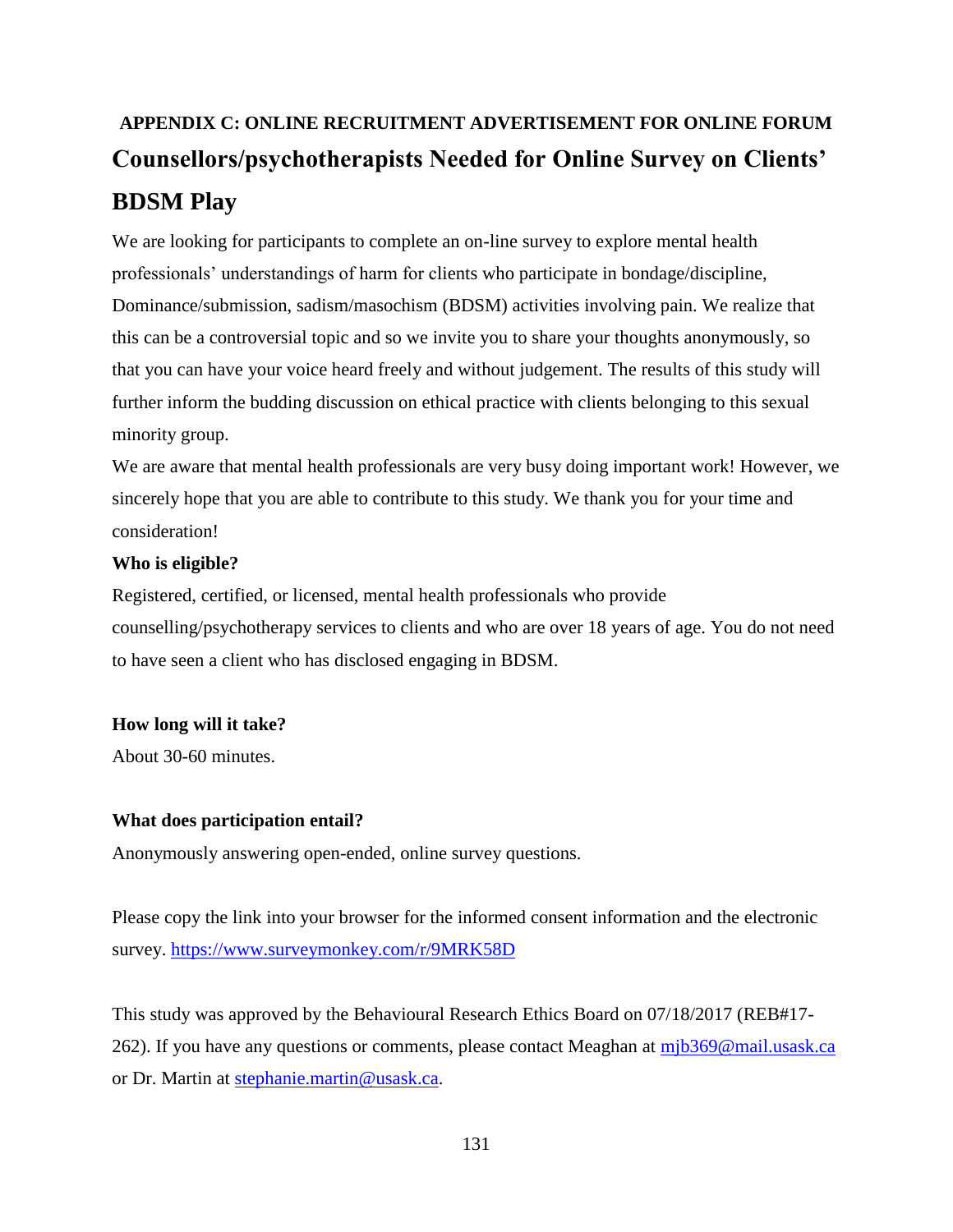*If you have colleagues who may be interested in participating, it would be greatly appreciated if you could pass this message along to them!*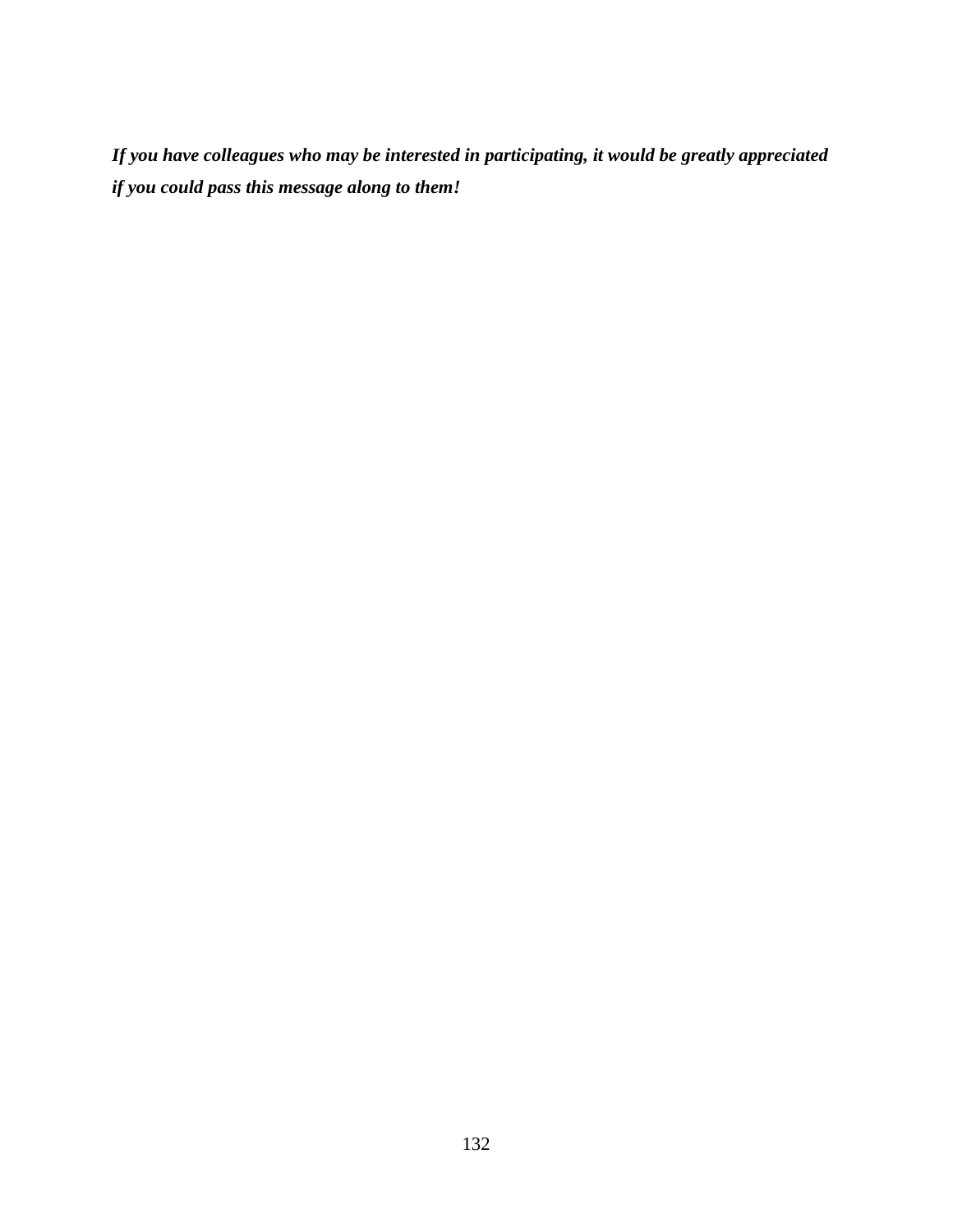# **APPENDIX D: ONLINE RECRUITMENT ADVERTISEMENT FOR THE CANADIAN PSYCHOLOGICAL ASSOCIATION AND THE SASKATCHEWAN ASSOCIATION OF SOCIAL WORKERS WEBSITES**

**Title**: Understandings of Harm in the Context of BDSM Pain Play: Mental Health Professionals' Perspectives

**Description of Study**: The purpose of this study is to better understand how mental health professionals interpret the notion of harm when they are dealing with clients who participate in bondage/discipline, Dominance/submission, and sadism/masochism (BDSM). When clients disclose participating in BDSM, it can be difficult for mental health professionals to know how to interpret these behaviours. This study aims to further clarify how mental health professionals make sense of BDSM activities that involve pain by asking participants to share their understandings in an anonymous online survey.

**Study Population**: Anyone who is a registered, certified, or licenced mental health professional who provides counselling or psychotherapy to clients may participate. Participants must also be over 18 years of age. There is no geographical restriction.

### **Participant Obligation**

Participation includes reviewing a consent form and filling out an online questionnaire which asks for demographics, responses to vignettes of hypothetical clients, and other open-ended questions. The expected time is 30-60 minutes.

**Location of Study**: Online-Saskatoon, Saskatchewan

**Researcher**: Meaghan Baker, student in the Master's of School and Counselling Psychology program at the University of Saskatchewan. She is supervised by Dr. Stephanie Martin.

**Ethics**: This study was approved by the Behavioural Research Ethics Board on 08/18/2017 (REB#17-262). If you have any questions or comments, please contact Meaghan at [mjb369@mail.usask.ca](mailto:mjb369@mail.usask.ca) or Dr. Martin at stephanie.martin@usask.ca.

**Link to Study Website**:<https://www.surveymonkey.com/r/9MRK58D>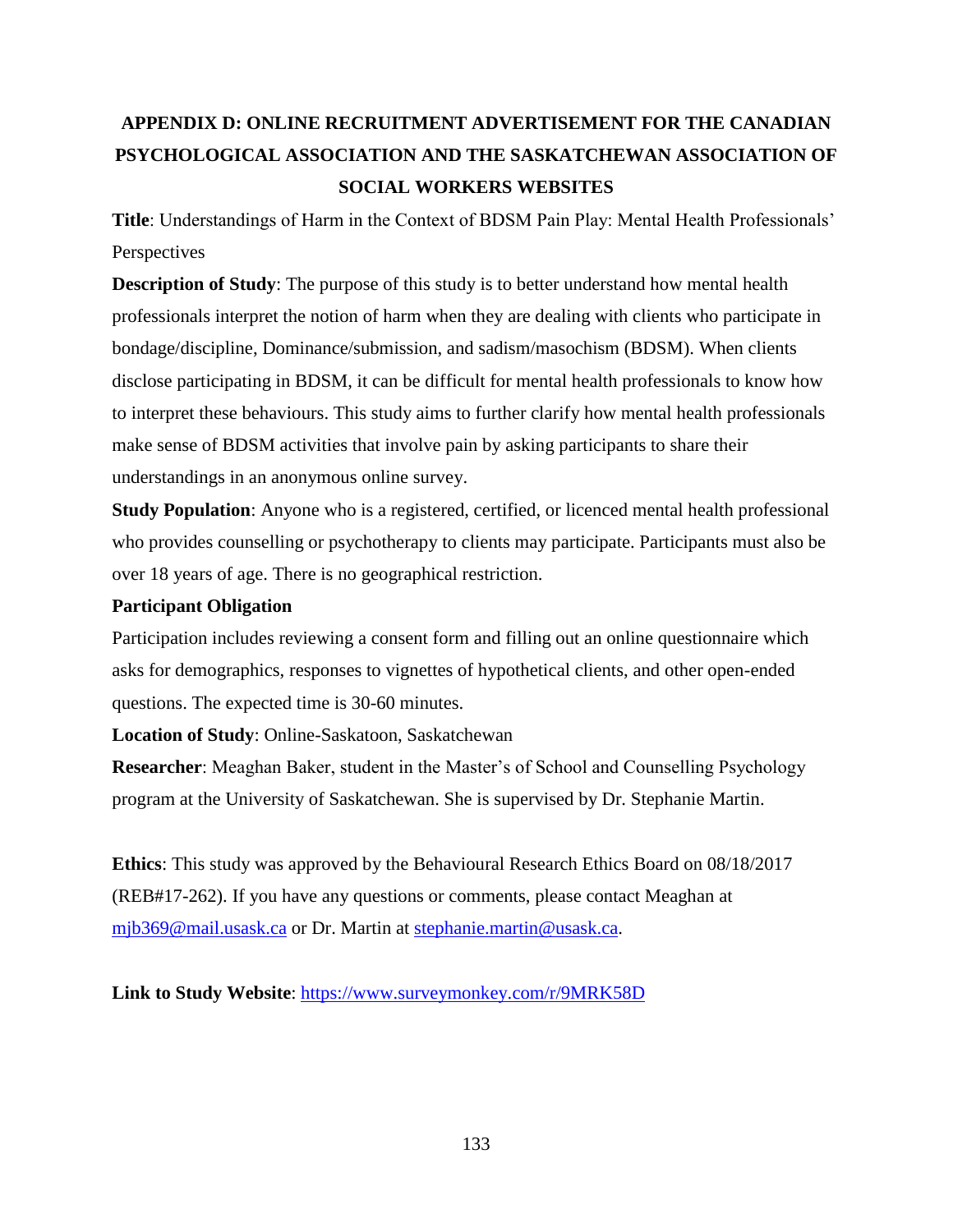# **APPENDIX E: ONLINE RECRUITMENT ADVERTISEMENT FOR ALBERTA COLLEGE OF SOCIAL WORKERS MAIL OUT NEWSLETTER**

# **Call for Counsellor Research Participants**

Registered social workers who do counseling/psychotherapy are invited to take an anonymous, online survey. The purpose of this thesis project is to better understand how counsellors interpret what is or is not harmful to clients who engage in BDSM activities involving pain. Previous experience with clients who engage in BDSM is not required. Survey takes about 30-60 minutes to complete. This study was approved by the Behavioural Research Ethics Board on 07/18/2017 (REB#17-262). If you have any questions or comments, please contact Meaghan at [mjb369@mail.usask.ca](mailto:mjb369@mail.usask.ca) or Dr. Martin at [Stephanie.martin@usask.ca.](mailto:Stephanie.martin@usask.ca) Click here for more information or take the survey <https://www.surveymonkey.com/r/9MRK58D>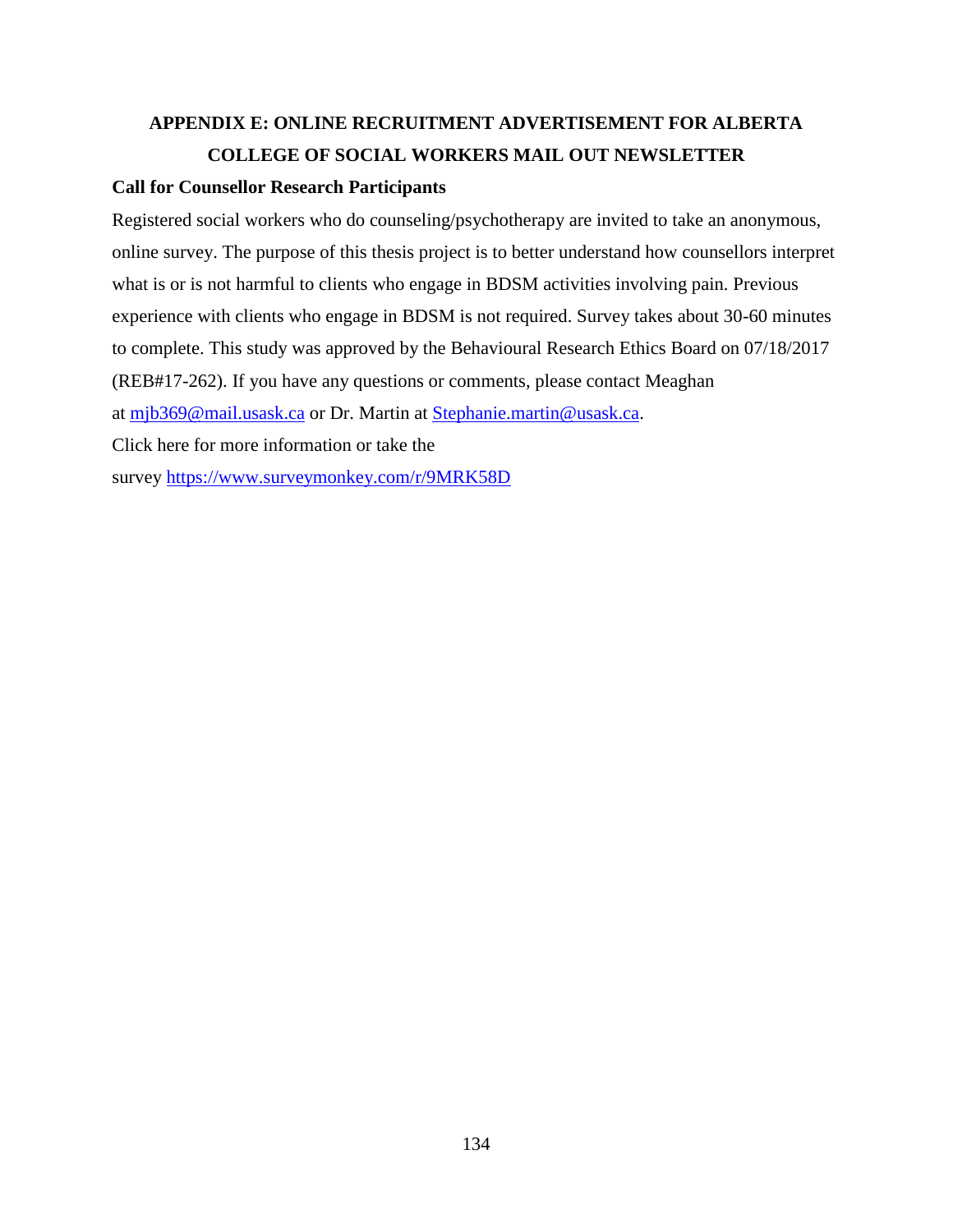# **APPENDIX F: RECRUITMENT LETTER FOR SNOWBALL SAMPLING WITH PERSONAL CONTACTS, THE PSYCHOLOGICAL ASSOCIATION OF SASAKTCHEWAN, AND THE PSYCHOLOGICAL ASSOCTIATION OF PRINCE EDWARD ISLAND EMAIL DIRECTORIES**

Re: Study Opportunity: Professionals' Perspectives on Clients Who Participate in BDSM Dear NAME, /Greetings!

**(Cold Emails only**: I have found your contact information through [website] and thought you might be interested in the research I am conducting. Specifically,)

I am writing to let you know about an opportunity to participate in an online research study. This study is about mental health professionals' understandings of clients who participate in bondage/discipline, dominance/submission, and sadism/masochism (BDSM). The results of this study will further inform the budding discussion on ethical practice with clients belonging to this sexual minority group.

*Please know that you are in no way obligated to contribute to this study! However, if you are interested in participating or are willing to share this invitation with colleagues who may be interested in participating, here are the details!*

### **Who is eligible?**

Registered, certified, or licensed mental health professionals who provide counselling or psychotherapy services to clients and who are over 18 years of age. You do not need to have seen a client who has disclosed engaging in BDSM to participate.

## **How long will it take?**

About 30-60 minutes.

## **What does participation entail?**

Anonymously answering open-ended, online survey questions.

Please follow the link for the informed consent information and the electronic survey <https://www.surveymonkey.com/r/9MRK58D>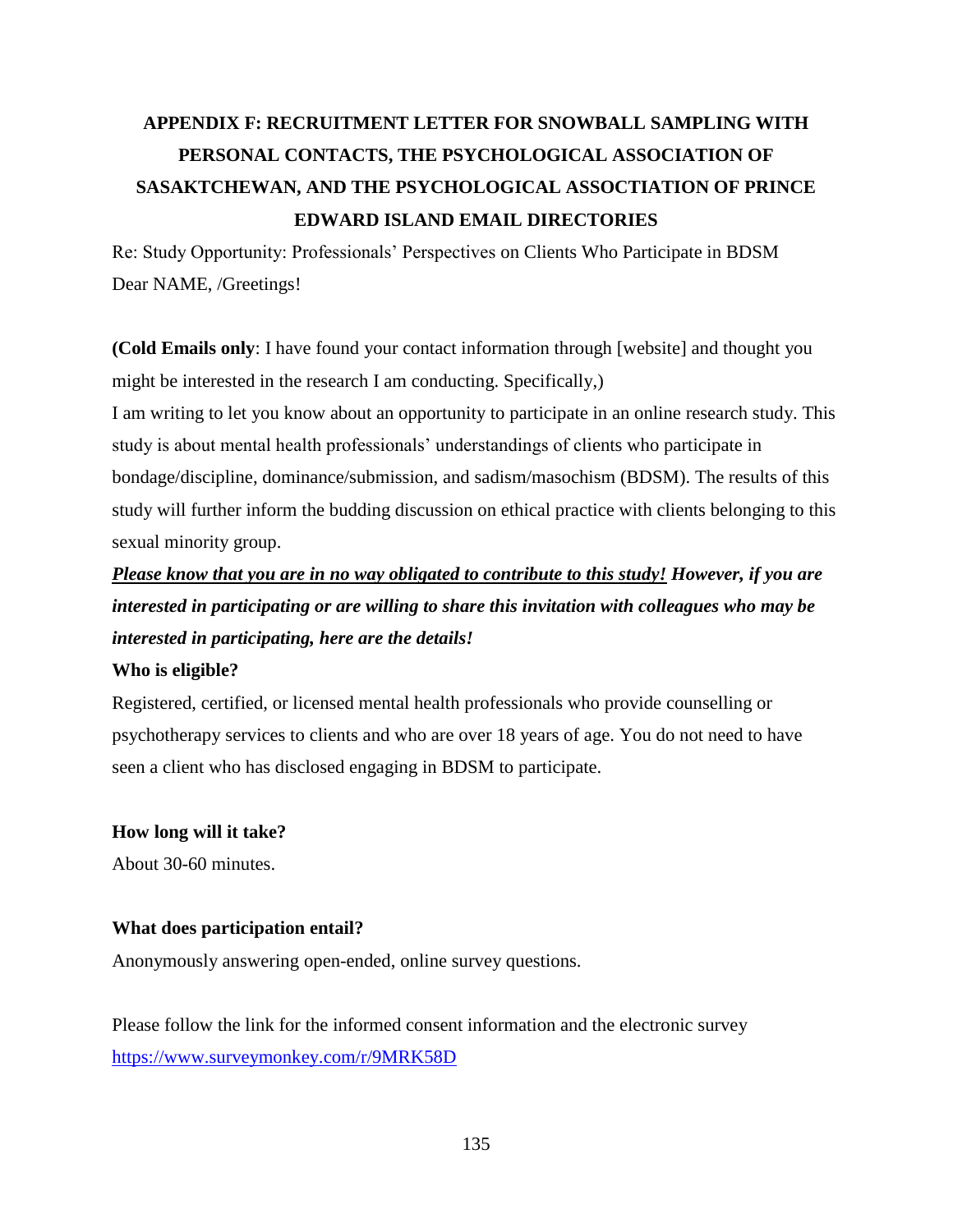This study was approved by the Behavioural Research Ethics Board on 08/18/2017 (REB#17 262). If you have any questions or comments, please contact Meaghan at [mjb369@mail.usask.ca](mailto:mjb369@mail.usask.ca) or Dr. Martin at [stephanie.martin@usask.ca.](mailto:stephanie.martin@usask.ca)

## *We realize that mental health professionals are very busy doing important work! Thank you for your time and consideration!*

**(Email directory only**: This message has been delivered to you through (Name of Association). The researcher does not have access to your email.) Thanks again for your consideration,

Meaghan Baker

M. Ed Student, School and Counselling Psychology University of Saskatchewan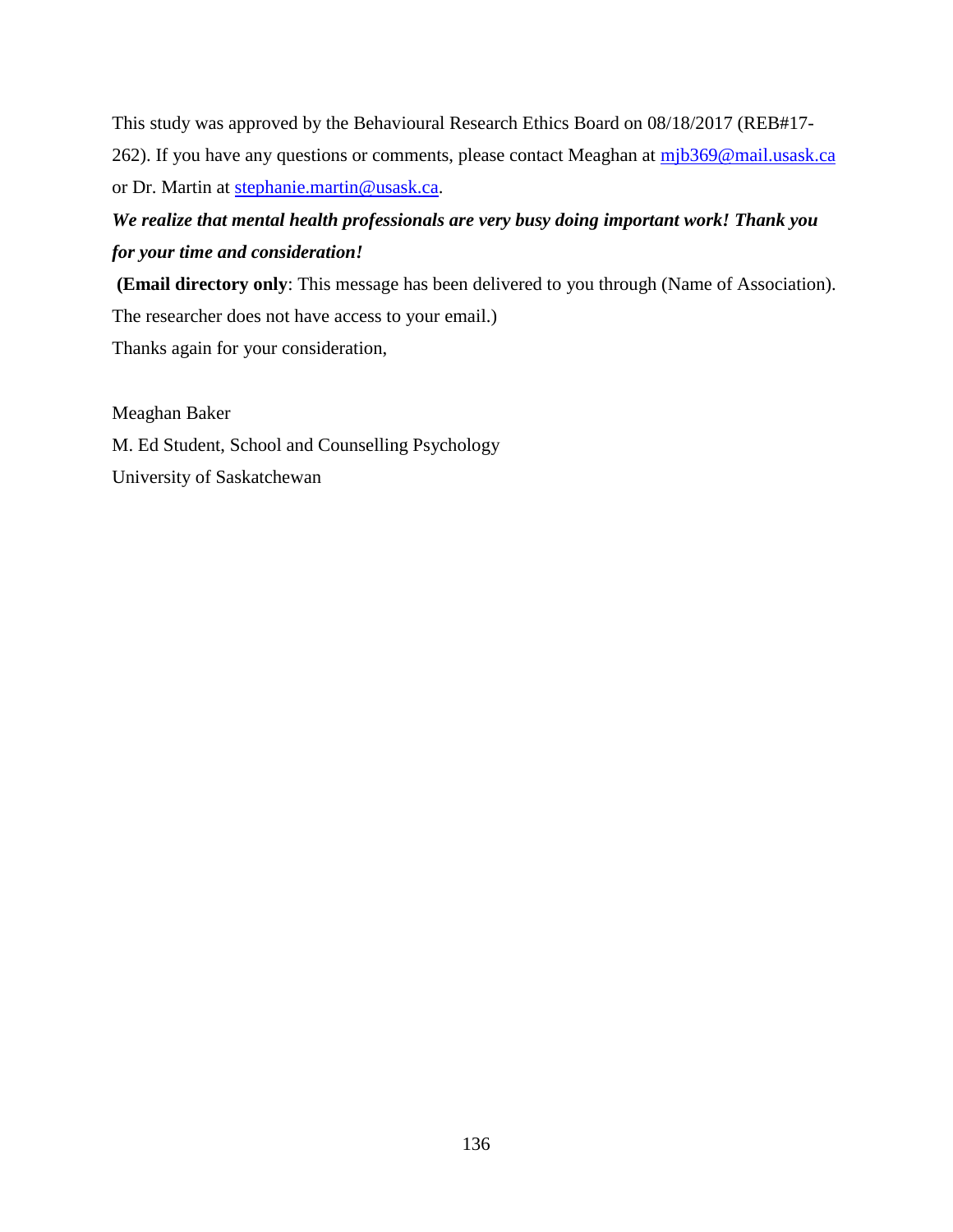### **APPENDIX G: REMINDER LETTER FOR PERSONAL CONTACTS**

RE: Reminder of Study Opportunity: Professionals' Perspectives on Clients Who Participate in BDSM

Dear Name,

You have previously received an invitation to participate in my thesis project about mental health professionals' understandings of clients who participate in bondage/discipline, dominance/submission, and sadism/masochism (BDSM). This message is a friendly reminder about this opportunity. *If you have already participated or do not wish to participate, please disregard this message. If you are interested in participating or sharing this research with colleagues, the details are recapped below!*

Please follow the link for the informed consent information and the anonymous, 30-60 minute long survey <https://www.surveymonkey.com/r/9MRK58D>

This study was approved by the Behavioural Research Ethics Board on 07/18/2017 (REB#17- 262). If you have any questions or comments, please contact Meaghan at [mjb369@mail.usask.ca](mailto:mjb369@mail.usask.ca) or Dr. Martin at [stephanie.martin@usask.ca.](mailto:stephanie.martin@usask.ca)

*We realize that mental health professionals are very busy doing important work! Thank you for your time and consideration!*

Thanks again,

Meaghan Baker M. Ed Student, School and Counselling Psychology University of Saskatchewan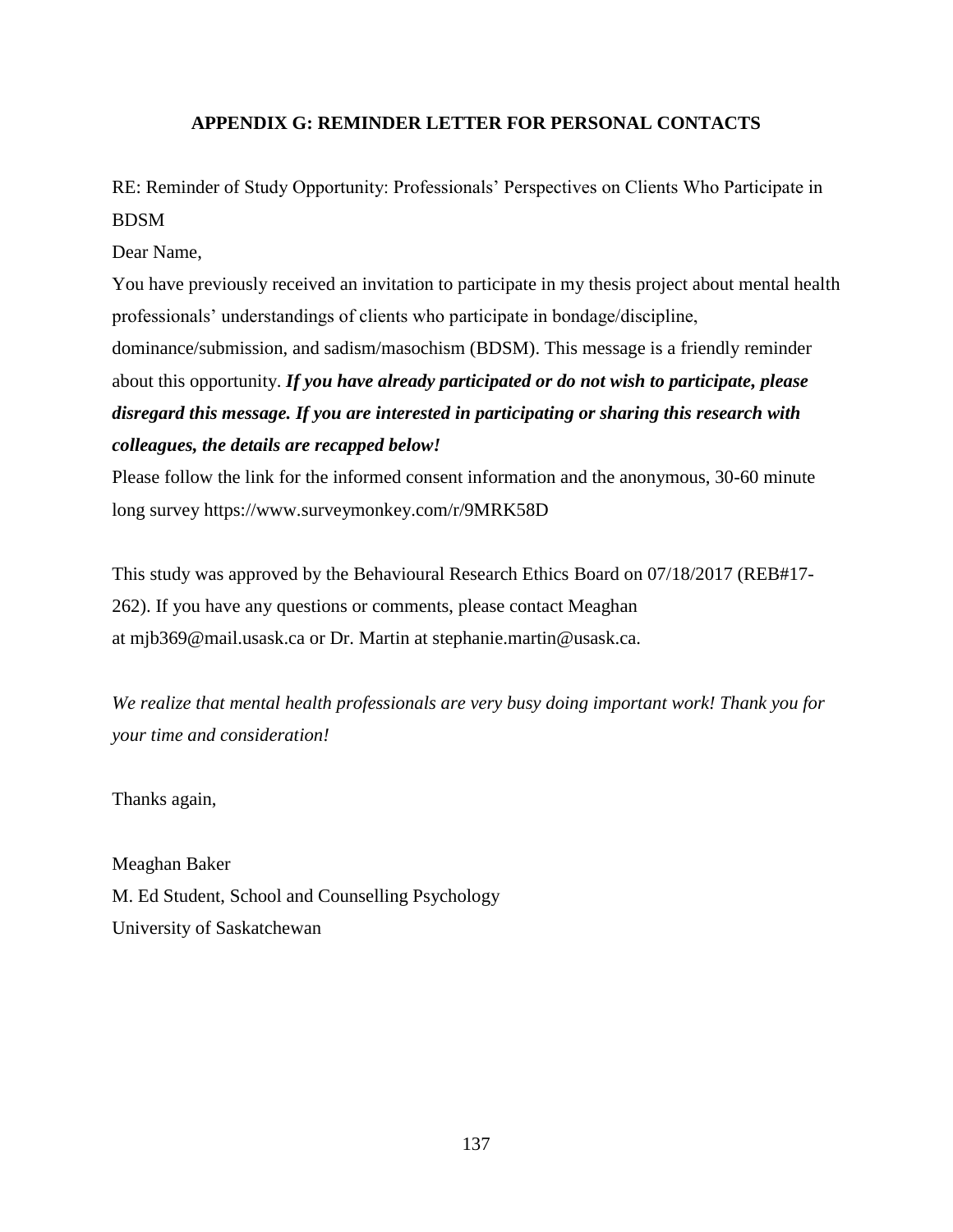### **APPENDIX H: SURVEYMONKEY QUESTIONNAIRE**

- 1. Please list the following demographics about yourself:
	- a. your degree (e.g M.Ed. in Counselling Psychology, PhD in Clinical Psychology, etc)
	- b. your age
	- c. your gender
	- d. the country where you practice psychotherapy/counselling
	- e. the setting in which you practice psychotherapy/counselling in (e.g., private practice, health region, etc)
	- f. how long you have been practicing psychotherapy/counselling
	- g. your theoretical orientation(s) for counselling
- 2. This is a qualitative research project and, as such, the research team asks for you to provide AS MUCH DETAILED DESCRIPTION AS POSSIBLE for the following openended questions. Please aim for at least 400 words per text box. You may find it helpful to create your responses in a word processor and then copy them to the survey. There will be prompts listed for each question to assist you in your description. However, should you feel uncomfortable, please remember that you are free to leave any item or prompt unanswered, or exit your browser to exit the study entirely to quit the study.

Response options:

- a. I understand the above request
- 3. Imagine that, as a mental health professional, you encounter the client in the following fictional vignette:

A young male client, Alex, has come to you for help in dealing with troubles at work. He has mentioned in a previous session that he often feels inadequate because the atmosphere in the law firm that he works at is one of cutthroat competition. He feels he is under constant threat of humiliation and job loss by his punitive boss if he makes even a small mistake. In his last session with you, he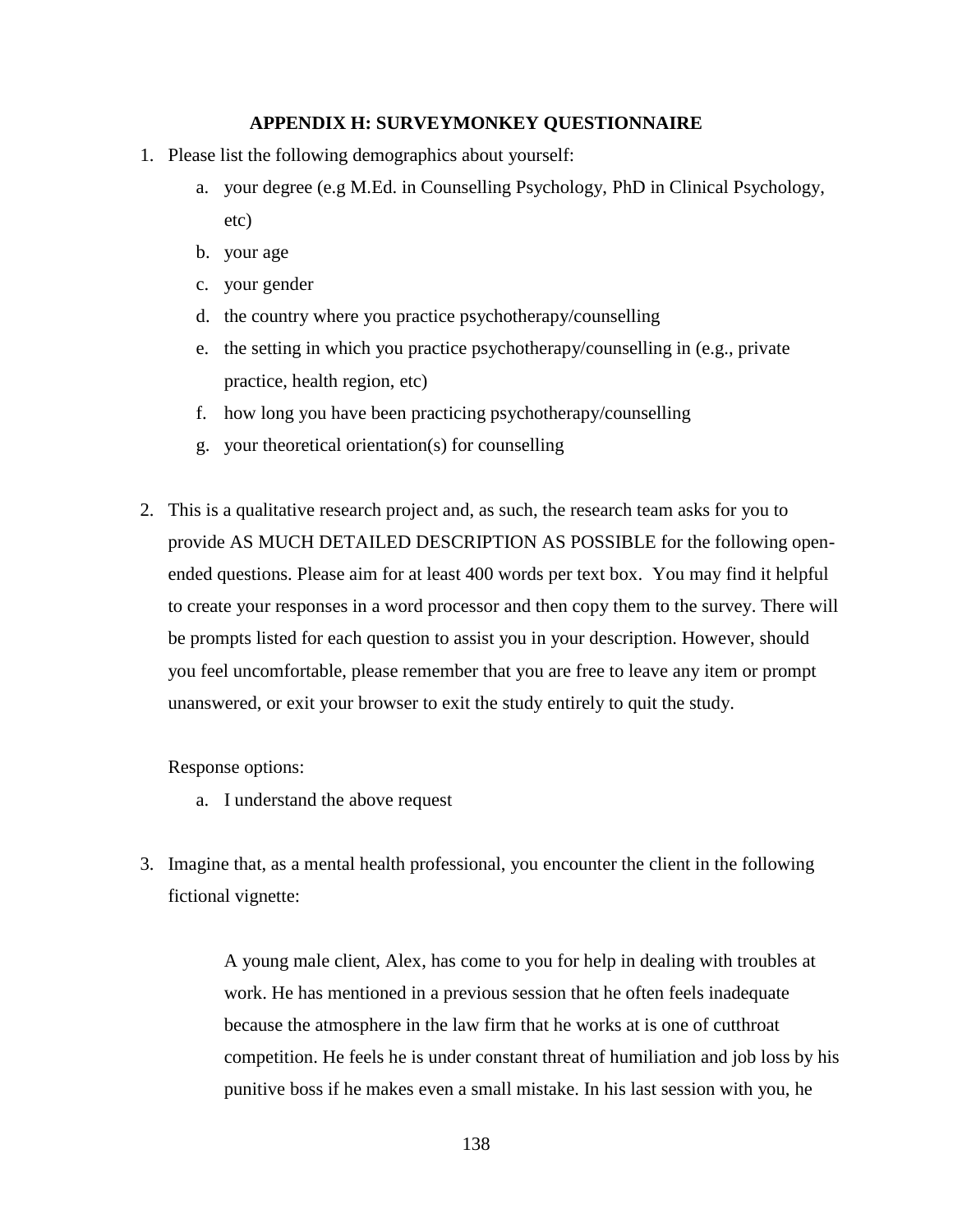says that he and his girlfriend role played a boss-employee scenario where she used office-themed implements to cause him pain (e.g., stapling him, hitting him with rulers, stepping on him with high heeled shoes) while she verbally derogated him for his poor performance. He mentions that sometimes likes this to continue until he cries. He says, "it makes me feel more confident in dealing with criticisms from my boss knowing that at least my girlfriend accepts my vulnerabilities. It's also really cathartic and helps me to let go of all that stress that's bottled up".

- a. How do you react viscerally to this vignette?
- b. How do you react emotionally to this vignette?
- c. What is your immediate cognitive response to this vignette?
- d. How do you make sense of the client's actions?
- e. How do you imagine you might respond if this client was in front of you?
- f. What would be your desired outcome of your interventions?
- 4. Imagine that, as a mental health professional, you encounter the client in the following fictional vignette:

Sara, a middle-aged woman who works as bank teller, has come to your counselling office for support while she is going through a divorce. Sara has been married to her husband, Joe, for 25 years, but has been unhappy with the way that Joe never listens or pays attention to her. She feels bad about splitting up their marriage because she has tried to stay with Joe for the sake of their children, however, they are now adults. She feels guilty for not being able to fix their relationship, even though she also knows that marriage is a two-way street and that she has been wanting more from a partnership for a long time. During the separation process, she has sought a partner on an online dating service for people interested in BDSM. Sara has always enjoyed rougher sex and wanted to be more dominant, but Joe never seemed to take the hint and she didn't feel that he would respond to any direct requests as "Joe is old-fashioned and would have thought me asking for that kind of sex to be crude and unladylike". The lack of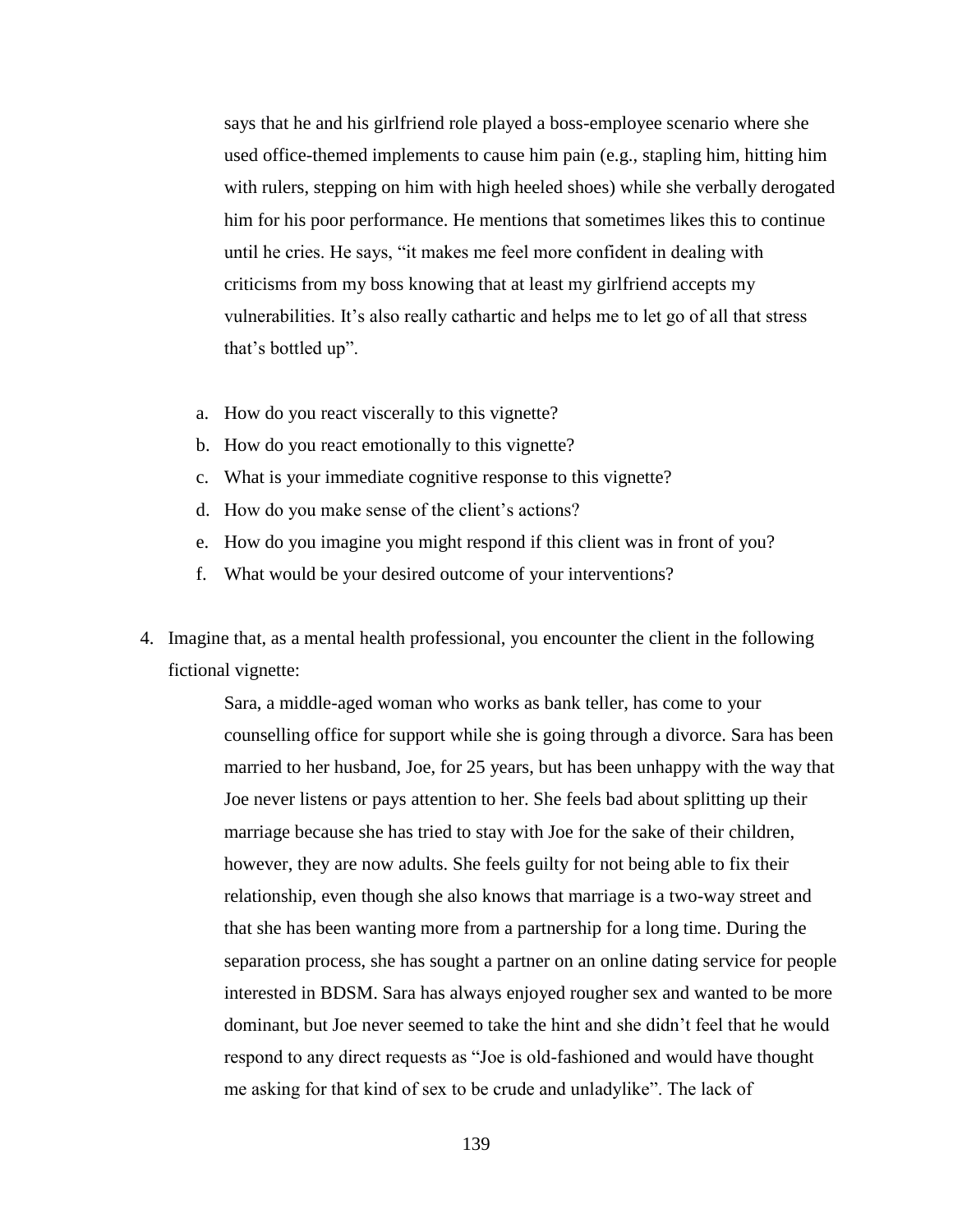communication and sexual attention was a big motivator for Sara to leave the marriage. She is now using this opportunity to explore her sexuality with her new partner, Gary, who identifies as a submissive. "We've tried more together than Joe and I had tried in two and a half decades!" she exclaims to you, "I've just bought these candles that you use to drip hot wax onto the skin. I'm so excited, I feel like I've found a part of myself I never really had the chance to listen to before! Gary also listens to that part of myself, quite well I might add! He is very obedient.". She pauses for moment, and says, "But I do feel a bit weird about what my children might think if they found out what their mother was doing. I'd hate for them to disown me or think I'm some sort of sick sadist or something...."

- a. How do you react viscerally to this vignette?
- b. How do you react emotionally to this vignette?
- c. What is your immediate cognitive response to this vignette?
- d. How do you make sense of the client's actions?
- e. How do you imagine you might respond if this client was in front of you?
- f. What would be your desired outcome of your interventions?
- 5. Imagine that, as a mental health professional, you encounter the client in the following fictional vignette:

Mary is a young adult seeking your services for a second opinion. She has recently sought help from Dr. Smith for depressive symptoms. She has struggled with feelings of sadness and guilt as a young teenager, in the past, cut or burned herself to dull the pain inside. As a teenager, she also started trying out sadomasochistic acts with her past boyfriend. She would get him to cut, slap, bite, whip, pierce, or otherwise cause her pain. At times, she asked for this to dull the emotional pain but, at others, to simply enjoy how it felt.

Since her teenage years, Mary has ceased self-harming but still gets her current boyfriend, Jeff, to inflict pain on her. She usually enjoys these acts as a sexual or sensual release, telling you that "it is like it puts you in a meditative state; it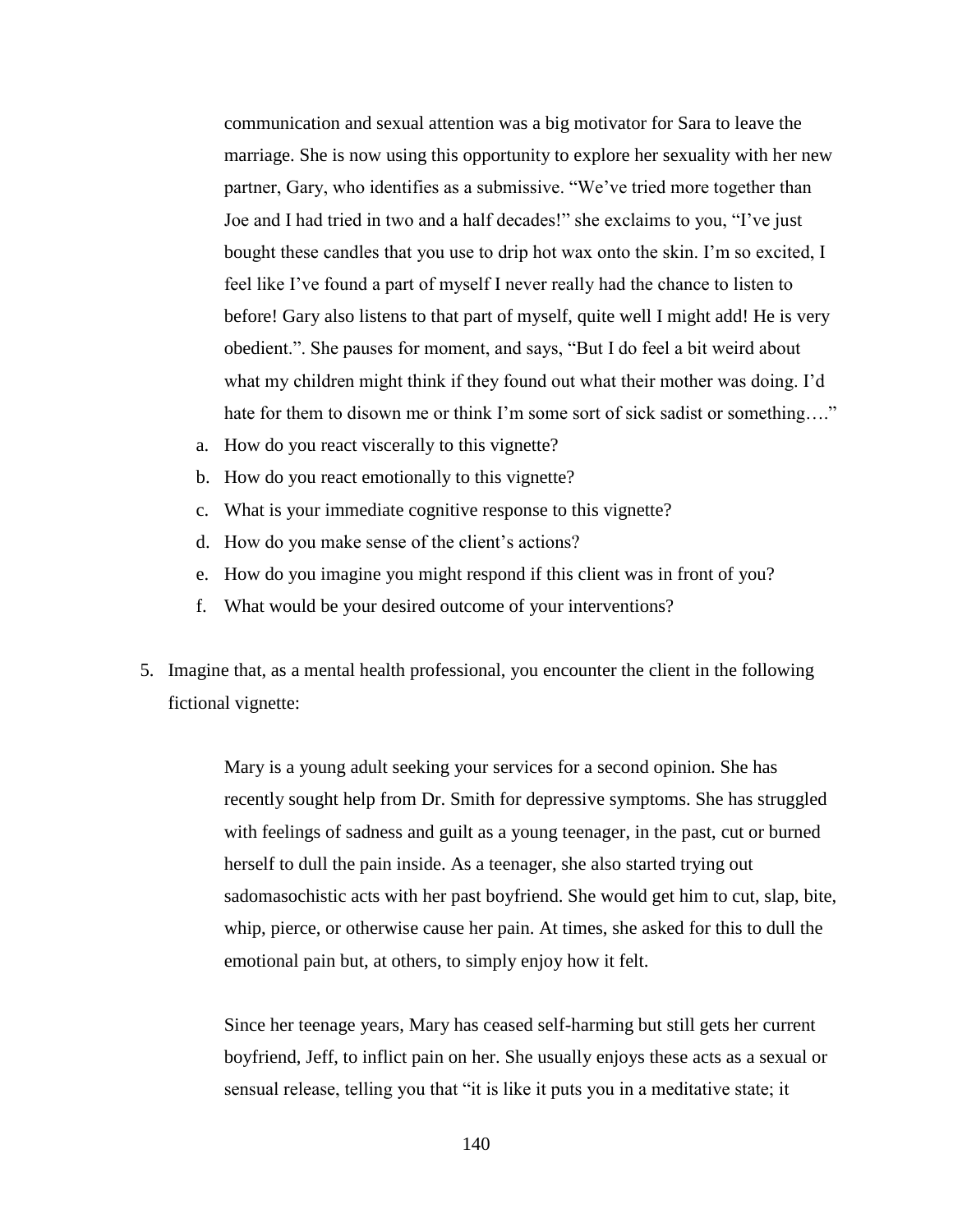brings me closer to myself because I'm paying acute attention to my body, and to Jeff because I'm at his mercy and I have to- and do- trust him. It can be very relaxing and you just kind of get into the rhythm of it. But, I guess I'm what you'd call a 'heavy masochist', I like a lot of pain and intense pain. I like it when I'm celebrating my life, but also when I'm mourning it." She goes on to say that, while she no longer self-harms, she sometimes wants to engage in BDSM when she feels down, although sometimes engaging in BDSM when she feels depressed helps her to "re-ground" herself too.

Mary says to you that Dr. Smith considers her behaviour self-harm, even if she gets Jeff to do it. She says that he asked her to sign a no-BDSM and no-self-harm contract in order to progress through treatment. He also started to educate Mary on what an abusive relationship looks like. Mary does not want to give up BDSM because she enjoys it for its sexual benefits and enhanced closeness with Jeff, she just wanted Dr. Smith to help her to be happy more of the time. She is now coming to you because she is confused about how best to achieve her goals.

- a. How do you react viscerally to this vignette?
- b. How do you react emotionally to this vignette?
- c. What is your immediate cognitive response to this vignette?
- d. How do you make sense of the client's actions?
- e. How do you imagine you might respond if this client was in front of you?
- f. What would be your desired outcome of your interventions?
- g. Please comment on Dr. Smith's interventions.
- 6. Have you ever encountered any therapy/counselling clients who have disclosed participating in BDSM activities? IF SO, please describe what that was like for you without revealing any identify information. IF NOT, please describe how you imagine that experience might be for you:
	- a. Have you encountered any clients who participated in BDSM (Yes or no)?
	- b. How did (or might) you react viscerally?
	- c. What was (or might be) your emotional response?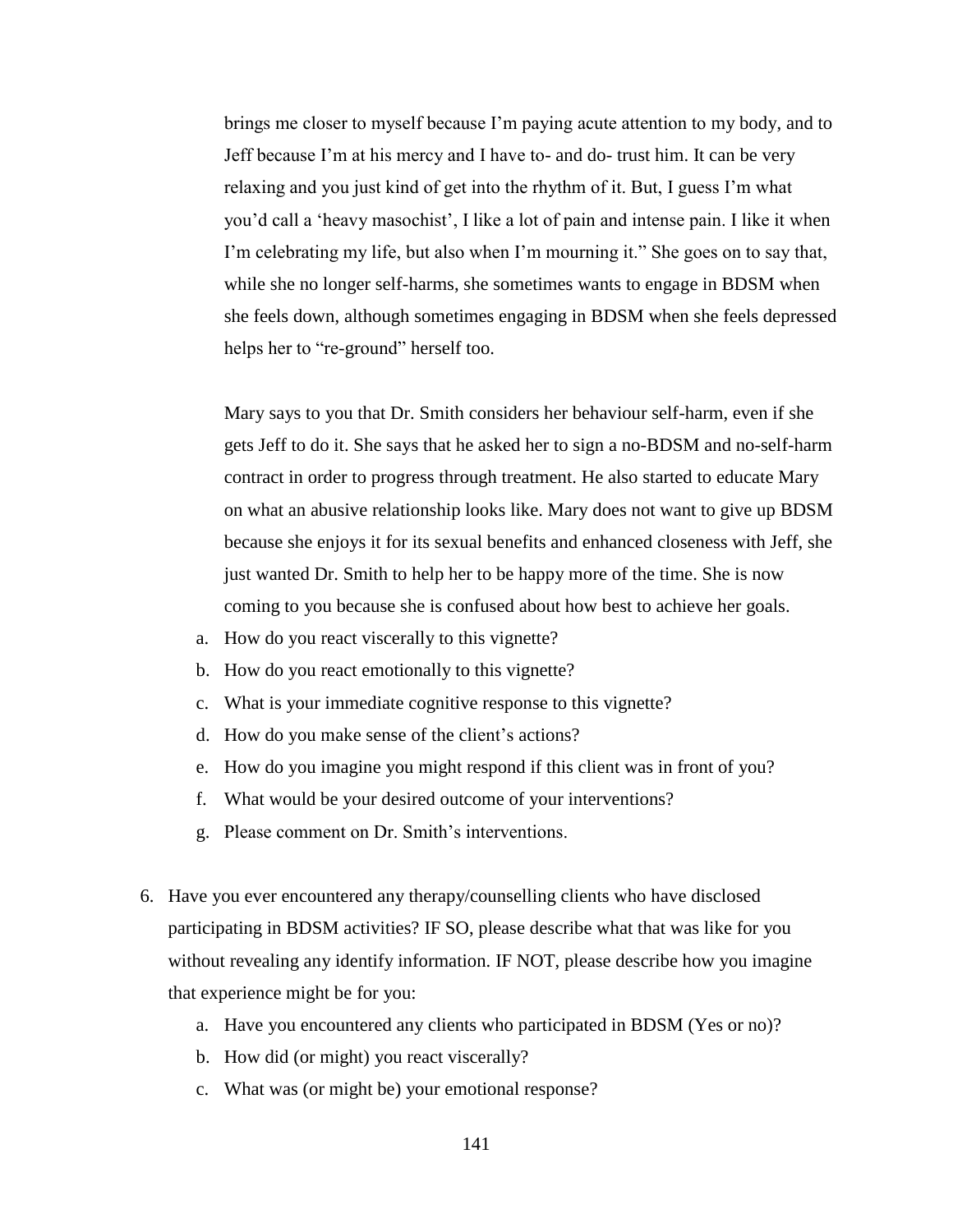- d. What was (or might be) your cognitive response?
- e. How did (or might) you respond to the client?
- f. What was (or might be) your desired outcome of your interventions?
- 7. Using the prompts below, please respond to this list of techniques that some people who engage in BDSM might use:

Biting, spanking, whipping, caning, paddling, riding crops, abrading the skin, punching, hitting, slapping, applying stinging nettles, testicle kicking, piercing, cutting, scratching, branding, dripping hot wax onto the skin, pinching, clamping, and electrical shocks.

- a. Are there any particular activities that stand out to you? Why do they stand out?
- b. How do you react to the activities that stand out to you? (viscerally, emotionally, and cognitively)?
- c. How do you imagine you might make sense of a client participating in these activities?
- d. How might you determine whether a client's activities are acceptable or whether they are 'going to far'?
- e. Thinking of the activities listed above, can you imagine an instance where you might consider having to break confidentiality? Please explain.
- 8. Please consider the different platforms through which you have gained experience or knowledge about BDSM (e.g., media, books or journals, friends, consultation, professional training, etc.). How does your previous learning through these platforms inform your understanding of your clients who participate in BDSM and/or the vignettes shown to you today?
- 9. Is there anything else important about your experience with BDSM-identified clients in real life and/or about your experience filling out this survey?
- 10. **Thank you for taking the time to complete this survey! Your answers will be collected once you press the "submit" button. As outlined in the consent screen,**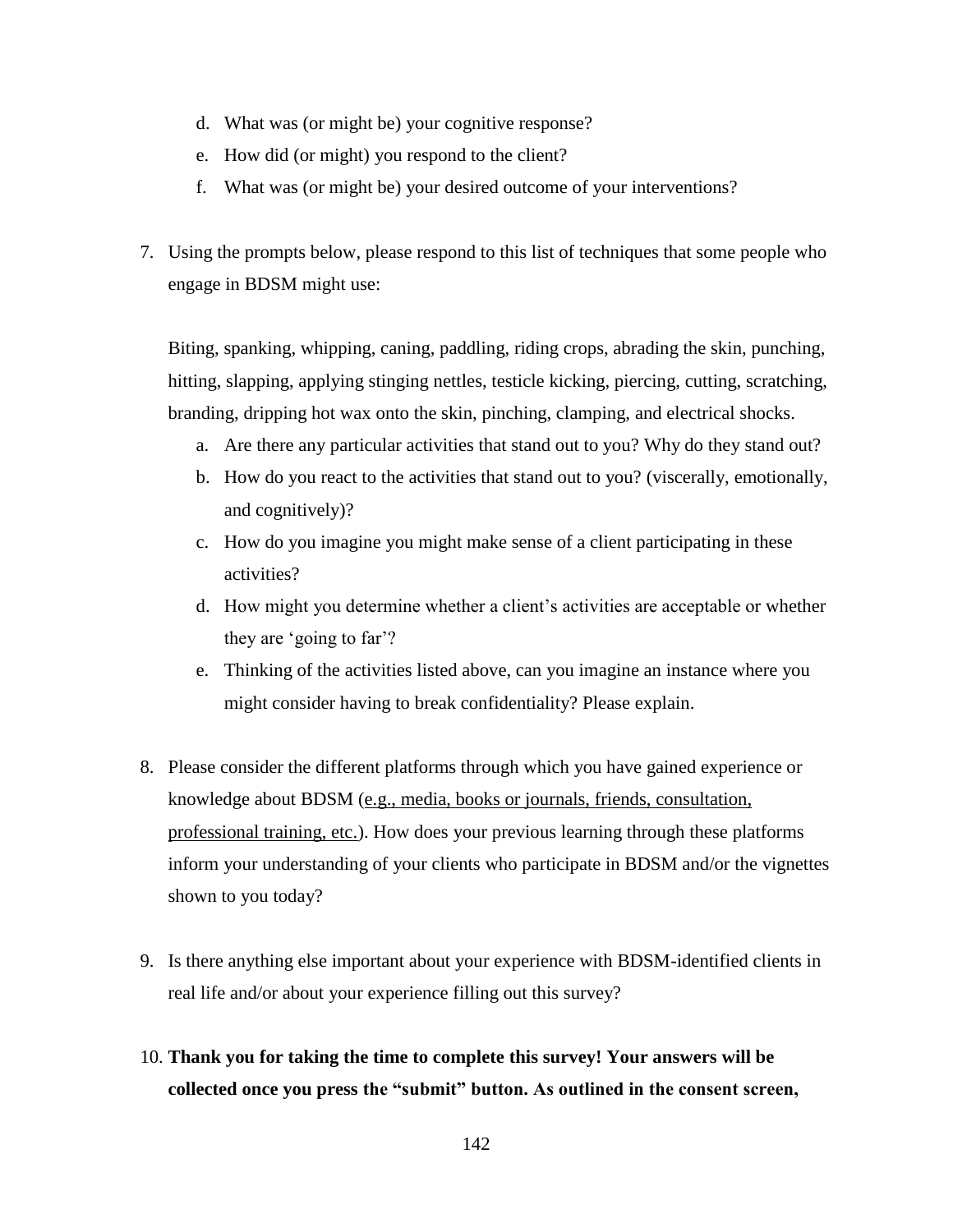**your answers are collected anonymously and they cannot be connected to you or your IP address. Thus, they cannot be withdrawn from use in this Master's thesis project** *after* **you press the submit button.** If any responses you have provided might make it likely for others to identify you or a third party, they will be altered when reported to protect anonymity. Should you, for any reason, decide to not contribute your data, simply exit the web browser without pressing the "submit" button. Before you go, here is some more information about the study.

The purpose of the research project you have participated in is to understand how mental health professionals understand harm in the context of clients' bondage/discipline, Dominance/submission, and sadism/masochism (BDSM) pain play. Traditionally, BDSM activities have been stigmatized, criminalized, and crimin. However, today there are research findings to support that people who participate in BDSM are not more likely than others to be criminally involved or have a mental illness. Generally, current research suggests that BDSM activities exist on a spectrum of healthy sexual expression. Nonetheless, some people who participate in BDSM have reported encountering stigma, discrimination, and ethical violations in contemporary mental healthcare settings.

One area that appears to be particularly challenging for mental health professionals is that of BDSM activities which involve the use of pain. "Pain play" seems to be a point of personal and ethical importance for many counsellors who must balance considerations of value neutrality with preventing harm to clients. Because counsellor interpretations of pain play have ethical implications in terms of clients' self-determination and deciding when to break confidentiality to report harm, it is an important area to explore further.

In this study, you were asked to provide some demographic data so that we could describe who responded to our survey. The following vignettes and questions regarded your perspectives on what harm means in terms of clients' participation in activities that might be viewed as painful. Your participation in this study will help to deepen the current knowledge about counsellors' understandings regarding the use of pain in BDSM. Ultimately the results from this study may help to inform training for navigating ethical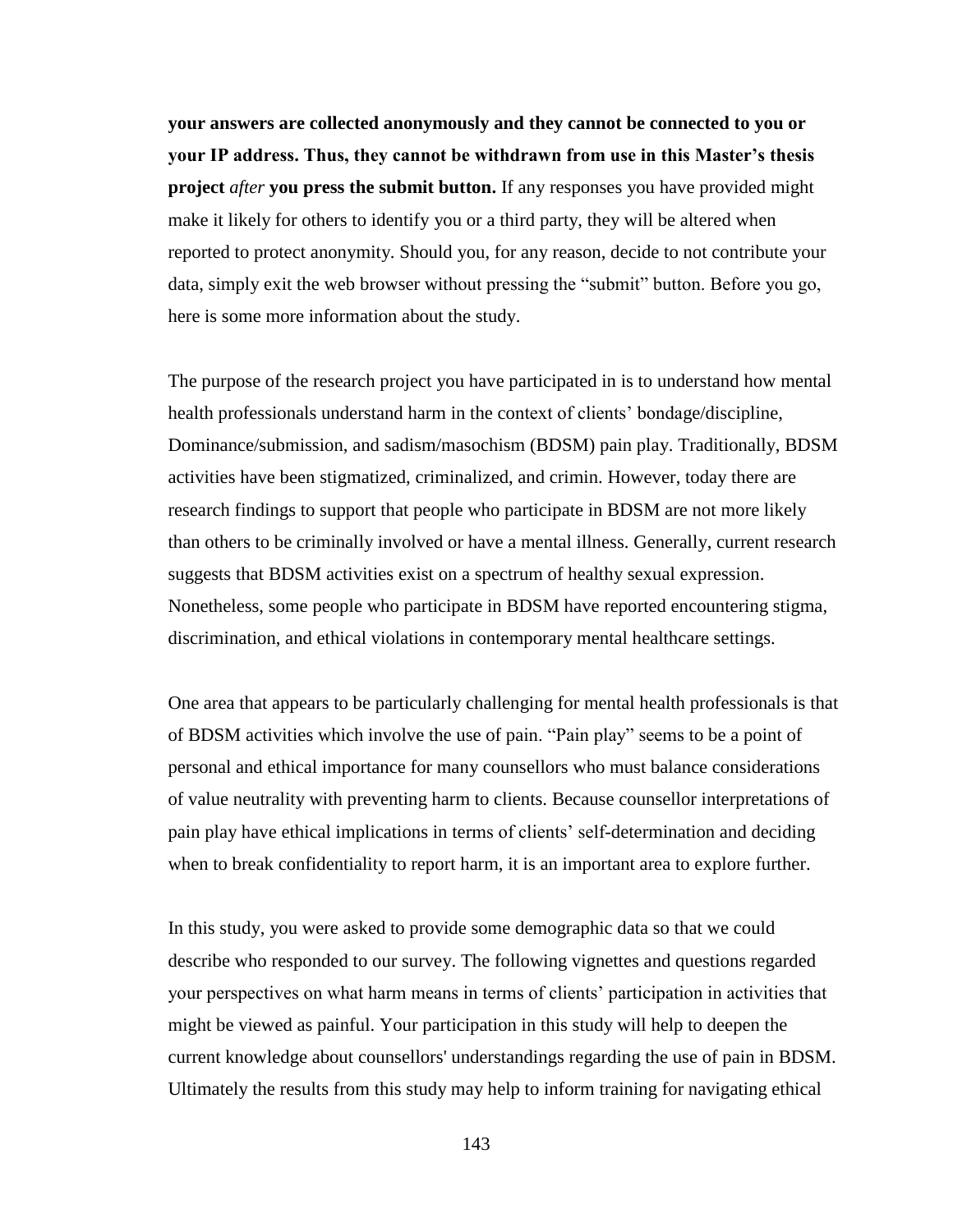issues with this sexual minority group.

If for any reason participation in this study has caused you negative feelings please seek counselling services which are local to you. **If you have any further questions or concerns about the study or would like to receive a copy of the final results please contact the researcher at mjb369@mail.usask.ca**.

If you are interested in this research, you may want to look into the following studies:

Kelsey, K., Stiles, B. L., Spiller, L., & Diekhoff, G. M. (2013). Assessment of therapists' attitudes towards BDSM. Psychology & Sexuality, 4(3), 255-267.

Kolmes, K., Stock, W., & Moser, C. (2006). Investigating bias in psychotherapy with BDSM clients. Journal of Homosexuality, 50(2-3), 301-324.

Garrott, R. (2008). The effects of psychotherapists' values on their work with clients who practice consensual sadomasochism. (Unpublished doctoral dissertation). Massachusetts School of Professional Psychology, United States.

#### **Thank you again for your contribution to this research!**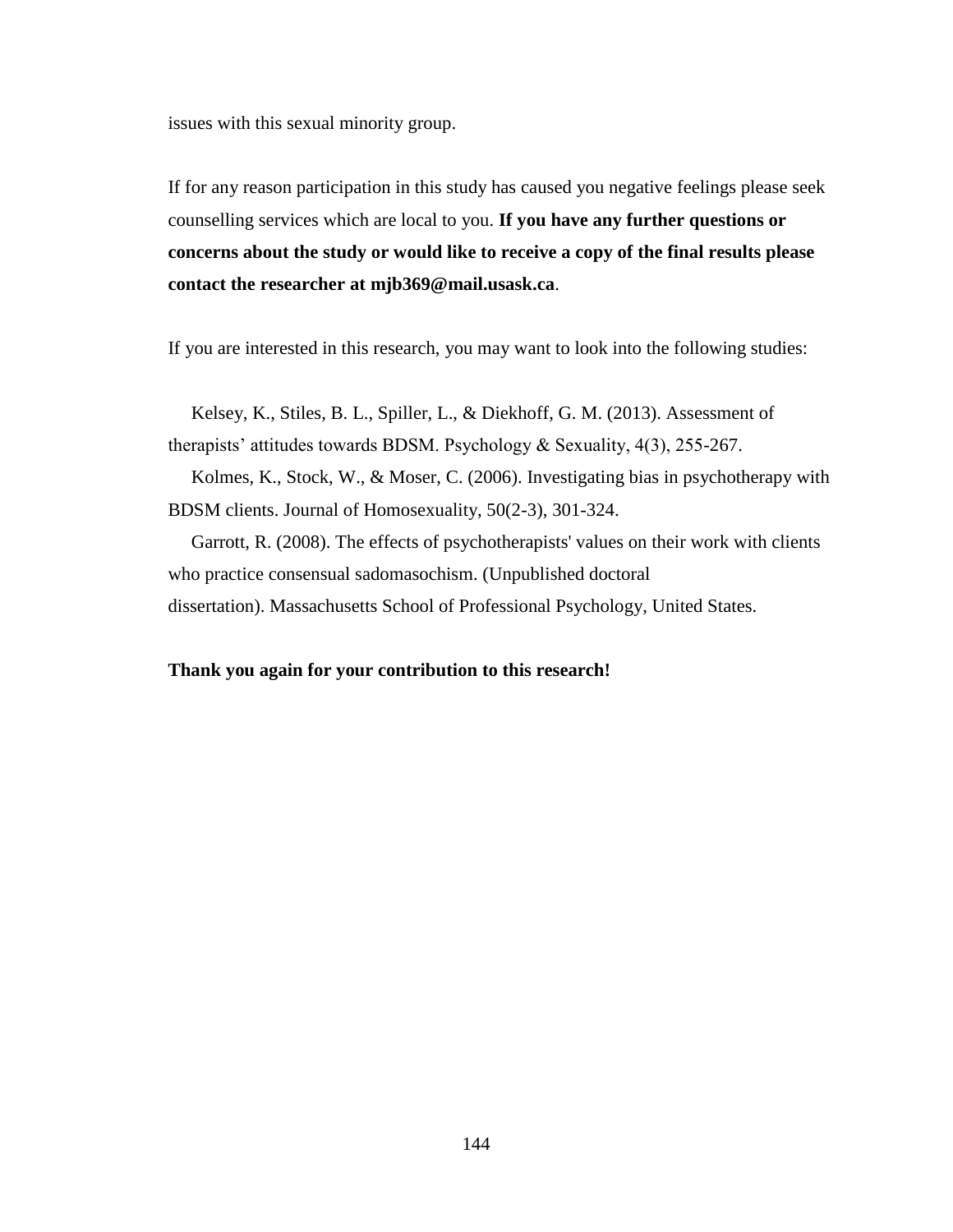#### **APPENDIX I: SURVEYMONKEY CONSENT SCREEN**

*Questionnaire Consent Form: Understandings of "Harm" In the Context of BDSM Pain Play: Mental Health Professionals' Perspectives*

**Researcher:** Meaghan Baker, B.A. (Hons), School and Counselling Psychology graduate student; Department of Educational Psychology & Special Education; University of Saskatchewan. Email: mjb369@mail.usask.ca

**Supervisor:** Dr. Stephanie Martin (RD Psych); Department of Educational Psychology & Special Education. Email: stephanie.martin.usask.ca

# **Participation Criteria:** You are invited to participate in this study if you are a registered **mental health professional who has experience providing psychotherapy/counselling to clients and are 18+**.

**Purpose:** The purpose of this study is to better understand how mental health professionals interpret the notion of harm when they are dealing with clients who participate in bondage/discipline, Dominance/submission, and sadism/masochism (BDSM). When clients disclose participating in BDSM, it can be difficult for mental health professionals to know how to interpret these behaviours. This study aims to further clarify how mental health professionals make sense of BDSM activities that involve pain.

**Procedures:** The study will consist of anonymously providing general demographics and answering open ended questions about experiences with BDSM-identified clients, hypothetical vignettes, and discussing your understandings of BDSM behaviours.

**Funded By:** This research has been supported by a grant from the Canadian Institutes of Health Research (CIHR).

**Potential Risks and Benefits:** Should you experience discomfort, you may leave any question unanswered or exit the study by exiting your browser. If distress persists, you are encouraged to seek psychological support available in your area (e.g., a local helpline). There are no direct